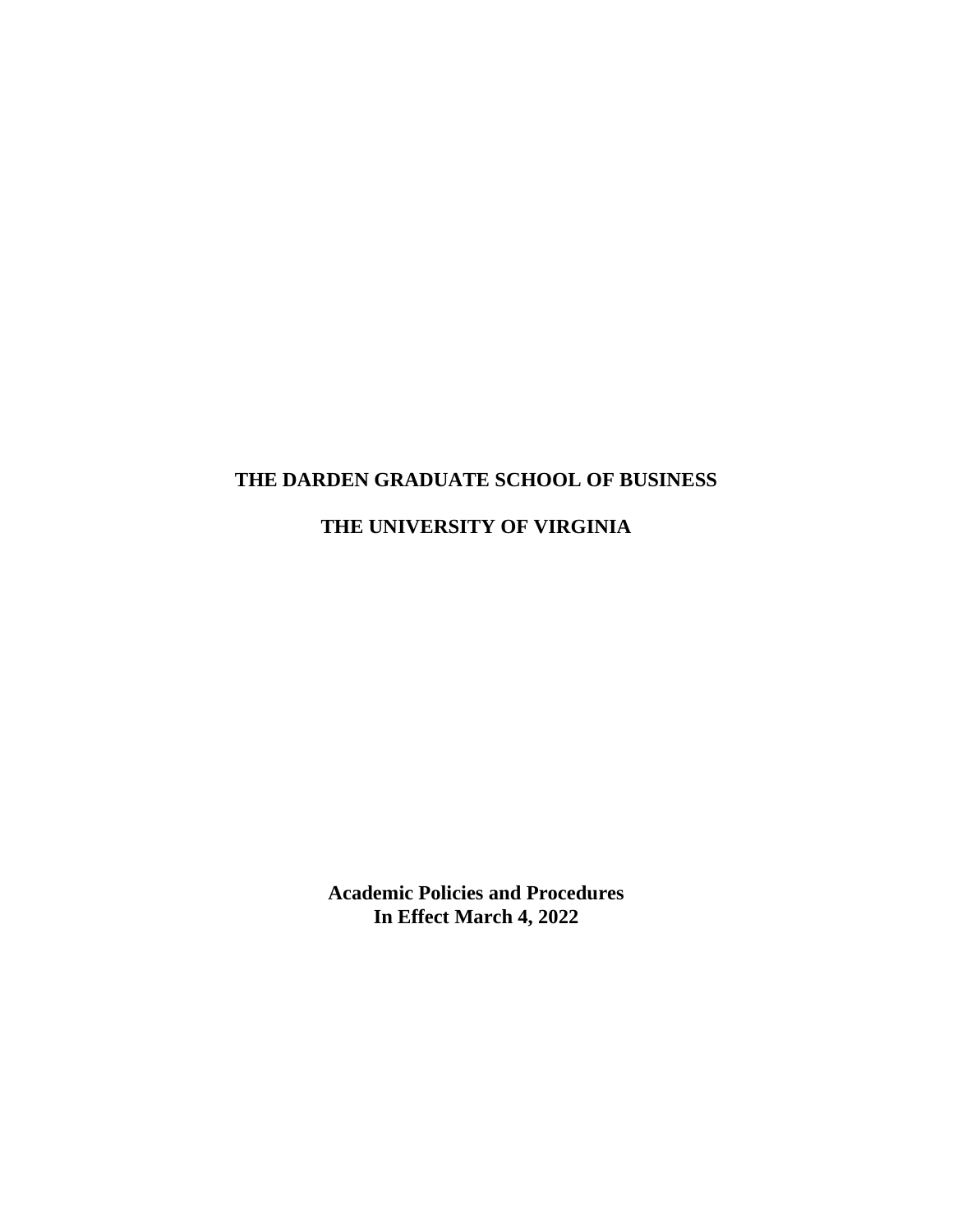# **Table of Contents**

| 2.                                                                            |  |
|-------------------------------------------------------------------------------|--|
|                                                                               |  |
|                                                                               |  |
|                                                                               |  |
| 2.                                                                            |  |
|                                                                               |  |
|                                                                               |  |
|                                                                               |  |
|                                                                               |  |
|                                                                               |  |
|                                                                               |  |
|                                                                               |  |
|                                                                               |  |
|                                                                               |  |
|                                                                               |  |
| 2.                                                                            |  |
| 3.                                                                            |  |
|                                                                               |  |
|                                                                               |  |
| a.                                                                            |  |
| h.                                                                            |  |
| $\mathbf{c}$ .                                                                |  |
| d.                                                                            |  |
| Permanent Class-Session Allocation and Credit Hours by Content Area  13<br>e. |  |
| f.                                                                            |  |
| g.                                                                            |  |
|                                                                               |  |
|                                                                               |  |
|                                                                               |  |
| c.                                                                            |  |
| 3.                                                                            |  |
| 4.                                                                            |  |
|                                                                               |  |
|                                                                               |  |
|                                                                               |  |
|                                                                               |  |
|                                                                               |  |
|                                                                               |  |
| a.                                                                            |  |
| $\mathbf{b}$ .                                                                |  |
| c.                                                                            |  |
|                                                                               |  |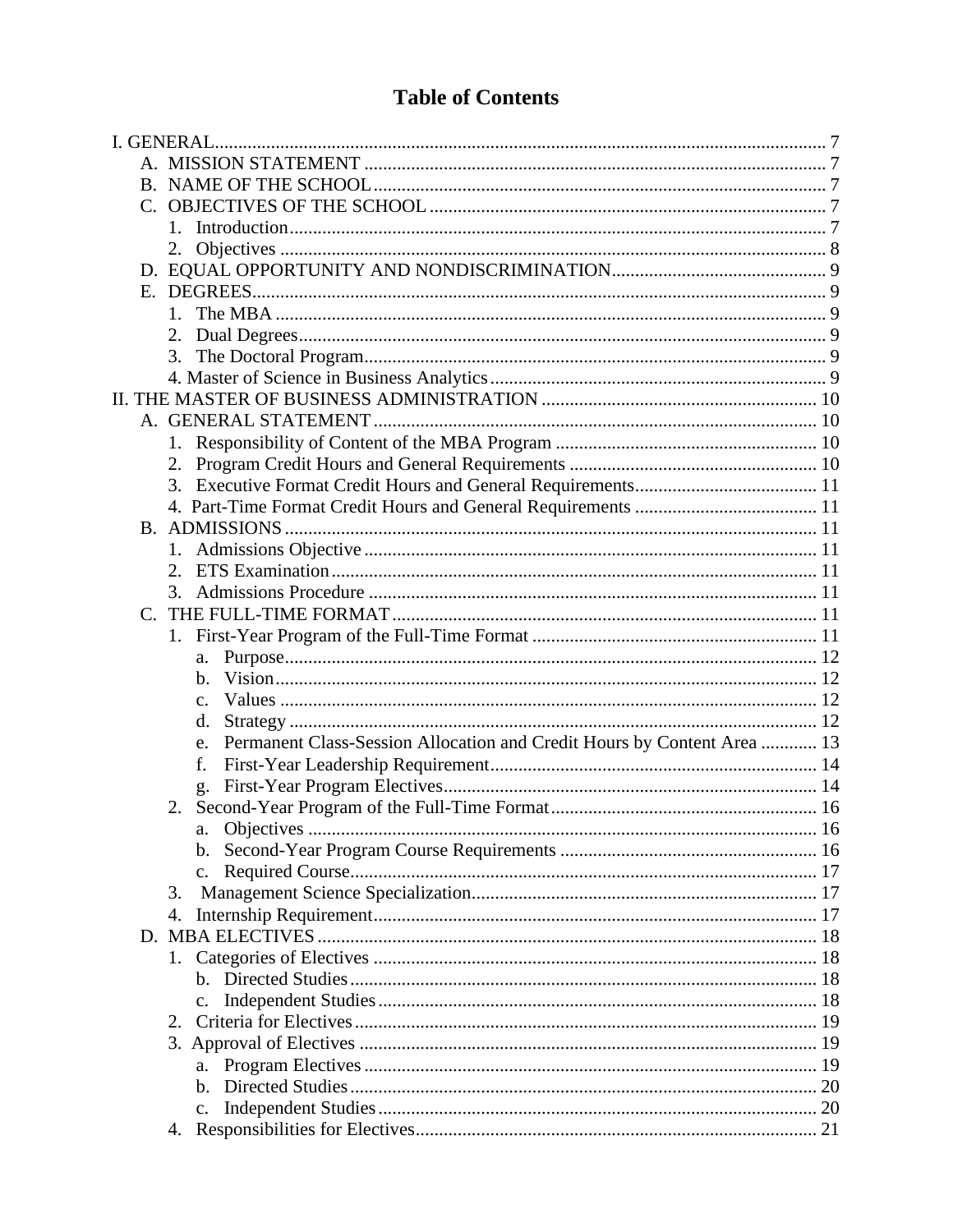|    | 5. Planning Elective Course Offerings for the Following Academic Year 21        |     |
|----|---------------------------------------------------------------------------------|-----|
| Е. |                                                                                 |     |
|    | $1_{-}$                                                                         |     |
|    | a.                                                                              |     |
|    | $h_{\cdot}$                                                                     |     |
|    | $\mathbf{c}$ .                                                                  |     |
|    | d.                                                                              |     |
|    | e.                                                                              |     |
|    | f.                                                                              |     |
|    | 2.                                                                              |     |
|    | 3.                                                                              |     |
|    | a.                                                                              |     |
|    |                                                                                 |     |
|    | c. Electives to Be Listed as Approved Electives in Executive Format Program  25 |     |
| F. |                                                                                 |     |
|    | 1.                                                                              |     |
|    | a.                                                                              |     |
|    | h.                                                                              |     |
|    | $\mathbf{c}$ .                                                                  |     |
|    | d.                                                                              |     |
|    | e.                                                                              |     |
|    | f.                                                                              |     |
|    |                                                                                 |     |
|    | 3.                                                                              |     |
|    | a.                                                                              |     |
|    |                                                                                 |     |
|    | c. Electives to Be Listed as Approved Electives in Part-Time Format Program 28  |     |
|    |                                                                                 |     |
|    | 1.                                                                              |     |
|    | 2.                                                                              |     |
|    | 3.                                                                              |     |
|    | 4.                                                                              |     |
|    |                                                                                 | .29 |
|    | 6.                                                                              |     |
|    | 7.                                                                              |     |
|    |                                                                                 |     |
|    |                                                                                 |     |
|    |                                                                                 |     |
|    |                                                                                 |     |
|    |                                                                                 |     |
|    |                                                                                 |     |
|    |                                                                                 |     |
|    |                                                                                 |     |
|    |                                                                                 |     |
|    |                                                                                 |     |
|    |                                                                                 |     |
|    |                                                                                 |     |
|    |                                                                                 |     |
|    |                                                                                 |     |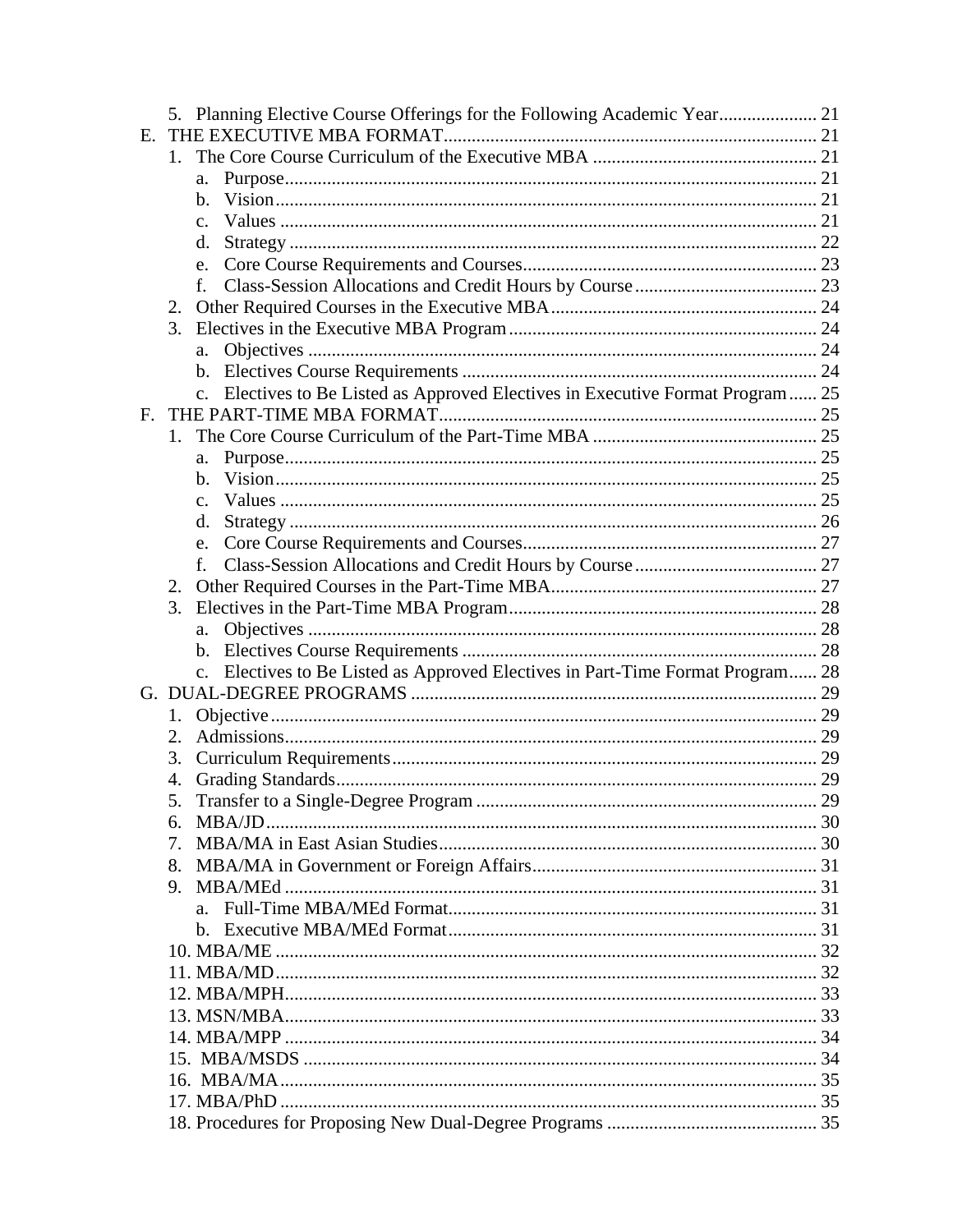|                | 1.      |                                                                       |  |
|----------------|---------|-----------------------------------------------------------------------|--|
|                | 2.      | Responsibilities for Administering International Exchange Programs 37 |  |
|                | 3.      |                                                                       |  |
| $\mathbf{I}$ . |         |                                                                       |  |
|                |         |                                                                       |  |
|                | 2.      |                                                                       |  |
|                |         |                                                                       |  |
|                |         |                                                                       |  |
|                |         | $\mathbf{c}$ .                                                        |  |
|                |         | d.                                                                    |  |
|                |         |                                                                       |  |
|                | 3.      |                                                                       |  |
|                | 4.      |                                                                       |  |
|                | 5.      |                                                                       |  |
|                | 6.      |                                                                       |  |
|                |         |                                                                       |  |
|                |         |                                                                       |  |
|                |         |                                                                       |  |
|                | 1.      |                                                                       |  |
|                | 2.      |                                                                       |  |
|                | 3.      |                                                                       |  |
|                | 4.      |                                                                       |  |
|                | 5.      |                                                                       |  |
|                | 6.      |                                                                       |  |
|                |         | K. MISCELLANEOUS RULES GOVERNING THE MBA PROGRAM  46                  |  |
|                |         |                                                                       |  |
|                | 2.      |                                                                       |  |
|                | 3.      |                                                                       |  |
|                | 4.      |                                                                       |  |
|                | 5.      |                                                                       |  |
|                |         |                                                                       |  |
|                |         |                                                                       |  |
|                | 8.      | Transfer Credits for Students Withdrawing from the Darden Program 49  |  |
|                | 9.      |                                                                       |  |
|                |         |                                                                       |  |
|                |         |                                                                       |  |
|                |         |                                                                       |  |
|                | $1_{-}$ |                                                                       |  |
|                | 2.      |                                                                       |  |
|                | 3.      |                                                                       |  |
|                |         |                                                                       |  |
|                |         | a.                                                                    |  |
|                |         | b.                                                                    |  |
|                |         | $C_{\bullet}$                                                         |  |
|                |         | d.                                                                    |  |
|                |         | e.                                                                    |  |
|                |         | f.                                                                    |  |
|                |         |                                                                       |  |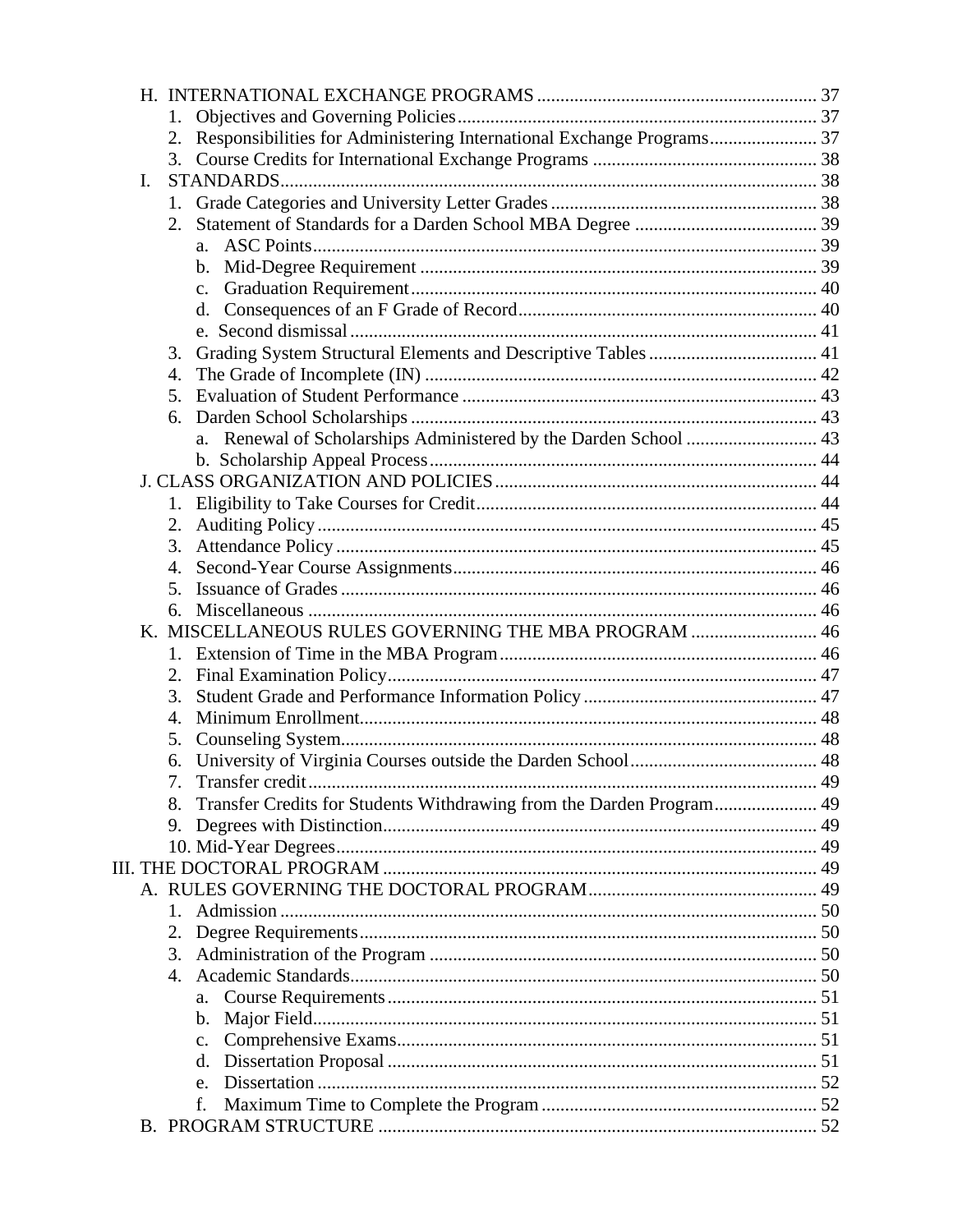|                | A. FACULTY STATEMENT ON STUDENT-FACULTY RELATIONS 56                             |  |
|----------------|----------------------------------------------------------------------------------|--|
|                | B. STATEMENT ON RECRUITMENT AND JOB INTERVIEWING FOR STUDENTS                    |  |
|                |                                                                                  |  |
|                |                                                                                  |  |
|                |                                                                                  |  |
| 2.             | University Policy on Implementing School Policy on Student Conduct 58            |  |
| 3.             |                                                                                  |  |
| a.             |                                                                                  |  |
|                |                                                                                  |  |
| $\mathbf{c}$ . |                                                                                  |  |
| d.             |                                                                                  |  |
|                |                                                                                  |  |
| f.             |                                                                                  |  |
| g.             |                                                                                  |  |
|                |                                                                                  |  |
|                |                                                                                  |  |
| 2.             |                                                                                  |  |
| 3.             |                                                                                  |  |
| 4.             |                                                                                  |  |
| 5.             |                                                                                  |  |
| 6.             |                                                                                  |  |
| 7.             |                                                                                  |  |
|                |                                                                                  |  |
|                |                                                                                  |  |
| Е.             |                                                                                  |  |
|                |                                                                                  |  |
|                |                                                                                  |  |
| F.             |                                                                                  |  |
|                |                                                                                  |  |
|                |                                                                                  |  |
|                |                                                                                  |  |
|                | C. POLICIES & CRITERIA FOR APPOINTMENTS OF TENURE-TRACK FACULTY 66               |  |
| a.             |                                                                                  |  |
|                | b. From Assistant Professor (Initial Appointment) to Assistant Professor (Second |  |
|                |                                                                                  |  |
|                |                                                                                  |  |
|                |                                                                                  |  |
|                | D. POLICIES AND CRITERIA FOR APPOINTMENTS OF NON-TENURE-TRACK                    |  |
|                |                                                                                  |  |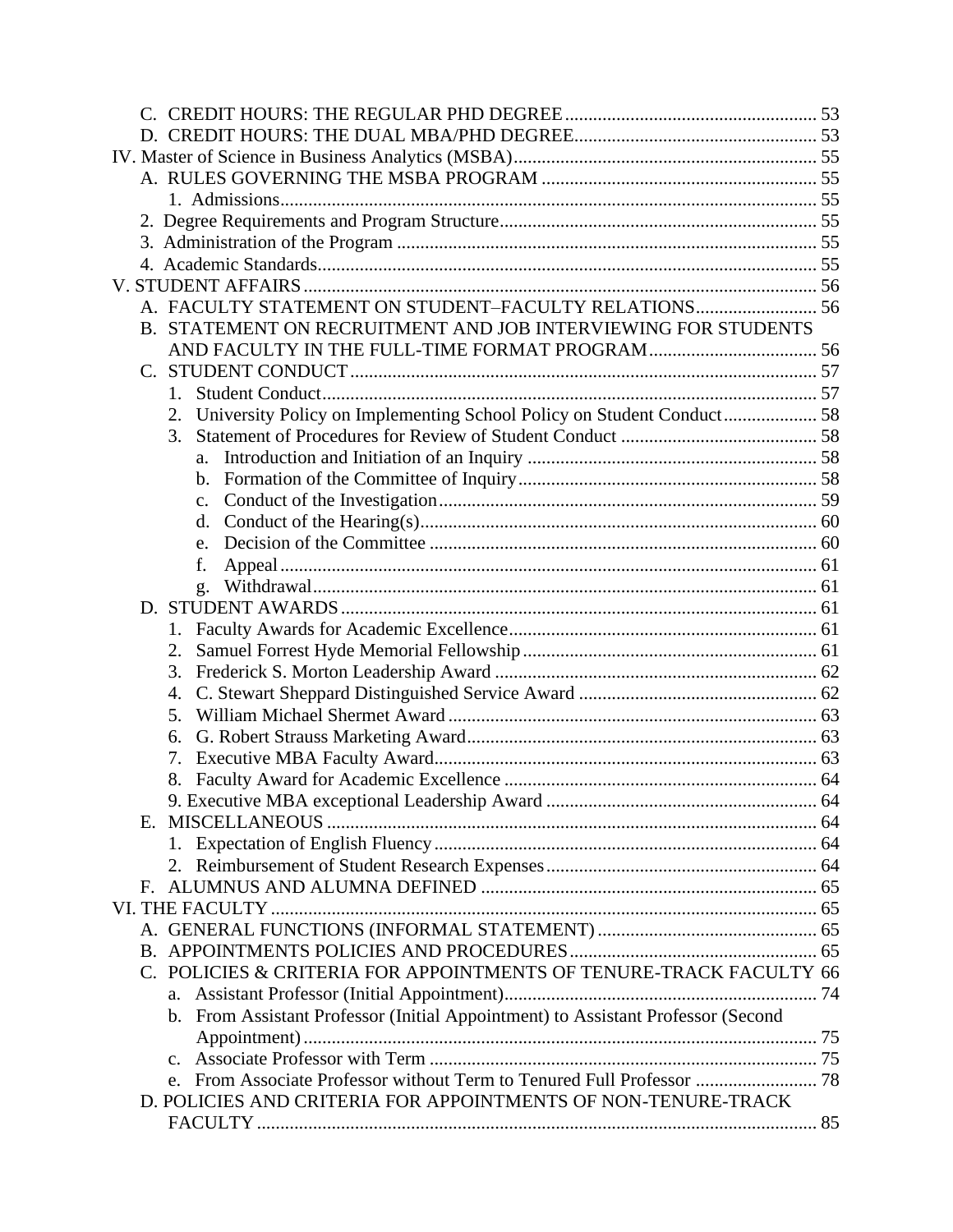|              | E. OUTSIDE EMPLOYMENT AND SUPPLEMENTAL COMPENSATION 105                             |  |
|--------------|-------------------------------------------------------------------------------------|--|
|              |                                                                                     |  |
|              |                                                                                     |  |
| $\mathbf{F}$ |                                                                                     |  |
|              | 1.                                                                                  |  |
|              | 2.                                                                                  |  |
|              | 3.                                                                                  |  |
|              | 4. Responsibility of Research, Course Development, and Doctoral Policy Committee107 |  |
|              |                                                                                     |  |
|              |                                                                                     |  |
|              | H. FACULTY SECTION LEADERS FOR THE FULL-TIME FIRST-YEAR PROGRAM                     |  |
|              | 109                                                                                 |  |
|              |                                                                                     |  |
|              | 2.                                                                                  |  |
|              | 3.                                                                                  |  |
| L.           |                                                                                     |  |
|              |                                                                                     |  |
|              |                                                                                     |  |
|              |                                                                                     |  |
|              |                                                                                     |  |
|              | 2.                                                                                  |  |
|              | 3.                                                                                  |  |
|              |                                                                                     |  |
|              | Faculty Roles in Student Enterprises, Businesses, and Ventures  112<br>5.           |  |
|              |                                                                                     |  |
|              |                                                                                     |  |
|              |                                                                                     |  |
|              | 6.                                                                                  |  |
|              | 7.                                                                                  |  |
|              |                                                                                     |  |
|              |                                                                                     |  |
|              |                                                                                     |  |
|              |                                                                                     |  |
|              | 3.                                                                                  |  |
|              | 4.                                                                                  |  |
|              | 5.                                                                                  |  |
|              | Research, Course Development, and Doctoral Policy Committee  117<br>6.              |  |
|              | 7.                                                                                  |  |
|              | 8.                                                                                  |  |
|              | 9.                                                                                  |  |
|              |                                                                                     |  |
|              | 1.                                                                                  |  |
|              |                                                                                     |  |
|              |                                                                                     |  |
|              |                                                                                     |  |
|              |                                                                                     |  |
|              | 2.                                                                                  |  |
|              |                                                                                     |  |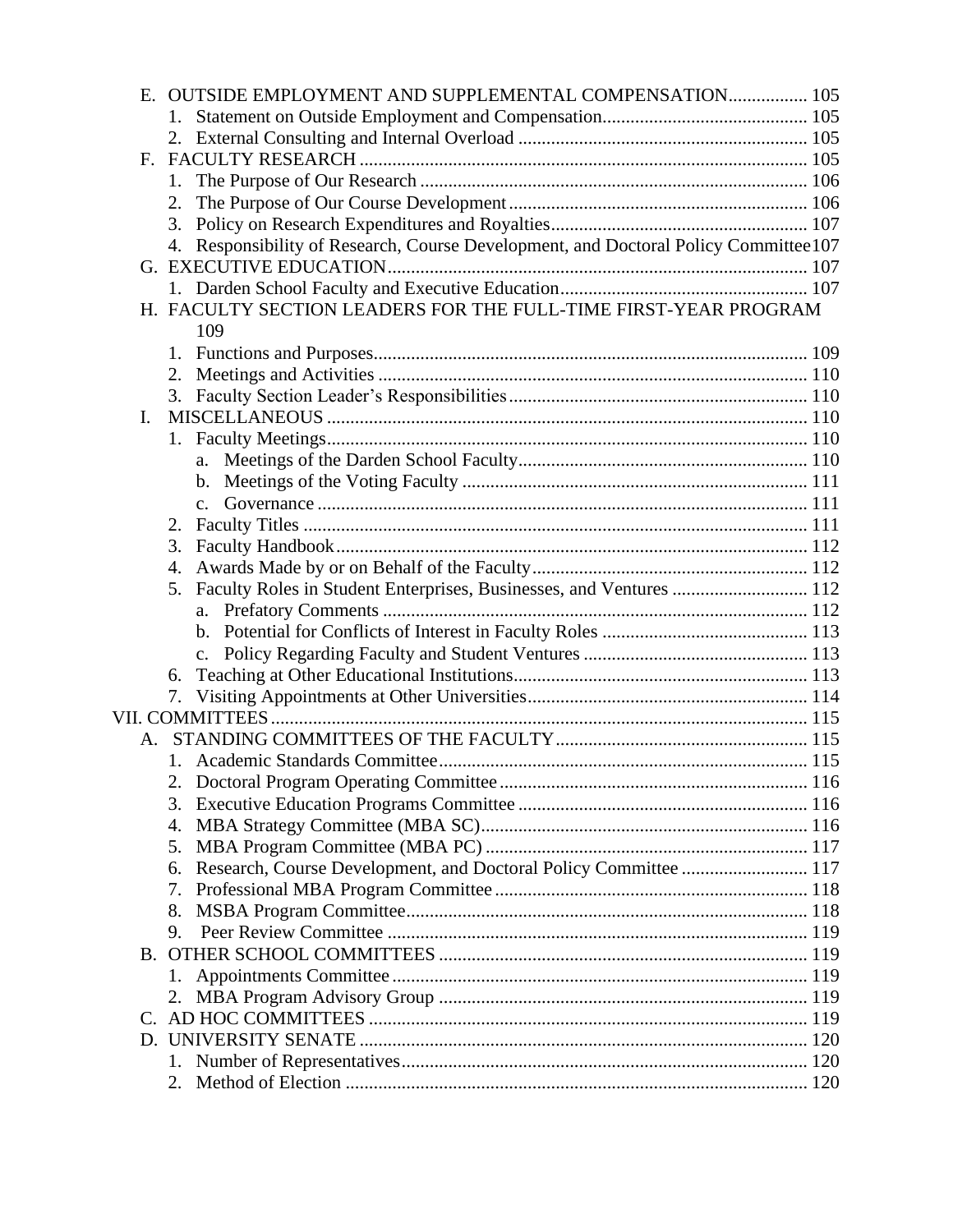# <span id="page-6-0"></span>**I. GENERAL**

# <span id="page-6-1"></span>**A. MISSION STATEMENT**

### **UVA Darden's Mission**:

We improve the world by inspiring responsible leaders through unparalleled transformational learning experiences.

# **Values and Principles Critical to Achieving Excellence**:

- Innovative and rigorous education that develops discerning judgment and the ability to act decisively
- Insightful research that advances knowledge and impacts practice
- Inclusive community, united by honor, that enables its global and diverse members to collaborate and excel
- Enduring relationships that support individual and organizational growth

The Mission Statement drives strategy and directs decision-making at Darden. The Dean provides an annual update to faculty on Darden's progress in fulfilling its mission, and faculty vote annually to reaffirm the Mission Statement.

# <span id="page-6-2"></span>**B. NAME OF THE SCHOOL**

On July 1, 1974, the Graduate School of Business Administration of the University of Virginia became the Colgate Darden Graduate School of Business Administration of the University of Virginia. Colgate Whitehead Darden Jr., preeminent statesman and educator from the Commonwealth of Virginia, was Governor of Virginia from 1942 through 1946, served as Representative in the US Congress for four terms from 1933 until 1941, and prior to that was a member of the State Legislature.

Mr. Darden was one of the prime forces in the creation of a graduate business school at the University of Virginia and remained an active supporter of the School throughout its development. He was a lifetime member of the sponsor-trustees of the School. Mr. Darden died on June 9, 1981.

# <span id="page-6-3"></span>**C. OBJECTIVES OF THE SCHOOL**

# <span id="page-6-4"></span>**1. Introduction**

Preparatory to the founding of the Graduate School of Business Administration of the University of Virginia, the Snavely Committee recommended that the school have two primary purposes: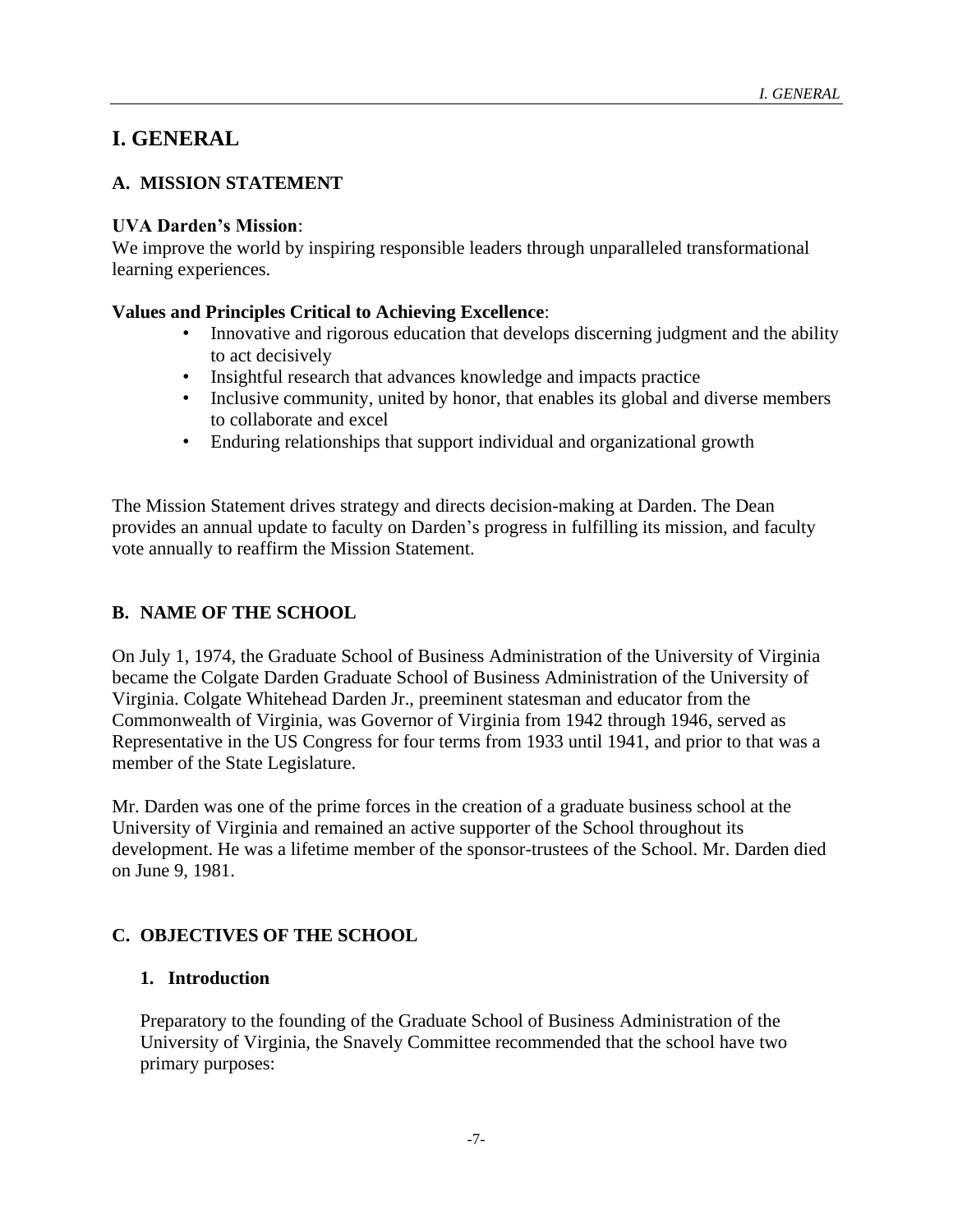- Offer a two-year program of graduate study, leading to the MBA degree, to train business leaders; and
- Conduct intensive short courses, conferences, and executive training programs for individuals in business.

# <span id="page-7-0"></span>**2. Objectives**

To serve the needs of society by offering high-quality education programs attuned to the practical requirements of modern executive leadership.

- In the MBA Programs: to prepare people of high promise to act with determination, judgment, and integrity in increasingly responsible positions of leadership; and
- In the Executive Education Programs: to advance the Darden School's Mission by delivering high-engagement educational experiences and thought leadership to practicing managers globally.

To engage with practicing managers through teaching, research, case writing, and the collaborative advancement of thought leadership for the purpose of improving practicing managers, their organizations, and society.

To be pedagogical innovators and curriculum developers, all toward preparing people more effectively for increased responsibility by

- Maintaining close ties with the business community so that it may better understand its present and emerging requirements; and
- Building a faculty who are not only unusually able teachers but who are also willing to commit time to curriculum and course innovation, to course coordination, and to developing the teaching materials necessary to implement the programs on a more effective basis.

It is recommended that a significant portion of the school's budget be allocated to achieve these aims.

To be a community of scholars who conduct original research that seeks to advance knowledge, create new ideas, and engage in constructive dialogue on matters of consequence to business, society, and teachers at other institutions.

To offer a high-quality Doctoral Program for a select number of very promising candidates with the aim of preparing these people to be superior teachers, course and curriculum designers, and researchers with deep interests in the realities of business and with a sympathetic understanding of the problems of executive leadership.

To provide, insofar as feasible, selective resources and services of high value to students, other departments of the University, the Virginia business community, alumni of the School, and the business community in general.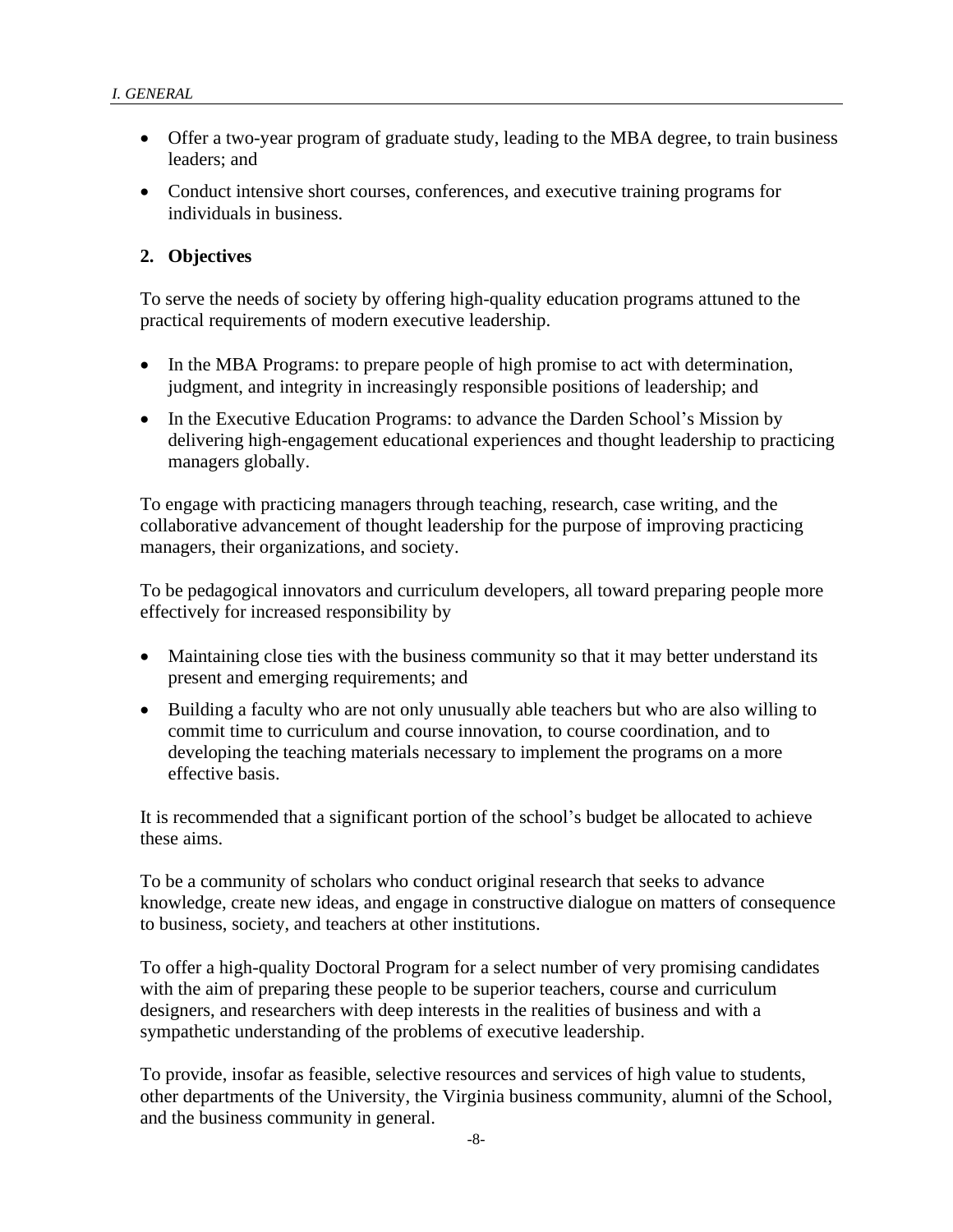# <span id="page-8-0"></span>**D. EQUAL OPPORTUNITY AND NONDISCRIMINATION**

The University does not discriminate in any of its programs, procedures, or practices against any person on the basis of age, citizenship, color, handicap, national origin, political affiliation, race, religion, sex, gender, sexual orientation, or status as a disabled veteran. The University operates equal-opportunity and affirmative-action programs for faculty, staff, and students. The University of Virginia is an Equal Opportunity/Affirmative Action Employer. For additional information please see the University of Virginia [policy on non-discrimination and equal](http://eocr.virginia.edu/notice-non-discrimination-and-equal-opportunity)  [opportunity.](http://eocr.virginia.edu/notice-non-discrimination-and-equal-opportunity)

### <span id="page-8-1"></span>**E. DEGREES**

### <span id="page-8-2"></span>**1. The MBA**

The School offers two program formats leading to the degree of Master of Business Administration (see Section II):

- A Full-Time two-year program leading to the degree of Master of Business Administration
- A 21-month Executive Format program for working managers leading to the degree of Master of Business Administration
- A Part- time program for working professionals leading to the degree of Master of Business Administration.

### <span id="page-8-3"></span>**2. Dual Degrees**

The Darden School offers a number of programs that enable a student to receive a combined degree in less time than each degree would take separately. (See Section II for a complete listing, including admission and degree requirements.)

### <span id="page-8-4"></span>**3. The Doctoral Program**

The School offers a program leading to the degree of Doctor of Philosophy (see Section III).

### <span id="page-8-5"></span>**4. Master of Science in Business Analytics**

The Darden School, in partnership with the McIntire School of Commerce, offers a one-year program leading to a Master of Science in Business Analytics (see Section IV).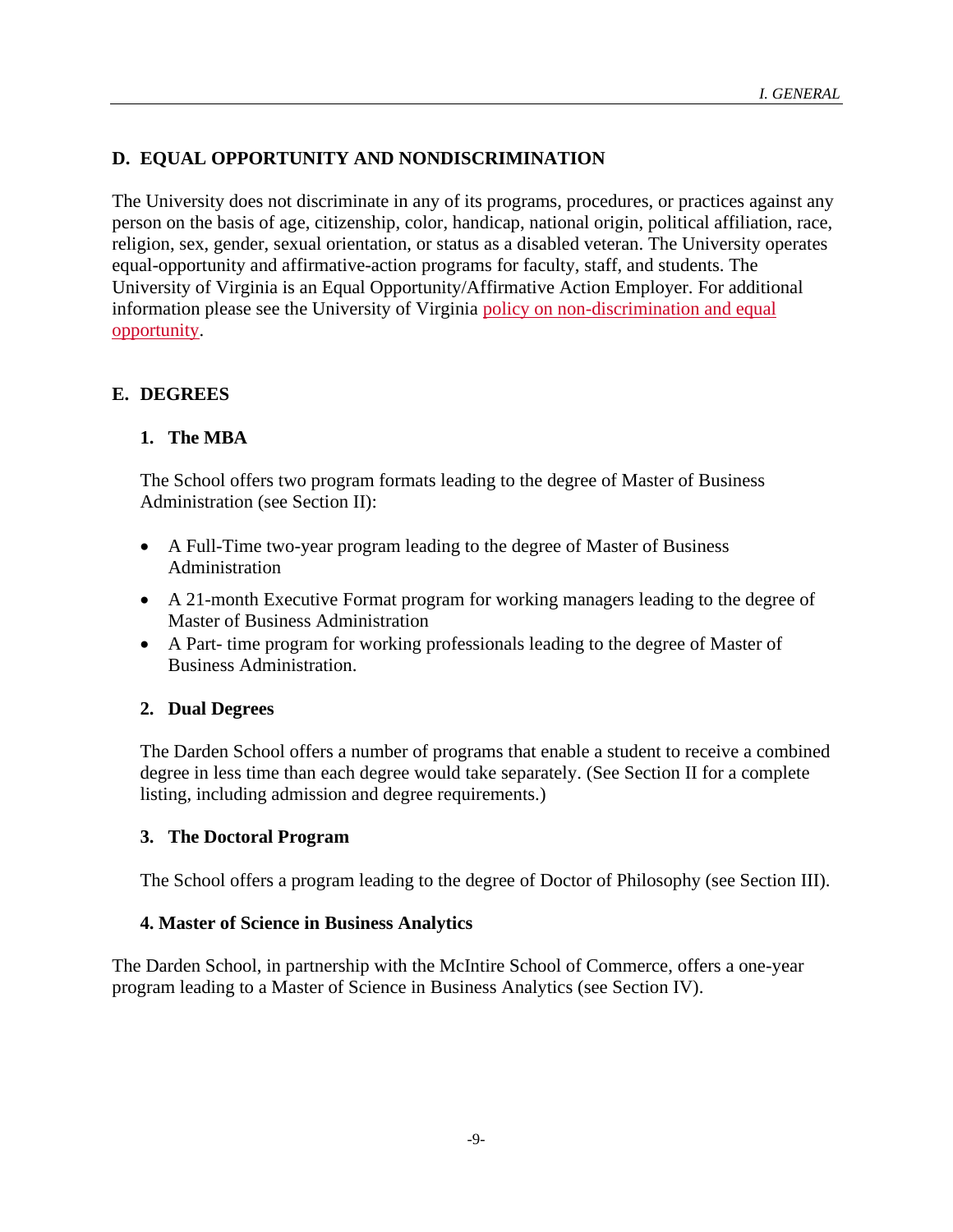# <span id="page-9-0"></span>**II. THE MASTER OF BUSINESS ADMINISTRATION**

# <span id="page-9-1"></span>**A. GENERAL STATEMENT**

Darden is a professional school of business at the graduate level with a two-year "terminal" MBA Program designed for the practitioner. The MBA Program is offered in three formats. The first is a two-year Full-Time Format that begins only in the fall semester and is designed to be completed in May of the following academic year. The second is an episodic Executive Format that allows students through a combination of residence periods and off-site learning opportunities to earn the MBA degree over a 22-month period. The third is a Part-Time format that follows a slower cadence of coursework that combines in person and off-site learning to earn the MBA degree over a standard pace of 33 months. This format can be completed in as little time as 30 months or be extended to 48 months. The programs require the completion of the same number of credit hours, and students graduate with the same degree: Master of Business Administration. All statements that reference the MBA Program apply to the Full-Time Executive and Part -Time Formast unless specified otherwise.

# <span id="page-9-2"></span>**1. Responsibility of Content of the MBA Program**

It is a faculty responsibility to shape the general nature and content of the MBA Program, including such matters as the fields of instruction, the amount of work in different fields, the courses offered, and the designation of required and elective courses.

It is the responsibility of the administration, after consultation with the faculty members concerned, to staff the courses, insofar as qualified personnel are available and budgetary considerations permit.

# <span id="page-9-3"></span>**2. Program Credit Hours and General Requirements**

The Full-Time Format requires 60 credit hours of coursework. A total of 24 credit hours are core courses, and 36 credit hours are non-core courses.

The first year of the Full-Time Format is an integrated program rather than a set of distinct and separate courses. First-Year (FY) required courses include core courses and FY Program elective courses, which are available for students to extend their mastery of selected corecourse content areas. All other courses in the first and second year are not required courses.

Elective courses offered in the second year of the Full-Time Format are distinguished from core courses and FY Program elective courses in that considerably more latitude is exercised by the individual instructor in the conduct of these Second-Year (SY) courses. (Administratively, these courses are more like the usual graduate courses offered elsewhere in the University than the required courses at the Darden School.)

Twenty-eight-session courses receive 3 credit hours; 14-session courses receive 1.5 credit hours. (The baseline calculus for determining a session is 3.4 hours of work, including a 1.4 hour classroom experience plus 2 hours of preparation.)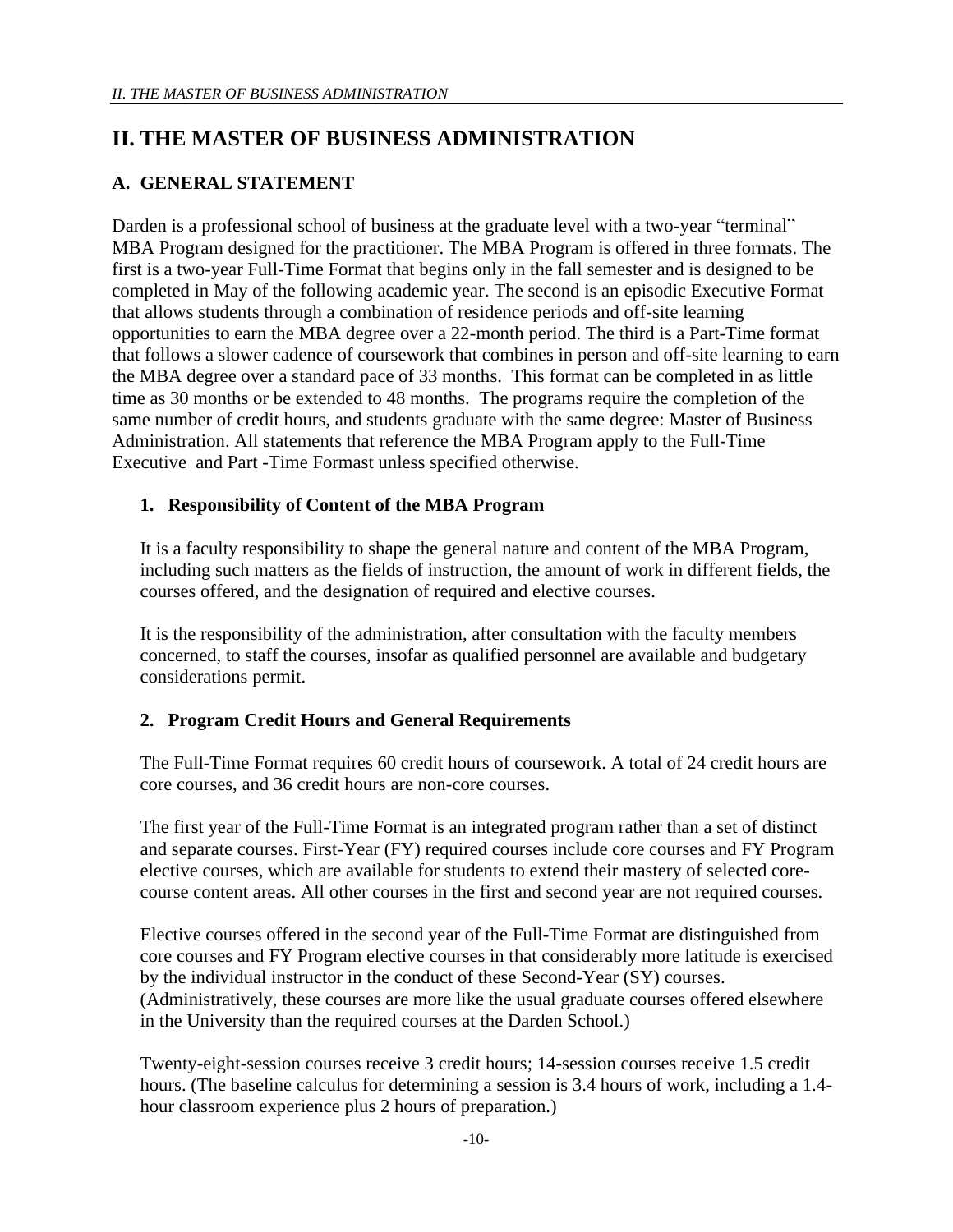# <span id="page-10-0"></span>**3. Executive Format Credit Hours and General Requirements**

The Executive Format is an integrated program rather than a set of distinct and separate courses. Required courses include the same set of core courses as the Full-Time Format, a set of courses unique to the Executive Format, plus a limited number of elective courses.

The Executive Formats require 60 credit hours of coursework: 25.5 credit hours of core courses, 25.5 credit hours of other required courses, and 9 credit hours of electives. Students in the EMBA Format are required to take one global residency and students in the GEMBA Format are required to take four global residencies.

### <span id="page-10-1"></span>**4. Part-Time Format Credit Hours and General Requirements**

The Part-Time format requires 60 credit hours of coursework: 25.5 hours of core course; 10.5 hours of other required course and 24 hours of electives.

# <span id="page-10-2"></span>**B. ADMISSIONS**

# <span id="page-10-3"></span>**1. Admissions Objective**

The objective of the admissions procedure is to select a diverse group of students who show promise of the capacity to rise to positions of executive responsibility.

### <span id="page-10-4"></span>**2. ETS Examination**

All applicants for admission to the School are expected to take either the Graduate Management Admissions Test (GMAT), the Executive Assessment (for the Executive MBA) offered by the Graduate Management Admissions Council, or the GRE offered by the Educational Testing Service. Waivers will be given in special cases.

### <span id="page-10-5"></span>**3. Admissions Procedure**

Admission criteria are developed with the guidance of the Dean of the Darden School and the Senior Associate Deans for Degree Programs and executed by the Admissions Department.

# <span id="page-10-6"></span>**C. THE FULL-TIME FORMAT**

# <span id="page-10-7"></span>**1. First-Year Program of the Full-Time Format**

The required curricula is the cornerstone and hallmark of the MBA Program. The FY Program is designed and delivered in accordance with the School's mission of producing action-oriented graduates through the use of student-centered learning and an integrated and innovative curriculum.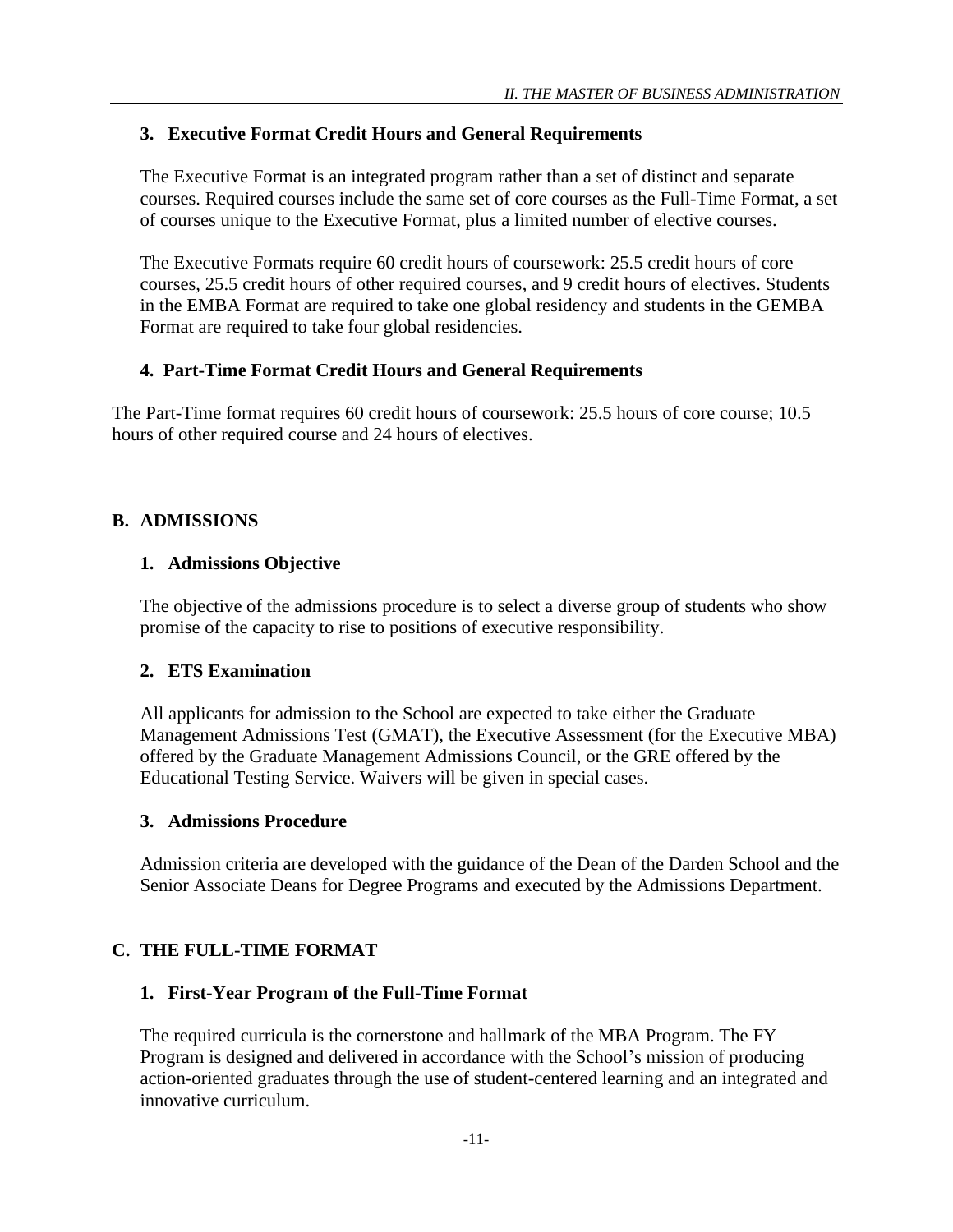### <span id="page-11-0"></span>**a. Purpose**

The purpose of the FY Program is to equip students with the foundational skills, judgment, and inspiration necessary to lead a global business.

### <span id="page-11-1"></span>**b. Vision**

Each FY student will complete the FY Program with confidence that they have mastered the fundamentals of leading a successful global business. The Darden School's FY Program will be recognized as occupying a permanent place among the top 10 corecurriculum programs in the world.

### <span id="page-11-2"></span>**c. Values**

The FY Program endorses, employs, and seeks to model the core values of the School:

- Action orientation
- Global and enterprise perspectives
- Leadership imbued with integrity, vision, judgment, determination, and social responsibility
- Outstanding, current, student-centered teaching
- Integrated and innovative curriculum and course materials
- Supportive and equitable learning climate
- Mutually strengthening partnerships

# <span id="page-11-3"></span>**d. Strategy**

The FY Program seeks to accomplish its vision through excellence in its curriculum content, a collaborative learning environment, and unsurpassed teaching effectiveness.

- 1. Curriculum Content
	- Focusing on the fundamentals of business management
	- Valuing integration across disciplines
	- Using contemporary issues, problems, and processes as the basis for classroom discussion
	- Teaching the analytical frameworks and methods of analysis useful in reaching economically sound and socially responsible business decisions
	- Emphasizing global, enterprise, and leadership perspectives and stressing effective written and oral communication skills throughout the curriculum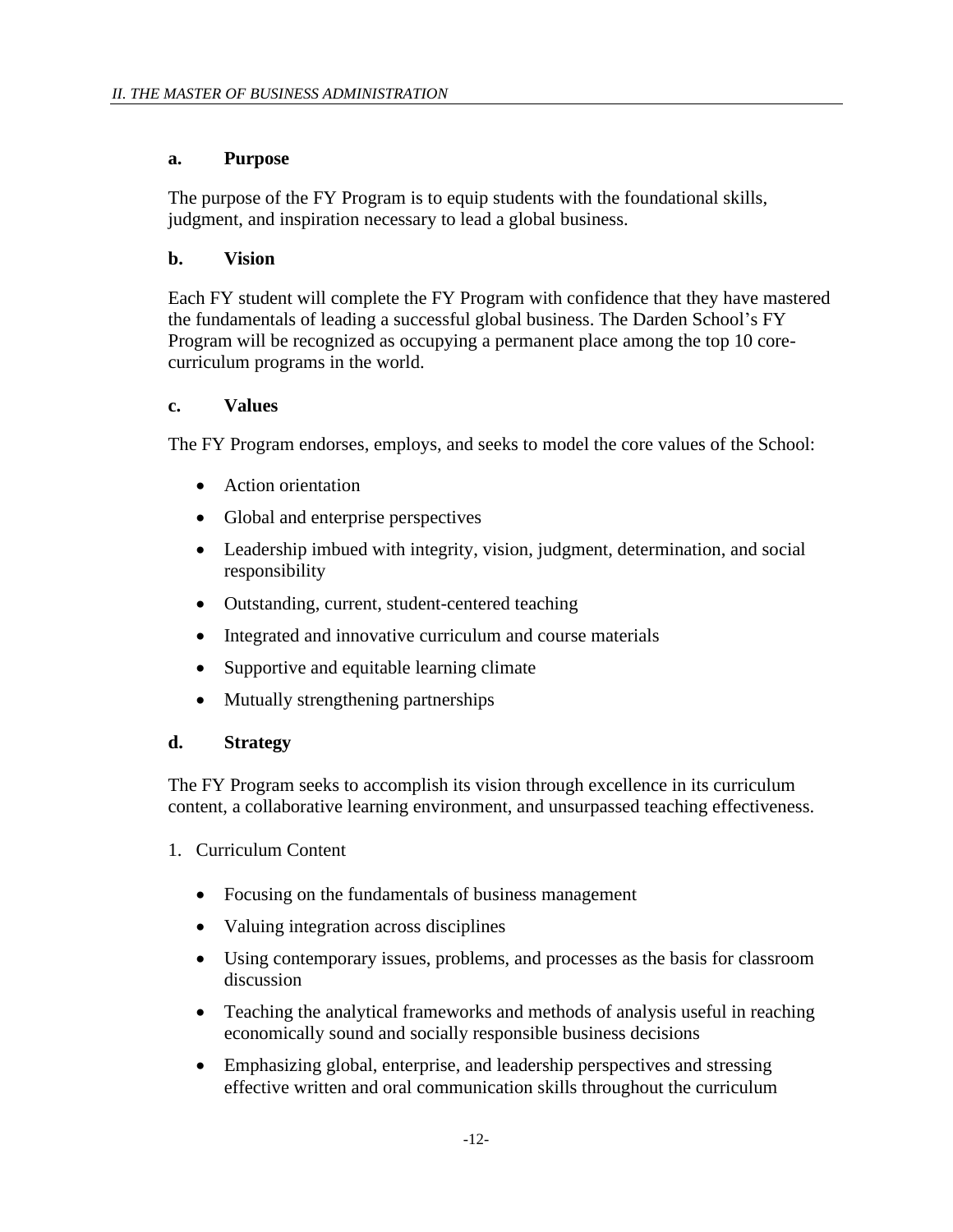- Offering FY Program electives that extend learning in core required courses to include exposure to advanced skills necessary for summer-internship experiences
- Continuously reviewing and renewing the content of the curriculum for currency and exigency
- Assisting students in evaluating and selecting their individual career paths
- 2. Learning Environment
	- Assigning all students to cross-section learning teams so they can become effective and valued team members
	- Assigning students to sections that remain intact for at least two contiguous quarters
	- Grading classroom contribution as a significant proportion of the final grade in all courses
	- Requiring on-time attendance, preparation, and participation to develop professional maturity and decisiveness
	- Emphasizing the quality of the section learning environment by assigning section faculty leaders
- 3. Teaching Effectiveness
	- Modeling and promoting integrity and enthusiasm as essential characteristics of business leadership
	- Hiring and rewarding faculty committed to teaching excellence, course leadership, and materials development
	- Encouraging faculty team meetings within courses to strengthen class delivery and share teaching skills and techniques
	- Conducting periodic teaching-development seminars to hone instructors' craft.

# <span id="page-12-0"></span>**e. Permanent Class-Session Allocation and Credit Hours by Content Area**

The FY Program requires 30 credit hours of coursework and has 10 content areas, with each normally permitted to offer a maximum of 42 classes comprising core-course classes and FY Program elective classes. Normally, the core-course allocation for each content area will be as follows:

| <b>Core Course</b>                       | <b>Class Sessions</b> | <b>Credit Hours</b> |
|------------------------------------------|-----------------------|---------------------|
| <b>Accounting for Managers</b>           | 28                    | 3.0                 |
| <b>Global Economies and Markets</b>      | 28                    | 3.0                 |
| <b>Business Ethics</b>                   | 14                    | 1.5                 |
| <b>Financial Management and Policies</b> | 28                    | 3.0                 |
| Leadership Communication                 | 14                    | 15                  |
|                                          |                       |                     |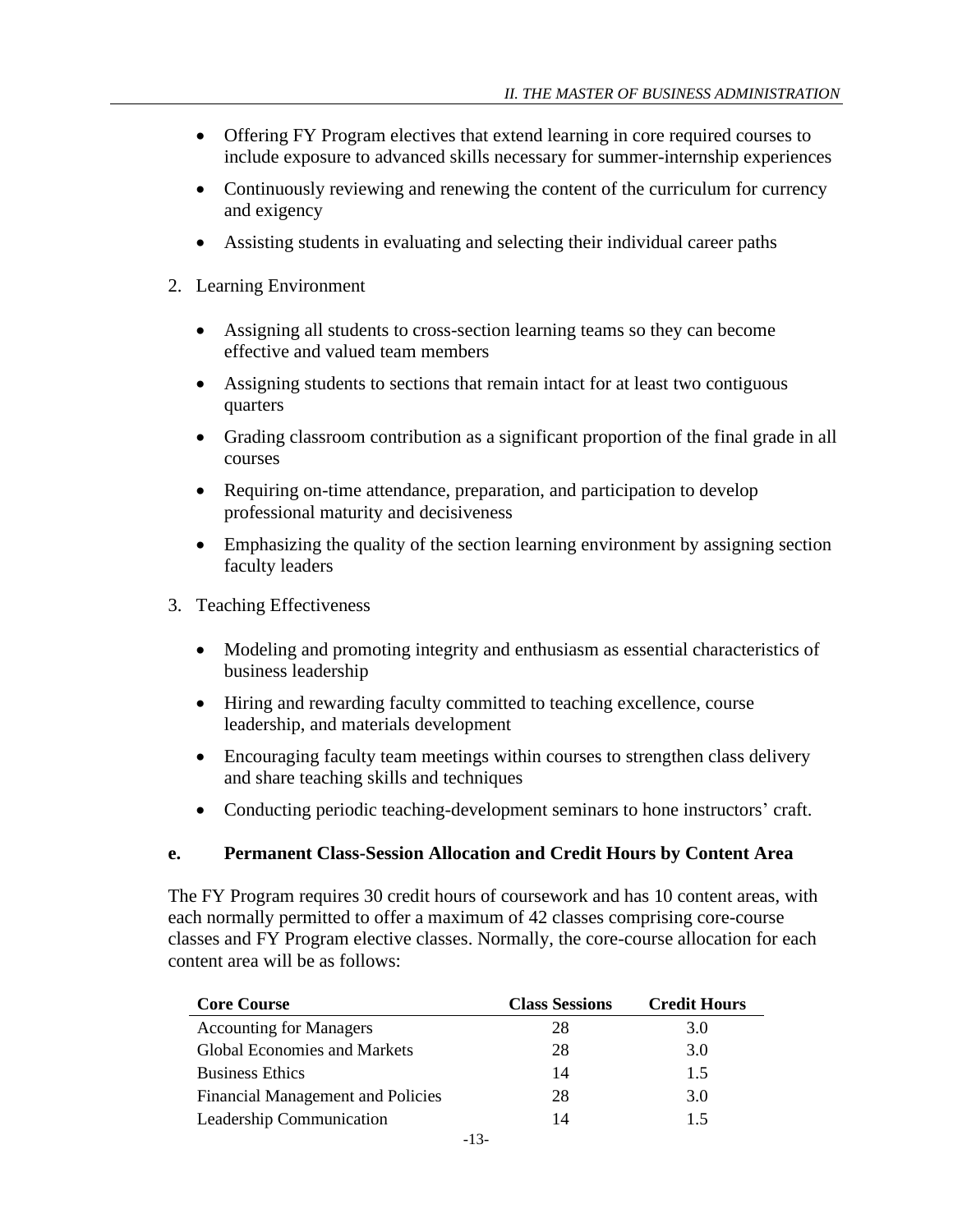#### *II. THE MASTER OF BUSINESS ADMINISTRATION*

| Marketing                            | 28 | 3.0 |
|--------------------------------------|----|-----|
| <b>Operations Management</b>         | 28 | 3.0 |
| <b>Leading Organizations</b>         | 14 | 1.5 |
| <b>Decision Analysis</b>             | 28 | 3.0 |
| <b>Strategic Thinking and Action</b> | 14 | 15  |
|                                      |    |     |

The MBA Program Committee is charged with the responsibility for planning and delivering the FY Program. The MBA Program Committee establishes and uses such short-term operating goals as are deemed necessary to attain the FY Program vision stated in Section II-C-1-b.

Content areas may offer their allocation of classes in either one or more designated courses with the approval of the MBA Program Committee. Some content areas may be required to offer their allocation of classes in one or more courses in order to satisfy compelling program needs. The structure of the courses and grade distribution must be approved by the MBA Program Committee.

### <span id="page-13-0"></span>**f. First-Year Leadership Requirement**

All students are required to extend their understanding of the Leading Organizations core content area by taking one of a list of approved 1.5 credit hour courses in their first year. These courses are intended to extend and deepen students' understanding of fundamental leadership concepts and practices. The courses must be approved as Program Electives or Directed Studies by the faculty and approved for the FY Leadership Requirement by the Leadership and Organizational Behavior (LOB) area.

# <span id="page-13-1"></span>**g. First-Year Program Electives**

1. First-Year Program Electives Requirements

Students will be required to complete 6 credit hours of FY electives as an FY Program requirement. A current list of approved courses is provided in the Registrar's [course](http://registrar.darden.virginia.edu/registrar-student/catalog/SearchCatalog.tap)  [directory.](http://registrar.darden.virginia.edu/registrar-student/catalog/SearchCatalog.tap) Of the 6 credit hours, 1.5 must satisfy the FY Leadership requirement identified in Section f above.

2. Approval of First-Year Program Electives

All FY Program electives are authorized by the faculty following the same approval process as SY electives.

3. General Criteria for First-Year Program Electives

All electives are expected to meet the following general criteria:

• The course objectives and content are consistent with the objectives for the FY Program.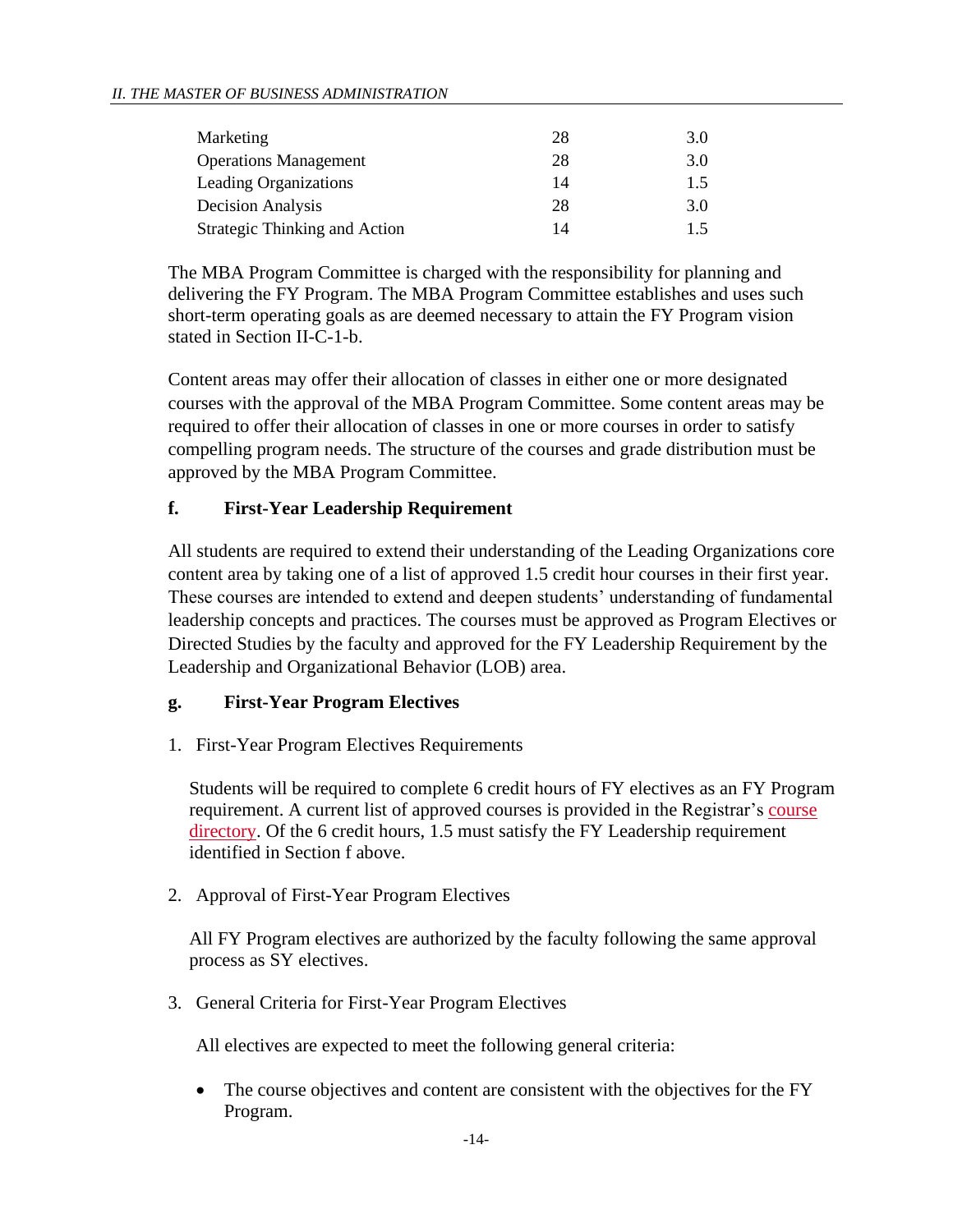- Student performance, evaluation, grading, and feedback standards for the FY Program electives are consistent with standards for the FY Program.
- 4. First-Year Program Electives Objectives and Specifications

FY Program electives should address two developmental objectives:

- Afford FY students the opportunity to deepen their business-analysis skills, functional knowledge, and managerial perspectives arising from studies of a corecourse content area of the FY Program. An FY Program elective course should provide additional content topics and offer application emphasis to the FY corecourse area for students seeking extended core-content mastery.
- Support internship-preparation needs of FY students.

The FY Program electives are extensions of the core courses and, as such, are intended to appeal to the majority of FY students' interests and needs as they prepare for and commence internship activities.

Each area with an FY Program core course will normally be permitted to offer a maximum of 42 classes in the FY Program, comprising core-course classes and FY Program elective classes.

The following specifications apply to FY Program electives:

- Students will select FY Program electives according to their individual interests and educational priorities. Enrollment will not be guaranteed.
- FY electives will be offered only in the fourth quarter of the FY Program and normally will be offered again for SY students to select in the first quarter of the SY Program.
- FY electives will normally have written exams and class participation as the major components of the course grade.
- Course grades for FY electives will be included in a student's academicperformance record at the end of the FY Program.
- FY electives should normally have a minimum enrollment of 40 FY students, thereby guiding faculty to propose and design electives reflecting broad appeal to FY students. An exception to this minimum would be an elective where the pedagogy included significant individual practice experiences; in that situation, the enrollment minimum would normally be 30 students. SY students will be permitted to enroll in an FY Program elective on a space-available basis with permission of the instructor and the chair of the MBA Program Committee.

Any faculty member wishing to propose an FY Program elective must first obtain the consent of the core-course area in which the proposed course is to be offered. The following documentation must then be provided to the MBA Program Committee: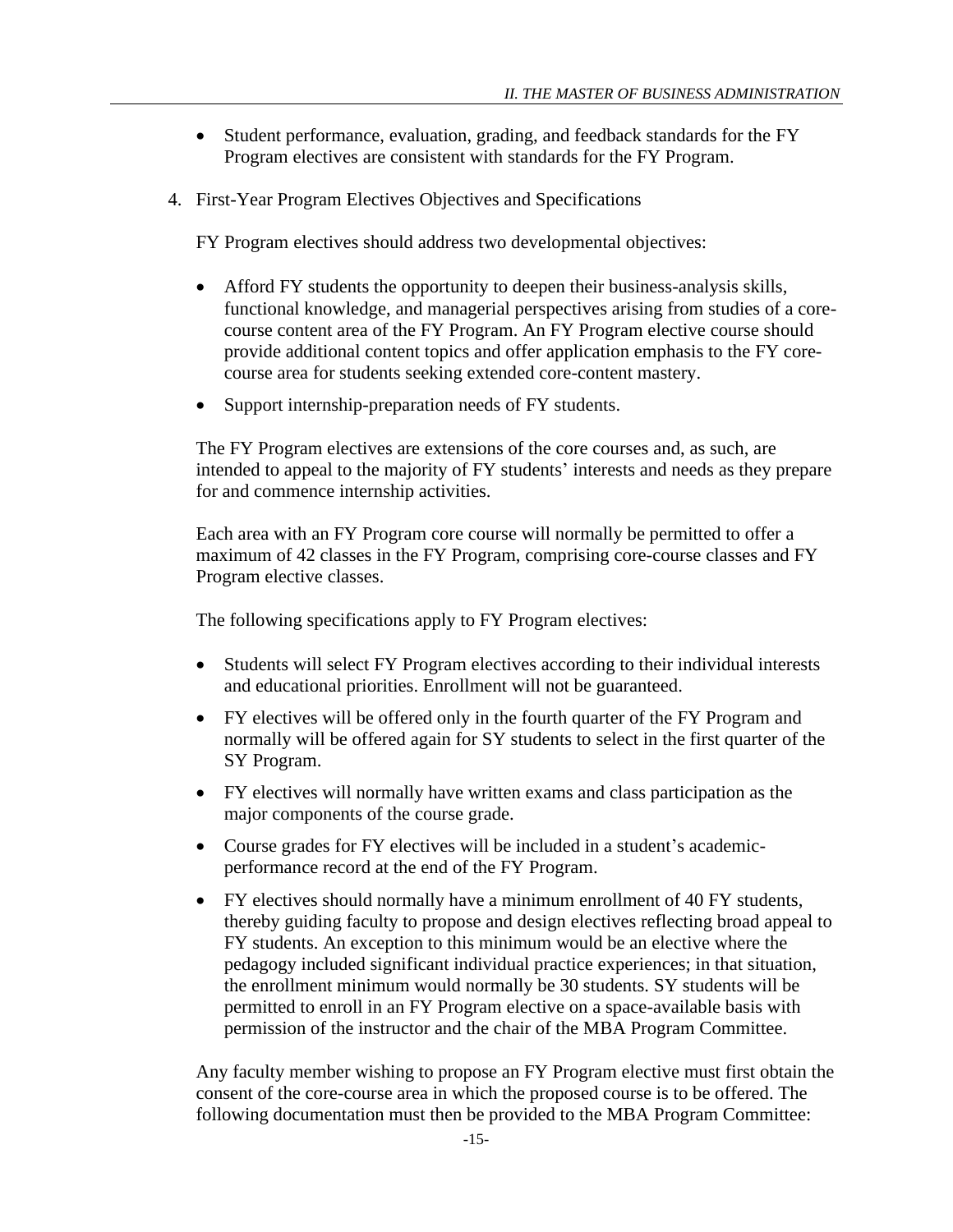- Title and Registrar's course description
- Statement of objectives
- Statement of the relationship of the proposed course to core course(s) of the FY Program, other FY Program electives (if any), and the internship interests of FY students
- Description of the content of the course
- Description of anticipated instructional methodologies and teaching materials
- Description of anticipated grading approach and student-performance standards
- Course outline or syllabus
- Expectation of enrollment

The MBA Program Committee is responsible for recommending proposals to the faculty and obtaining the faculty's consent (or rejection) of the proposed FY elective.

A current list of approved FY electives is included in the Registrar's [course directory.](http://registrar.darden.virginia.edu/registrar-student/catalog/SearchCatalog.tap)

### <span id="page-15-1"></span><span id="page-15-0"></span>**2. Second-Year Program of the Full-Time Format**

### **a. Objectives**

The overarching objective of the SY electives curriculum of the MBA Full-Time Format is to reinforce the mission of the School as captured in its Mission Statement. In addition, specific objectives of the second year are to:

- Enable students to individualize their experience by providing opportunities to pursue chosen areas of interest in greater depth.
- Offer an innovative and relevant leading-edge MBA elective curriculum.
- Provide the further opportunity to explore global business issues.
- Develop further leadership capabilities in students.
- Support and encourage activities outside the classroom that serve to enhance the Darden School community, develop individual relationships, and foster a sense of social responsibility.
- Support and facilitate the transition of students from the academic to the business community.
- Foster the exploration of ideas, concepts, and themes that prepare students for lifelong learning and continued professional development.

### <span id="page-15-2"></span>**b. Second-Year Program Course Requirements**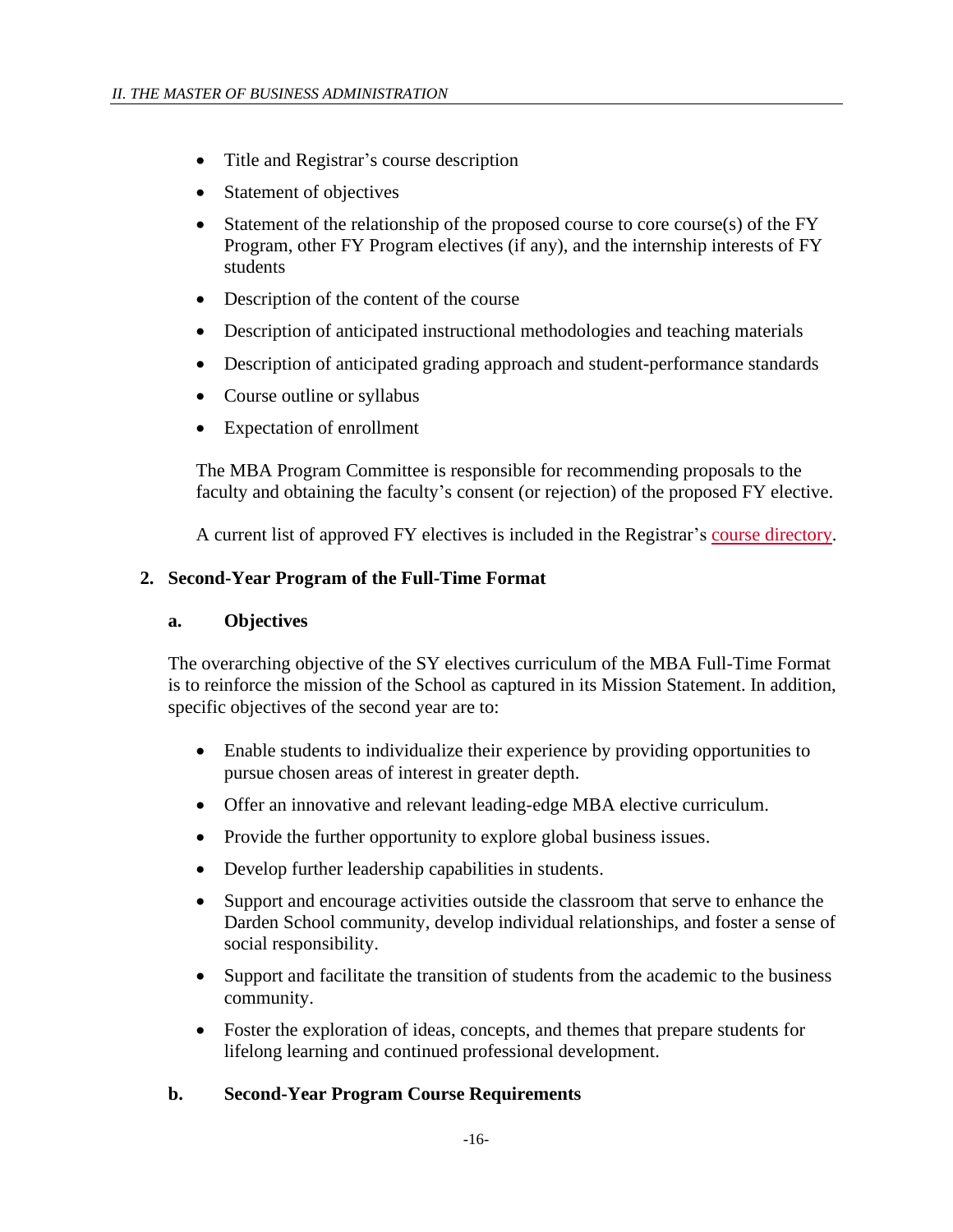The second year requires 30 credit hours of coursework. No more than 4.5 credit hours of independent studies will count toward this requirement.

Students under Academic Standards Committee jurisdiction must have their final course selection sheets approved by the chair of that committee or their designee.

# <span id="page-16-0"></span>**c. Required Course**

# **Second-Year Leadership Requirement**

Consistent with the mission of the School, all students are required to have a *leadershiplearning experience* of at least 1.5 credit hours while attending the Darden School in order to graduate. Students may choose from a list of faculty-approved SY electives to fulfill this requirement. To be included on the list of electives that satisfy the SY Leadership Requirement, electives must have among their learning objectives an exposure to a variety of leadership styles and approaches, an examination of the roles and responsibilities of leadership, an opportunity to reflect on one's leadership in the past, and the development of a personal definition of leadership for the future. The list of electives offered for this purpose may vary from year to year.

# <span id="page-16-1"></span>**3. Management Science Specialization**

Students have an option to declare a specialization in management science. To earn this credential, a student needs to complete eight electives (12 credits) from an approved list of electives. This listing will be updated annually to reflect changes in the overall offerings.

# <span id="page-16-2"></span>**4. Internship Requirement**

In addition to the knowledge acquired through formal coursework, the MBA requires students to have an opportunity to apply the insights gained through completion of the core curriculum. Students are required to have an internship or other experience that allows them to demonstrate this ability. Generally, students will complete this experience at the end of the first year.

Upon completion of this experience, students will submit an internship experience assignment to the Career Center. This will provide a mechanism for students to reflect on the internship experience and the effect of their coursework on their performance.

In some circumstances, students can request the opportunity to complete a special project in place of an internship. Examples of these situations include students who are unable to obtain an internship, students who are sponsored by a company, or students who are starting a venture. As appropriate, the Associate Dean for MBA Programs will approve projects and other experiences that can fulfil this requirement.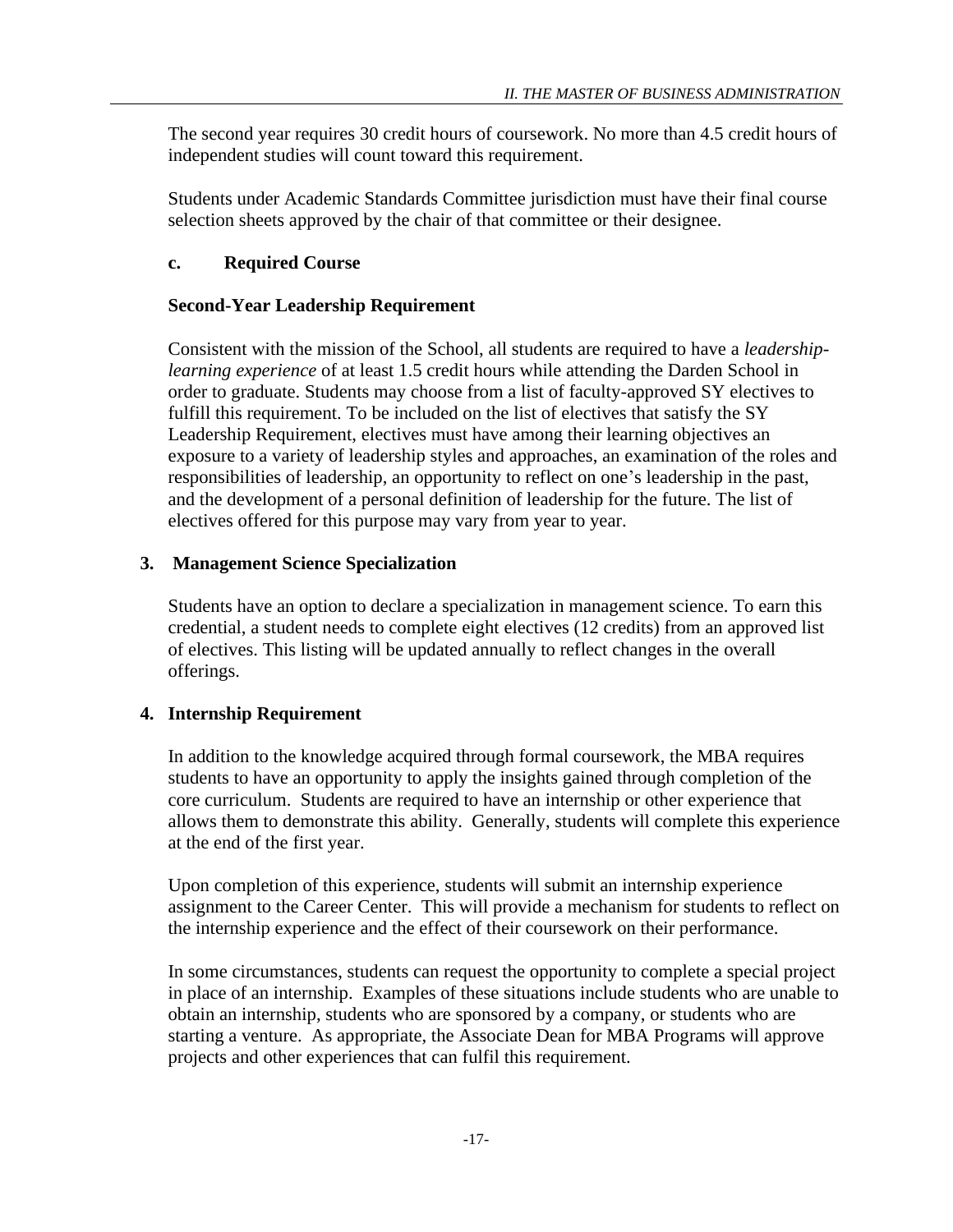# <span id="page-17-0"></span>**D. MBA ELECTIVES**

# <span id="page-17-1"></span>**1. Categories of Electives**

There are three types of electives that can be offered in the Full-Time and Executive Format Programs: *Program Electives*, *Directed Studies*, and *Independent Studies*. Program electives represent the most enduring and essential offerings and are open to all students through the bidding process. Directed Studies and Independent Studies provide opportunities for students to obtain more customized and specialized learning experiences in more intimate settings.

The SY electives and their descriptions are maintained by the Darden School Registrar and can be found online at the [course directory.](http://registrar.darden.virginia.edu/registrar-student/catalog/SearchCatalog.tap)

a. Program Electives

Program electives constitute the core of the School's elective offerings. They are expected to be offered on a regular basis and are open to all students through the bidding process.

# <span id="page-17-2"></span>**b. Directed Studies**

Directed Studies offer learning opportunities that are not available as Program Electives. The objectives of these courses will normally include one or more specific learning themes: exposing students to emerging issues, exploring current issues, or extending studies beyond the MBA courses regularly offered in a field. Directed Studies are not approved on a permanent basis.

Directed Studies provide faculty with an opportunity to design courses with smaller enrollments. These courses might take place in a seminar setting or require intensive field-based experiences. Grades are expected to be significantly based on written evidence of student accomplishment.

### <span id="page-17-3"></span>**c. Independent Studies**

Independent Studies provide an opportunity for a faculty member to offer a one-time learning experience for an individual student or a small group of students. Electives in this category allow the student(s) to focus deeply on a specialized topic, address a specific challenge facing a firm, or learn from developing a venture.

Independent Studies are not part of the standard bidding and registration process.

A broad set of experiences qualify as an Independent Study, including:

- *Case Development*
- *Research Projects*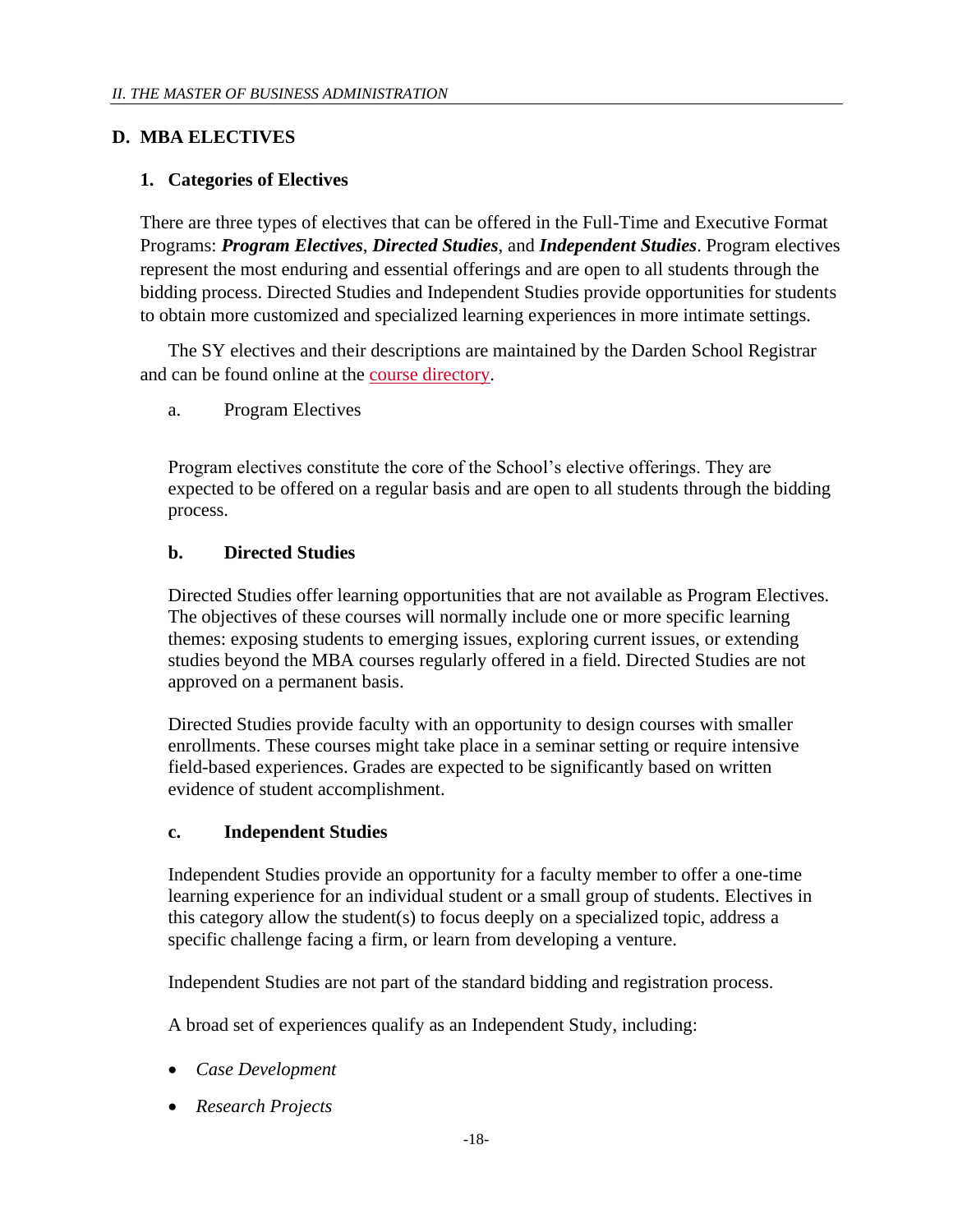- *Consulting Projects*
- *Venturing Projects*

The relevant program committee will define acceptable standards for each of type of Independent Study. It will also make examples of good projects available to students and faculty.

# <span id="page-18-0"></span>**2. Criteria for Electives**

All electives are expected to meet the following criteria:

- The course objectives and content are consistent with the objectives of the SY Program.
- The course pedagogy and delivery, including teaching materials, are effective in achieving the objectives of the course.
- Student performance, evaluation, grading, and feedback standards are consistent with standards for the School as a whole.

# <span id="page-18-2"></span><span id="page-18-1"></span>**3. Approval of Electives**

### **a. Program Electives**

New program electives need to be approved by the voting faculty. Program electives receive initial approval by the faculty for a three-year term. At the end of this trial period, the faculty can vote to approve the elective as a permanent Program Elective. If an elective is not offered for three consecutive years, this permanent approval expires. If a faculty member wants to offer it again, the course needs to go through the regular approval process.

Any faculty member wishing to propose a program elective must first obtain the consent of the area in which the proposed course is to be offered and of the Senior Associate Dean for Faculty and Research. Courses not in a particular area must have the endorsement of the respective Program Dean. Information required to initially propose an elective to the faculty for approval include:

- Title and catalog description
- Statement of objectives
- General description of the content of the course and objectives
- Statement of the relationship of the proposed course and other topics covered in the Darden School curriculum (if any)
- Syllabus, including a description of anticipated instructional methodologies, teaching materials, class schedule, student-performance standards, and grading approach.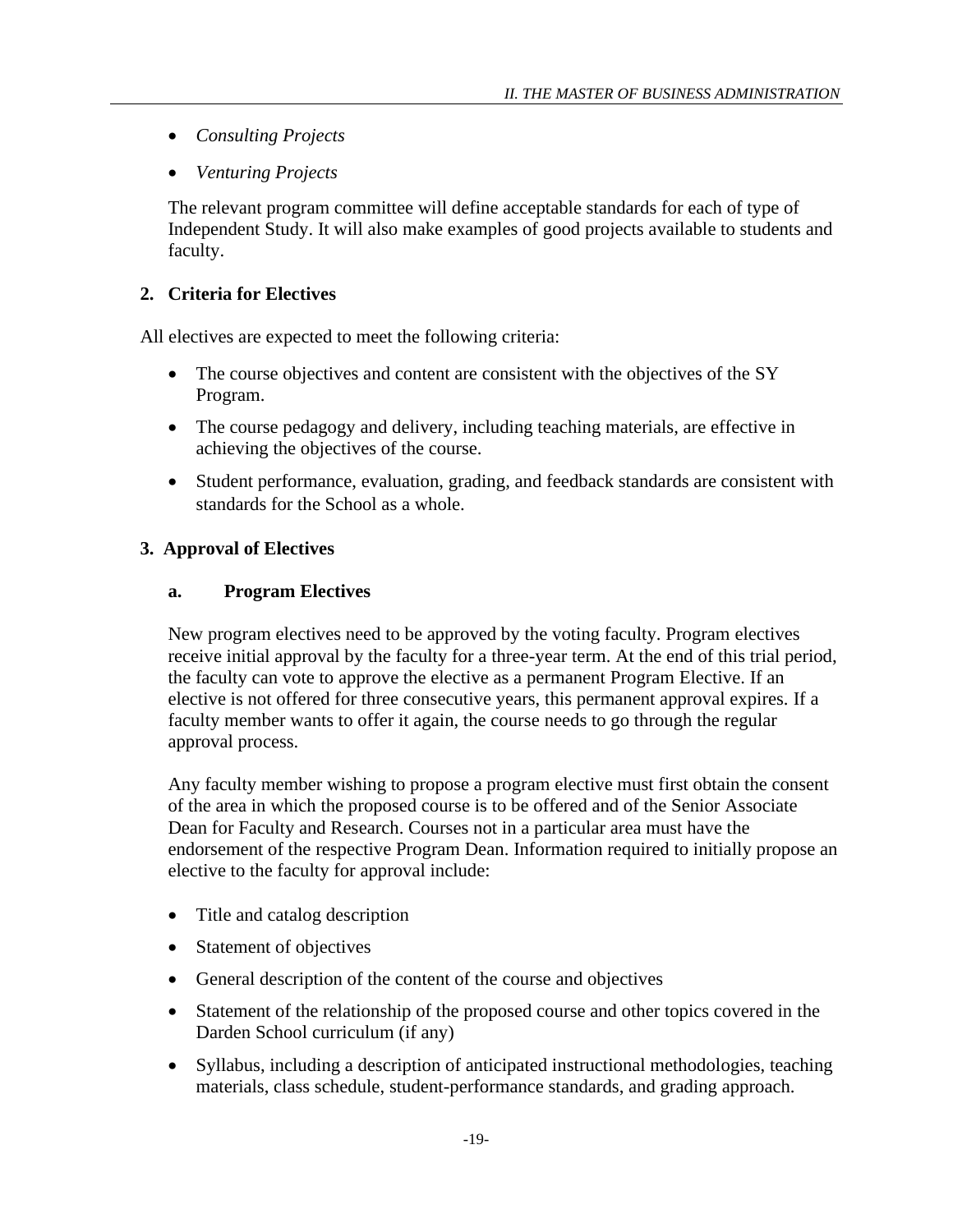For courses seeking to become a permanent part of the curriculum, in addition to the above materials, the following should be included:

- Most recent course syllabus (or syllabus for upcoming year if different)
- Course outline (if not included in syllabus)
- History of enrollment and grading
- Student evaluation scores of the course.

### <span id="page-19-0"></span>**b. Directed Studies**

Directed Studies are approved by the respective program committee for four years. Once this time expires, Directed Studies may be reapproved by the relevant committee so long as they remain relevant and contribute to the objectives of the curriculum. There is no limit on the number of times a Directed Study may be reapproved.

Any faculty member wishing to propose a Directed Study must first obtain the consent of the area in which the proposed course is to be offered and of the Senior Associate Dean for Faculty and Research. Courses not in a particular area must have the endorsement of the respective Program Dean. The following documentation must then be provided to the respective Program Committee for subsequent approval:

- Title and catalog description
- Statement of objectives
- General description of the content of the course and objectives
- Statement of the relationship of the proposed course and other topics covered in the Darden School curriculum (if any)
- Syllabus, including a description of anticipated instructional methodologies, teaching materials, class schedule, student-performance standards, and grading approach
- Special administrative aspects of the Directed Studies elective, (e.g., students registering for the elective must obtain written consent of the instructor)
- If applicable, an explanation of why the course requires student applications and a specification of how students will be selected.

While it may be desirable to have students apply for a course, this desire needs to be balanced with broad fairness to all students. The respective Program Committee will take both considerations into account when deciding whether to allow student applications. The intent is to limit the supply of these courses.

### <span id="page-19-1"></span>**c. Independent Studies**

Students may enroll in any type of Independent Study with the approval of the sponsoring faculty member and the respective Program Dean.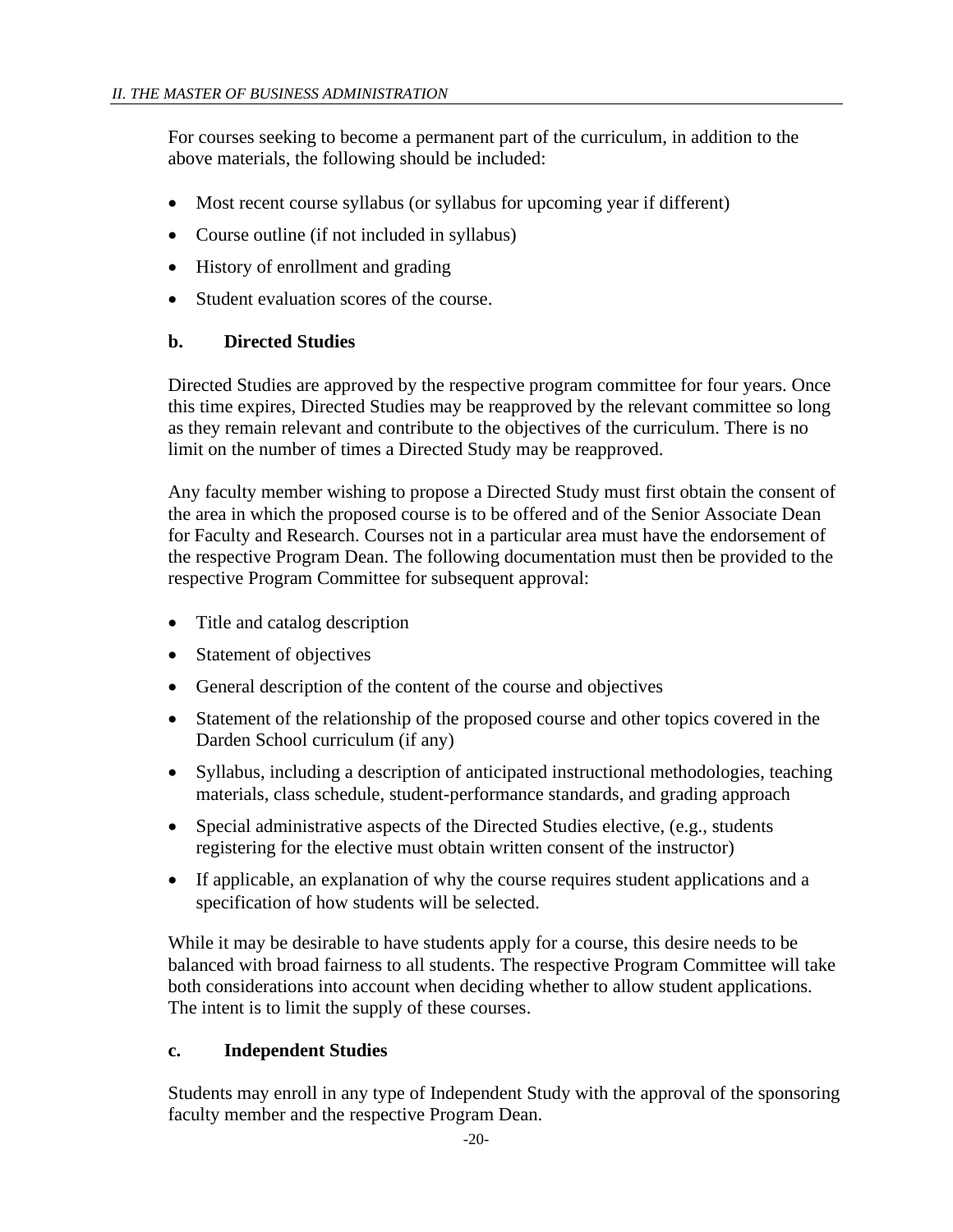# <span id="page-20-0"></span>**4. Responsibilities for Electives**

The Senior Associate Deans for degree programs in coordination with the Senior Associate Dean for Faculty and Research and the Area Coordinators are responsible for planning and coordinating the elective offerings each year in the degree programs. Electives that are offered need to represent a balance of courses that are essential for our students, that respond to specialized student interests, and that leverage faculty talent.

# <span id="page-20-1"></span>**5. Planning Elective Course Offerings for the Following Academic Year**

The Associate Deans, the Assistant Deans, and the Senior Associate Dean for Faculty and Research will confer with the Area Coordinators to propose a mix of electives to be offered the following academic year. This proposal will be informed by enrollment trends for existing electives, student requests for new electives, and new electives that faculty wish to offer. The proposal will then be sent to the Strategy Committee for review to ensure coordination across the program formats and an appropriate mix of electives.

The Senior Associate Dean for Faculty and Research will make a final determination of courses that will be offered in order to balance overall faculty workload.

# <span id="page-20-2"></span>**E. THE EXECUTIVE MBA FORMAT**

# <span id="page-20-3"></span>**1. The Core Course Curriculum of the Executive MBA**

The required curriculum is a cornerstone and hallmark of the MBA Program.

The Core Course Curriculum of the Executive MBA at the Darden School is designed and delivered in accordance with the School's mission of producing action-oriented graduates through the use of student-centered learning and an integrated and innovative curriculum.

### <span id="page-20-4"></span>**a. Purpose**

The purpose of the Core Course Curriculum is to equip students with the foundational skills, judgment, and inspiration necessary to lead a global business.

### <span id="page-20-5"></span>**b. Vision**

Each student will complete the Core Course Curriculum with confidence that they have mastered the fundamentals of leading a successful global business. The Darden School's Core Course Curriculum in the Executive Format Program will be recognized as occupying a permanent place among the top 10 core-curriculum programs in the world.

### <span id="page-20-6"></span>**c. Values**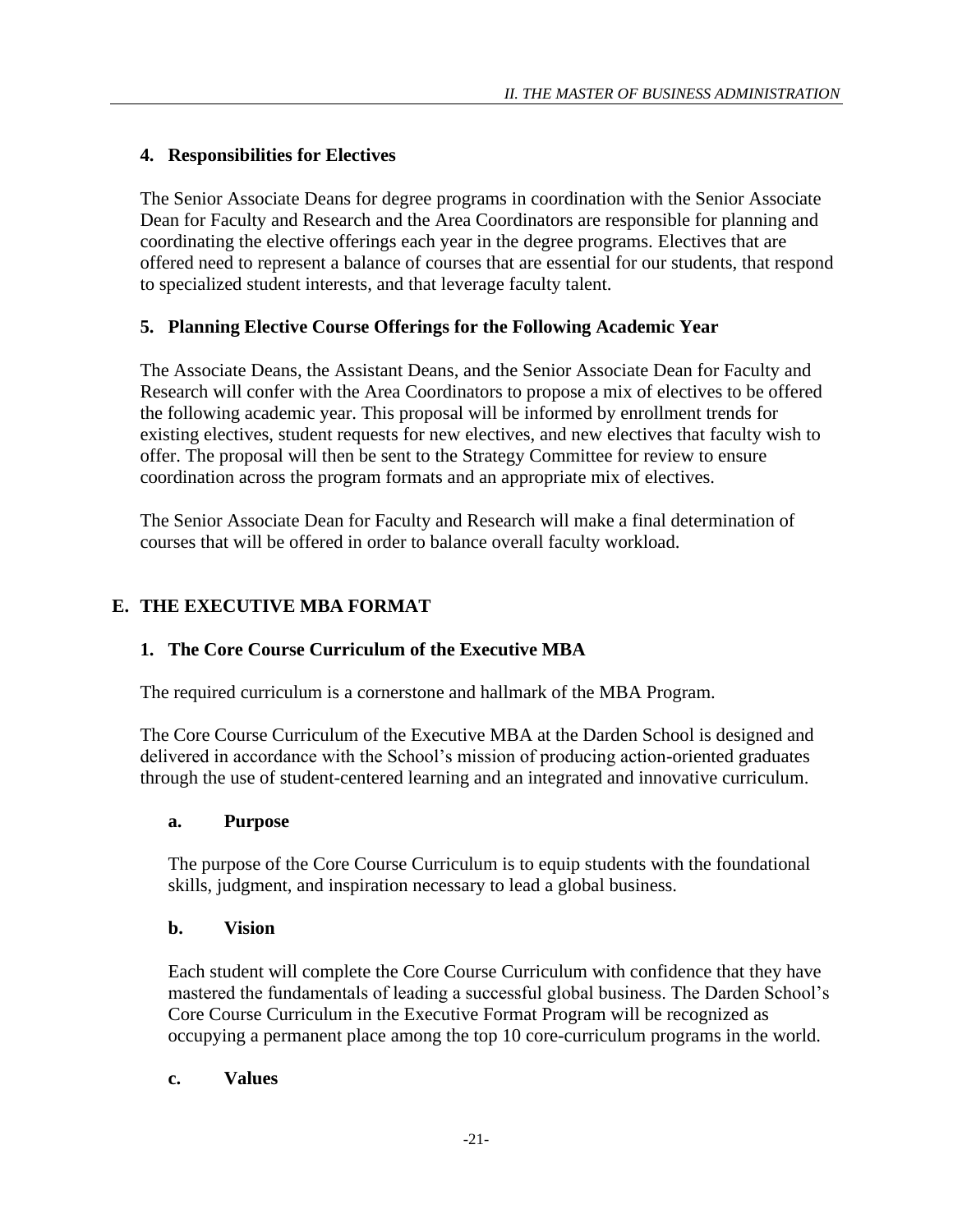The Core Course Curriculum endorses, employs, and seeks to model the core values of the School:

- Action orientation
- Global and enterprise perspectives
- Leadership imbued with integrity, vision, judgment, determination, and social responsibility
- Outstanding, current, student-centered teaching
- Integrated and innovative curriculum and course materials
- Supportive and equitable learning climate
- Mutually strengthening partnerships

#### <span id="page-21-0"></span>**d. Strategy**

The Core Course Curriculum seeks to accomplish its vision through excellence in its curriculum content, a collaborative learning environment, and unsurpassed teaching effectiveness.

- 1. Core Course Curriculum Content
	- Focusing on the fundamentals of business management
	- Valuing integration across disciplines
	- Using contemporary issues, problems, and processes as the basis for class discussion and relating them to the students' current work environment
	- Teaching the analytical frameworks and methods of analysis useful in reaching economically sound and socially responsible business decisions
	- Emphasizing global, enterprise, and leadership perspectives and stressing effective written and oral communication skills throughout the curriculum
	- Continuously reviewing and renewing the content of the curriculum for currency and exigency
- 2. Learning Environment
	- Assigning all students to learning teams so they can become effective and valued team members
	- Assigning students to sections that remain intact for at least two contiguous quarters
	- Grading classroom contribution as a significant proportion of the final grade in all courses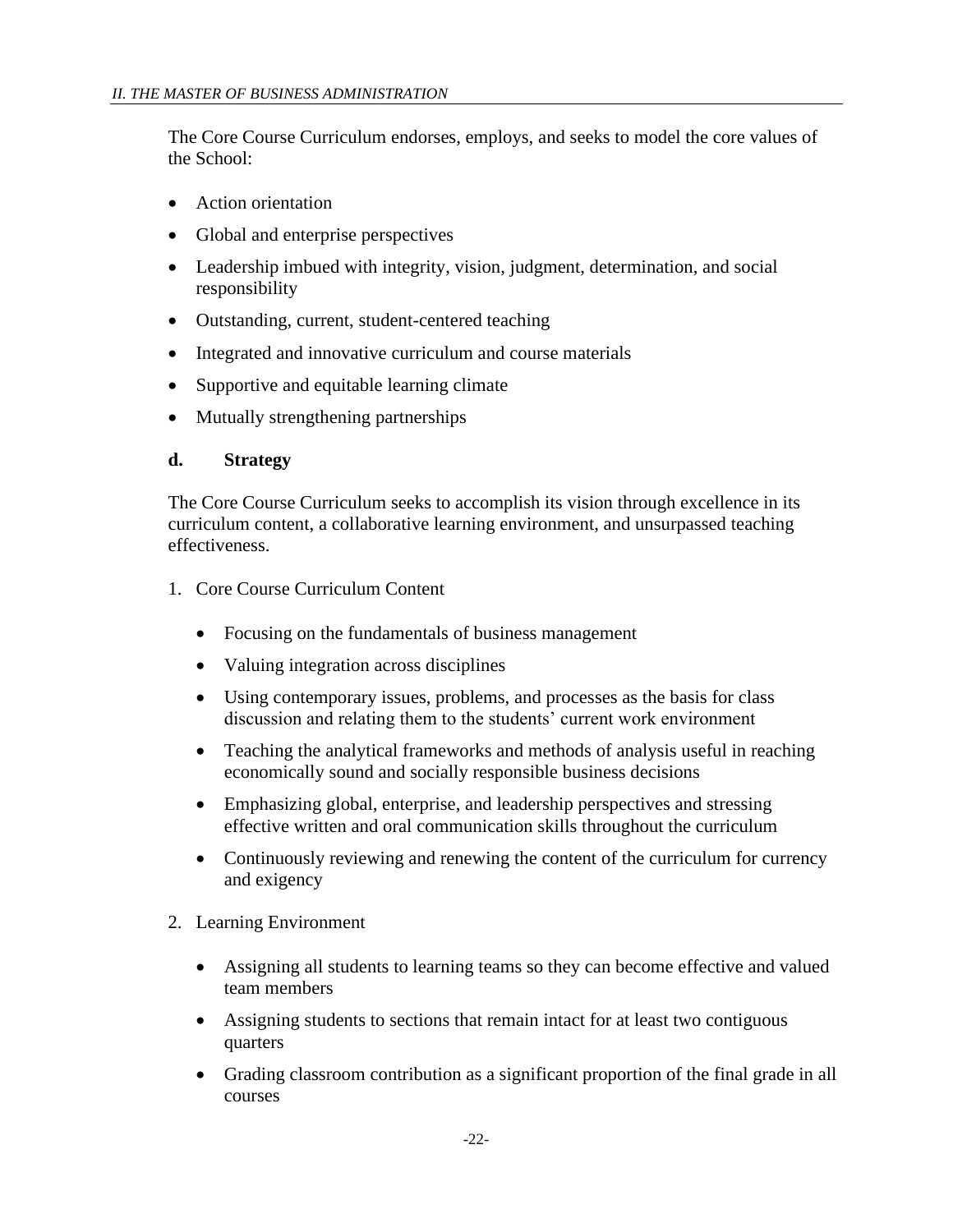- Requiring on-time attendance, preparation, and participation to develop professional maturity and decisiveness
- Emphasizing the quality of the learning environment by assigning term faculty leaders.
- 3. Teaching Effectiveness
	- Modeling and promoting integrity and enthusiasm as essential characteristics of business leadership
	- Hiring and rewarding faculty committed to teaching excellence, course leadership, and materials development
	- Encouraging faculty team meetings to strengthen class delivery and share teaching skills and techniques
	- Conducting periodic teaching-development seminars to hone the instructors' craft

### <span id="page-22-0"></span>**e. Core Course Requirements and Courses**

The Executive MBA's core curriculum requires 25.5 credit hours of coursework. Twenty-eight session courses receive 3 credit hours; 14 session courses receive 1.5 credit hours. The Core Course Curriculum for the Executive MBA will be designed and delivered based on the Full-Time Format of the FY Program core course descriptions presented in the Registrar's [course directory.](http://registrar.darden.virginia.edu/registrar-student/catalog/SearchCatalog.tap)

### <span id="page-22-1"></span>**f. Class-Session Allocations and Credit Hours by Course**

The core curriculum will have 10 content areas with the credit hours as specified below. Normally, the core-course class-session allocation for each content area will be as follows:

| <b>Core Courses</b>                      | <b>Class Sessions</b> | <b>Credit Hours</b> |
|------------------------------------------|-----------------------|---------------------|
| <b>Accounting for Managers</b>           | 28                    | 3.0                 |
| <b>Global Economies and Markets</b>      | 28                    | 3.0                 |
| <b>Business Ethics</b>                   | 14                    | 1.5                 |
| <b>Financial Management and Policies</b> | 28                    | 3.0                 |
| Leadership Communication                 | 14                    | 1.5                 |
| Marketing                                | 28                    | 3.0                 |
| <b>Operations Management</b>             | 28                    | 3.0                 |
| <b>Leading Organizations</b>             | 28                    | 3.0                 |
| <b>Decision Analysis</b>                 | 28                    | 3.0                 |
| <b>Strategic Thinking and Action</b>     | 14                    | 1.5                 |
|                                          | 238                   | 25.5                |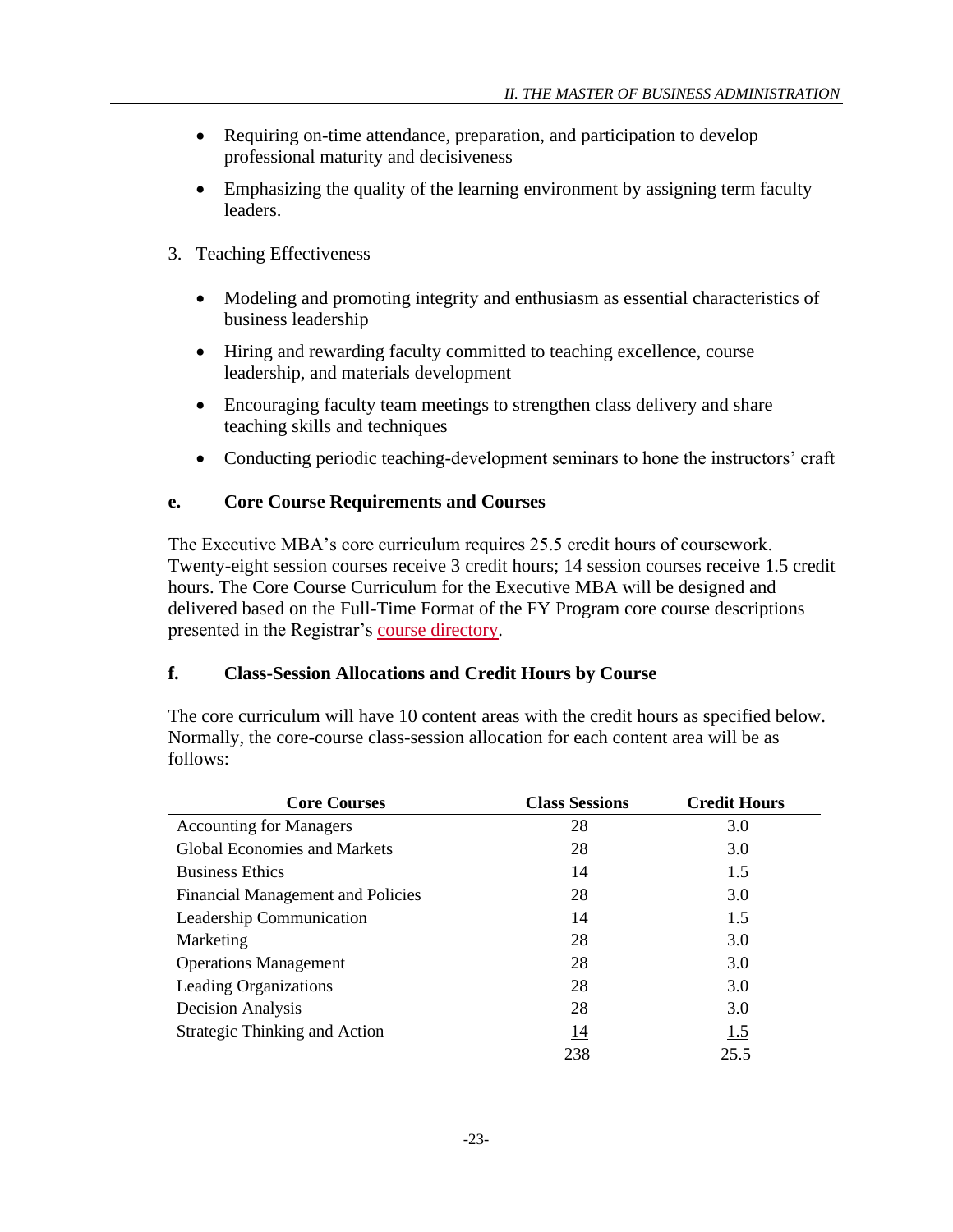The Executive MBA Program Committee is charged with the responsibility for planning and delivering the core courses deemed necessary to attain the core program vision stated in Section II-E-1-b.

# <span id="page-23-0"></span>**2. Other Required Courses in the Executive MBA**

Other Required Courses in the Executive MBA (see the Registrar's [course directory](http://registrar.darden.virginia.edu/registrar-student/catalog/SearchCatalog.tap) for full descriptions) include:

| <b>Other Required Courses</b>   | <b>Credit Hours</b> |
|---------------------------------|---------------------|
| <b>Business Fundamentals</b>    | 1.5                 |
| <b>Leadership Residencies</b>   |                     |
| Global Residency                | 1.5                 |
| <b>Experiential Learning</b>    | 7.5                 |
| <b>Professional Advancement</b> | 1.5                 |
|                                 |                     |

# <span id="page-23-2"></span><span id="page-23-1"></span>**3. Electives in the Executive MBA Program**

### **a. Objectives**

The overarching objective of the electives curriculum for the MBA Program (Full-Time Format and Executive Format) is to reinforce the mission of the School as captured in its Mission Statement.

The following are the specific objectives of the electives curriculum of the Executive Format:

- Enable students to pursue several areas of interest in greater depth;
- Offer an innovative, relevant, leading-edge MBA elective curriculum; and
- Foster the exploration of ideas, concepts, and themes that prepare students for lifelong learning and continued professional development.

### <span id="page-23-3"></span>**b. Electives Course Requirements**

The electives curriculum in the Executive MBA requires 16.5 credit hours of coursework. SY students in the Full-Time Program will be permitted to enroll in any electives offered in the Executive MBA on a space-available basis with permission of the faculty member teaching the course. Students in the Executive MBA Program will be permitted to enroll in an SY Full-Time Program or Part-Time electives on a space-available basis with permission of the faculty member teaching the course.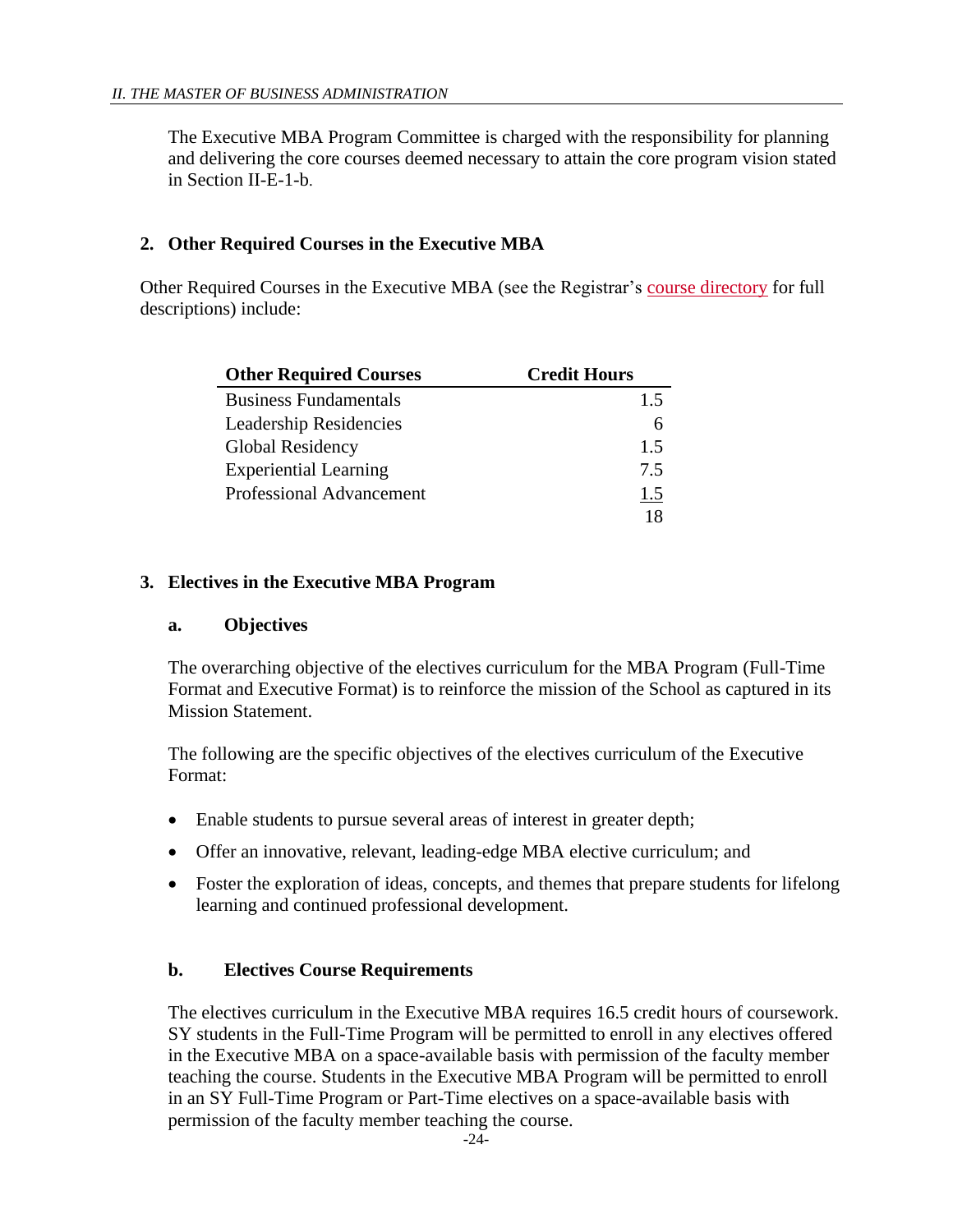### <span id="page-24-0"></span>**c. Electives to Be Listed as Approved Electives in Executive Format Program**

The Professional MBA Program Committee may offer in the Executive MBA any elective approved by the faculty for the Full-Time MBA Program provided the course name, objectives, and description remain the same as for the Full-Time MBA course and that the Senior Associate Dean for Faculty and Research approves the staffing.

New electives and Directed Studies must be brought to the faculty or otherwise approved using procedures specified for the Full-Time MBA and have the endorsement of the Executive MBA Program Committee.

# <span id="page-24-1"></span>**F. THE PART-TIME MBA FORMAT**

### <span id="page-24-2"></span>**1. The Core Course Curriculum of the Part-Time MBA**

The required curriculum is a cornerstone and hallmark of the MBA Program.

The Core Course Curriculum of the Part-Time MBA at the Darden School is designed and delivered in accordance with the School's mission of producing action-oriented graduates through the use of student-centered learning and an integrated and innovative curriculum.

#### <span id="page-24-3"></span>**a. Purpose**

The purpose of the Core Course Curriculum is to equip students with the foundational skills, judgment, and inspiration necessary to lead a global business.

#### <span id="page-24-4"></span>**b. Vision**

Each student will complete the Core Course Curriculum with confidence that they have mastered the fundamentals of leading a successful global business. The Darden School's Core Course Curriculum in the Part-Ttime Format Program will be recognized as occupying a permanent place among the top 10 core-curriculum programs in the world.

#### <span id="page-24-5"></span>**c. Values**

The Core Course Curriculum endorses, employs, and seeks to model the core values of the School:

- Action orientation
- Global and enterprise perspectives
- Leadership imbued with integrity, vision, judgment, determination, and social responsibility
- Outstanding, current, student-centered teaching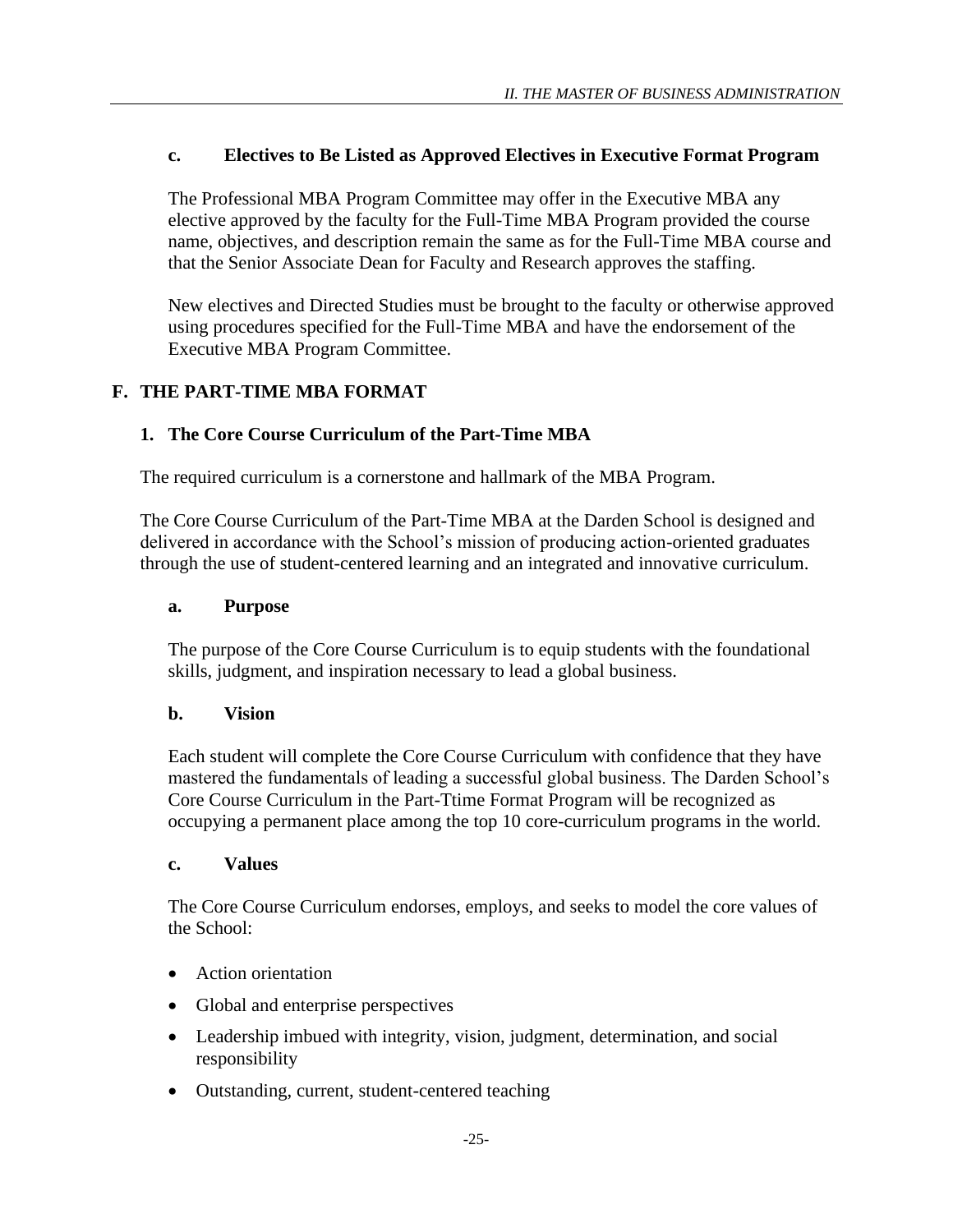- Integrated and innovative curriculum and course materials
- Supportive and equitable learning climate
- Mutually strengthening partnerships

### <span id="page-25-0"></span>**d. Strategy**

The Core Course Curriculum seeks to accomplish its vision through excellence in its curriculum content, a collaborative learning environment, and unsurpassed teaching effectiveness.

- 4. Core Course Curriculum Content
	- Focusing on the fundamentals of business management
	- Valuing integration across disciplines
	- Using contemporary issues, problems, and processes as the basis for class discussion and relating them to the students' current work environment
	- Teaching the analytical frameworks and methods of analysis useful in reaching economically sound and socially responsible business decisions
	- Emphasizing global, enterprise, and leadership perspectives and stressing effective written and oral communication skills throughout the curriculum
	- Continuously reviewing and renewing the content of the curriculum for currency and exigency
- 5. Learning Environment
	- Assigning all students to learning teams so they can become effective and valued team members.
	- Grading classroom contribution as a significant proportion of the final grade in all courses
	- Requiring on-time attendance, preparation, and participation to develop professional maturity and decisiveness.
	- Emphasizing the quality of the learning environment by assigning term faculty leaders.
- 6. Teaching Effectiveness
	- Modeling and promoting integrity and enthusiasm as essential characteristics of business leadership.
	- Hiring and rewarding faculty committed to teaching excellence, course leadership, and materials development.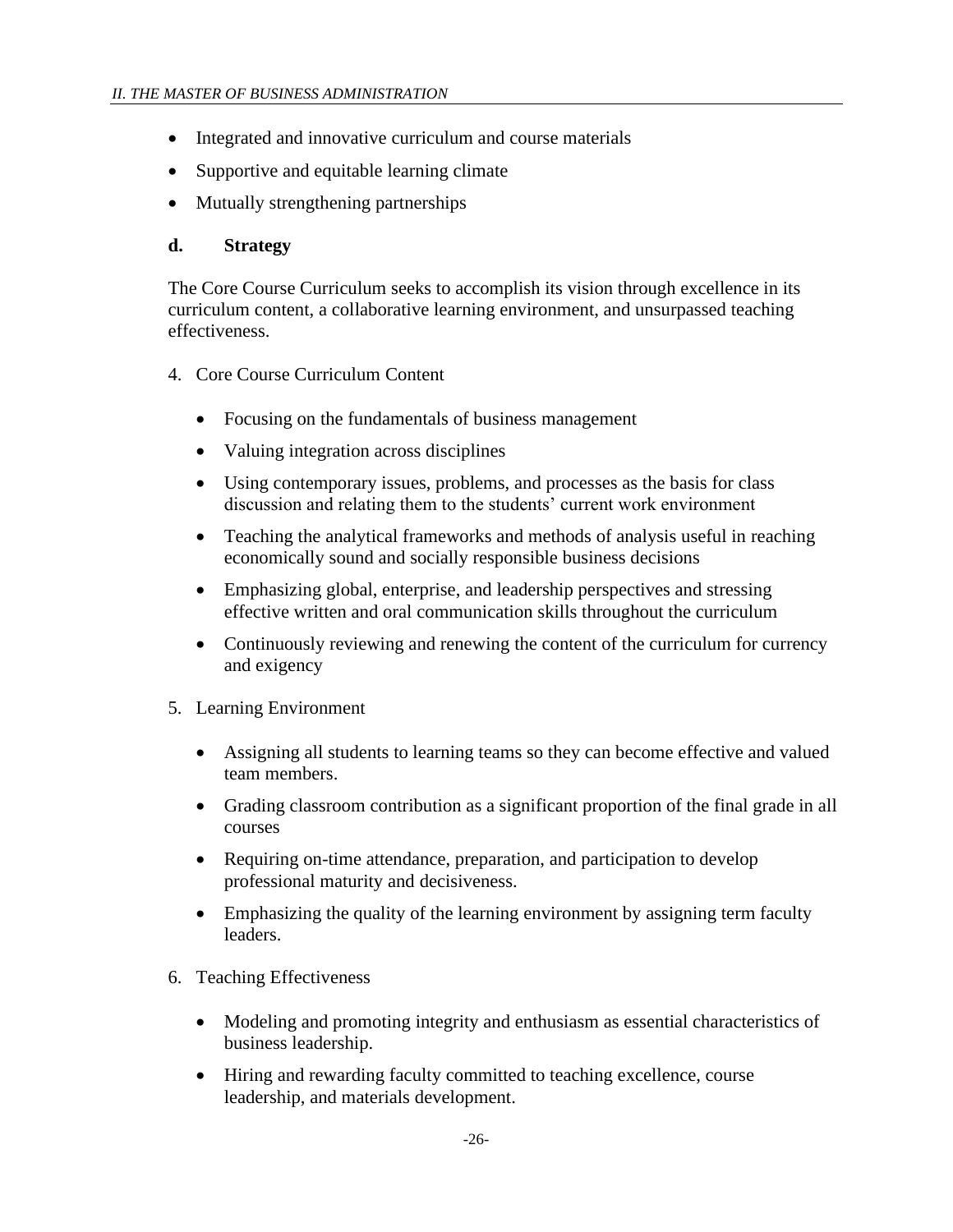- Encouraging faculty team meetings to strengthen class delivery and share teaching skills and techniques.
- Conducting periodic teaching-development seminars to hone the instructors' craft.

# <span id="page-26-0"></span>**e. Core Course Requirements and Courses**

The Part-Time MBA's core curriculum requires 25.5 credit hours of coursework. Twenty-eight session courses receive 3 credit hours; 14 session courses receive 1.5 credit hours. The Core Course Curriculum for the Part-Time MBA will be designed and delivered based on the Full-Time Format of the FY Program core course descriptions presented in the Registrar's [course directory.](http://registrar.darden.virginia.edu/registrar-student/catalog/SearchCatalog.tap)

# <span id="page-26-1"></span>**f. Class-Session Allocations and Credit Hours by Course**

The core curriculum will have 10 content areas with the credit hours as specified below. Normally, the core-course class-session allocation for each content area will be as follows:

| <b>Core Courses</b>                      | <b>Class Sessions</b> | <b>Credit Hours</b> |
|------------------------------------------|-----------------------|---------------------|
| <b>Accounting for Managers</b>           | 28                    | 3.0                 |
| <b>Global Economies and Markets</b>      | 28                    | 3.0                 |
| <b>Business Ethics</b>                   | 14                    | 1.5                 |
| <b>Financial Management and Policies</b> | 28                    | 3.0                 |
| Leadership Communication                 | 14                    | 1.5                 |
| Marketing                                | 28                    | 3.0                 |
| <b>Operations Management</b>             | 28                    | 3.0                 |
| <b>Leading Organizations</b>             | 28                    | 3.0                 |
| Decision Analysis                        | 28                    | 3.0                 |
| <b>Strategic Thinking and Action</b>     | 14                    | 1.5                 |
|                                          | 238                   | 25.5                |

The Professional MBA Program Committee is charged with the responsibility for planning and delivering the core courses deemed necessary to attain the core program vision stated in Section II-E-1-b.

# <span id="page-26-2"></span>**2. Other Required Courses in the Part-Time MBA**

Other Required Courses in the Part-Time MBA (see the Registrar's [course directory](http://registrar.darden.virginia.edu/registrar-student/catalog/SearchCatalog.tap) for full descriptions) include:

| <b>Other Required Courses</b> | <b>Credit Hours</b> |
|-------------------------------|---------------------|
| <b>Business Fundamentals</b>  | 1.5                 |
| Leadership Residencies        |                     |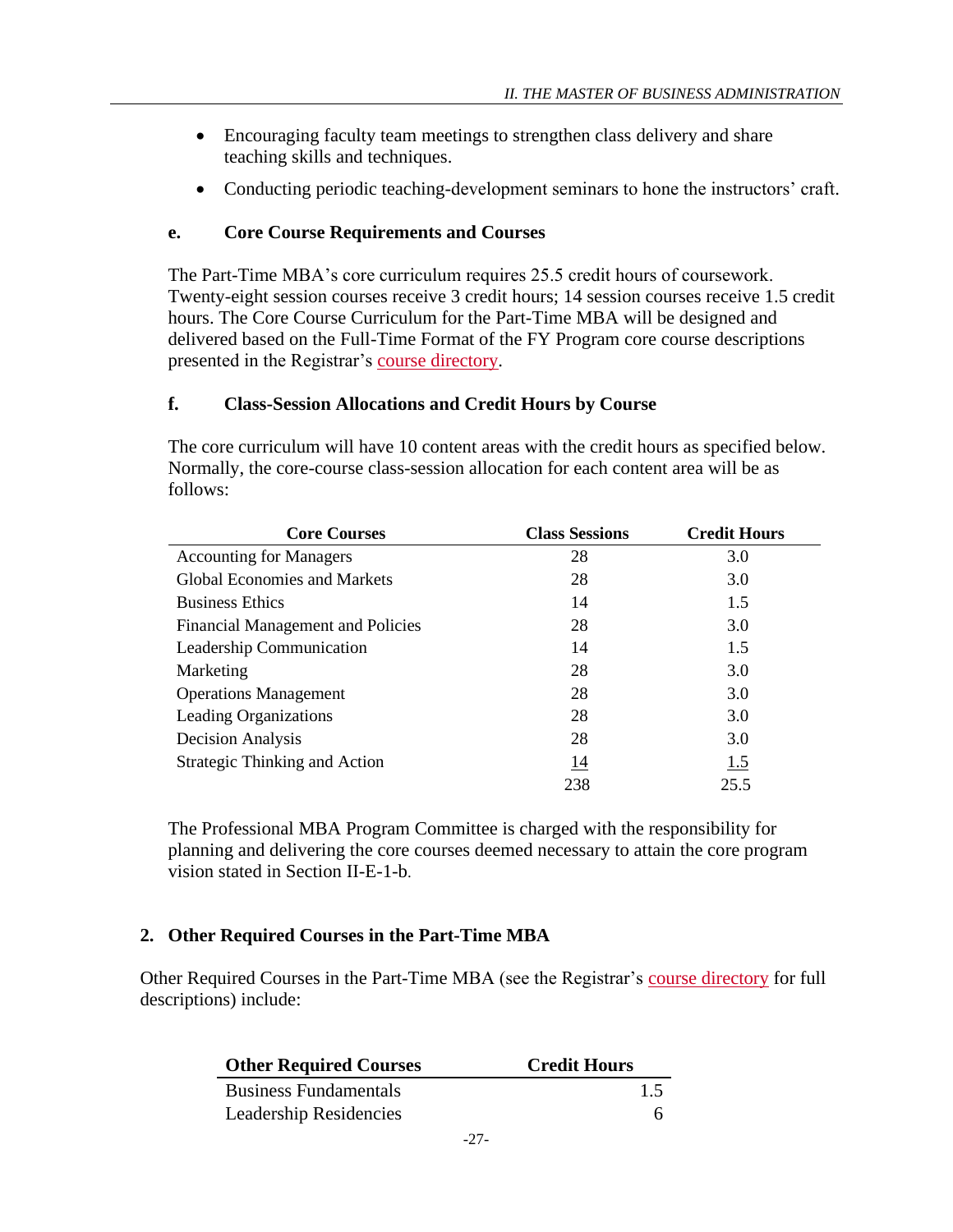| <b>Professional Advancement</b> | 1.5 |
|---------------------------------|-----|
| Global Residency                | 1.5 |
|                                 |     |

### <span id="page-27-1"></span><span id="page-27-0"></span>**3. Electives in the Part-Time MBA Program**

### **a. Objectives**

The overarching objective of the electives curriculum for the MBA Program (Full-Time, Executive and Part-Time Formats) is to reinforce the mission of the School as captured in its Mission Statement.

10.5

The following are the specific objectives of the electives curriculum of the Part-Time Format:

- Enable students to pursue several areas of interest in greater depth;
- Offer an innovative, relevant, leading-edge MBA elective curriculum; and
- Foster the exploration of ideas, concepts, and themes that prepare students for lifelong learning and continued professional development.

### <span id="page-27-2"></span>**b. Electives Course Requirements**

The electives curriculum in the Part-Time MBA requires twenty- four credit hours of coursework. SY students in the Full-Time Program and students in the Executive MBA format will be permitted to enroll in any electives offered in the Part-Time MBA on a space-available basis with permission of the faculty member teaching the course. Students in the Part-Time MBA Program will be permitted to enroll in an SY Full-Time Program elective or an Executive Format elective on a space-available basis with permission of the faculty member teaching the course.

# <span id="page-27-3"></span>**c. Electives to Be Listed as Approved Electives in Part-Time Format Program**

The Professional MBA Program Committee may offer in the Part-Time MBA any elective approved by the faculty for the Full-Time or Executive MBA Programs provided the course name, objectives, and description remain the same and that the Senior Associate Dean for Faculty and Research approves the staffing.

New electives and Directed Studies must be brought to the faculty or otherwise approved using procedures specified for the Full-Time MBA and have the endorsement of the Professional MBA Program Committee.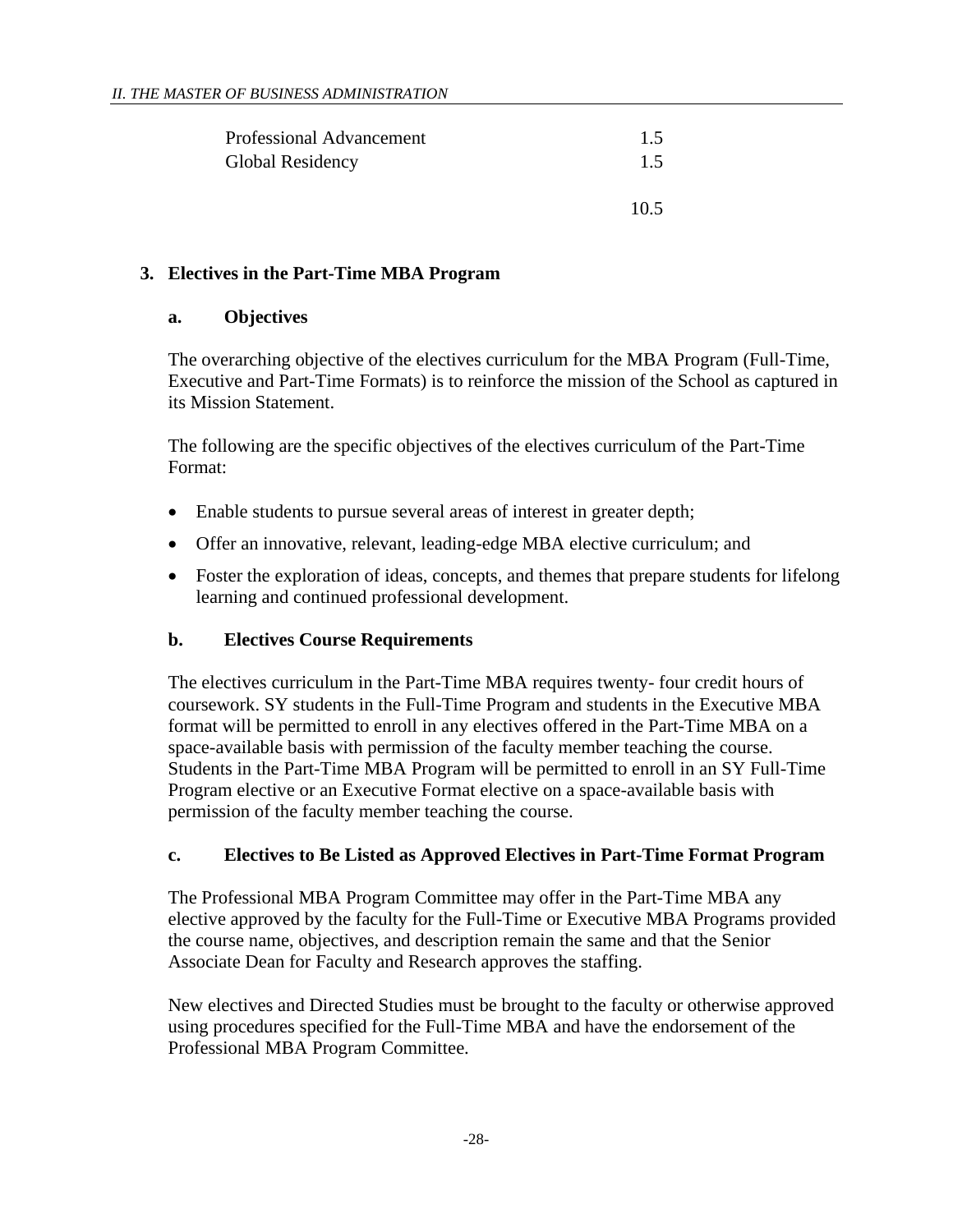# <span id="page-28-0"></span>**G. DUAL-DEGREE PROGRAMS**

# <span id="page-28-1"></span>**1. Objective**

Dual-Degree Programs are offered by the Darden School in connection with other schools and departments at the University of Virginia and selected other universities. For people who show high promise to act with determination, judgment, and integrity in increasingly responsible positions of leadership in the world of practical affairs, these programs are designed to enhance the educational experience beyond that which could be achieved if the two degrees were taken independently. Each Dual-Degree Program is a unique program with significant and identifiable synergies that the two degrees taken independently would not offer. Unless noted otherwise, the Dual-Degree Programs are only available in combination with the Full-Time MBA Program.

# <span id="page-28-2"></span>**2. Admissions**

For all Dual-Degree Programs except the MBA/PhD, students must first be admitted to the Darden School and the appropriate graduate school or department through the normal admission processes. Admission to both programs should be simultaneous or occur during the student's first year at the Darden School. (See Section III for admission requirements for the MBA/PhD program.) Once the student is admitted to both programs, the student must be accepted for the Dual-Degree Program by the Dual-Degree Program's program committee. Admission to a Dual-Degree Program should be prior to matriculation or no later than during the student's first year at the Darden School.

# <span id="page-28-3"></span>**3. Curriculum Requirements**

Students in dual programs within the University must complete the Darden School FY Program and 21 hours of electives (instead of the normal 28.5 hours). Other curriculum requirements are noted in the individual dual-program descriptions.

Receipt of the MBA degree is contingent on receipt of the respective non-MBA degree. In the dual MBA/PhD program, however, the faculty will award the MBA degree to a student who has completed all requirements for the MBA Program.

# <span id="page-28-4"></span>**4. Grading Standards**

Candidates for dual degrees must satisfy the grading standards of the appropriate school or department granting the non-MBA degree as well as the Darden School grading standards.

# <span id="page-28-5"></span>**5. Transfer to a Single-Degree Program**

At any point in the program, the student will be allowed to terminate plans for a dual degree and continue toward a single degree at either school or department. The student will then be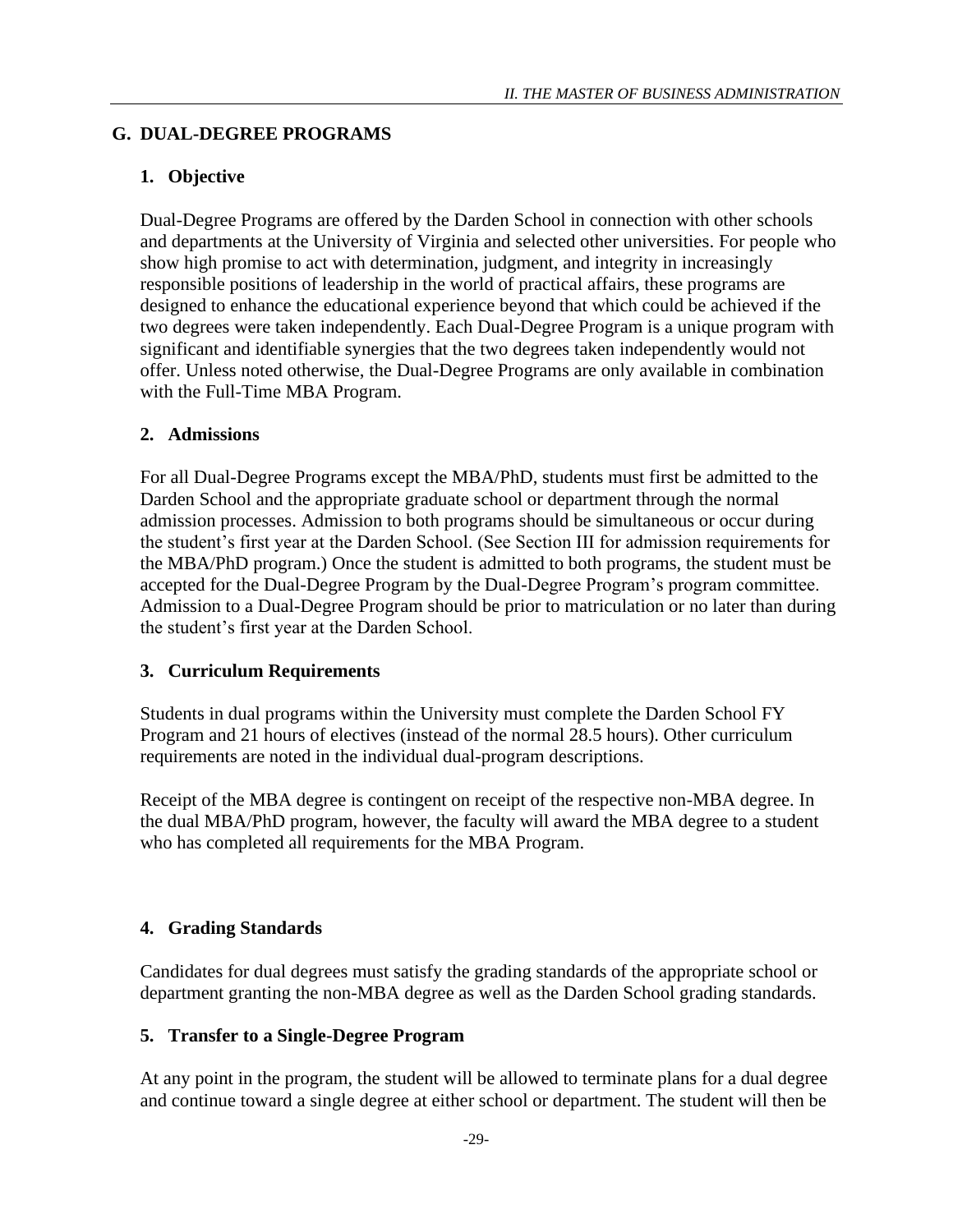obligated to satisfy the normal requirements of the appropriate program, which may include credit for some of the work done in the other program, as determined by the appropriate officials of the school or department in question.

# <span id="page-29-0"></span>**6. MBA/JD**

The program is administered by the MBA/JD Program Committee—one member of the Law School faculty and one member of the Darden School faculty, as designated by the respective Deans. The responsibilities of these faculty members extend to admission to the program, development of curricula for the students involved, resolution of problems that may arise, reconciliation of course and examination conflicts, promotion of joint offerings by the two schools where that seems feasible, etc.

Once admitted independently to the two schools, the student may then apply to the MBA/JD Program Committee for admission to the dual program. Entrance into the dual program is not guaranteed by virtue of acceptance at both schools but will be judged according to criteria that are the responsibility of the MBA/JD Program Committee to develop. A student who has been admitted to the program will generally be allowed to elect whether to start in the Law School or at the Darden School. The student will then spend the second year in the program as a regular FY student in the other school.

Students will not be admitted to the program after beginning their third year at the Law School unless a feasible plan of study can be demonstrated by the student and approved by Registrars of the Darden School and the School of Law at the time of acceptance.

The first years of each program are followed by two years of courses taken from the curricula of the two schools and, in appropriate cases, from other graduate offerings at the University. In the third and fourth years, students normally take 10.5 credits in one year and 12 credits in the other in the Darden School, and 20 credits each year in the Law School. Credits not necessary to fulfill the obligation to take required courses will be elective hours and can be chosen from the law and business curricula after consultation with the MBA/JD Program Committee. Non-Darden courses are not acceptable without explicit permission from Darden's MBA/JD faculty adviser.

# <span id="page-29-1"></span>**7. MBA/MA in East Asian Studies**

Students are admitted to the program by the MBA/MA/East Asian Studies Program Committee, composed of representatives of the Darden School and the GSAS, appointed by their respective Deans.

The program will take three academic years and two summers to complete. It should start in August to allow participants to graduate with their classmates in May and to give them the advantage of the Darden School career development process. Summers will be spent in language training if necessary. The summer and fall semester of the third year will be spent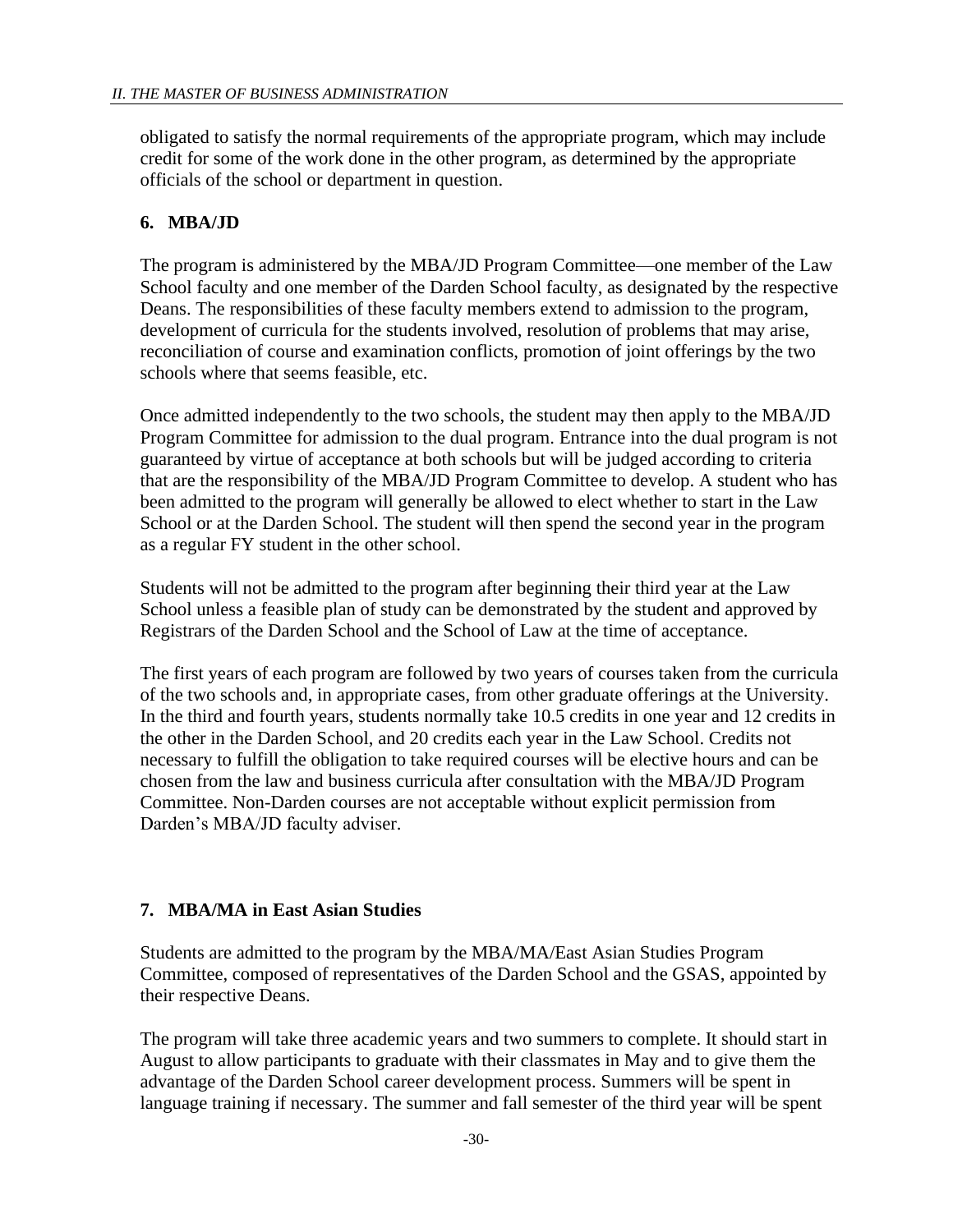in a field internship in an East Asian location. The primary purpose of the internship is to improve students' language skills, but it is also intended to give them exposure to the Asian country's business practices.

### <span id="page-30-0"></span>**8. MBA/MA in Government or Foreign Affairs**

The program is directed, and participating students are advised by, the MBA/MA in Government or Foreign Affairs Program Committee, consisting of one faculty member designated by the Dean of the Darden School and one by the chairman of the Department of Government and Foreign Affairs.

### <span id="page-30-1"></span>**9. MBA/MEd**

The MBA/MEd Program is designed to accommodate the interests of students who desire to be leaders in innovative education reform. This Dual-Degree Program combines signature features of both the Curry School and Darden School to develop innovative, principled, and practical leaders in the world of education reform.

Prospective students must be accepted at both schools in order to participate in the Dual-Degree program. Application to one school may also be made prior to entrance in the other or while the applicant is an FY student in the other school. This path, however, would lengthen the course of study to obtain the dual degree beyond the two-year ideal.

Teaching experience is not required for admission, although admission preference will be given to candidates who can demonstrate professional experience in education.

<span id="page-30-2"></span>Depending on work experience, students may participate in either MBA format.

### **a. Full-Time MBA/MEd Format**

Students begin coursework at Curry during the first summer. Students then continue in the first fall and spring at the Darden School, completing the Darden required FY Program. During the second summer, students would be enrolled at the Curry School. Students may also participate during this same summer in an internship. During the fall and spring of their second year, students would be enrolled at the Darden School while taking their remaining coursework in both schools. If a student is admitted into the Dual-Degree program after beginning coursework in either school, the course of study will likely take longer to complete.

### <span id="page-30-3"></span>**b. Executive MBA/MEd Format**

In the Executive Format, students begin coursework at Curry during their first summer. Students then complete coursework at Darden and Curry in parallel during the entire twoyear program. During this time, students should also either work part-time or participate in a part-time internship. If a student is admitted into the Dual-Degree program after beginning coursework in either school, the course of study will likely take longer.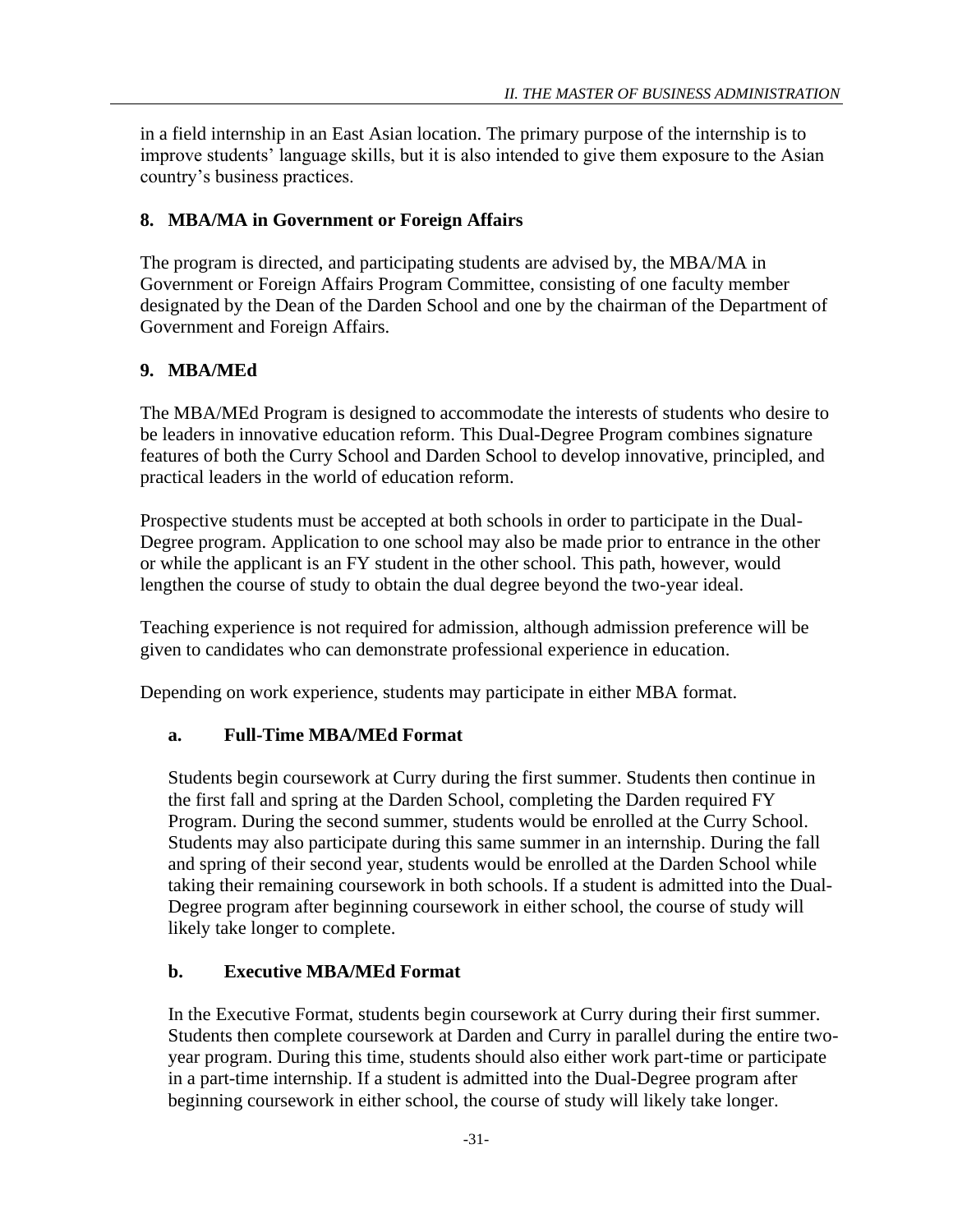Regardless of which MBA format a student enrolls in, at the conclusion of the MBA/MEd program, students will have earned a minimum of 52.5 credits from the Darden School and a minimum of 30 credits from the Curry school. Students who complete all coursework to the satisfaction of each respective school will be awarded two degrees—the MBA and the MEd in Administration and Supervision.

# <span id="page-31-0"></span>**10. MBA/ME**

The MBA/ME Program is directed, and participating students are advised by, the MBA/ME Program Committee, consisting of one faculty member designated by the Dean of the Darden School and one by the Dean of the School of Engineering and Applied Science (SEAS).

# <span id="page-31-1"></span>**11. MBA/MD**

The objective of the MBA/MD Dual-Degree Program is to educate a small number of students who will become national leaders in innovation and entrepreneurship in the health care sector, ranging from the development and diffusion of new products to the management of health care delivery systems. Students who combine their MBA and MD degrees will have the opportunity to work with faculty from the Darden School and the School of Medicine (SOM) to focus on the management of health-care-related businesses and models for addressing health. Foci can include health care delivery systems, biotechnology, medical devices, translational research, health policy, and regulation.

The MBA/MD Program will be administered by one member of the Darden faculty and one member of the SOM faculty, as designated by the respective Deans of each school. The responsibilities of these faculty members consist of development and application of admission criteria to the dual program, coordination of the curricula for the students, resolution of problems that arise, reconciliation of course and examination conflicts, and promotion of dual offerings by the two schools where that is desired. The two faculty members will constitute the MBA/MD Program Committee.

Medical students in their third year can apply and must be admitted to the Darden School through the normal admissions process. Medical students must complete all requirements for the MD degree and 52.5 credit hours of coursework in the Darden School, including the entire FY Program. The combined degree will generally require five years, including summers, to complete.

Students in this program will be expected to use their elective courses to develop depth in areas that reflect their dual-degree educational objectives and career interests.

Each student will submit to the MBA/MD Program Committee a program of study that outlines how the degree requirements of each school will be met. The student must also present a rationale regarding how their dual-degree educational objective will be achieved with the planned set and sequence of courses.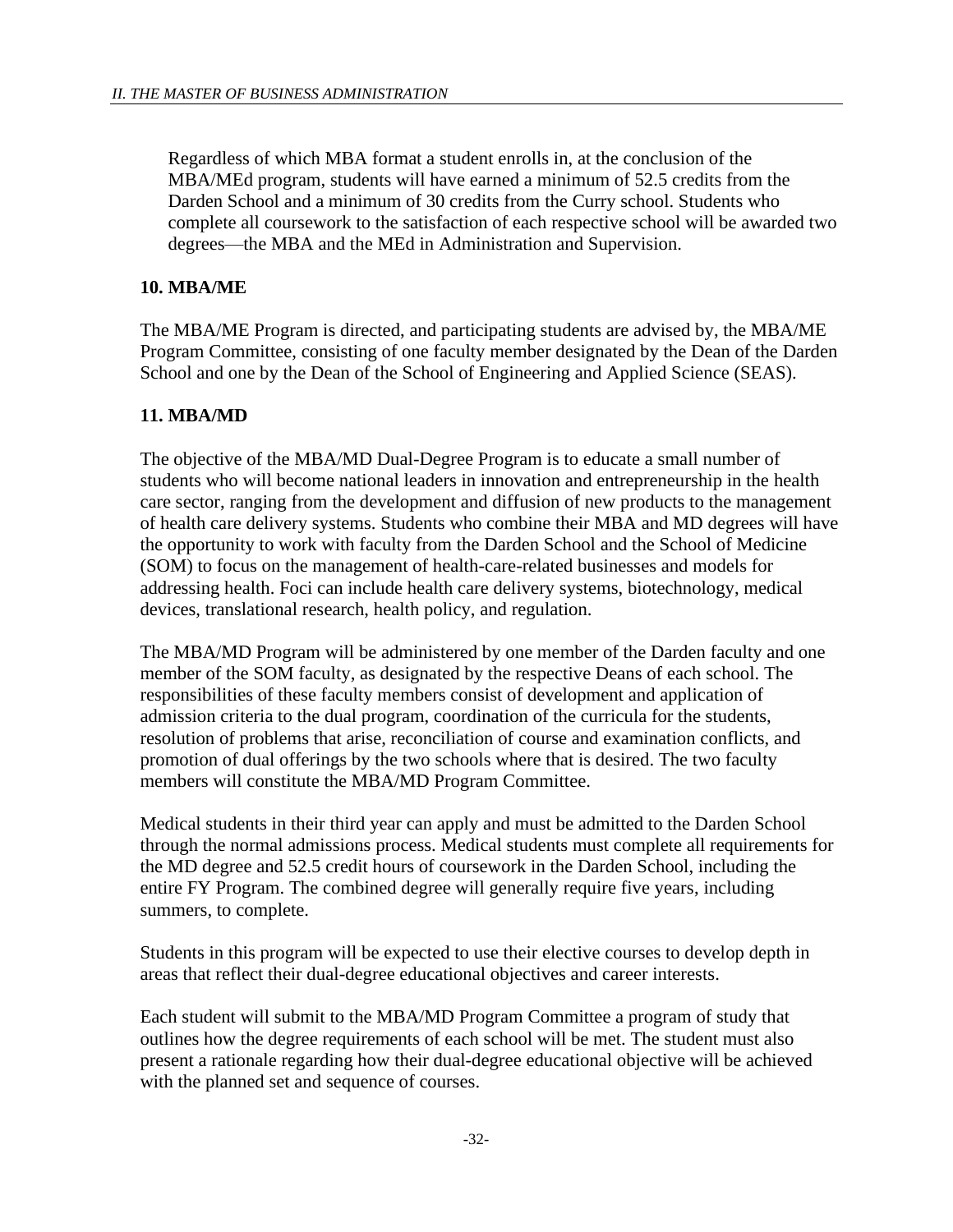# <span id="page-32-0"></span>**12. MBA/MPH**

The objective of the MBA/Master of Public Health (MPH) Dual-Degree Program is to educate a small number of students who will become national leaders in innovation and entrepreneurship in the health care sector, ranging from the development and diffusion of new products to the management of health care delivery systems. Students who combine their MBA and MPH degrees will have the opportunity to work with faculty from the Darden School, the Department of Public Health Sciences, and the School of Medicine to focus on the management of health-care-related businesses and models for addressing health. Foci can include health care delivery systems, biotechnology, medical devices, translational research, health policy, and regulation.

The MBA/MPH Program will be administered by one member of the Darden School faculty and one member of the GSAS, Department of Public Health Sciences faculty, as designated by the respective Deans of each school. The responsibilities of these faculty members consist of development and application of admission criteria to the dual program, coordination of the curricula for the students, resolution of problems that arise, reconciliation of course and examination conflicts, and promotion of dual offerings by the two schools where that is desired. The two faculty members will constitute the MBA/MPH Program Committee.

Students must first be admitted to the Darden School and the MPH program through their normal admission processes. Once the student is admitted to both programs, the student must be accepted for the Dual-Degree Program by the Dual-Degree Program's program committee. Admission to a Dual-Degree Program should occur prior to matriculation.

MPH students must complete all requirements for the MPH degree and 52.5 credit hours of coursework in the Darden School, including the entire FY Program. The combined degree will generally require three years, including two summers, to complete.

Students in this program will be expected to use their elective courses to develop depth in areas that reflect their dual-degree educational objectives and career interests.

Each student will submit to the MBA/MPH Program Committee a program of study that outlines how the degree requirements of each school will be met. The student must also present a rationale regarding how their dual-degree educational objective will be achieved with the planned set and sequence of courses.

# <span id="page-32-1"></span>**13. MSN/MBA**

The objective of the Master of Nursing (MSN)/M BA Dual-Degree Program is to provide a unique educational experience to specially qualified individuals capable of leadership and innovation in health care organizations and delivery systems.

The MSN/MBA Program will be administered by one member of the Darden School faculty and one member of the School of Nursing faculty, as designated by the respective Deans of each school. The responsibilities of these faculty members consist of development and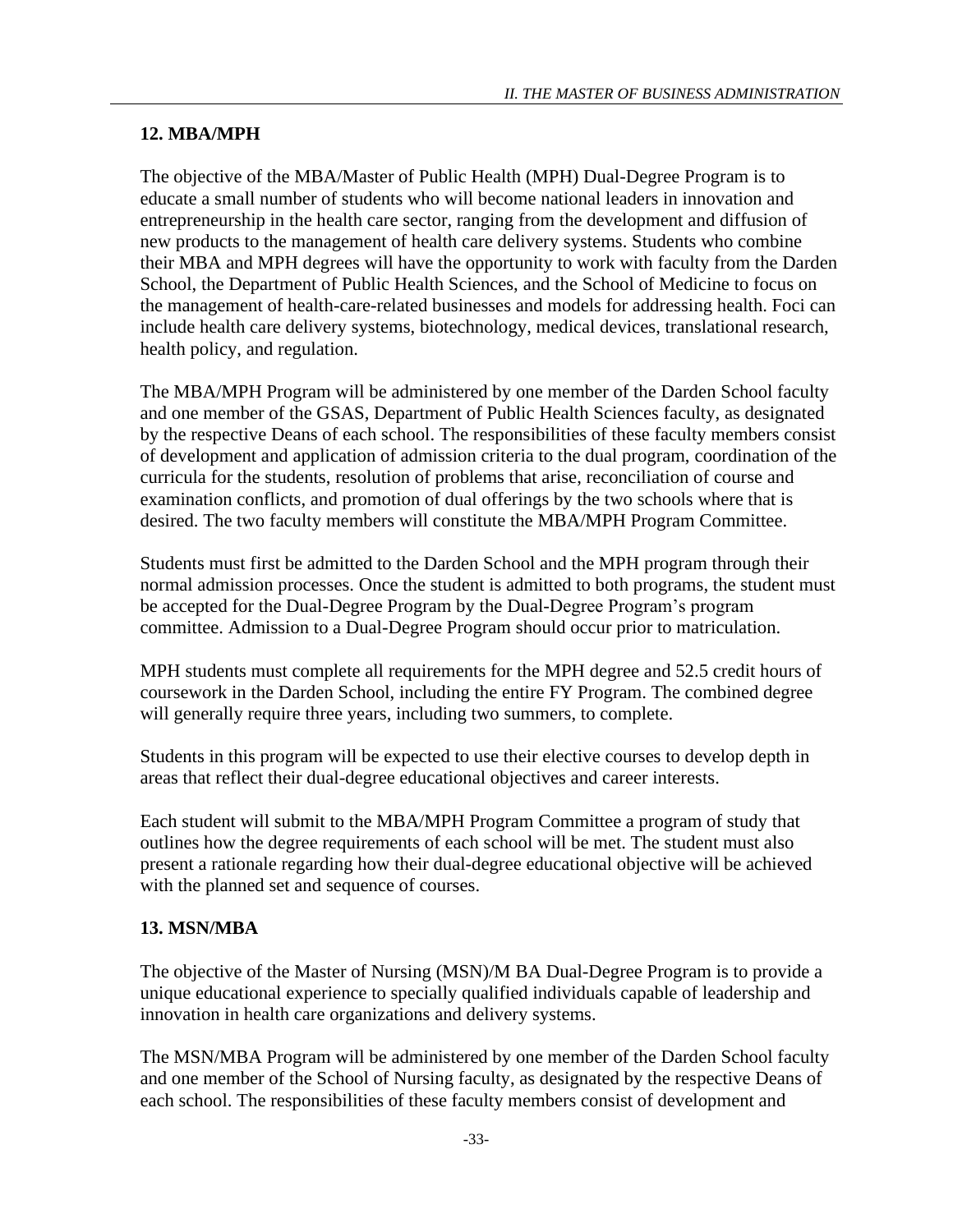application of admission criteria to the dual program, coordination of the curricula for the students, resolution of problems that arise, reconciliation of course and examination conflicts, and promotion of dual offerings by the two schools where that is desired. The two faculty members will constitute the MSN/MBA Program Committee.

Students in the MSN/MBA Program will be required to complete 24 hours of coursework in the School of Nursing and 52.5 hours of coursework in the Darden School.

The combined degree will generally require five semesters plus one summer (depending on the administrative residency project) and can be obtained in approximately one semester less time than the two degrees obtained separately.

Students in this program will be expected to use their elective courses to develop depth in areas that reflect their dual-degree educational objectives and career interests.

Each student will submit to the MSN/MBA Program Committee a program of study that outlines how the degree requirements of each school will be met. The student must also present a rationale regarding how the dual-degree educational objective will be achieved with the planned set and sequence of courses.

A jointly supervised directed field project or practicum will be designed to place the student in a general line-management setting of a health care organization to carry out a project that could not normally be approached and effectively completed by a student enrolled and pursuing non-coordinated, independent projects in the two schools.

# <span id="page-33-0"></span>**14. MBA/MPP**

The Darden School and the [Frank Batten School of Leadership and Public Policy](http://batten.virginia.edu/) at the University of Virginia offer the MBA/MPP dual degree. The program consists of the complete FY Program of each school, followed by one year of coursework taken from the curricula of the two schools. This coursework includes, in appropriate cases, courses from other graduate offerings at the University. Under no circumstances will a dual-degree student be permitted to complete the program in fewer than three years (six semesters) of coursework. Visit the Batten School's **MBA/MPP** degree page for further details.

# <span id="page-33-1"></span>**15. MBA/MSDS**

The dual MBA/Masters in Data Science (MSDS) degree is designed to educate students interested in pursuing careers at the intersection of data analytics, big data, technology, and business administration. Students pursuing this degree will obtain skills in business administration as well as quantitative skills in computer programing, data wrangling, analytics, and machine learning. Students with these skills will improve their chances of pursuing careers in digital technology–focused firms, or lead efforts in developing the digital strategy of traditional industries.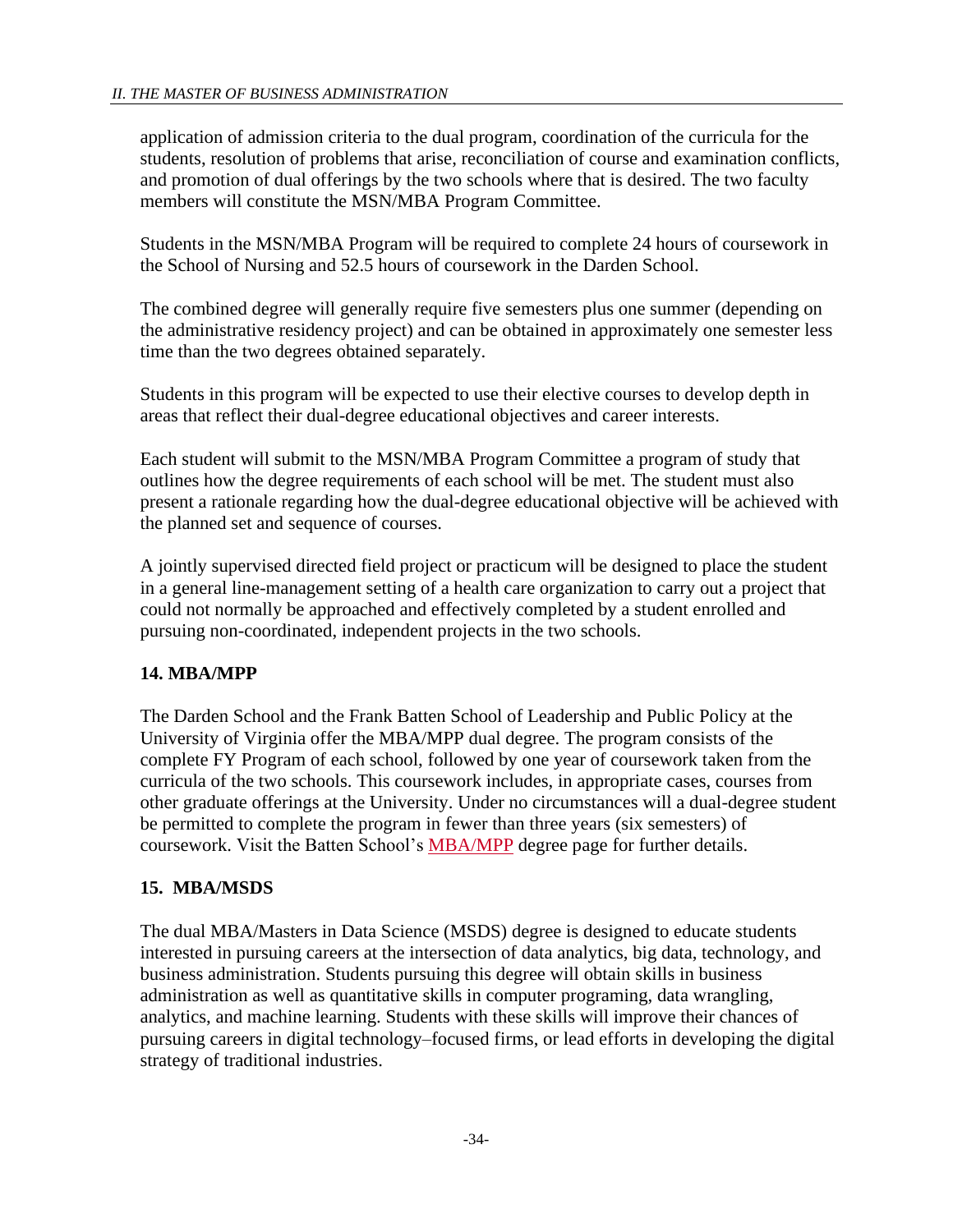The MBA/MSDS Program will be administered by one member of the Darden School faculty and one member of the Data Science Institute (DSI), as designated by the respective Deans of the Darden School and the Director of DSI. The responsibilities of these faculty members consist of development and application of admission criteria to the dual program, coordination of the curricula for the students, resolution of problems that arise, reconciliation of course and examination conflicts, and promotion of dual offerings by the two schools where that is desired. The two faculty members will constitute the MBA/MSDS Program Committee.

Students must first be admitted to the Darden School and the MSDS program through the normal admission processes. Once the student is admitted to both programs, the student must be accepted for the Dual-Degree Program by the Dual-Degree Program Committee. Admission to a Dual-Degree Program should occur prior to matriculation.

MSDS students must complete 29 credit hours for the MPH degree and 52.5 credit hours of coursework in the Darden School, including the entire FY Program. The combined degree will require two years, including two summers, to complete.

Students in this program will be expected to use their elective courses to develop depth in areas that reflect their dual-degree educational objectives and career interests.

# <span id="page-34-0"></span>**16. MBA/MA**

The Darden School and the Paul H. Nitze School of Advanced International Studies (SAIS) at Johns Hopkins University (Hopkins) offer the MBA/MA dual degree. The dual degree is offered for students who want to focus on international relations with a strong grounding in business leadership.

Students enrolled in this program will complete 45 credits (including the required FY curriculum at Darden) and apply 15 credits from coursework completed at Hopkins toward the MBA.

Hopkins will provide a reciprocal agreement of applying Darden credits toward the MA. Students can complete the dual degree in three years, instead of the four years if the degrees were completed sequentially.

# <span id="page-34-1"></span>**17. MBA/PhD**

The dual MBA/PhD Program is administered by the Director of the Doctoral Program. The program combines the content of both degrees in a schedule that shortens by one year the time normally required to complete the two separate degrees (see Section III).

# <span id="page-34-2"></span>**18. Procedures for Proposing New Dual-Degree Programs**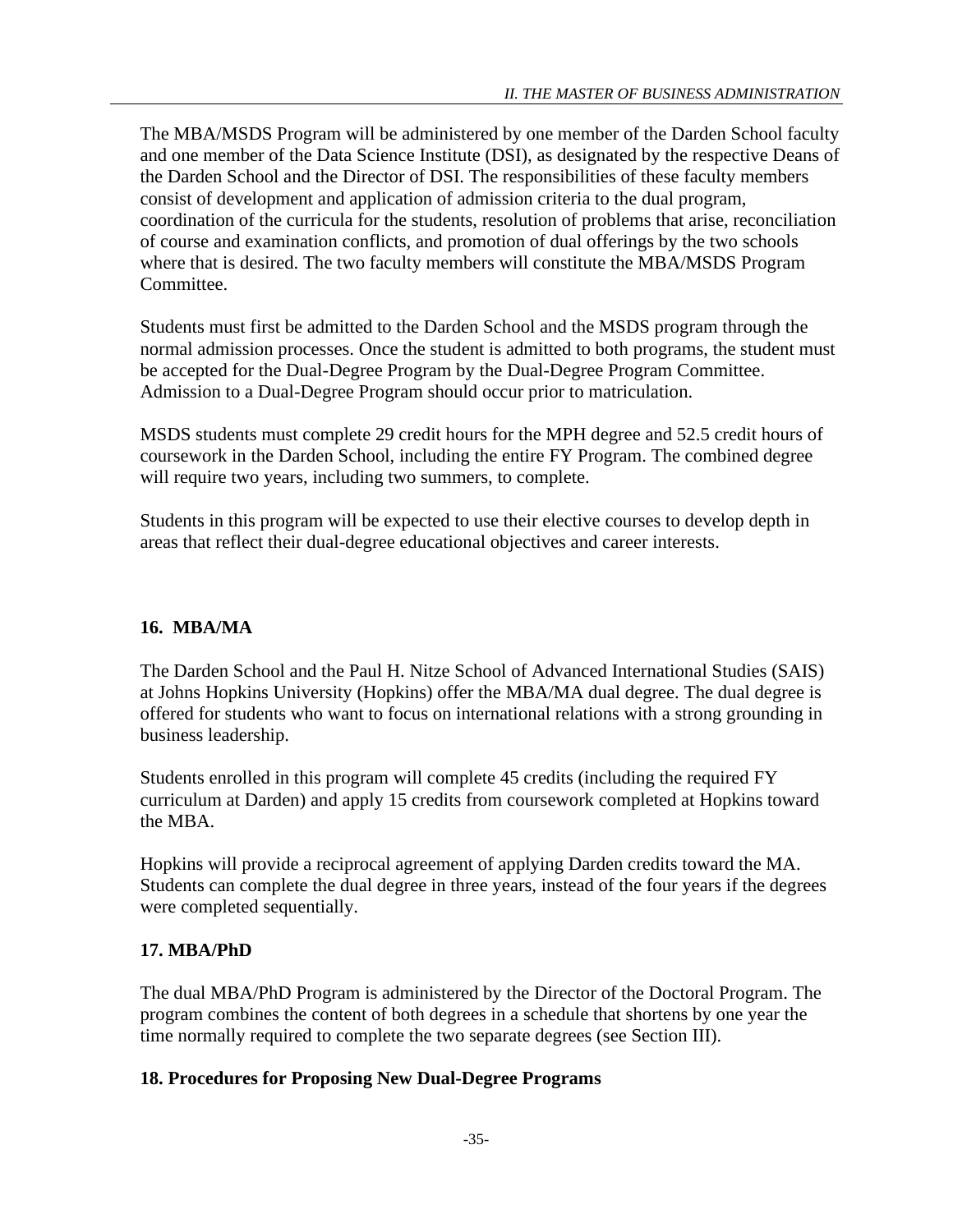Dual-Degree Programs provide a unique opportunity for the Darden School to attract unusual students, capitalize on those students in the ongoing educational experience of all Darden's students, and produce graduates with extraordinary talents and a unique perspective who will move themselves to positions of leadership in the world of commerce.

To enhance the possibilities for these programs, the MBA Strategy Committee has established a procedure for exploring and proposing new Dual-Degree Programs between the Darden School and other schools and departments at the University of Virginia. The procedure consists of two steps: (1) initial proposals for dual-program explorations, and (2) final proposals for Dual-Degree Programs.

The first step for a member of the Darden School faculty interested in exploring a new Dual-Degree Program is to bring to the MBA Strategy Committee a proposal for exploration. This proposal should provide a brief description of how this Dual-Degree Program would accomplish the following:

- Bring people to the Darden School who otherwise might not consider Darden an opportunity and, because of their special educational interests, will make a unique contribution to the Darden School's educational experience and will assume positions of extraordinary leadership in the world of commerce;
- Allow high-potential individuals to contribute while at the Darden School and in their professional lives in ways that the two independent educational experiences would not; and
- Be not merely a time-shortened replacement for two independent degrees. That is, significant and identifiable synergies should exist between the two programs and their requirements so that a dual program can be completed in less time than the two programs would take sequentially and will also be better than the separate programs.

The MBA Strategy Committee will report all such proposals to the faculty. The Dean will appoint an ad hoc committee to explore the proposed Dual-Degree Program.

The ad hoc committee may bring a formal proposal to establish a new Dual-Degree Program to the MBA Strategy Committee. The proposal should provide *details* about how the Dual-Degree Program would fulfill the requirements outlined in the proposal for exploration.

This formal proposal should also include:

- The time needed for the degree.
- Specific synergies that will exist between the two programs that allow the program to be shorter than obtaining the two degrees independently and provide a unique educational experience that could not be gained by taking the two programs independently; and
- Detailed characteristics a graduate of the Dual-Degree Program would have that a graduate of the two programs separately would not have, and a statement of how these characteristics fit with the mission of the Darden School.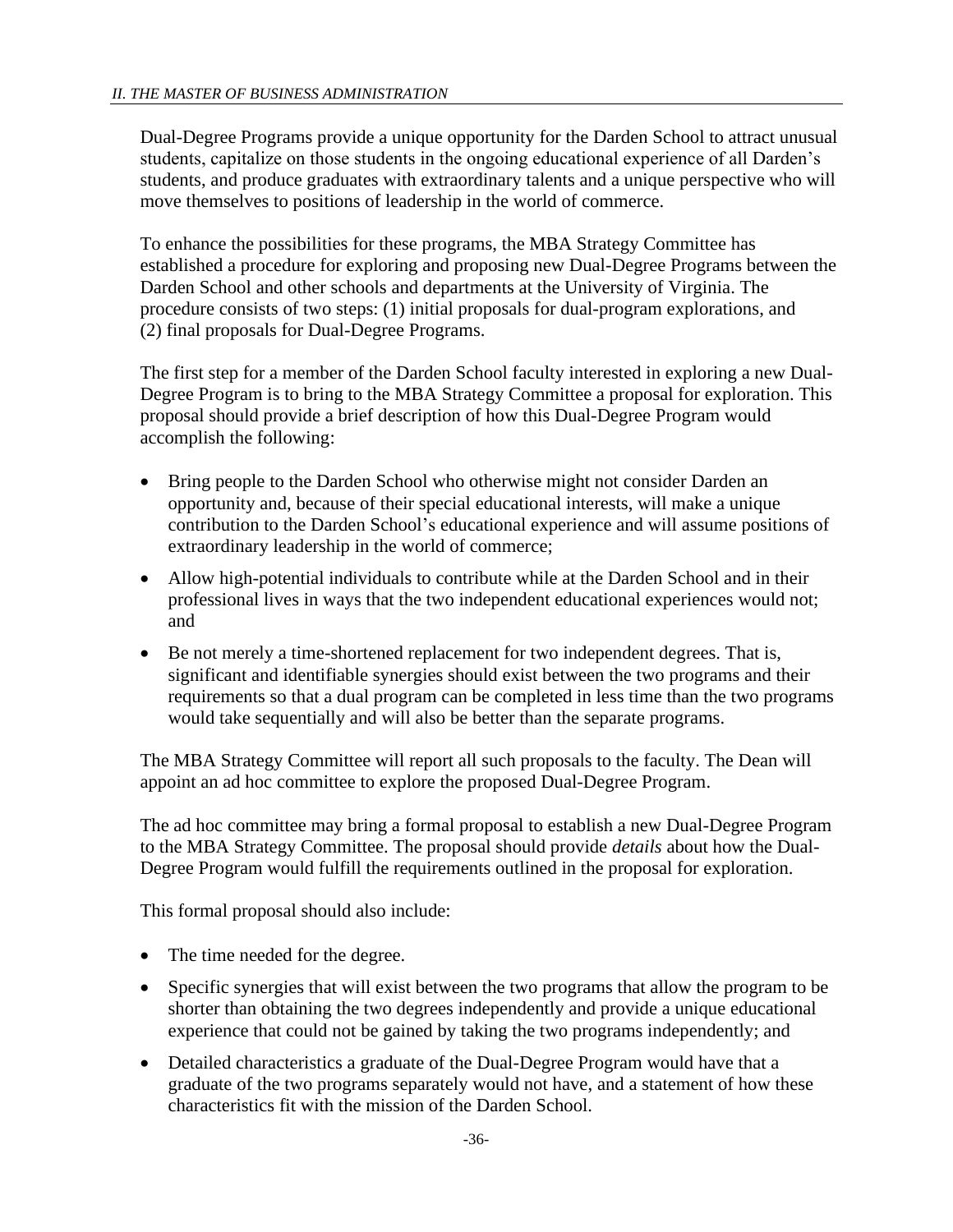Approved Dual-Degree proposals need to be submitted to the University for review consistent with the University's **Institutional Accreditation policy**.

# **H. INTERNATIONAL EXCHANGE PROGRAMS**

# **1. Objectives and Governing Policies**

International Exchange Programs provide an opportunity for Darden School students to spend a portion of their program at an institution abroad. This opportunity allows students to have a substantive residential experience abroad while being exposed to another academic and cultural environment. Such programs also bring exchange students to the Darden School to enrich the experience for Darden students in residence. A goal for such programs is to foster interaction between Darden and the partner institution. International Exchange Programs are open to students in the Full-Time Format Program

Initial approval of such programs shall be by faculty vote. On behalf of the faculty, the MBA Strategy Committee will screen potential partner institutions and bring proposals to the faculty. The MBA Strategy Committee will look at the quality of the institution, the geographical distribution of institutions participating in any existing exchange programs, and the scale of activity in exchange programs in terms of its effect on the Darden MBA Program. The Executive Director of the Darden Center for Global Initiatives (CGI) will be in charge of administering any approved programs, including selection of student participants. All prospective Memoranda of Understanding (MOUs) and Exchange Agreements with international partner schools must be reviewed and executed through the University's Provost Office and the Darden School's Director of Enterprise Compliance. Termination of any exchange agreements will be recommended by the Executive Director of CGI to the Senior Associate Dean for MBA Programs and the MBA Strategy Committee for consideration and authorization.

Approved exchange programs are listed on the [Darden MBA website.](http://www.darden.virginia.edu/mba/darden-worldwide/immersion/exchange-programs/)

# **2. Responsibilities for Administering International Exchange Programs**

The responsibilities for administering International Exchange Programs are designated by the Dean and Senior Associate Dean for MBA Programs to the Executive Director of the CGI or their designee. The key tasks for administering the exchange program include the following:

- Managing the International Exchange Programs and maintaining a balanced studentexchange ratio with partner institutions
- Encouraging and facilitating faculty exchanges with partner institutions

The Executive Director of CGI will visit the Darden School's international partner schools on a regular basis. They will build and maintain relationships with businesses in each of the regions of the School's partner schools.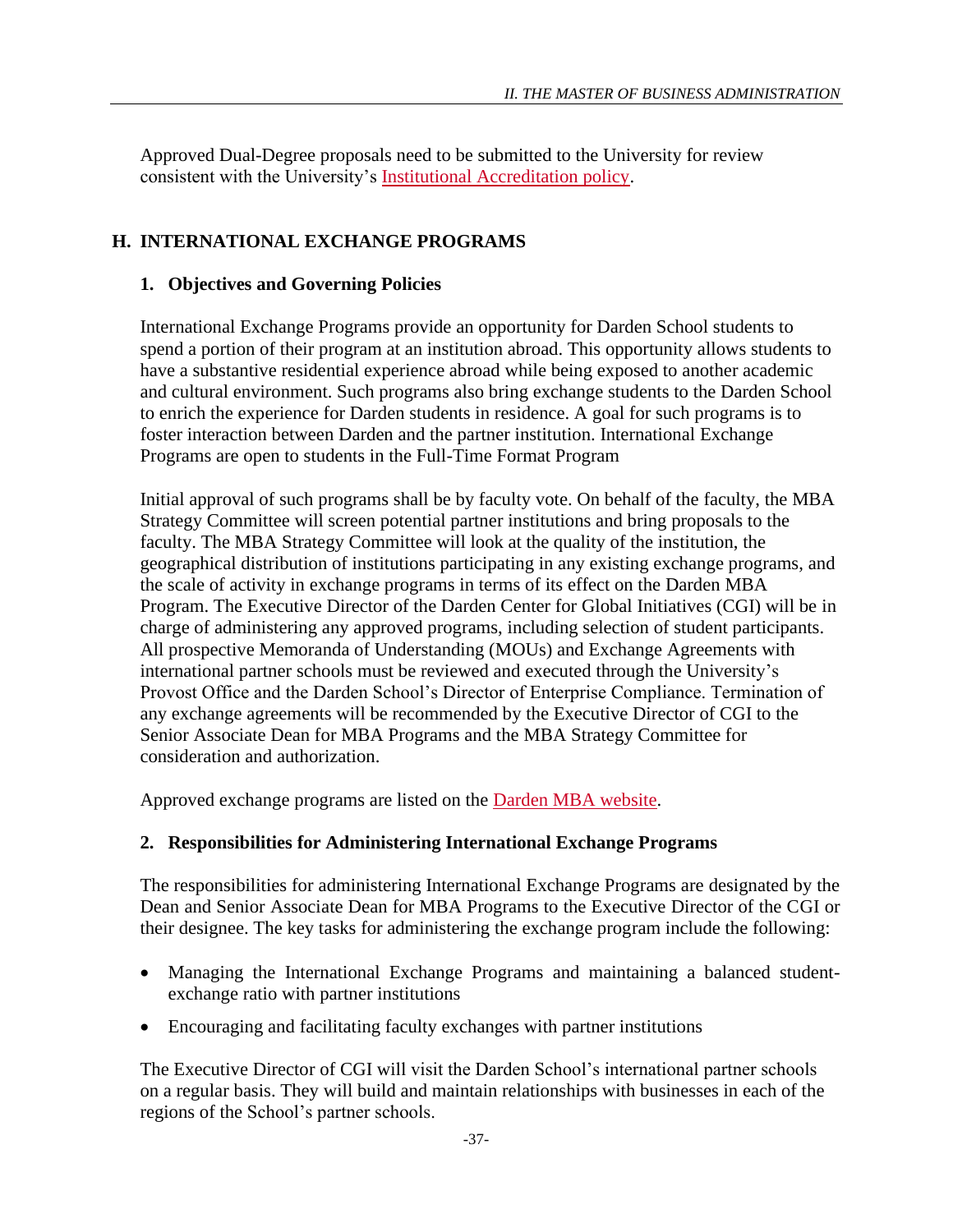### **3. Course Credits for International Exchange Programs**

For Darden School students in approved International Exchange Programs, credits for elective courses taken at the partner institution are offered under the following conditions:

- The course has been approved by the Associate Dean of the MBA Program or relevant Area Coordinator acting on behalf of the MBA Program Committee as a reviewer of the course. The reviewer shall require that the course be a graduate-level offering that relates to or enhances the Darden MBA Program. Using Darden School elective courses as the standard, the reviewer shall determine the credit hours allowed for such course. Students must satisfactorily complete the course according to the standards of the partner institution. The reviewer shall determine whether any grade received is equivalent to less than a B− on a Darden scale and report such determinations to the (ASC.
- No more than 15 credit hours will be given for courses taken outside the Darden School (other University of Virginia courses outside the Darden School will count toward the 15 credit-hour maximum).
- Students are required to take the minimum number of program electives of Darden School electives.

### **I. STANDARDS**

### **1. Grade Categories and University Letter Grades**

The Darden School faculty values feedback as a fundamental component of the education process. The faculty considers grades to be a critical means of providing performance feedback to students. The School recognizes the following grade categories (See the [Graduate Record](http://records.ureg.virginia.edu/content.php?catoid=41&navoid=2600) for the official language regarding grades.

| Distinguished Performance         | DP              |
|-----------------------------------|-----------------|
| <b>High Performance</b>           | <b>HP</b>       |
| <b>Standard Performance</b>       | SP              |
| Low Performance                   | $L_{\rm P}$     |
| <b>Unsatisfactory Performance</b> | $_{\rm I\, IP}$ |
| Fail/No Credit                    | Е               |

The following grade categories are recognized only for designated Executive MBA, Part-Time MBA and PhD courses:

| Satisfactory   |  |
|----------------|--|
| Unsatisfactory |  |

The grade categories HP, SP, and LP are relative performance indicators, and as such, they depend on how other students in the class perform. The DP, UP, and F grades are based on absolute performance standards in every course; therefore, faculty are not required to award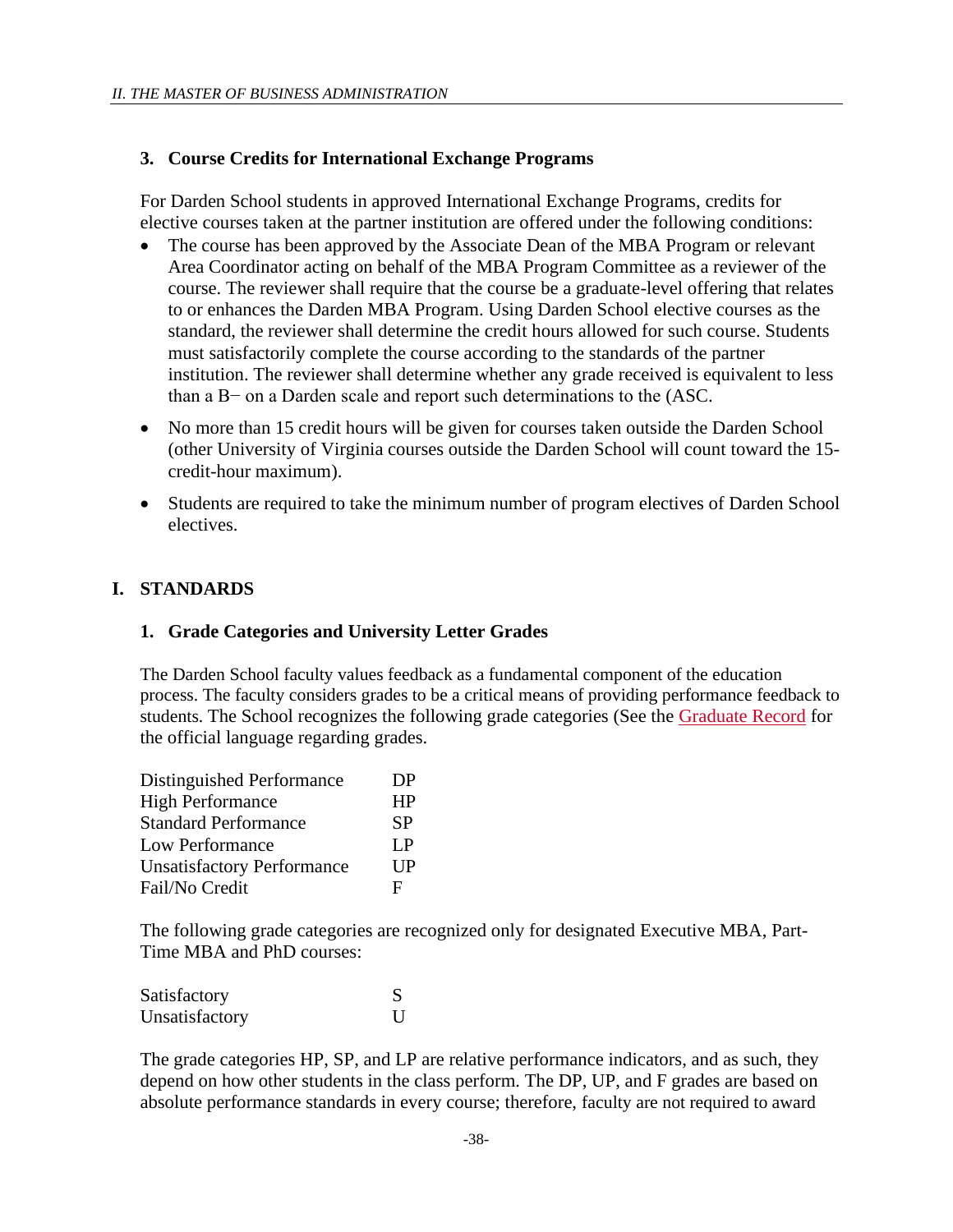DP, UP, or F grades. The UP grade is assigned to a student who has demonstrated an unsatisfactory level of understanding in a course. The F grade is assigned to a student who has demonstrated little or no understanding of the course content or the application thereof. A grade of S is inclusive of all the grade categories above UP. A U grade includes Unsatisfactory Performance (UP) and Fail (F) and is treated for ASC purposes as a UP grade. Both the UP and F grades are potentially associated with ASC consequences as discussed below.

### **2. Statement of Standards for a Darden School MBA Degree**

The Darden School requires minimum performance standards for its students to graduate with an MBA degree. If a student does not meet these minimum performance standards, an automatic dismissal from the Darden School results and the student must petition for readmission. All performance standards are determined by the faculty and are based on ASC points.

### **a. ASC Points**

All minimum performance standards are evaluated and enforced on the basis of ASC points. Students receive ASC points when they earn a UP or F as a grade of record in a course. ASC points are computed by multiplying the credit hours of the course by the weight assigned to the grade. A UP has a weight of 1 while an F has a weight of 2. For example, ASC points by course credit hours are as follows:

|                                   | 0.5 credit hours 1.5 credit hours 1.5 credit hours                   |  |
|-----------------------------------|----------------------------------------------------------------------|--|
| <b>Unsatisfactory Performance</b> | $\vert$ 0.5 ASC points $\vert$ 1.5 ASC points $\vert$ 3.0 ASC points |  |
| Fail                              | 1.0 ASC points 3.0 ASC points 6.0 ASC points                         |  |

### **b. Mid-Degree Requirement**

The Darden School has a mid-degree minimum performance standard that is evaluated by the ASC upon completion of each grading period prior to and including the grading period closest to 50% of the total credit hours required for graduation. The minimum mid-degree performance standard is not met when the student's ASC points are 15% or more of the total credit hours required for graduation. For example, if a student accumulates 9 or more ASC points ( $15\% \times 60$  credit hours) prior to completion of 30 credit hours in the program, they are in violation of the mid-degree requirements.

If a student does not meet the mid-degree requirement of their MBA program, automatic dismissal from the Darden School results. A student seeking readmission must petition the ASC in writing. Dismissed students petitioning for readmission under this Section may continue in previously enrolled classes until their petition has been reviewed by the ASC.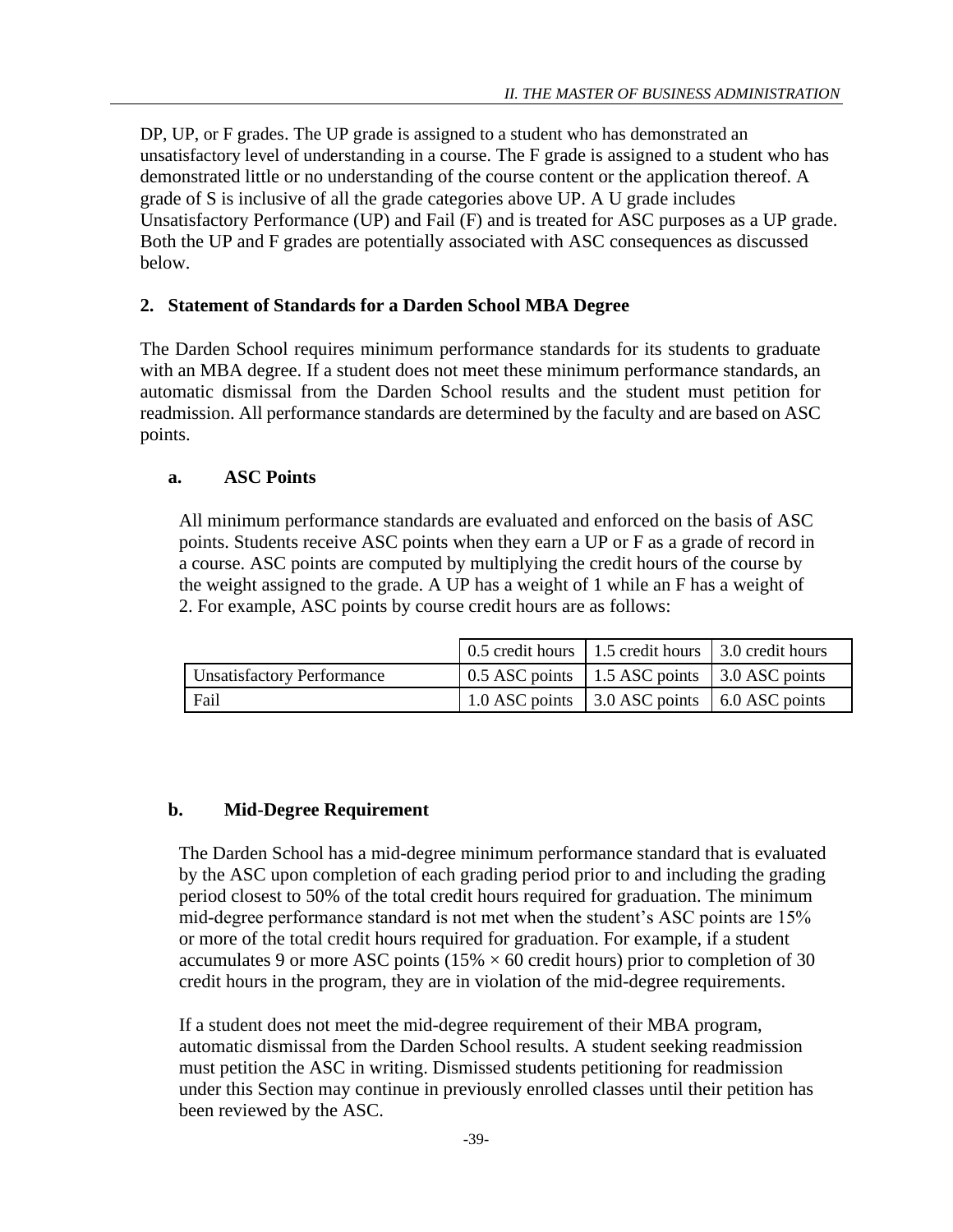### **c. Graduation Requirement**

The Darden School requires a minimum performance standard for its students to graduate with an MBA degree (i.e., the graduation requirement). The minimum performance standard to graduate is not met when the ASC points are 25% or more of the total credit hours required for graduation. For example, if the total number of credit hours required for graduation is 60, then students with 15 or more ASC points  $(25\% \times 60$  credit hours) will be automatically dismissed from the Darden School.

If a student does not meet the graduation requirement of the Darden School at any point of their program, automatic dismissal from the Darden School results. A student seeking readmission must petition the faculty in writing.

### **d. Consequences of an F Grade of Record**

Each MBA format has a set of required courses. The designation as a required course by an MBA format determines whether a makeup assignment is required for receiving an F as a grade of record.

### *Required courses*

If a student receives an F as a grade of record in a required course, the student must satisfactorily complete a written makeup assignment. Students must receive a grade of Low Performance (LP or better on the written makeup assignment to receive the credit hours for the required course; however, the grade of F will remain on the transcript.

Students who do not receive a grade of LP or better will be dismissed from the program, and they must petition the faculty for readmission. Written makeup assignments will be given only for required courses.

The ASC will formally notify the student of the need for a makeup assignment. All required course instructors must stand ready to administer a makeup assignment to any student receiving an F. The form and the date of the written makeup assignment is at the discretion of the Associate Dean for the respective program in conjunction with the course head. The assignment should cover material representative of the entire course for which the credit hours are attributable. This makeup requirement will be administered by the course head of the relevant course, who must inform the ASC and the Registrar of the outcome through written correspondence. If the course head advises the ASC that the makeup activity has been completed satisfactorily, the original F grade remains on the transcript, but the notation "Credit by Additional Work" is added to the transcript.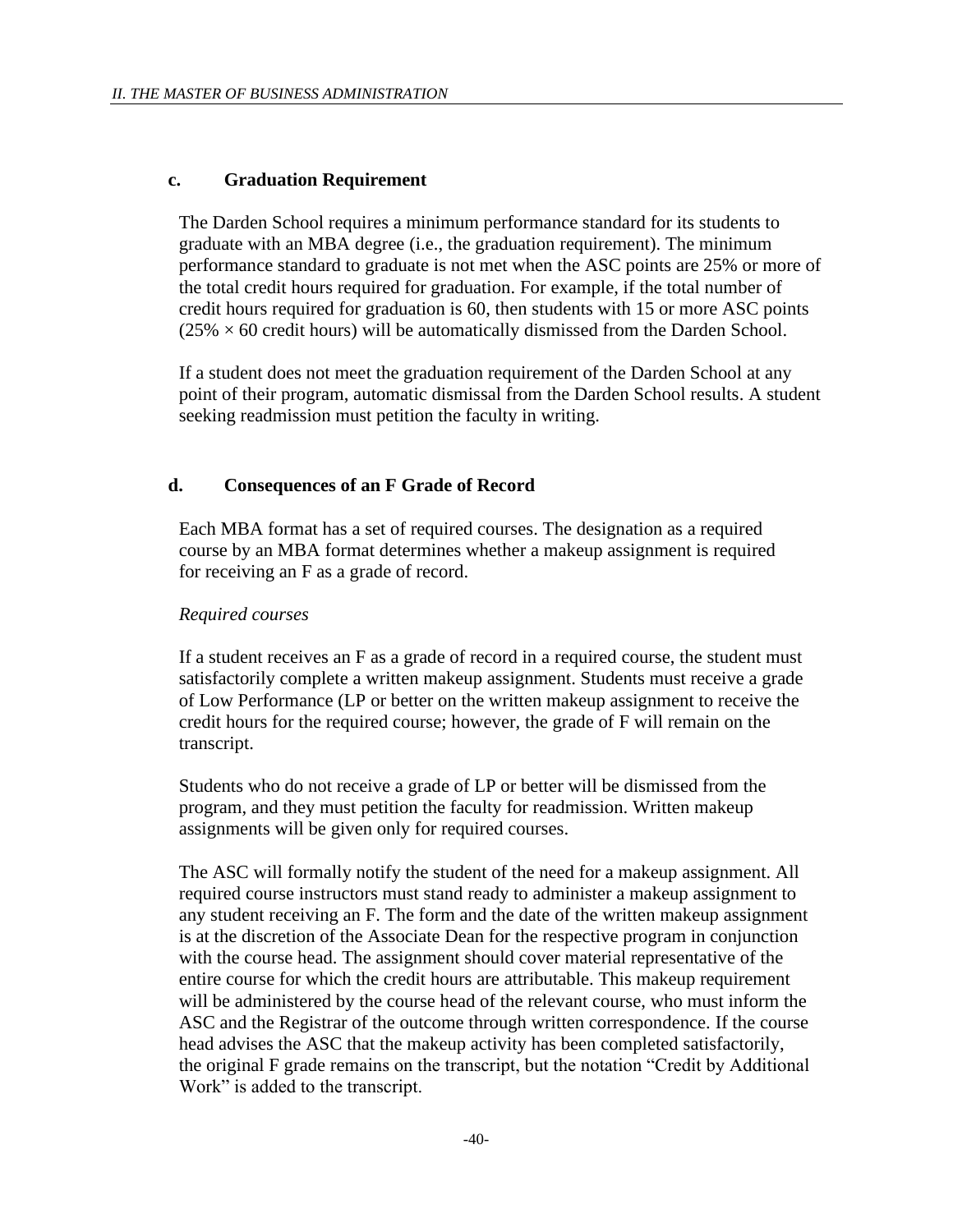### *Non-required courses*

Non-required courses are defined as any course that is not defined as a required course by the MBA programs. No makeup assignment is required for a student earning an F grade in a non-required course. Any exceptions are discussed below.

### *Exceptions to the consequences of an F grade of record for non-required courses*

### First-Year Electives in the Full-Time Program

Students are required to earn 4.5 credits of FY electives. Students who earn an F grade in an FY elective course will be required to make up these credits in their second year by taking

- (a) the FY Program electives offered in the SY Program, or
- (b) the FY Program electives offered in the FY Program during their second year.

Faculty permission is required for students to retake the FY elective in which they received an F; however, the grade of F will remain on the transcript, but the notation "Credit by Additional Work" is added to the transcript.

### **e. Second dismissal**

A second dismissal from the Darden School is regarded as permanent and a student may not return to the Darden School of the University of Virginia.

# **3. Grading System Structural Elements and Descriptive Tables**

The School recognizes that the grading system as specified below in the Grading System Descriptive Table will be followed in the MBA Program. The grade category distribution requirements are norms that have been accepted and endorsed by the faculty.

All faculty will be expected to adhere to this approach and the percentages shown below, unless they can explain and justify why this grading approach is inappropriate for their course. For example, such justification might pertain to pedagogy, course content, or class size. Faculty seeking an exception from the approach must obtain prior approval from the Dean's Office.

Faculty with valid reasons for not adopting the Full Distribution system will be required to adopt the Top-End Distribution grading system as shown below.

The recommended percentages for the six *grade categories and corresponding letter grades*  DP, HP, SP, LP, UP, and F are tailored for the core and non-core courses as specified in the Grading System Descriptive Tables and described in Section II-H-1.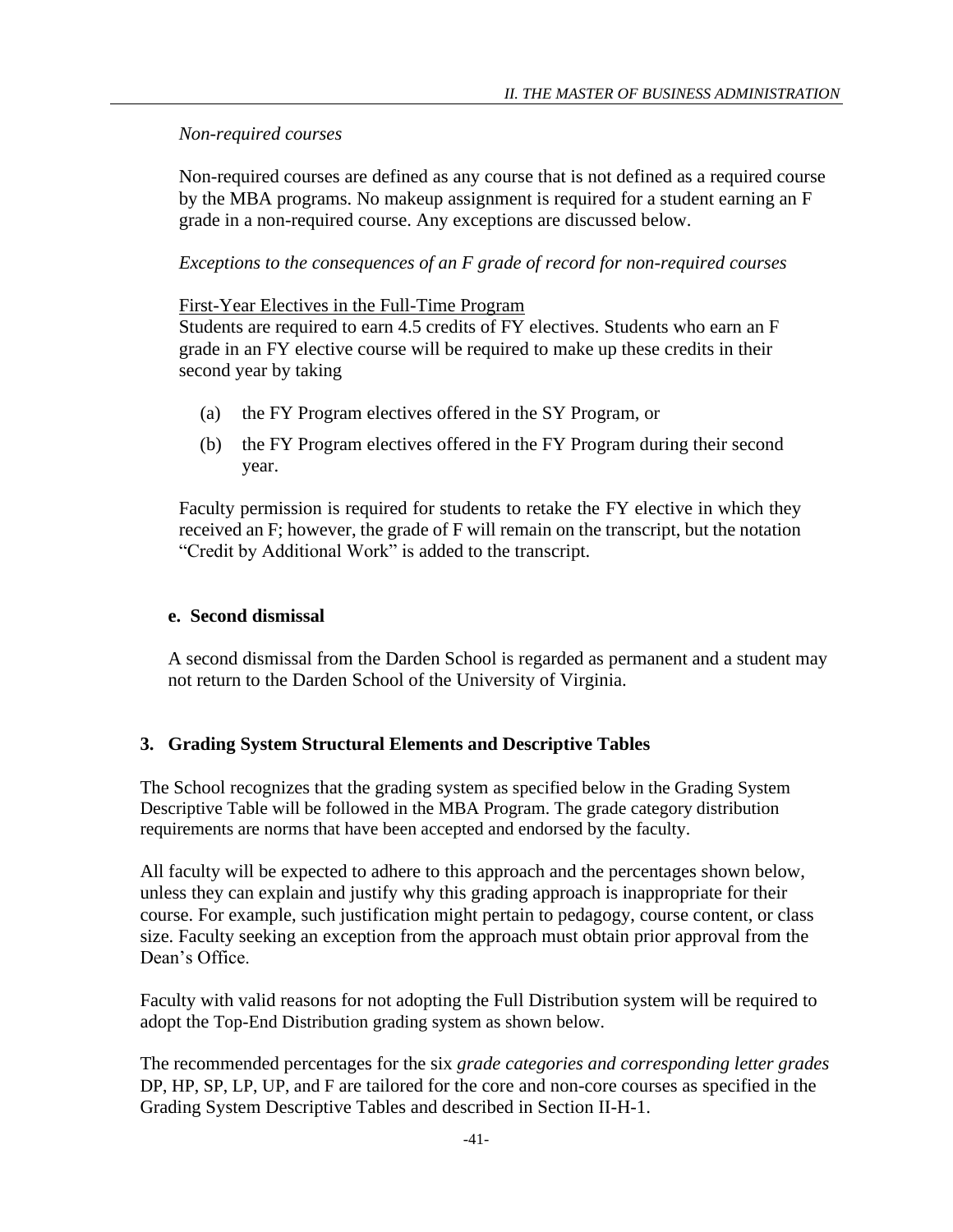Core courses are determined by the MBA Program Committees, subject to the approval of the faculty. Courses designated as core courses must meet the Full Distribution requirements. Non-core courses must meet Top-End Distribution requirements.

Grades in all courses that meet or exceed the minimum enrollment limit established by the Dean's Office and are submitted to the Registrar must conform to the percentage values in the Grading System Descriptive Tables.

Course heads of courses with multiple sections that meet in the same term must submit grade forms in which the total grade distribution for the course meets the guidelines stated in the Structural Elements and Descriptive Table. Course heads are expected to ensure this compliance before submitting their grades.

Students have the option of reporting grades to recruiters.

The enforcement of the Darden School's recommended grading system will be the responsibility of the Dean's Office.

| Grade<br>Category             | <b>University</b><br><b>Letter</b> | <b>Core Course Grade</b><br>Distribution:<br><b>Full Distribution</b> |                       | <b>Non-Core Course Grade</b><br>Distribution:<br><b>Top-End Distribution</b> | <b>University</b><br><b>Letter</b><br>Grade |           |
|-------------------------------|------------------------------------|-----------------------------------------------------------------------|-----------------------|------------------------------------------------------------------------------|---------------------------------------------|-----------|
|                               | Grade                              | Cumulative<br>Minimum                                                 | Cumulative<br>Maximum | Cumulative<br>Minimum                                                        | Cumulative<br>Maximum                       |           |
| Distinguished<br>Performance  | <b>DP</b>                          | $0\%$                                                                 | 15%                   | $0\%$                                                                        | 25%                                         | <b>DP</b> |
| High<br>Performance           | <b>HP</b>                          | 20%                                                                   | 40%                   | 20%                                                                          | 60%                                         | <b>HP</b> |
| Standard<br>Performance       | <b>SP</b>                          | 40%                                                                   | 90%                   | Minimum of                                                                   |                                             | <b>SP</b> |
| Low<br>Performance            | LP                                 | Minimum of<br>10% required                                            |                       | 40% required<br>for these                                                    | 100\%                                       | LP        |
| Unsatisfactory<br>Performance | UP                                 | for these<br>categories                                               | 100\%                 | categories<br>combined                                                       |                                             | UP        |
| Fail                          | F                                  | combined                                                              |                       |                                                                              |                                             | F         |

**Grading System Descriptive Table for MBA Degrees\***

For courses graded as Satisfactory/Unsatisfactory (S/U), U grades can represent 0%–15%, and S grades can represent 85%–100% of the grades awarded.

\* These standards apply to a minimum class size of 25. For core classes with enrollment of less than 25, the grading distribution will follow the Top-End Distribution standards.

# **4. The Grade of Incomplete (IN)**

The IN grade should be assigned and administered consistently with the following IN grade policy statement:

*IN grade policy statement*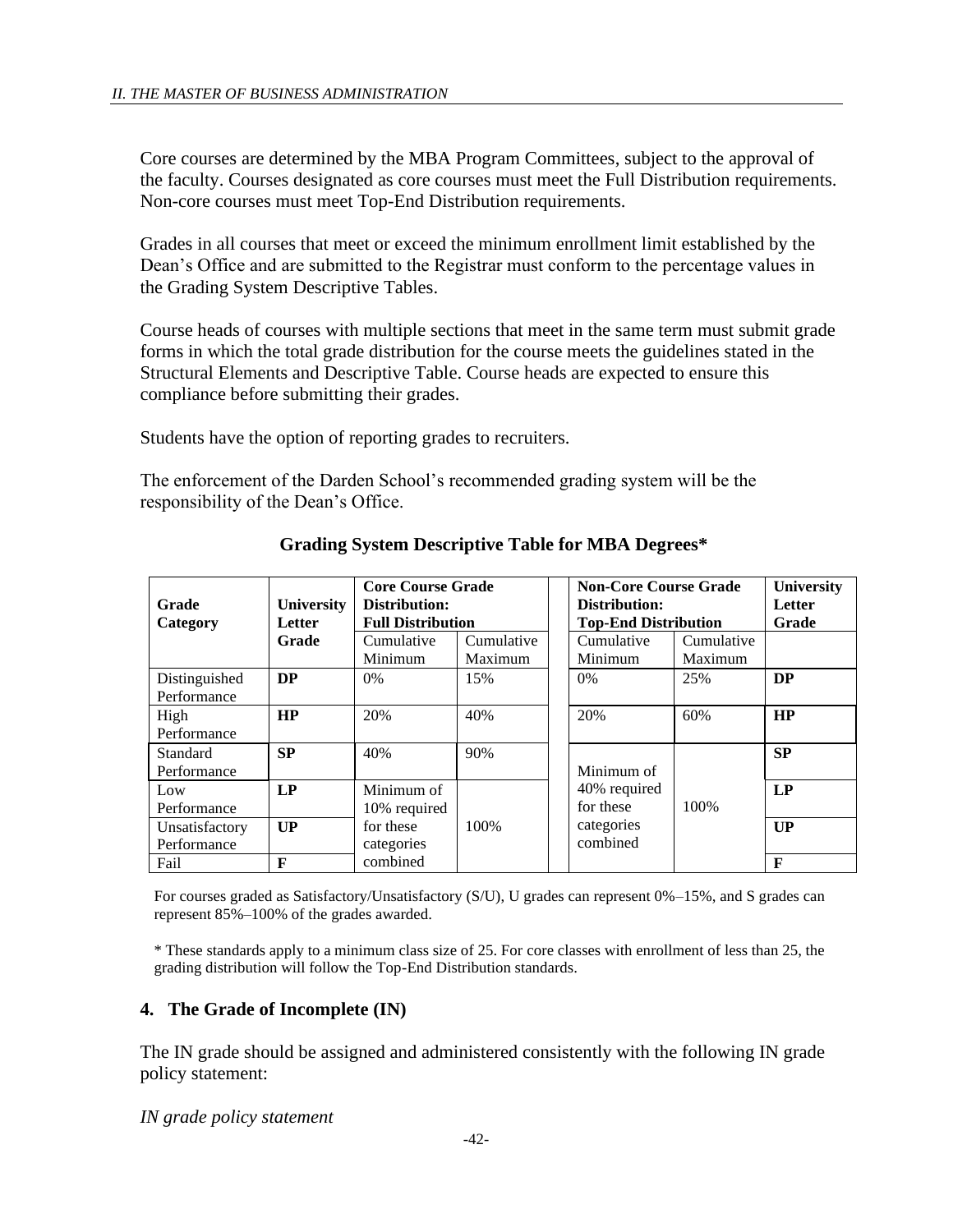From time to time, occasions arise that necessitate assigning a student a grade that falls outside the standard range. An IN grade implies that, for reasons known to the individual faculty member, the enrolled student has not completed their work at the end of the specified academic period.

The IN grade can only be assigned by the instructor teaching the course, only after the student has informed the instructor of the problem area, and only after the instructor has specifically reviewed in writing with the student the provisions under which the IN grade is granted.

An IN grade for a Residential MBA program student not resolved within 60 days from the ASC notification of the IN grade will automatically convert to an F grade. An IN grade for an Executive MBA or Part-Time program student not resolved within 30 days from the ASC notification of the IN grade will automatically convert to an F grade. Extensions of these deadlines may be granted only by the ASC Committee.

An IN grade can only be cleared by a standard letter grade or a W (withdrawn), not by a second IN. An IN grade that is not cleared by the student within the prescribed period will automatically become an F grade.

Students who receive one or more IN grades will come under ASC jurisdiction and will remain under the ASC until the IN grade becomes a letter grade. At that point, normal rules regarding ASC jurisdiction will apply.

No student can enter the second year or receive an MBA with an IN grade.

# **5. Evaluation of Student Performance**

The faculty of the Darden School is committed to providing every student with professional evaluations of all written and oral presentations that are related to the fulfillment of course requirements. Evaluation practices that ensure the equitable treatment of all students shall be devised and practiced by all Darden School faculty. In particular, evaluation of a student's examination paper is expected to be completed without knowledge of the identity of the student.

Whenever possible, other written work should be evaluated using a similar procedure. Evaluations of class work and other oral-presentation activities must always be performed consistent with all relevant University policies.

# **6. Darden School Scholarships**

# **a. Renewal of Scholarships Administered by the Darden School**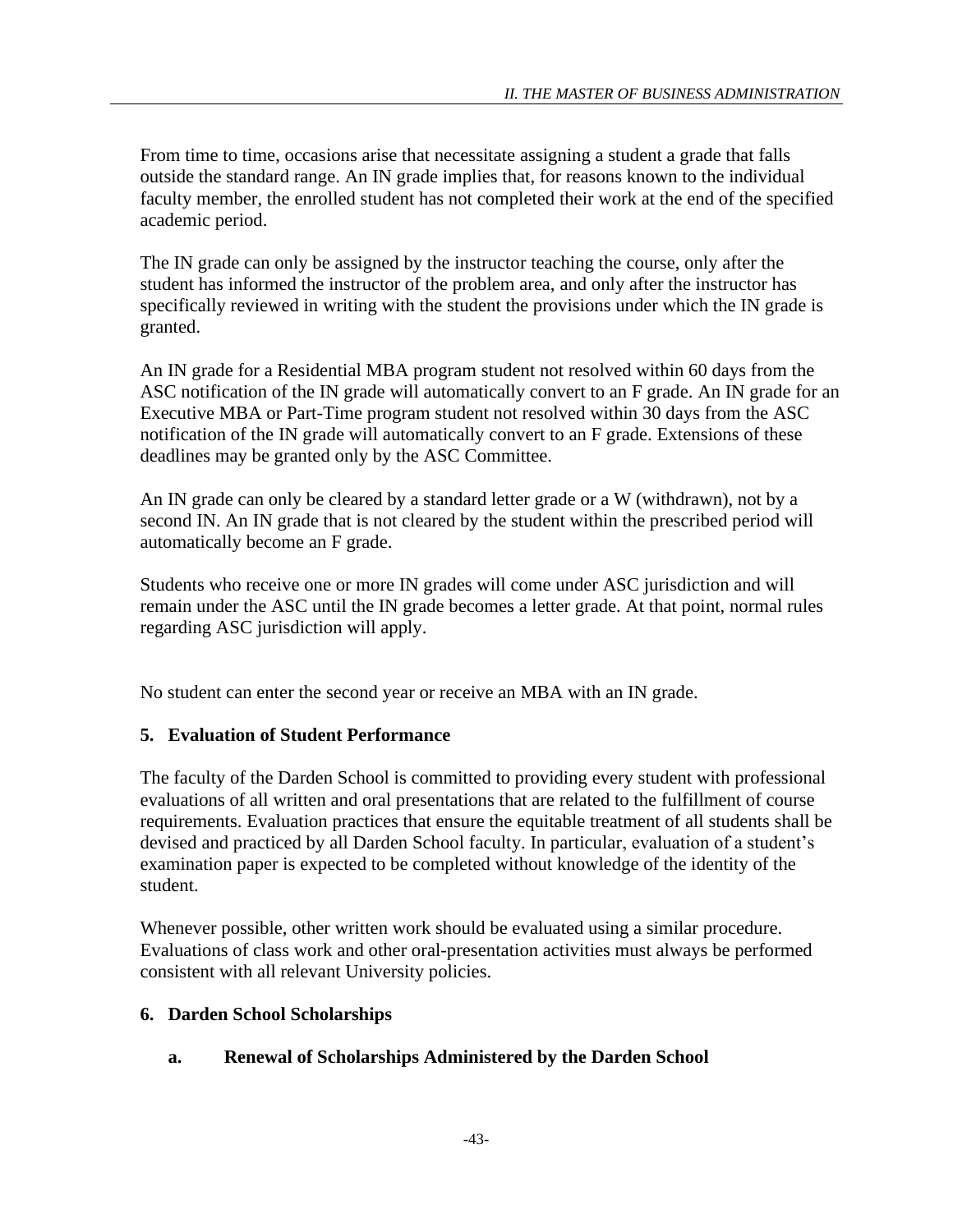Students who receive financial assistance in the form of a scholarship or fellowship must maintain a 3.0 GPA to be eligible for the renewal of their financial assistance.

The GPA evaluation will occur mid-degree, consistent with the ASC evaluation.

If a 3.0 GPA is not maintained, then students lose their funding and are put on probation. If a student achieves an overall 3.0 GPA upon completion of three-fourths of the program (i.e., fall semester of the second year in the Full-Time Program), the student will receive the scholarship for the remaining quarter of the program.

# **b. Scholarship Appeal Process**

Students may make a written appeal for consideration by the ASC to have their scholarship reinstated for the remainder of their program. The letter should explain the circumstances that led to the unsatisfactory academic performance. The circumstances to be reconsidered for renewal of the merit scholarship given by the school scholarship committee must meet three criteria:

- 1) Extraordinary
- 2) Beyond the reasonable control of the student
- 3) Resolved for the second year

If the appeal is granted, the student must maintain a 3.0 GPA for the third semester of their final year. If a 3.0 is not achieved in the third semester, then the student will lose their scholarship for the final semester and there will be no appeal process.

# **J. CLASS ORGANIZATION AND POLICIES**

Rules in this section are not intended to abrogate an instructor's rights and obligations to maintain an effective and orderly learning atmosphere in their class.

### **1. Eligibility to Take Courses for Credit**

Elective courses are normally open to any student registered in a Darden School degree program, subject to such restrictions as the faculty may establish from time to time (e.g., limits on directed studies, seminars).

Where course registration is restricted, positions are not normally made available to students from other schools at the expense of Darden School students.

Graduate students enrolled in other schools of the University may take electives for credit with permission from the instructor.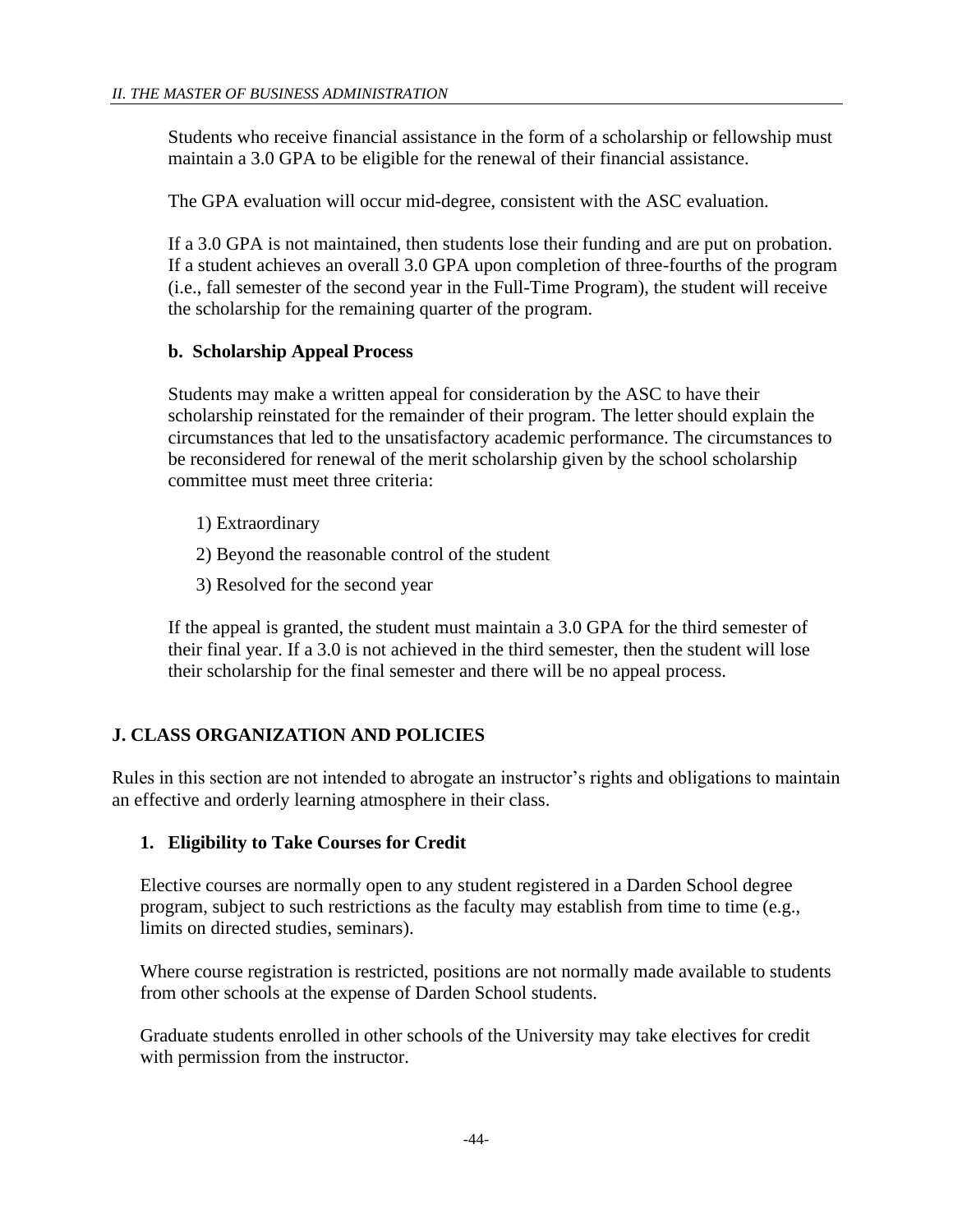Registration in required courses of the Darden School is normally restricted to candidates enrolled in the MBA and doctoral-degree programs. In order to enroll in a required Darden School course, graduate students enrolled in another school in the University must have the permission of the chair of the appropriate MBA Program Committee, the course head, and the instructor.

Graduate students enrolled in another school in the University may take no more than one required course for credit in any semester.

# **2. Auditing Policy**

An MBA candidate who is not under ASC jurisdiction may audit a Darden School elective with the permission of the instructor.

A doctoral candidate may audit a Darden School MBA course with the permission of the instructor if the major-field adviser and the Doctoral Operating Committee approve a program of study that indicates the desirability of the candidate's taking that course on an audit basis.

Students enrolled in other schools of the University who are not candidates for the MBA or doctoral degree may not audit Darden School required courses but may audit Darden School electives with the permission of the instructor.

An audit grade (AU) may be listed on an official grade transcript if the instructor certifies that the candidate participated at a B− or better level in the course work with the exception of preparing written work and/or taking examinations.

Students auditing less than a full course will not be eligible to receive an AU designation for their work.

# **3. Attendance Policy**

Darden School students are expected to attend class in order to contribute as well as to learn. Each course must have a written attendance policy that describes the consequences of missed classes. The course policy must be distributed to students before the end of the first week of classes. Whenever students miss class, they should, out of courtesy, inform their instructor as to the circumstances, in advance if possible.

In accordance with the University's Policy on Teaching Courses for Academic Credit [\(https://uvapolicy.virginia.edu/policy/PROV-008\)](https://uvapolicy.virginia.edu/policy/PROV-008), Darden faculty will reasonably accommodate students so they do not experience an adverse academic consequence when sincerely held religious beliefs or observances conflict with academic requirements. The University has provided guidance and examples to faculty in implementing this policy here: [https://eocr.virginia.edu/accommodations-religious-observance.](https://eocr.virginia.edu/accommodations-religious-observance)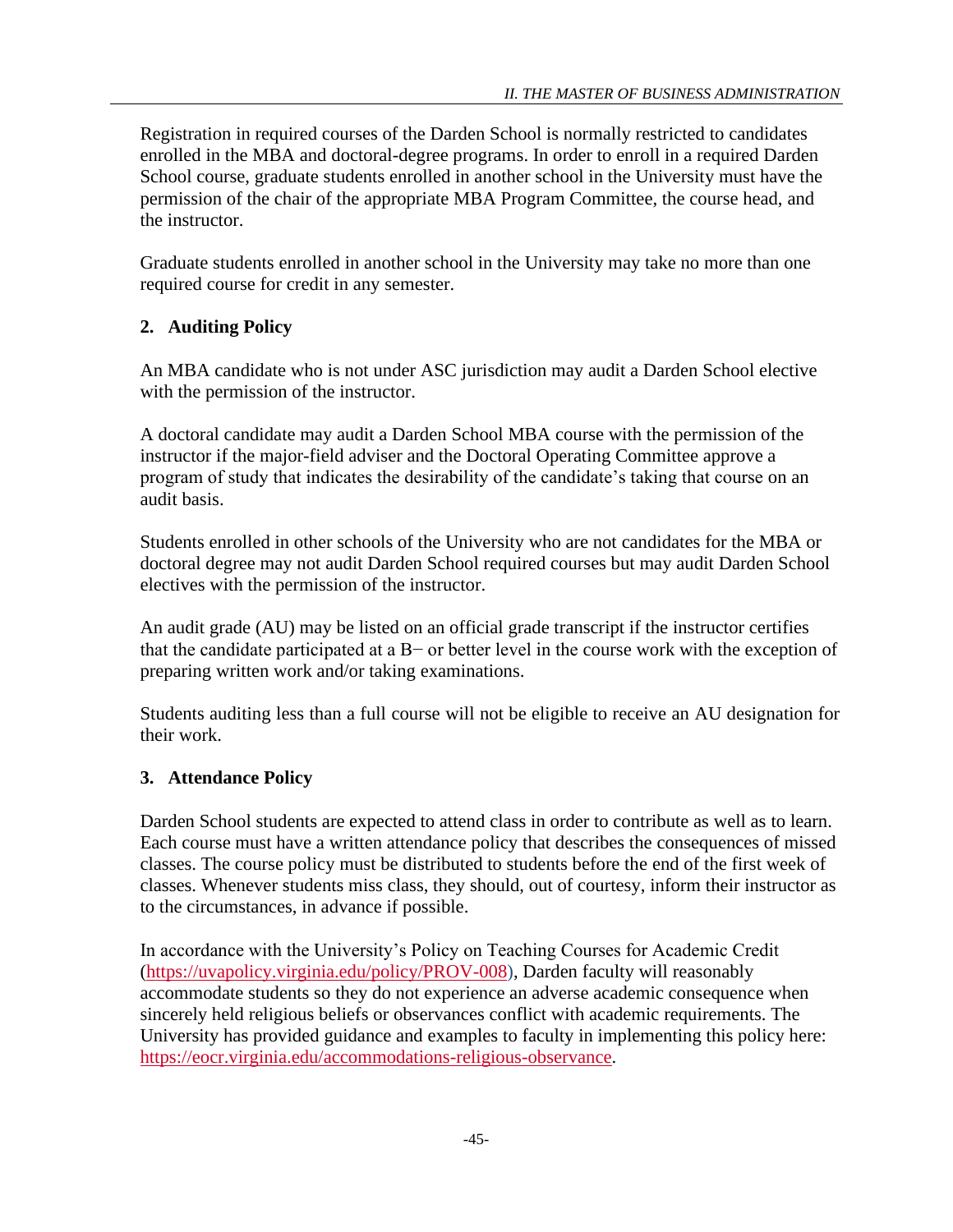### **4. Second-Year Course Assignments**

All assignments (papers, projects, etc.) must be made due on a regular class day of a course. Any papers assigned in lieu of a final examination are due on or before the last day of the examination period. Take-home examinations must be due on the last day of the examination period.

### **5. Issuance of Grades**

Instructors of an FY course will convey grades for all enrolled students to the Registrar at the end of a semester in which the course is offered, in accordance with the schedule announced by the Registrar.

Instructors of an SY course will convey grades for all enrolled students to the Registrar at a time proximate to the completion of the course. For courses ending mid-semester, grades will be conveyed within three weeks of the end of the course; for courses ending at the end of the semester, grades will be conveyed in accordance with the schedule announced by the Registrar.

Students will be informed of their grades by the Registrar as soon as possible.

Instructors of a course in the Executive Format Program will convey grades for all enrolled students to the Registrar at a time proximate to the completion of the course.

### **6. Miscellaneous**

As a rule, the School does not allow class attendance by persons who are not formally enrolled as Darden School students or auditors. Such persons may attend classes as guests, however, with the permission of the instructor. Prospective students are encouraged to attend classes as guests as part of the admissions process.

# **K. MISCELLANEOUS RULES GOVERNING THE MBA PROGRAM**

# **1. Extension of Time in the MBA Program**

Students wishing to extend the normal time horizon for the completion of their program are required to submit a petition to the ASC and request a Leave of Absence ("LOA"). The petition shall detail the reasons for and any special circumstances associated with the LOA request.

If the petitioning student is enrolled in courses for which grades have not been assigned, the student's petition must include a plan for gaining closure on those courses. The plan would be developed in conjunction with the Senior Associate Dean of the respective program. It would be developed on a course-by-course basis and agreed to by the course head (for required courses) or the instructor (for electives). The following options are available for each course: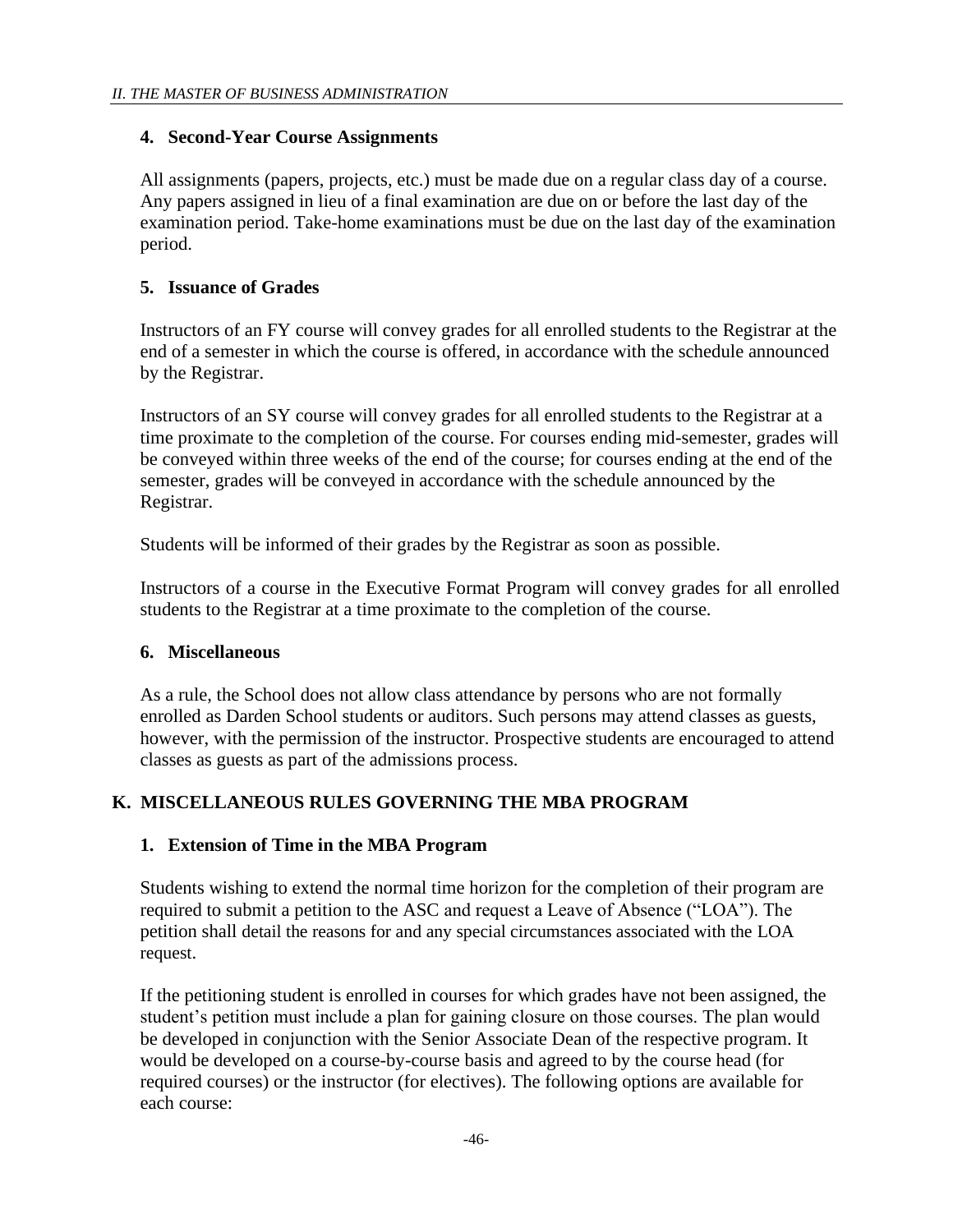- Withdrawal from the course.
- Assignment of the grade IN (incomplete) and a reasonable plan to clear the incomplete prior to the student's return to full-time status; or
- Assignment of a regular letter grade (as described in Section II-H-1) upon completion of course requirements prior to the student's departure.

To return from an LOA, the student shall petition the ASC to return to the program. The petition shall detail how the reasons for their initial departure were mitigated or resolved. If the petition is approved, the conditions and return date shall be set by the ASC in consultation with the applicable Program leadership.

Candidates for the MBA degree, excluding dual-degree candidates, must complete the MBA Program within 45 calendar months of matriculation. The academic standards applicable at the time of admission to candidacy, not those in effect at the time of matriculation, will govern any given case.

# **2. Final Examination Policy**

Final examinations will be required in the Full-Time Format for all FY core and elective courses, with the exception of the Communication and Marketing core courses. Final examinations will be required in all core courses in the Executive MBA and Part-Time Format with the exception of Communication and Marketing.

Evaluation of student performance in the required and elective courses is expected to be based to a significant degree on written evidence of individual student accomplishment.

- Instructors in required and elective courses are encouraged to secure this evidence by administering final examinations.
- In those courses for which a final examination would be difficult to administer or would be pedagogically undesirable, other substantial written evidence should be substituted. This evidence should provide the opportunity to evaluate individual performance equivalent to that provided by a final examination and should be received no earlier than three weeks before the last class meeting in the term in which credit for the course is given.

# **3. Student Grade and Performance Information Policy**

The School will have no published rank list.

This policy shall be clearly communicated in writing to all faculty, administrative staff, students, company representatives, and honor societies. With respect to the Raven Society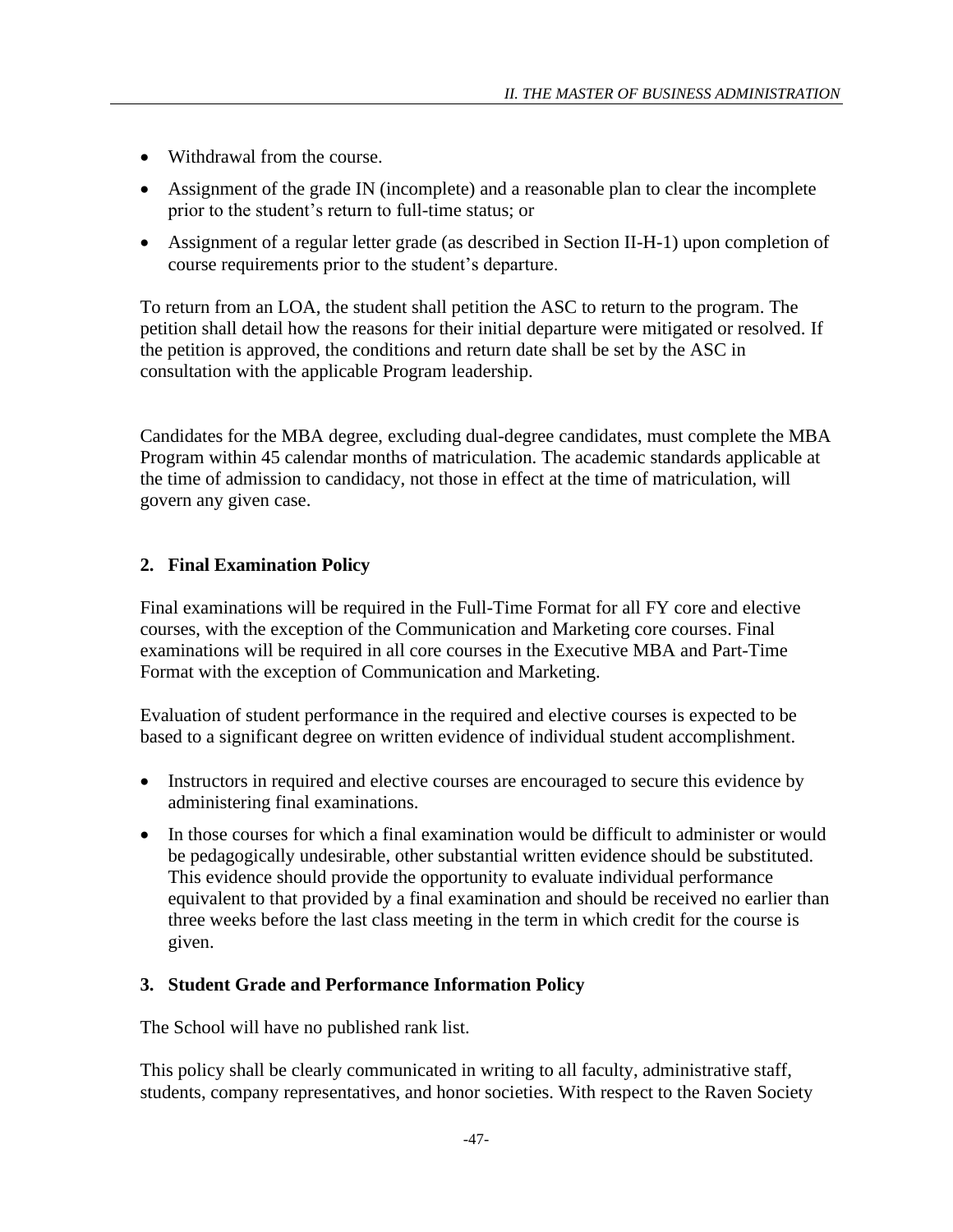and ODK, a set of selection criteria and catalogue descriptions consistent with this policy shall be negotiated with officers of the local chapter.

It is understood that a student is still entitled to a transcript of their grades in individual courses and that they may use that information in any way they see fit, including dissemination to prospective employers.

For use in the internal administration of the School and for individual faculty research purposes, there is no prohibition against informal and unofficial calculation of overall student class ranking; however, no faculty or staff member may communicate an unofficial class ranking either to a student or externally to any individual or organization.

The School is happy to acknowledge, prior to the granting of a degree, that an individual student's work is of a high professional caliber. This acknowledgment, which would comprise all students currently in the program except those under ASC jurisdiction, will be the sole academic criterion disseminated to outside organizations such as honor societies, governmental investigative agencies, and prospective employers.

Grade transcripts will be provided to outside organizations by the University Registrar only with the written permission of the student involved or in response to court subpoena.

# **4. Minimum Enrollment**

Normally, no program elective will be offered unless the enrollment is equal to the minimum enrollment established by the Dean's Office.

# **5. Counseling System**

Faculty accept the responsibility, insofar as possible, to assist each student in selecting a program of electives that will help attain the student's short- and long-term career aspirations.

# **6. University of Virginia Courses outside the Darden School**

University of Virginia courses outside the Darden School are offered for credit to students under the following conditions:

- The course is a graduate-level offering and has been approved by the chair of the respective Program Committee in writing in advance.
- Degree credit will be given for no more than six credit hours at the University of Virginia outside the Darden School.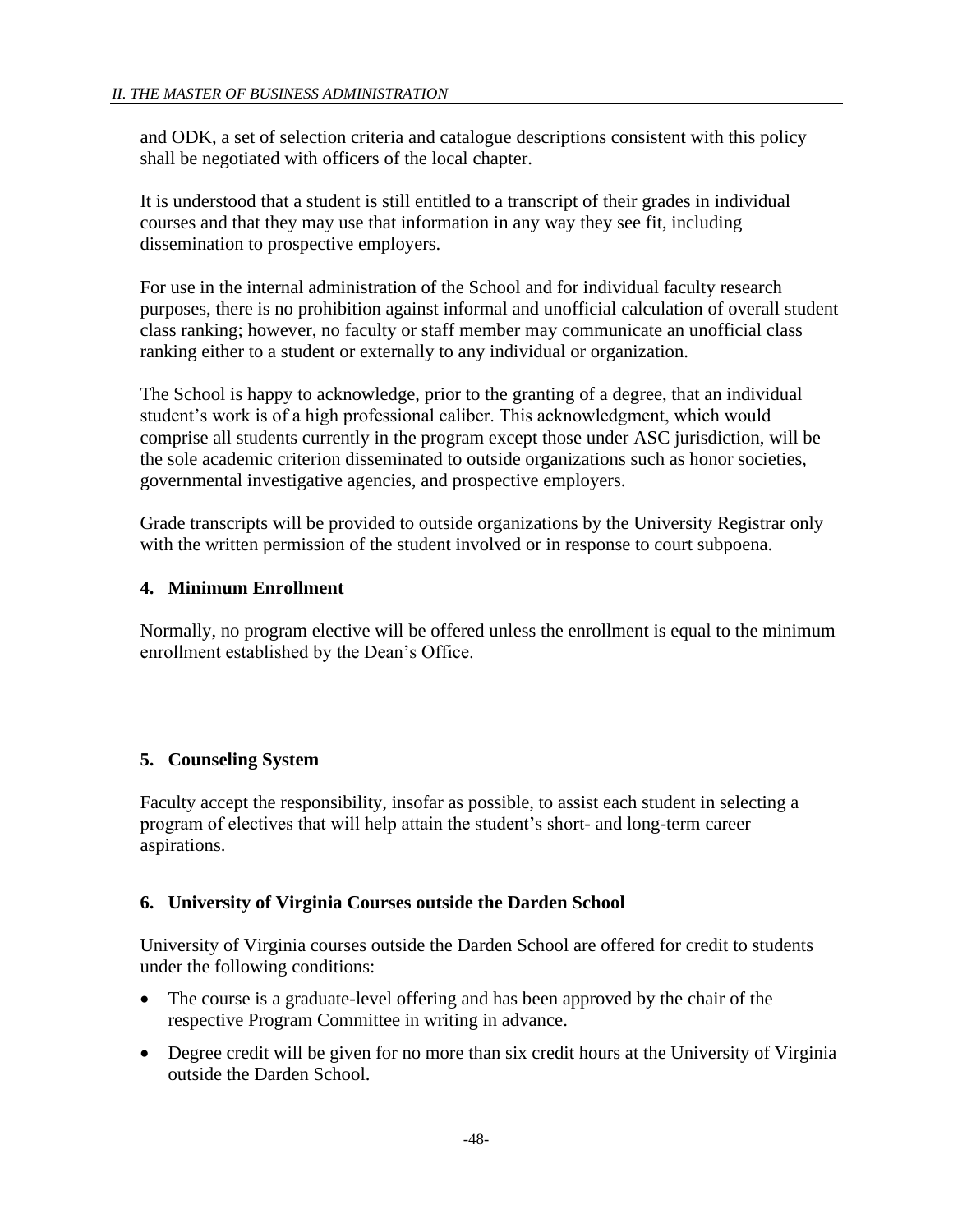# **7. Transfer credit**

The Darden School typically requires students to complete all 60 credits of the program during their period of enrollment. Transfer credits must be approved by the appropriate officials of the Darden School, except in cases of approved International Exchange Programs. In such cases, credits for elective courses taken at the partner institution are offered under the following conditions:

- The course has been approved by the Electives Coordinator acting on behalf of the MBA Policy Committee. The Electives Coordinator shall require that the course be a graduate level offering that relates to or enhances the Darden MBA Program. Using Darden elective courses as a standard, the Electives Coordinator shall determine the credit hours allowed for such a course. Students must satisfactorily complete the course according to the standards of the partner institution. The Electives Coordinator shall determine whether any grade received is equivalent to less than a B− on a Darden scale and report such determinations to the ASC.
- No more than 15 credit hours will be given for courses taken outside the Darden School (other University of Virginia courses outside Darden will count toward the 15-credit-hour maximum, provided the courses have prior approval from Darden).

Students will normally take a minimum of nine credit hours in Darden electives (excluding Business Projects and Research Elective courses).

# **8. Transfer Credits for Students Withdrawing from the Darden Program**

While the first year of the Full-Time Program is one continuous, integrated course that cannot be divided in any way, in the case of a student wishing to withdraw at the end of the fall semester, a letter of explanation about this program and a "transcript to date" may be sent upon the former student's request.

# **9. Degrees with Distinction**

The School does not offer degrees with distinction.

# **10. Mid-Year Degrees**

The School may recommend candidates for mid-year degrees.

# **III. THE DOCTORAL PROGRAM**

The following rules are effective for the Doctoral Program.

# **A. RULES GOVERNING THE DOCTORAL PROGRAM**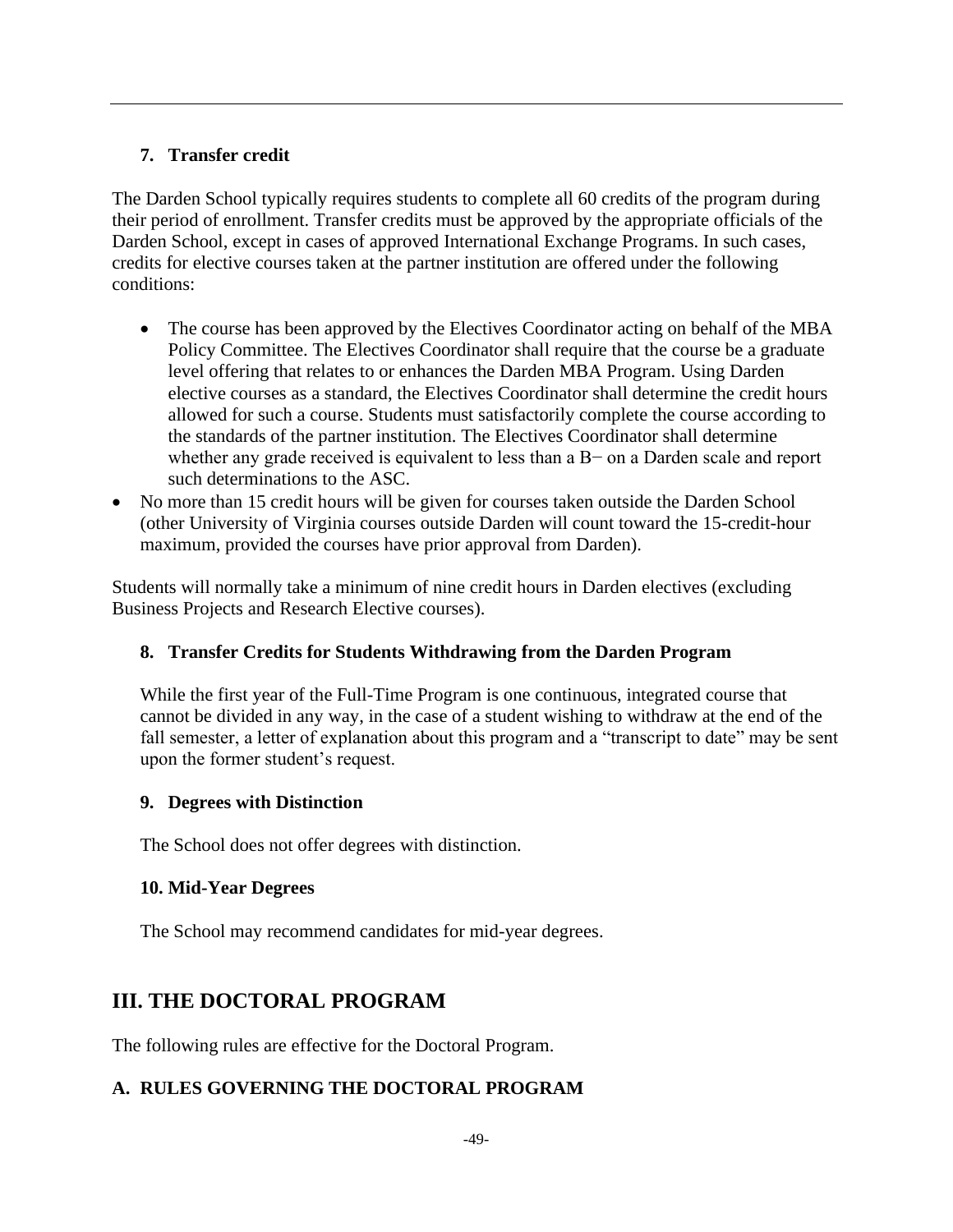# **1. Admission**

Acceptance of an applicant as a student in the Doctoral Program is based on the following criteria:

- Interest in, and capacity to learn, the craft of academic research, and potential to become a thought leader in their field of study
- Ability to manage the workload and meet the rigorous demands of the program, including the ability to be mentored and to develop their own research portfolio over the course of the program
- Ability to master a body of knowledge, formulate their own ideas on the forefront of research, and to work cooperatively with peers and faculty throughout the duration of the program
- Commitment to the program, their peers, and to completing all the requirements of the Doctoral Program within the specified time frame
- Confirmation that the applicant has a Master's Degree in Business Administration or the equivalent

The Research, Course Development, and Doctoral Policy Committee is responsible for admission policies. Any policies and procedures approved by the committee shall be executed by the Doctoral Operating Committee, the major advisers, and the Director of the Doctoral Program.

# **2. Degree Requirements**

Students in the program are required to complete two years of full-time coursework in the program. These courses include seminars taught at the Darden School and courses offered on Main Grounds. Subject matter includes material specific to a major field of study and related topics in management. All students are required to take doctoral-level courses in research methods and a course in pedagogy. Students must also successfully complete comprehensive exams after completing their coursework. Students cannot pursue their dissertation unless they have passed their comprehensive exams. Finally, students are required to complete a dissertation—an extended piece of original research that is approved by a committee of faculty with whom they will work to complete the project.

# **3. Administration of the Program**

The administration of the Doctoral Program has been assigned by the Darden School faculty to the Doctoral Operating Committee, a standing committee of the faculty. Each major field of doctoral study established by the faculty has a major-field adviser who is a member of the Doctoral Committee. The general administration of the Doctoral Program is the responsibility of the Director of the Doctoral Program.

### **4. Academic Standards**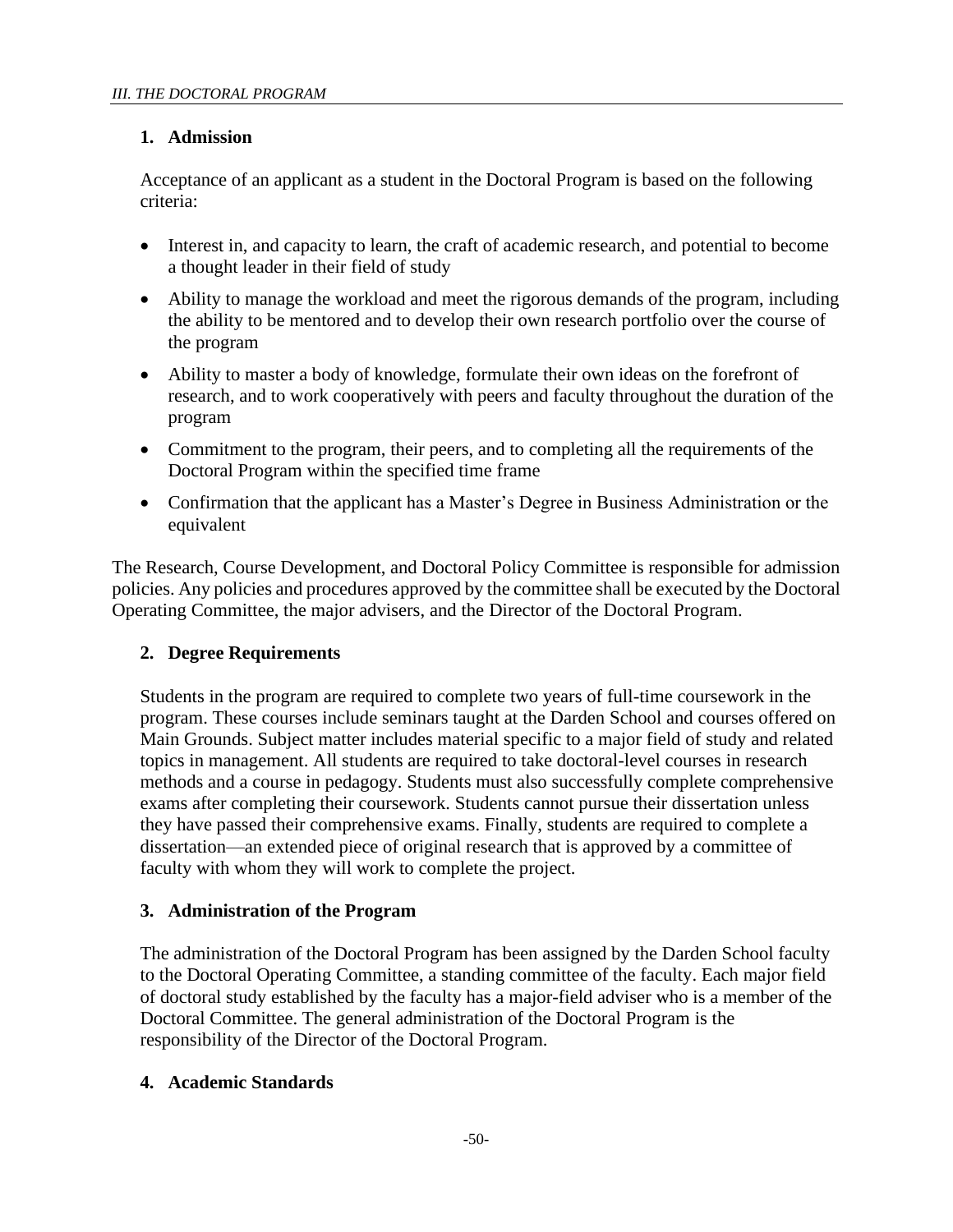# **a. Course Requirements**

No course at the Darden School in which the student's grade is not at least a B (or equivalent) shall be counted toward the completion of the major-field course requirements. Courses taken at other schools to fulfill degree requirements shall be counted for this purpose only if the student receives at least the minimum grade acceptable for credit toward a graduate degree in the schools at which the courses are taken. A student whose work in a major-field course fails to meet these standards, and whose work is otherwise satisfactory, may arrange for remedial work with the course instructor or may take another course; any student whose work in more than two majorfield courses has not been acceptable shall have failed to meet the academic standards of the Doctoral Program.

# **b. Major Field**

A major field is defined in terms of a basic discipline or teaching area in business administration such as accounting, finance, marketing, or operations management.

The selection of a major field by a student is restricted to those established and currently offered by the faculty at the time of application and acceptance. Applicants must designate their major field (one only) when applying for admission to the Doctoral Program. Students usually are not expected to switch from one major field to another during their period of study.

With the advice and concurrence of the director, the major-field adviser will develop a course-specific plan of study for each student in the adviser's major field. Students should have an approved current plan of study well in advance of each semester's registration date. Satisfactory fulfillment of the student's program of study depends on their progress and performance in courses for which they have enrolled for credit, on satisfactory completion of non-course work, and on their passing a comprehensive examination, which may be both written and oral.

# **c. Comprehensive Exams**

These examinations are normally taken at the end of the student's second year of fulltime coursework. The exams are primarily concerned with a student's knowledge and scholarly assessment of the management literature as well as an area of specialization. Each student should demonstrate doctoral-level skills and knowledge concerning the field's fundamental problems, theories, and conceptual frameworks, and should show a well-developed capacity for logical reasoning both orally and in writing.

# **d. Dissertation Proposal**

Each student is required to prepare a dissertation research proposal and to pass a proposal examination before conducting research and writing the dissertation. The purpose of the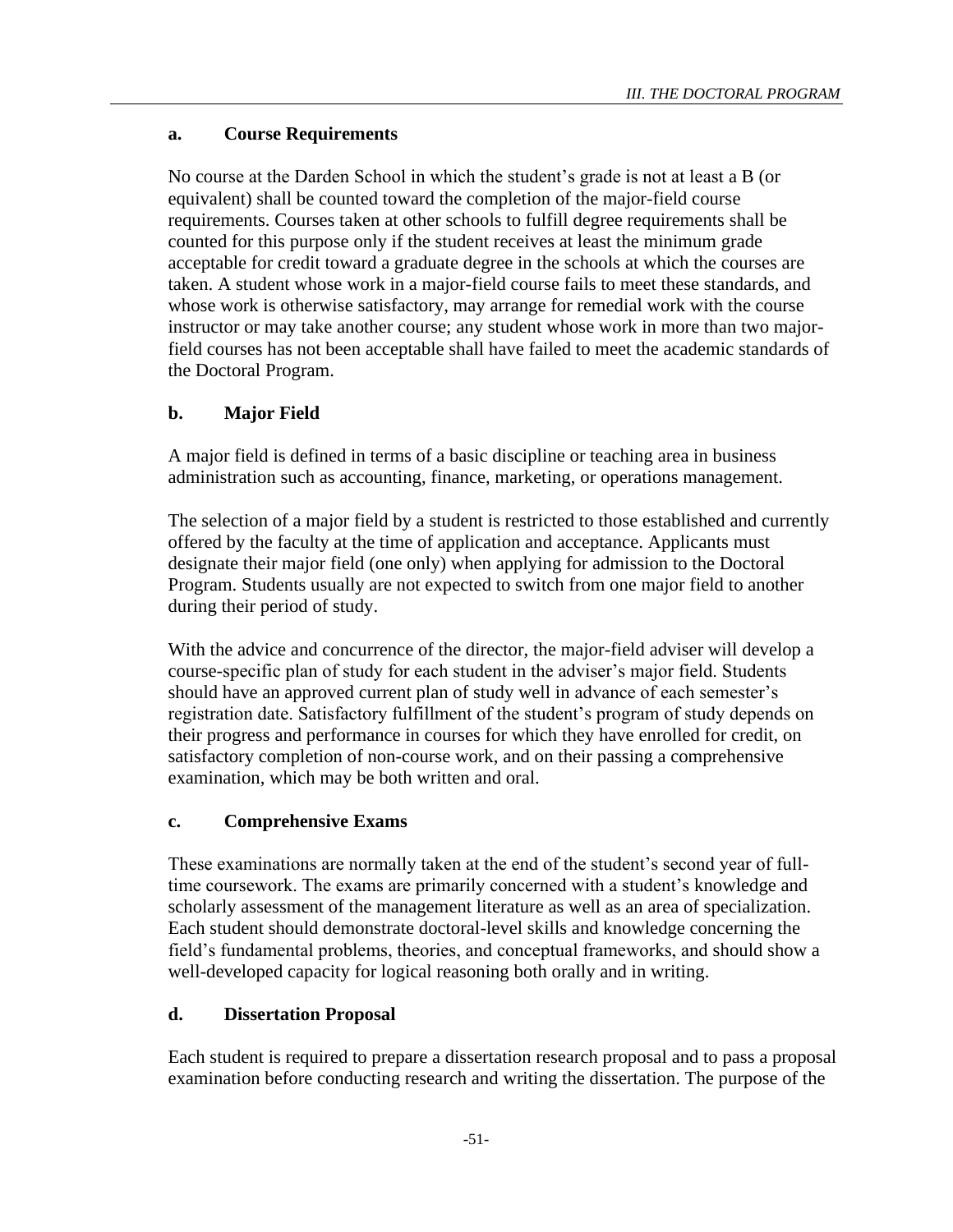proposal and examination is to obtain assurance, from the viewpoint of both the faculty and the student, that the research project is worthwhile and feasible.

Students are ordinarily expected to pass the initial dissertation research proposal examination within six months of completing their comprehensive exams. A student whose initial examination is not scheduled within 12 months, or who fails the examination twice, shall have failed to meet the academic standards of the Doctoral Program. A student is welcome to petition the operating committee for approval to remain in the program.

### **e. Dissertation**

Each student is required to present an acceptable dissertation based on an approved proposal. A reading committee, of which the dissertation supervisor is normally chair, will determine whether a dissertation is acceptable. The dissertation must contribute to knowledge in the field and constitute an original piece of research. Each student is expected to present a public oral defense of the dissertation as part of the requirements for the doctoral degree.

### **f. Maximum Time to Complete the Program**

The maximum time a student is allowed to complete the program is 60 months, beginning with initial registration. Not completing the program within 60 months will likely terminate the student's enrollment in the program.

Failure of a student to meet the academic standards of the Doctoral Program will result in the termination of the student's enrollment in the program. The Doctoral Program committee is authorized to act on behalf of the faculty in receiving and acting on petitions for readmission. In acting on these requests, the committee may establish such requirements and conditions for readmission as it considers appropriate. Students may appeal decisions to the Darden School faculty.

# **B. PROGRAM STRUCTURE**

Each of the active major fields may modify the field's plan(s) of study to accommodate changes in the courses offered by the Darden School and by other parts of the University. The initial major-field requirements and any subsequent changes must be approved by the Doctoral Operating Committee; they must conform to the structural requirements of the programs; and they must be announced to the Darden School faculty and prospective students.

The program's structure requires students to satisfactorily complete the following:

- Normally, a minimum of 48 semester hours of graduate courses while enrolled in the Doctoral Program at the University of Virginia
- One core course in each major area of the program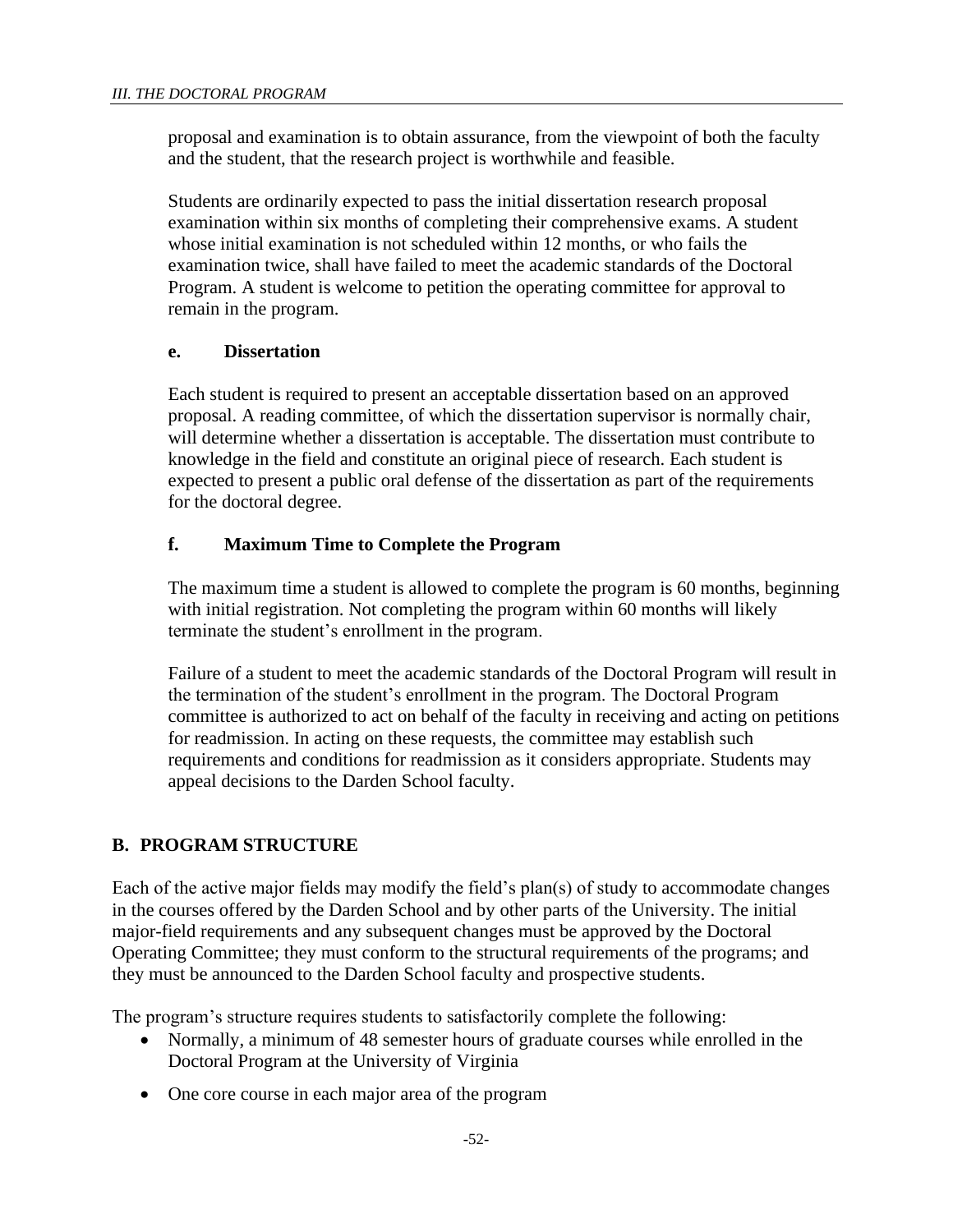- One additional course in the students' primary area of focus
- Three methods courses suited to the students' program of study (must be approved by their adviser)
- One Pedagogy course
- Comprehensive examinations suitable to the field
- Twenty-four semester hours of doctoral research after successfully completing coursework and comprehensive exams
- An acceptable dissertation

### **C. CREDIT HOURS: THE REGULAR PHD DEGREE**

| First & Second Year of the Program | <b>Credit Hours</b> |
|------------------------------------|---------------------|
| Doctoral-level Major-Field Courses | 12                  |
| Pedagogy                           |                     |
| <b>Research Methodology</b>        | Q                   |
| <b>Other Customized Coursework</b> | 24                  |
| Total                              | 48                  |

#### **D. CREDIT HOURS: THE DUAL MBA/PHD DEGREE**

The dual MBA/PhD Program meets the requirements for the MBA degree and the structural requirements for the PhD degree. In addition, the program allows a student to complete both degrees in four years, saving one year over the typical required time to complete the two separate degree programs.

The MBA degree program requires 60 credit hours. Students must complete the FY Program. At least 22.5 hours must be elective credits (for dual-degree programs), and 1.5 credits must be in Leadership. The PhD program requires 48 credit hours of courses and must fit the requirements laid out above. By accepting the PhD-level courses as elective MBA credits, the MBA/PhD student can fulfill these requirements in three years of coursework, a total of 79.5 credit hours of coursework.

> **MBA/PhD Program** FY MBA 30 credit hours Joint electives 25.5 credit hours FY and SY summer Research Assistant Doctoral-level major-field courses 12 credit hours Pedagogy 3 credit hours Research methodology 9 credit hours **TOTAL 79.5 credit hours**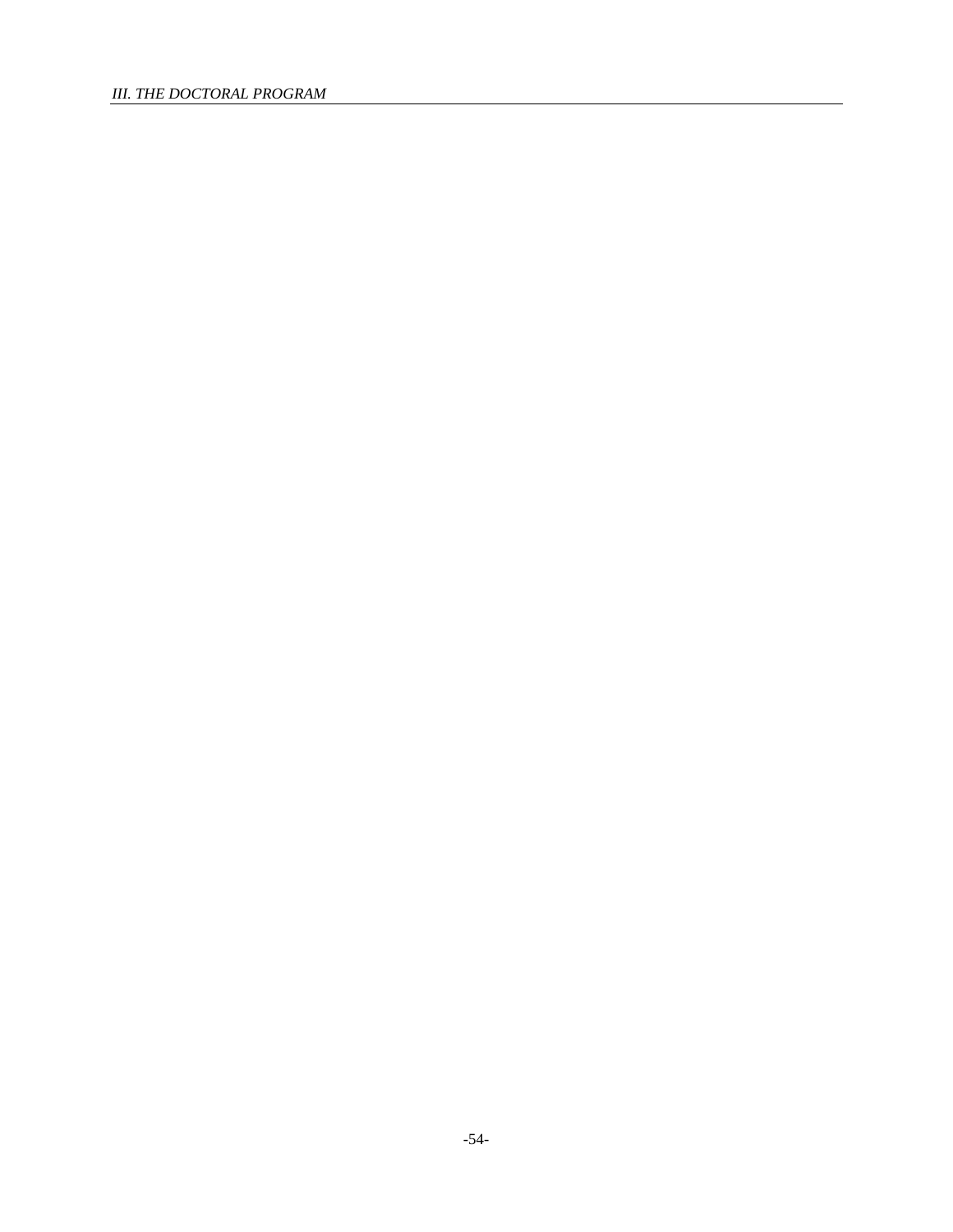# **IV. Master of Science in Business Analytics (MSBA)**

# **A. RULES GOVERNING THE MSBA PROGRAM**

# **1. Admissions**

Acceptance of an applicant as a student into the MSBA Program is based on the potential for the student to meet the analytical demands of the program and to be able to rise to a position of managerial responsibility.

All applicants are expected to take the Graduate Management Admissions Test (GMAT), the Executive Assessment (with appropriate work experience), or the GRE offered by the Educational Testing Service. Waivers may be requested and granted if an applicant has an advanced degree in a business or STEM discipline, a CPA, a CFA, or a related credential.

### **2. Degree Requirements and Program Structure**

Students in the program are required to complete 12 months of full-time coursework in this 30-credit hour, non-thesis degree program. Students will enroll as a cohort and take 23 prescribed courses structured around three themes of content: business context; analytical techniques; and the synthesis and communication of business analytical issues. The program will deliver this content through five modules.

# **3. Administration of the Program**

The Darden School faculty and the McIntire School faculty have assigned the administration of the MSBA Program to the MSBA Program Committee. This Committee is chaired by the Academic Program Directors from the two schools and will have a minimum of three representative faculty from each school and the Program Manager.

### **4. Academic Standards**

Good academic standing is defined as maintaining a cumulative GPA of SP or 3.0. A student not meeting the 3.0 cumulative GPA at the end of a term (two modules) will be placed on Academic Probation. While on probation, the student will meet regularly with their Academic Program Director to ensure appropriate progress is being made toward improving the student's academic performance. A student who earns a grade of F in any course will be dismissed from the program. Students are required to complete their program of study with a GPA of SP or 3.0.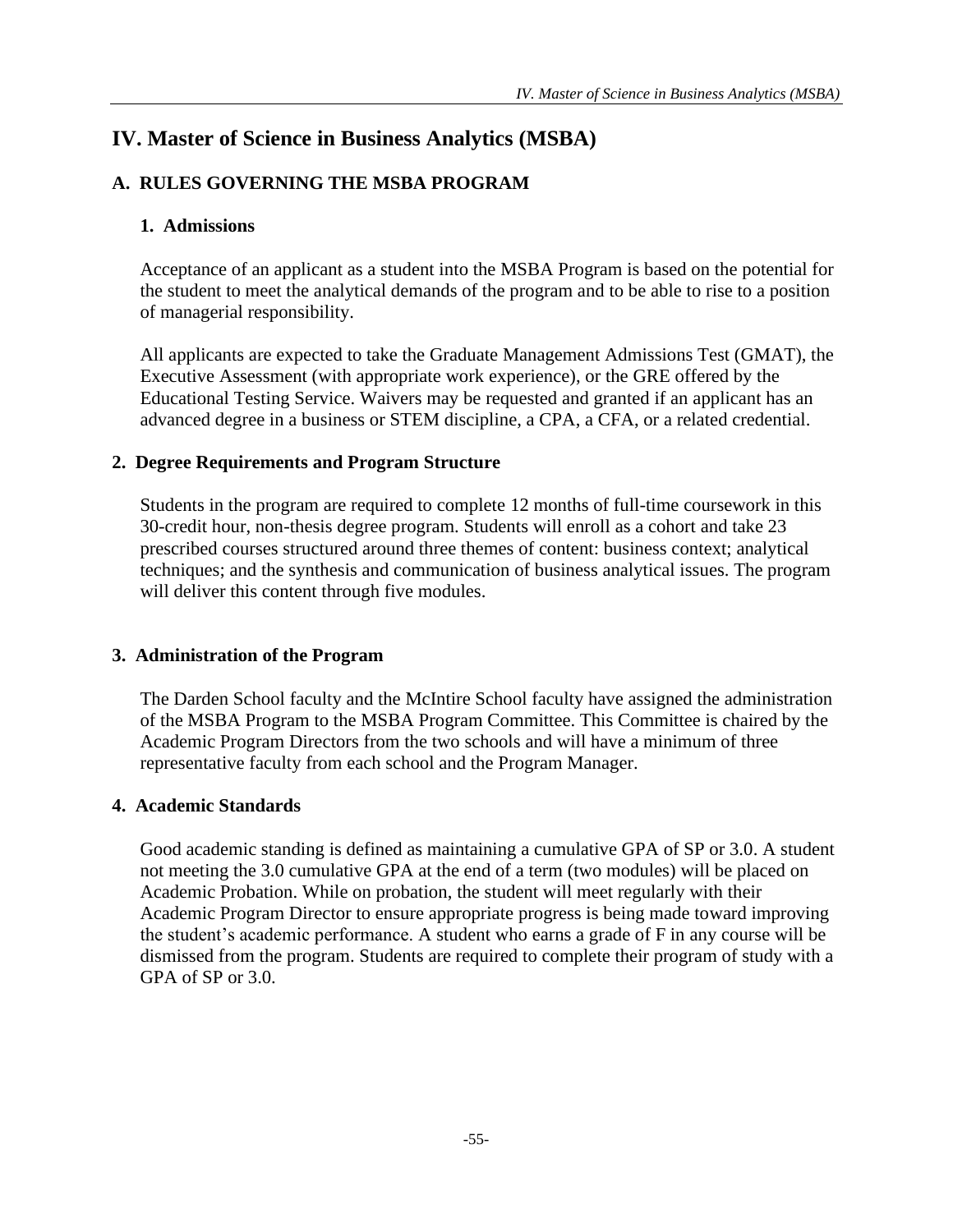# **V. STUDENT AFFAIRS**

# **A. FACULTY STATEMENT ON STUDENT–FACULTY RELATIONS**

The faculty believes in the development of cordial and informal person-to-person relationships between its members and students.

The case method lends itself to a situation where responsibility is shared on a person-to-person basis and authoritarian teacher-subordinate student relationships are largely, if not completely, avoided. Hence, the Darden School case method provides a basis for a cordial, constructive, and understanding relationship between faculty and students. In addition, both faculty and students can benefit from many informal, unplanned meetings and conversations such as those that conventionally have taken place in the halls, in the library, and at coffee.

Beyond these circumstances, students should have access to individual faculty members in the latter's offices by casual arrangement or set appointment. In addition to meetings initiated by students, faculty members should expect to ask individual students to come to their offices when the faculty member thinks it would be useful to discuss problems, opportunities, and ideas.

The ideas above may sound as though all the relationships between individual faculty members and individual students are expected to be equally cordial, constructive, and understanding. Of course, they cannot be and will vary because of the differing personalities and values of the individual faculty members and individual students. The faculty objective, however, is to achieve constructive and generally pleasant relationships with students.

# **B. STATEMENT ON RECRUITMENT AND JOB INTERVIEWING FOR STUDENTS AND FACULTY IN THE FULL-TIME FORMAT PROGRAM**

The faculty welcome the opportunity to assist students in achieving their career goals and to help prospective employers in making decisions that will be in the best interests of both employee and employer. Toward these objectives, the following guidelines are tendered:

- Faculty refrain from making evaluative statements about students, including any suggestion of those who should be contacted or interviewed, to recruiters prior to their interviewing the students in question.
- Faculty continue their efforts to connect students with companies that do not recruit on grounds and try to identify as large a set of potential applicants as possible for those companies.
- Students take greater initiative in developing meaningful contacts with faculty who could be helpful to them in the job search process (including networking and informational interviewing).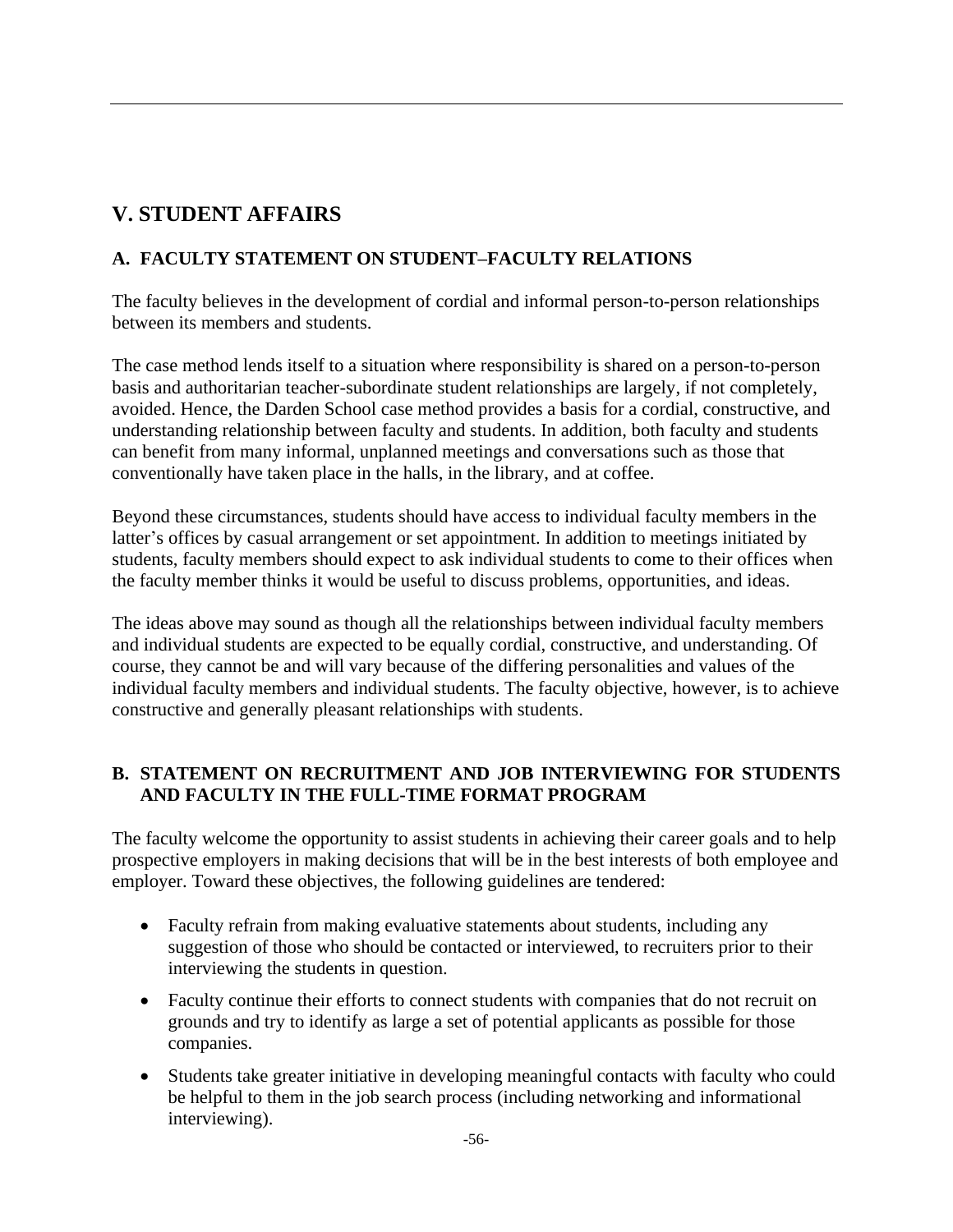• Students inform the Career Services Center of any companies or their representatives who engage in unethical or discriminatory recruitment practices.

The Darden School faculty and administration believe it is important to maintain professional relationships with recruiters who come to engage and interview Darden School students. In order to do so, students must act responsibly in meeting their company-event and interview obligations (such as office hours or company briefings). Failure to appear for a company event or interview is considered unprofessional and should seldom occur at the Darden School. To help ensure that student commitments are fulfilled and that the recruiting process functions properly, the Career Development Center (CDC) communicates expectations to students before on-grounds recruiting begins, and also informs students of the impact of not following procedures.

The CDC maintains a [resources and guidelines website](http://www.darden.virginia.edu/recruiters-companies/hire-an-mba/resources-guidelines/) for companies that recruit on grounds. This site outlines expectations for class attendance, exploding offers, and the ramifications of failing to follow Darden's policies (this a small sample of the guidelines found on the website). All faculty and students should be familiar with the CDC's resources and guidelines for employers.

Each FY student completes an [Information Release and Code of Conduct Agreement](http://mbaportal.darden.virginia.edu/cdc2/Shared%20Documents/Information%20Release%20Form.docx) at the start of the MBA Program. The information release allows the CDC to share information with prospective employers, including resumes. The Code of Conduct presents expectations on professionalism, communication with the CDC and employers, honoring commitments, and reneging on an accepted offer (again, this is a sample listing of expectations). Students only have access to the CDC, its resources, and on-grounds recruiting when the release and conduct document is signed.

# **C. STUDENT CONDUCT**

### **1. Student Conduct**

Darden students are required to follow the [University Standards of Conduct;](http://www.student.virginia.edu/~judic/standards-of-conduct/) to abide by the obligations of the Honor System; to meet the standards of the Darden School for scholastic achievement; and to perform in a manner that is consistent with the administrative and academic good order and educational processes of both the individual courses and the Darden School in general. This latter requirement is important in a learning experience that encourages responsible competition and cooperation. Disruption of the learning experience can deprive others of the educational benefits for which they came to the Darden School.

The faculty has provided a process for the review of the conduct of a student whose behavior is disruptive of the administrative and academic good order or educational process of other students, individual courses, or the Darden School in general.

Proceedings brought before the Honor Committee or the Judiciary Committee of the University or the ASC of the Darden School and falling solely within their single or collective jurisdiction shall take precedence over action under this review procedure.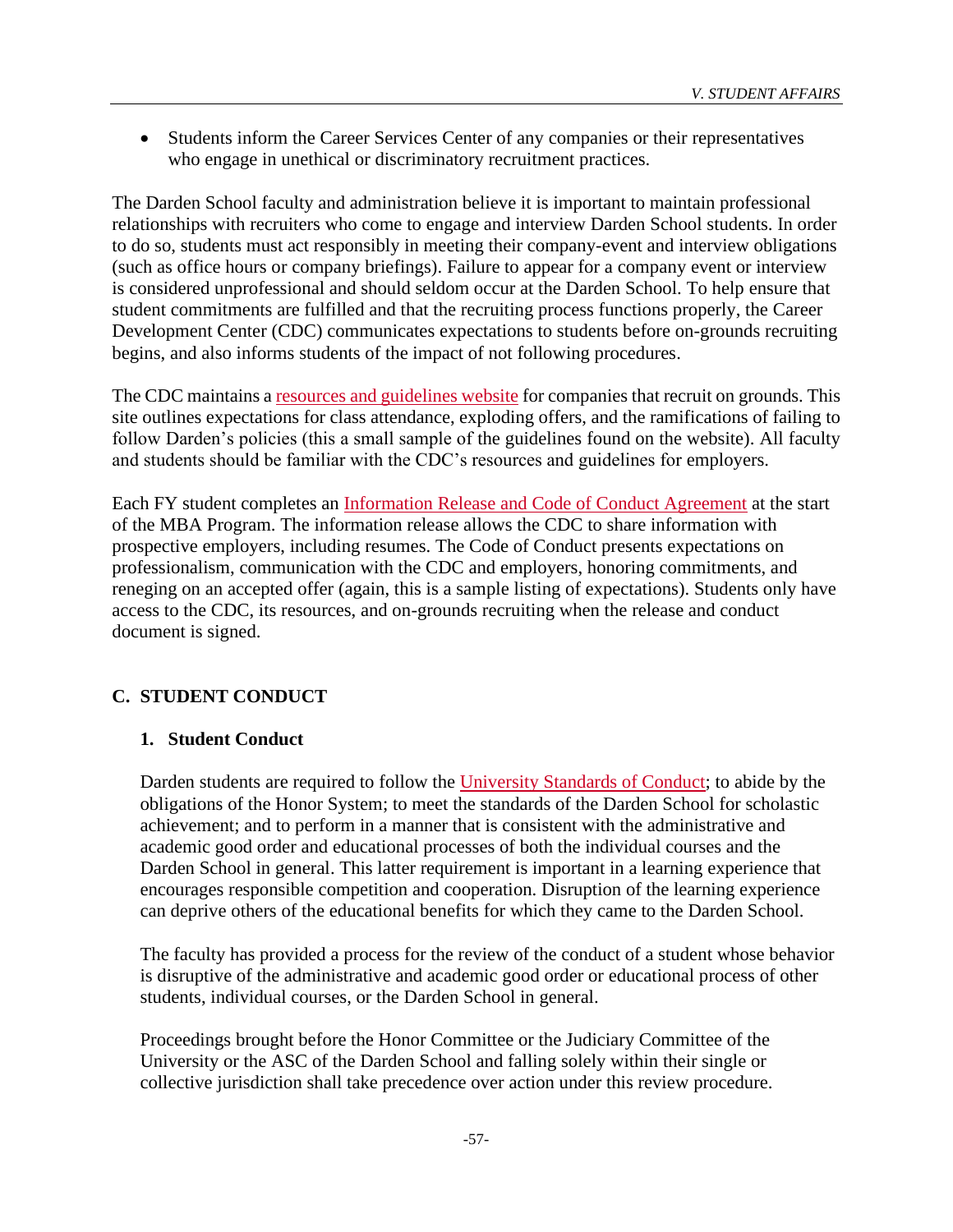The procedure supplements, but does not abrogate, an instructor's rights and responsibilities for maintaining an effective and orderly learning atmosphere in class.

### **2. University Policy on Implementing School Policy on Student Conduct**

The process, in brief, provides for the establishment of an ad hoc Committee of Inquiry, which may include a student member, to investigate a complaint and, on behalf of the faculty, take the actions that it considers appropriate to correct the problem, up to and including enforced withdrawal from the Darden School.

The committee's decision may be appealed to the Darden School faculty.

### **3. Statement of Procedures for Review of Student Conduct**

### **a. Introduction and Initiation of an Inquiry**

University policy and procedures provide for the fair and confidential investigation of an alleged breach of the University's regulations (published in the University of Virginia [Graduate Record\)](http://records.ureg.virginia.edu/index.php?catoid=41) regarding student conduct in the Darden School and for the assessment and enforcement of the appropriate action.

The Office of Student Affairs acting on behalf of the Dean's Office is the focus of continuing responsibility within the Darden School in those instances where a review of conduct may be required; it maintains the necessary records and organizes the requisite committees; and it provides such coordination and assistance as necessary.

A member of the faculty, staff, or student body who has reason to believe that a student's actions should be reviewed for conformity with the regulations regarding conduct by students in the Darden School must discuss the issue with the Assistant Dean for Student Affairs before a formal request for an inquiry may be submitted.

If, after the discussion, the member of the faculty, staff, or student body believes an inquiry is required, this individual shall make a written request to the Office of Student Affairs that an ad hoc Committee of Inquiry be formed and briefly state the reasons for the request. The Assistant Dean for Student Affairs may undertake such additional inquiry as seems appropriate. If the Assistant Dean for Student Affairs believes a formal inquiry is appropriate, they shall put the reasons in writing in a Confidential Memorandum and initiate an investigation by a Committee of Inquiry.

#### **b. Formation of the Committee of Inquiry**

Upon determining that a Committee of Inquiry should be appointed, the Assistant Dean for Student Affairs shall notify in writing\* the student whose conduct is in question (the Respondent) that a Committee of Inquiry is being formed and shall inform the

<sup>\*</sup> A registered letter sent to the Charlottesville address of the student, on file in the School, shall be considered to fulfill the written-notification requirements of various provisions in this procedure.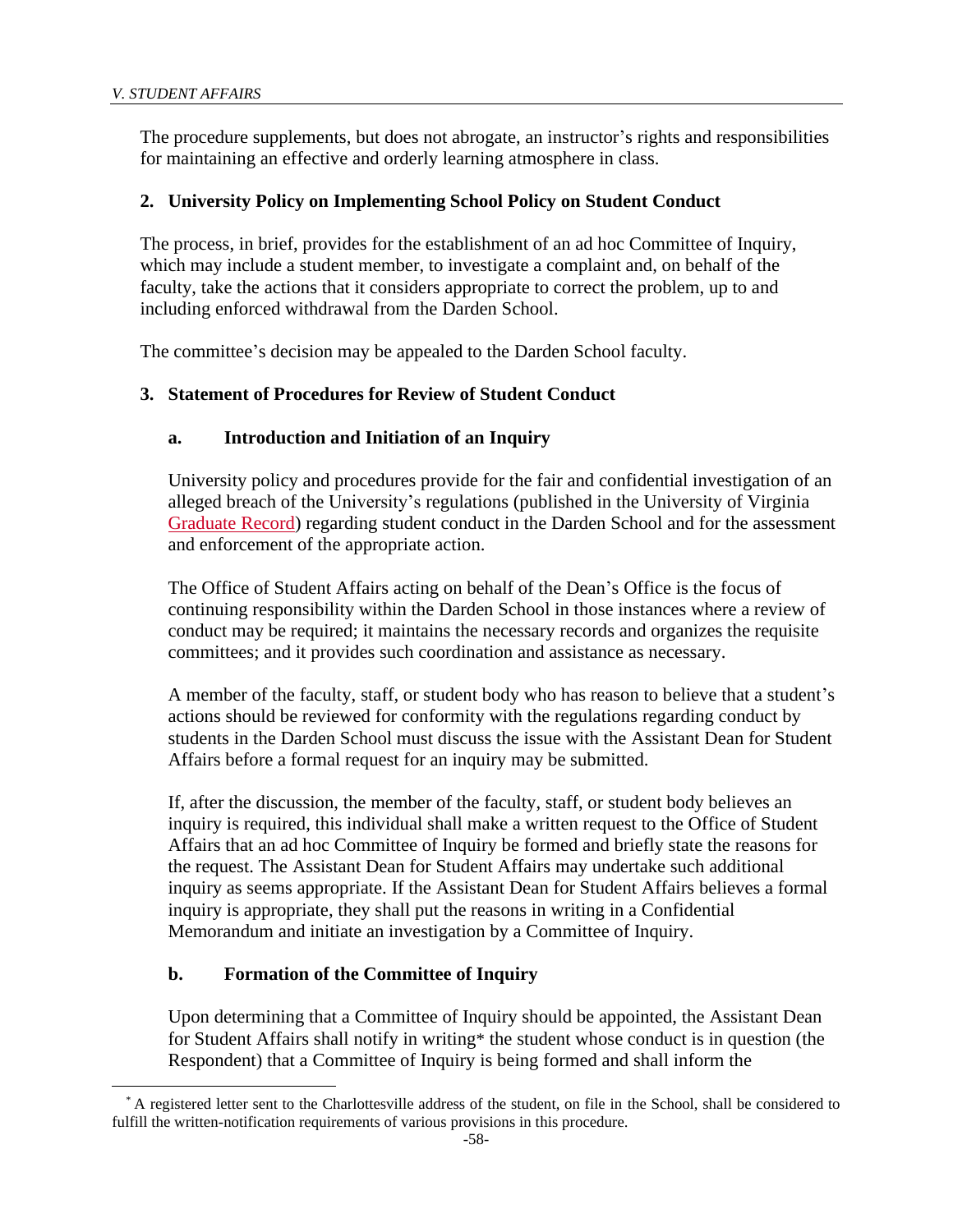Respondent of the particular situation or situations being investigated, providing the Respondent with a copy of the Confidential Memorandum and of the Procedures for Review of Student Conduct. The Assistant Dean for Student Affairs shall also advise the Respondent of the Respondent's right to appoint a member of the Committee of Inquiry.

The Respondent shall have one week from delivery of this notification, unless the period is extended by the Assistant Dean for Student Affairs, to inform the Assistant Dean of the name of an individual the Respondent chooses to have appointed to the committee.

The Assistant Dean shall appoint one member to the committee. In the event the Respondent does not appoint a member, the Assistant Dean shall name a second member to the committee.

The two members thus selected shall choose the third member, who shall serve as chair. In the event the two cannot agree, the Assistant Dean shall appoint the third member.

The members of the committee shall be selected from among the faculty, administrative staff, and students of the Darden School. At least two members shall be voting members of the Darden School faculty.

Neither the Assistant Dean nor the Respondent shall have the right to know of the other's nomination to the committee before making their own nomination.

The committee shall be considered to be acting as the agent for the Darden School faculty in its investigation, hearings, and decisions.

### **c. Conduct of the Investigation**

The investigation shall be conducted confidentially and with dispatch.

The Committee of Inquiry shall select an individual (who may be any full-time student at the University or any staff or faculty member of the University) to gather the facts and set forth the issues in question, subject to direction from the committee for clarification or further information.

Following the receipt of the investigator's report(s), the committee may meet informally to review the report(s) and, if appropriate, to establish procedures (see subsection d). If, during this review, the committee unanimously decides that no grounds exist for action, it may terminate the process without further action. In this event, the Respondent and the person initiating the inquiry shall be informed, and all materials gathered and records of deliberation shall be destroyed.

If the committee does not terminate the process, the investigator's report(s) shall be made available to the Respondent at least 10 days before the committee formally meets to consider the report(s) and conduct its hearing(s).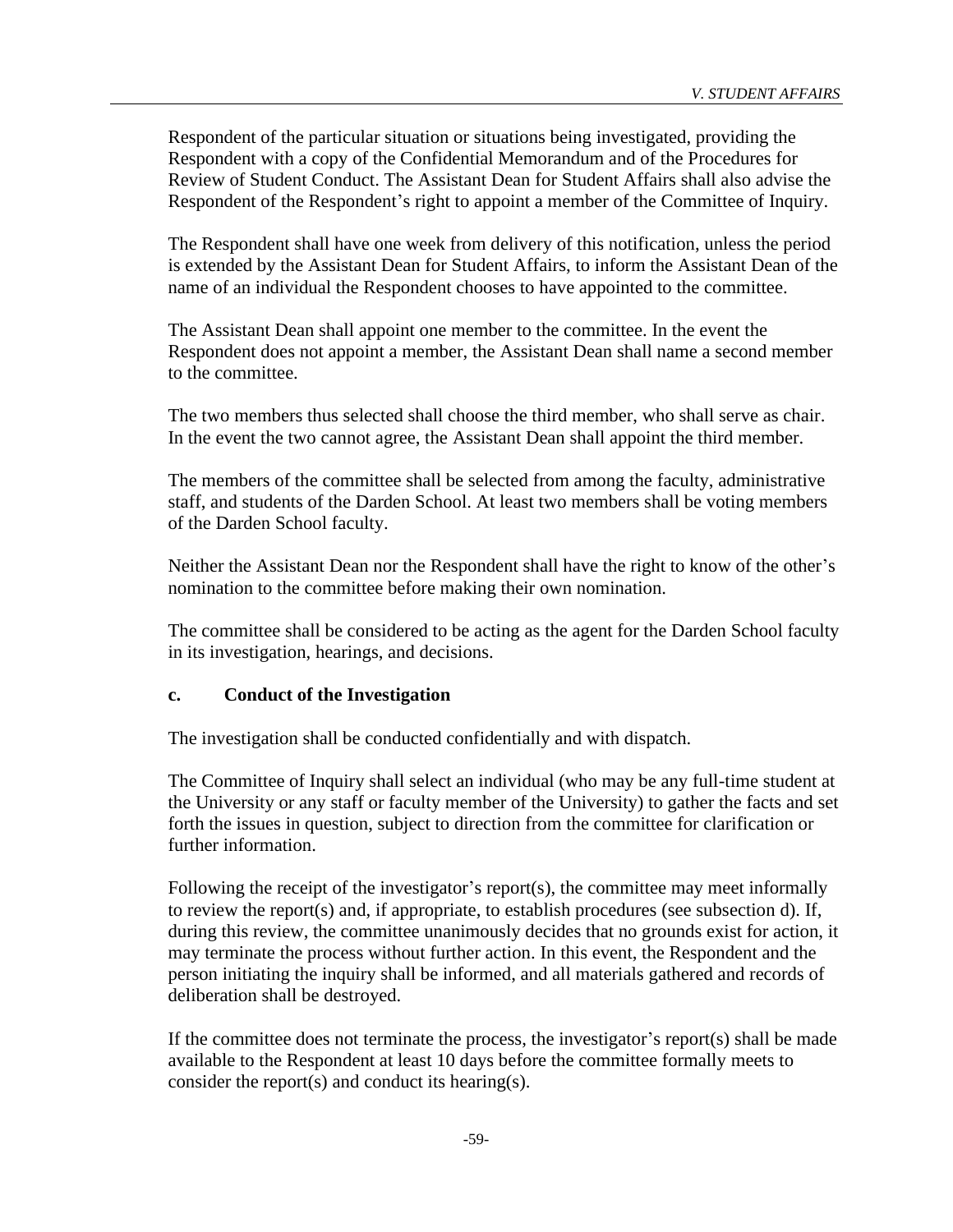### **d. Conduct of the Hearing(s)**

The Respondent shall be reminded by the chair of the Respondent's right to respond to the report(s) and to appear before the committee in person. The hearing shall be held no sooner than 10 business days after notification of the hearing's time and place has been mailed to the Respondent, unless the Respondent consents to shorter notice.

The hearing before the committee, unless otherwise requested in writing by the Respondent, shall be closed to the public. The Respondent may be accompanied and advised by a representative (which may be legal counsel) if the Respondent wishes; the Respondent's adviser may not participate directly in the hearing unless invited by the committee. Unless information on the case is divulged by the Respondent or the Respondent's representative, the records of a closed hearing shall be kept confidential.

The committee shall establish rules of procedure for the hearing that it considers appropriate in order to ensure that the committee has received the appropriate testimony of persons having knowledge, the views of the parties involved, and that the Respondent has had a full opportunity to respond. The committee shall receive whatever written communication the Respondent wishes to submit and shall provide the Respondent with an opportunity to call witnesses and provide oral explanations and arguments. Witnesses may be questioned by both the committee and the Respondent.

The hearing shall be tape-recorded. The recording shall be deposited with the other records of the process to be retained by the Office of Student Affairs. If the Respondent requests, a copy of the recording of the hearing shall be provided to the Respondent after the hearing is completed.

The hearing process shall be conducted promptly. If the committee finds it necessary, the hearing may be held in several stages, or several hearings may be held.

### **e. Decision of the Committee**

Upon completion of the hearing process, the committee, as agent of the faculty, shall, within seven calendar days, make its decision and take the action it considers appropriate. The action may take many forms, up to and including enforced withdrawal from the Darden School. In the event the Respondent is withdrawn from the Darden School, the Respondent's record shall merely be noted "Withdrawn." Other penalties will be noted on the Respondent's record at the discretion of the Committee of Inquiry. Respondents who have been withdrawn under this procedure will be eligible to apply for readmission to the Darden School or for admission to other schools at the University.

A copy of the committee's decision will be promptly furnished to the Respondent.

The Assistant Dean for Student Affairs shall enforce the decision of the committee.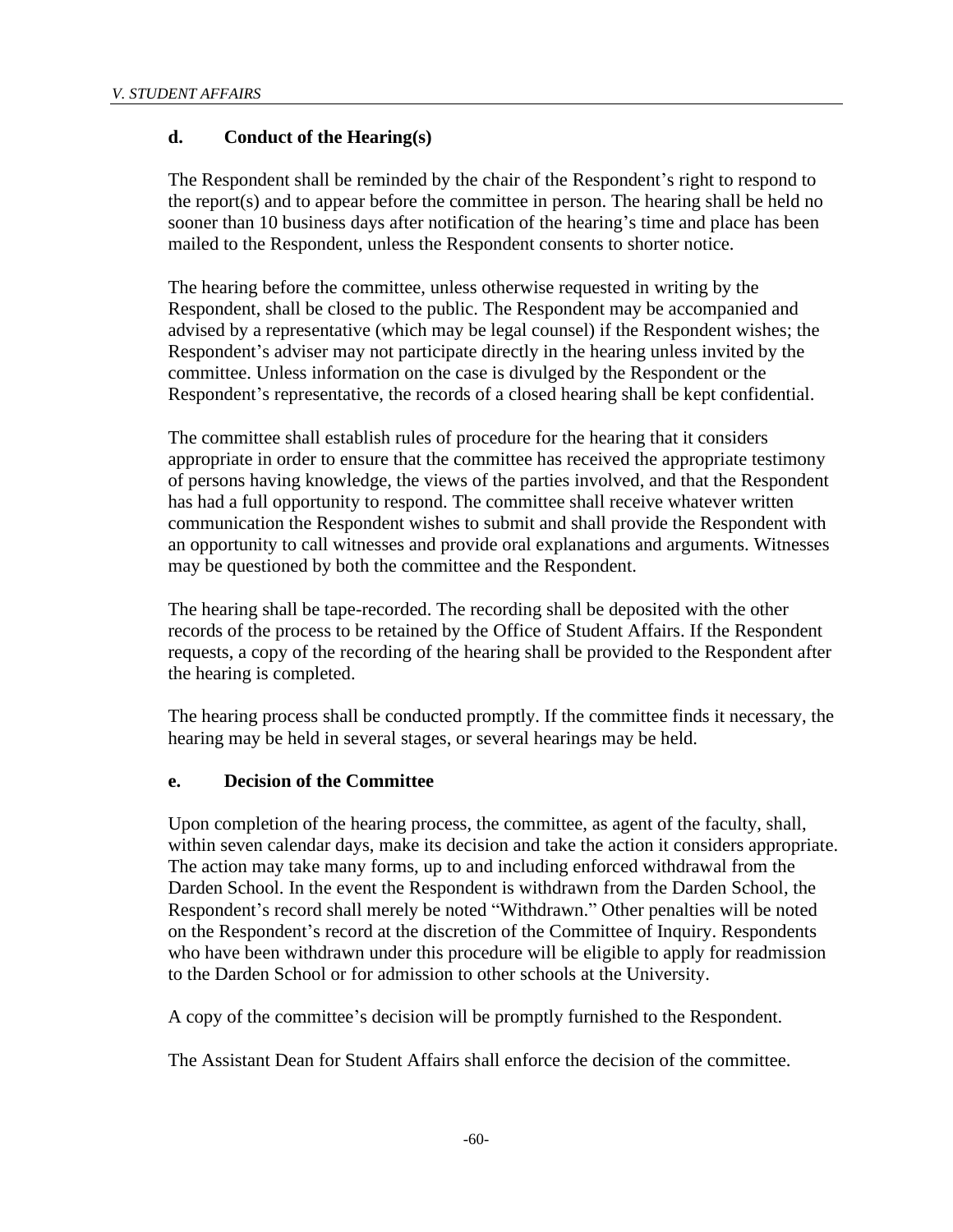# **f. Appeal**

A Respondent who wishes to appeal the committee's decision to the faculty of the Darden School must file the appeal with the Secretary of the Faculty within 20 days of the Respondent's receipt of notice.

### **g. Withdrawal**

If, during the process of the inquiry, the Respondent withdraws voluntarily from the School, the inquiry shall be terminated. The chair of the committee shall deposit with the Office of Student Affairs the records of the committee and whatever material the investigator has prepared.

# **D. STUDENT AWARDS**

### **1. Faculty Awards for Academic Excellence**

Approved by the faculty in 1980, these awards are open to students in both program formats and recognize contributions to the MBA Program of those students who demonstrate outstanding academic performance throughout their entire career at the School. Selection is to be based solely on a student's cumulative academic performance in the MBA Program, and the award is presented to the top 10% of the graduating class in each format as determined by their cumulative GPA.

### **2. Samuel Forrest Hyde Memorial Fellowship**

Each year the faculty shall award by vote the Samuel Forrest Hyde Memorial Fellowship to the student who has successfully completed their first year at the Darden School, who has contributed most to the welfare of the School during that year, and, by personality and devotion to the objectives of the School, shows the greatest promise of achieving a useful career. The award is open to students in the Full-Time Format Program and will entitle the recipient to the income of the Hyde Fund without regard to financial need.

Current administrative practice is as follows:

The Hyde Fellowship will be voted by the faculty at its first meeting of the academic year (normally, late August or early September) based on a nomination presented by the chair of the MBA Program Committee.

A Hyde Fellowship Committee shall be formed to include the chair of the MBA Program Committee and the faculty who served as FY section coordinators during the year. The committee shall accept nominations through three processes. In late March, the Assistant Dean of Student Affairs shall make an open invitation for email or written nominations from the faculty, staff, and FY students. In addition, at the end of the spring semester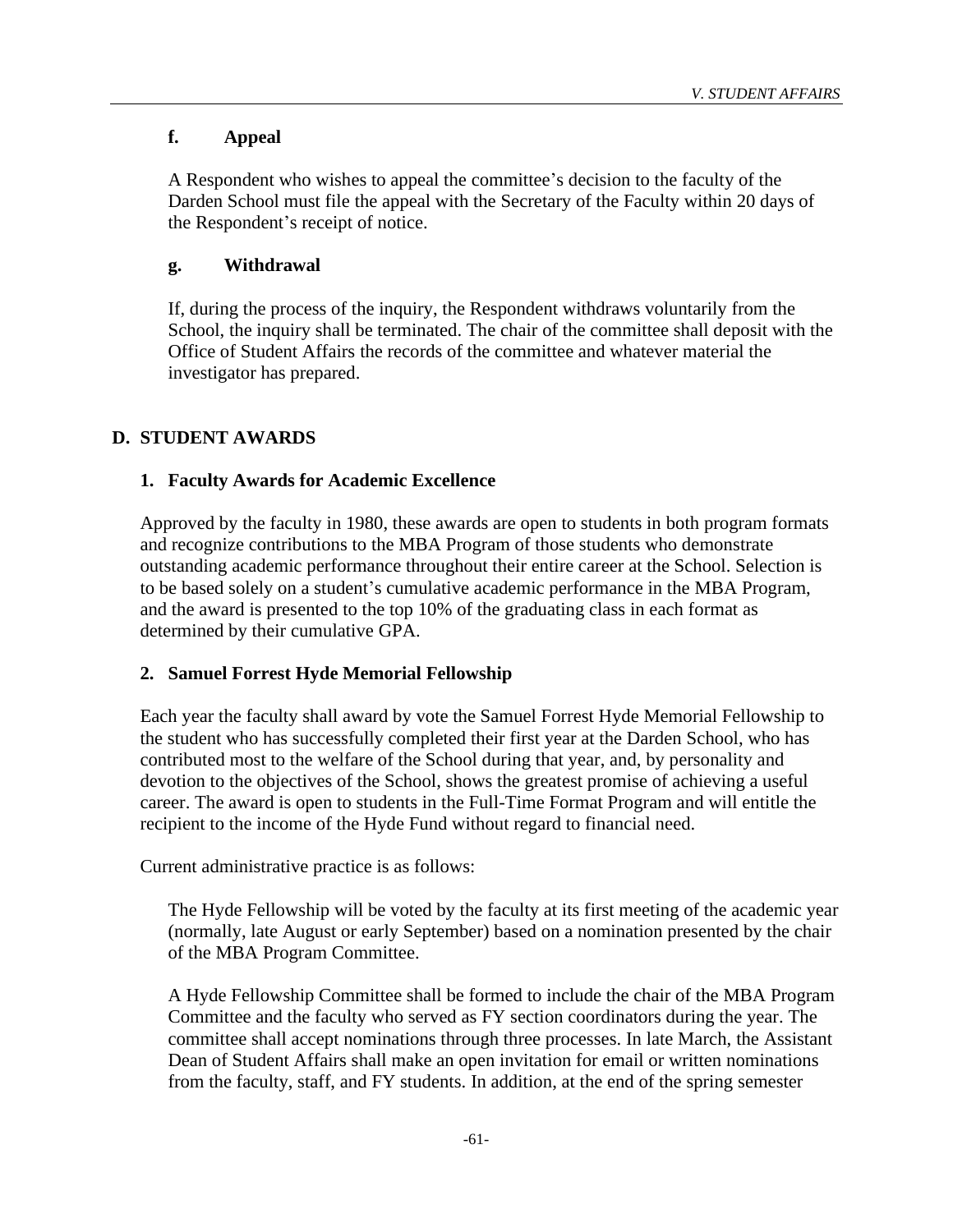each FY section faculty member may nominate up to two candidates. Finally, recipients of the Shermet Award will automatically be considered nominees for Hyde recognition.

The Hyde Fellowship shall be announced to the Darden School community as soon as practical after it is voted. The name of the Hyde Fellowship recipient and the award citation shall be included in the Darden School's Final Exercises program.

### **3. Frederick S. Morton Leadership Award**

This award is given to a Second-Year Darden School MBA student in recognition of the student's exceptional leadership within the Darden School community. Leadership may be interpreted to include such academic activities as classroom and group-project experiences as well as extracurricular activities involving Darden School organizations. The award should highlight a student's leadership, vision, and insight in expanding on or improving the Darden School experience. *Award recipients must be members of the graduating class*.

The second element of the award is the recipient's selection of the teaching faculty member who best fostered the recipient's leadership ability while at the Darden School by stimulating the recipient to act upon ideas for evolution and improvement. This award is open to students in the Full-Time Format.

The award shall be presented to the student recipient at the School's annual graduation exercises. The student recipient shall choose the faculty recipient over the summer, and the latter shall be recognized in the fall at the first faculty meeting.

#### **4. C. Stewart Sheppard Distinguished Service Award**

An honorary award established by the University of Virginia Darden School Foundation, the C. Stewart Sheppard Distinguished Service Award is open to students in all program formats and recognizes Darden School students for exceptional service to the School or the University of Virginia that is of a *nonacademic nature*. Service is to be interpreted broadly to mean all activities that benefit the School or any of its constituencies, other than those activities that occur in the classroom during regularly scheduled classes or those activities for which a student is compensated or receives credit.

Recipients of the award shall be determined by the Student Awards Selection Committee. The committee shall include: three students (two from the Full-Time Format and one from the Executive Format); two faculty members; the chair of the MBA Program Committee; the Assistant Dean for Career Services; the Assistant Dean for the Executive Format; and the Assistant Dean of Student Affairs, who shall serve as chair and appoint the committee.

Each March, the chair of the committee shall conduct a call for nominations from Darden School students, faculty, and staff. Nominations may be in the form of an email or letter, and must contain evidence to support the nominee's qualifications for the award. The chair will also maintain a description of the award and nomination link on the Darden Portal throughout the year. All Darden School students who are in good academic standing at the end of the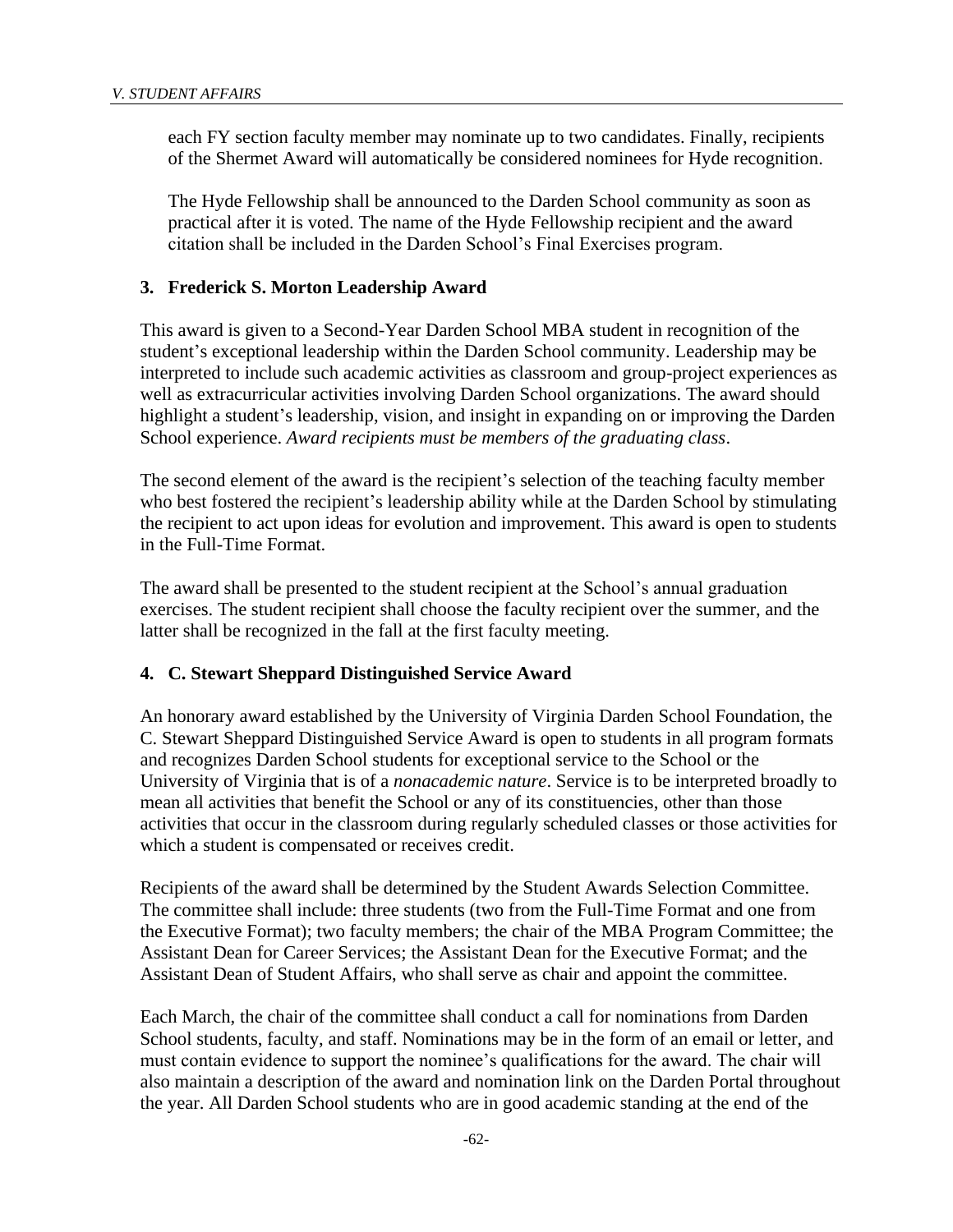spring semester (i.e., not under the jurisdiction of the ASC) are eligible to receive the award. In the case of SY students who received the award as FY students, the SY nominations shall be based on SY activities only.

Once the nominations are collected, the chair will assemble a packet that includes each nominee's recommendation letter(s) and resume. The packet will be distributed to the selection committee one week in advance of its meeting. The committee will review and discuss the information presented in the packets and determine the award recipients by a simple majority vote.

Selection of the recipients shall be based on the information provided to the committee by Darden School students, faculty, and staff. The number of awards given each year shall be determined by the committee. No minimum or maximum number is required.

The award shall be presented to graduating recipients at the School's annual graduation ceremony. The award shall be presented to FY recipients (rising second years) at the time the Hyde and Shermet awards are announced (the beginning of the fall semester). The names of the C. Stewart Sheppard Distinguished Service Award recipients shall be included in the Darden School's Final Exercises program (at the time of each recipient's graduation).

# **5. William Michael Shermet Award**

Each year the faculty shall give the William Michael Shermet Award to the student or students who have demonstrated academic excellence in the first year and who by their determination and constructive attitude and service have provided an example of responsible competitive spirit for their classmates. This award is open to students in the Full-Time Format Program.

# **6. G. Robert Strauss Marketing Award**

This award is presented annually by the marketing faculty to a student who, in their first year, has demonstrated: (1) innovative thinking, (2) the ability to develop unique solutions to realworld problems, (3) flair and charisma in presenting ideas, (4) provocative insight when challenging classmates' viewpoints, (5) compassion for fellow students, (6) solid skills at case analysis, and (7) a requisite understanding of basic marketing concepts. The ideal candidate will exhibit the attributes of team spirit and a willingness to help other classmates, suggesting a well-balanced approach to the Darden School experience. This award is open to students in the Full-Time Format.

The winner will be announced by the Marketing Area Coordinator at the fall awards ceremony. The winner will receive a small cup or plaque, will have their name engraved on the Strauss Cup (which will be kept at the Darden School), and will receive a check for half of the income earned on the Strauss Cup fund from the previous year.

# **7. Executive MBA Faculty Award**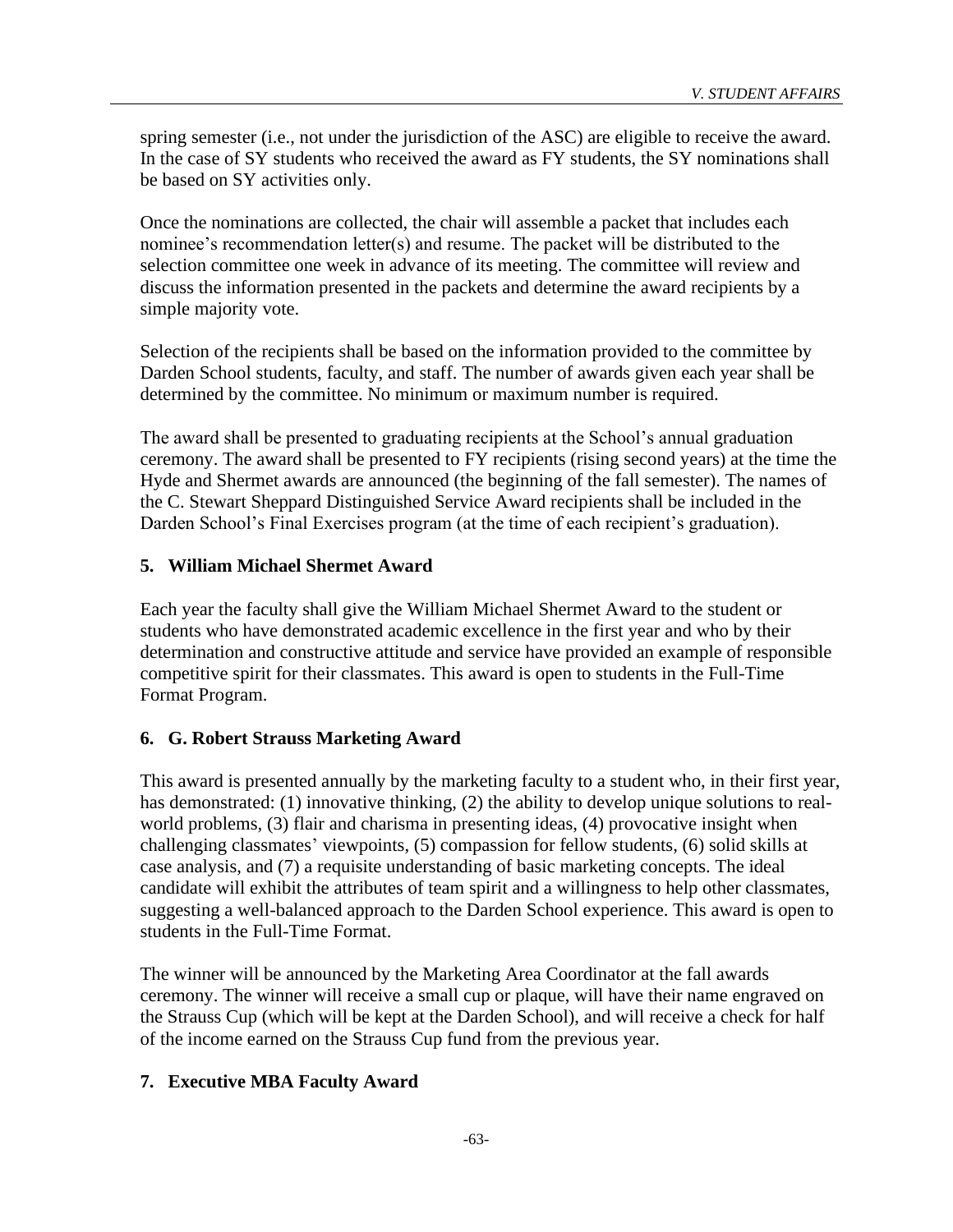This award is presented to a member of the graduating Executive MBA class whose attitude and high engagement contributed positively to a classroom experience that reflected a supportive and equitable learning environment and an integrated enterprise perspective.

The recipient is chosen by a Selection Committee consisting of the Associate Dean of the Executive MBA Program and Core Course Faculty Leaders. The Assistant Dean of the Executive MBA program will serve as a nonvoting member. A call for nominations will be made by the Associate Dean of the Executive MBA Program to the Core and Elective Executive MBA faculty.

### **8. Faculty Award for Academic Excellence**

At the end of the first year (defined as end of FY Q4 for Residential and end of Q5 for Executive MBA) the faculty shall bestow "First-Year Academic Achievement Awards" to the top 15% of the class as sorted by GPA and determined by the Registrar and the chair of the ASC. These awards are given to students in both program formats and top 15% shall be calculated separately for each format.

### **9. Executive MBA exceptional Leadership Award**

This award is given to a rising Second Year Executive MBA student in recognition of the student's exceptional and collaborative leadership within the Darden School community. Leadership may be interpreted to include academic activities (within and outside of the classroom) as well as co-curricular activities associated with the Executive MBA class. Examples may include: providing thought leadership, encouraging learning collaboration (e.g., tutoring, learning team support), leading the cohort through difficult discussions or change, etc. The recipient has shown a consistent commitment to improving the Darden experience and to fostering a supportive climate for all members of our diverse community through their leadership.

### **E. MISCELLANEOUS**

### **1. Expectation of English Fluency**

All students are expected to come to the Darden School with sufficient English fluency to enable them to be successful in the MBA Program. Consequently, no students taking classes in the MBA Program will be given extra examination time based on language-fluency grounds.

### **2. Reimbursement of Student Research Expenses**

The policy of the School is not to reimburse students for research expenses incurred in the development of case studies developed for course credit.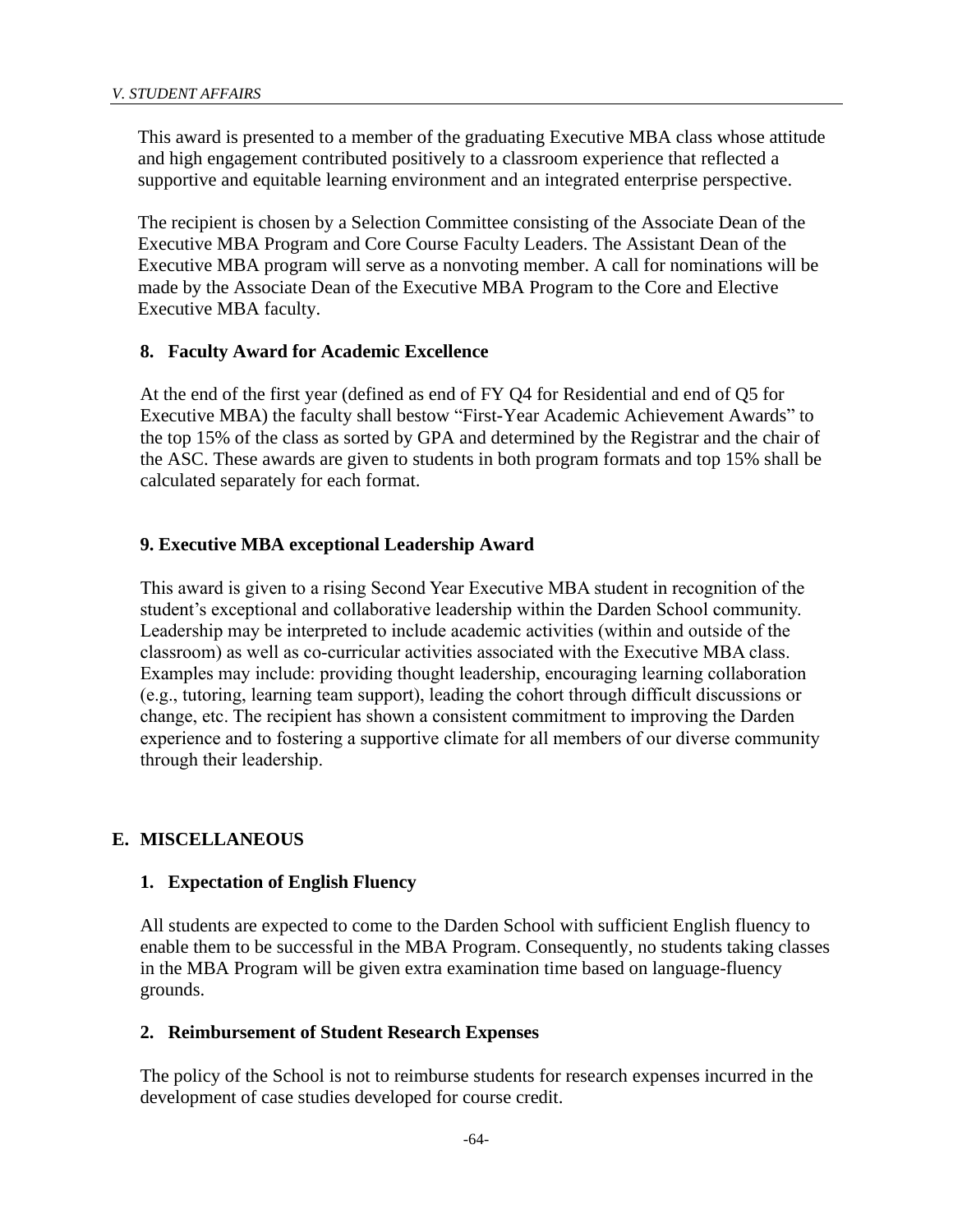# **F. ALUMNUS AND ALUMNA DEFINED**

An alumnus or alumna of the Darden School is one who has received a degree awarded by the School, or one who has been enrolled in the School and has been working toward a degree for a period of at least one-half of the first year of the two-year Full-Time Format, three terms of the Executive MBA Format or two terms of the Part-Time Format and has been eligible to continue in the degree program.

# **VI. THE FACULTY**

# **A. GENERAL FUNCTIONS (INFORMAL STATEMENT)**

- Set standards for admission to the School
- Approve the curriculum
- Establish standards for the degrees
- Recommend students for degrees
- Make exceptions to the usual degree standards when it sees fit to do so

# **B. APPOINTMENTS POLICIES AND PROCEDURES**

This statement on policies and procedures for appointments articulates guidelines for faculty activities in the various academic ranks, establishes criteria for promotion to higher academic rank and for appointment to a position with or without limit of time (without term; that is, a tenured position), and provides for certain practices to be followed in documenting faculty achievement.

The Dean's office shall endeavor to communicate career progress and professional development at least annually with each faculty member, especially with those whose promotions are pending within two years.

The Area Coordinator and the Senior Associate Dean for Faculty are charged with the responsibility of assisting each faculty member on a tenure track with their professional development. The Area Coordinator and the Senior Associate Dean for Faculty should assist the faculty member on a tenure track in preparing a professional development plan and should review the plan annually. If School or external demands conflict with this plan, it is appropriate for the faculty member to discuss the situation with the Area Coordinator and the Senior Associate Dean for Faculty.

Nothing in this document shall alter the practice established since the founding of the School that recommendations for promotion shall be made to the Provost by the Dean with the advice of the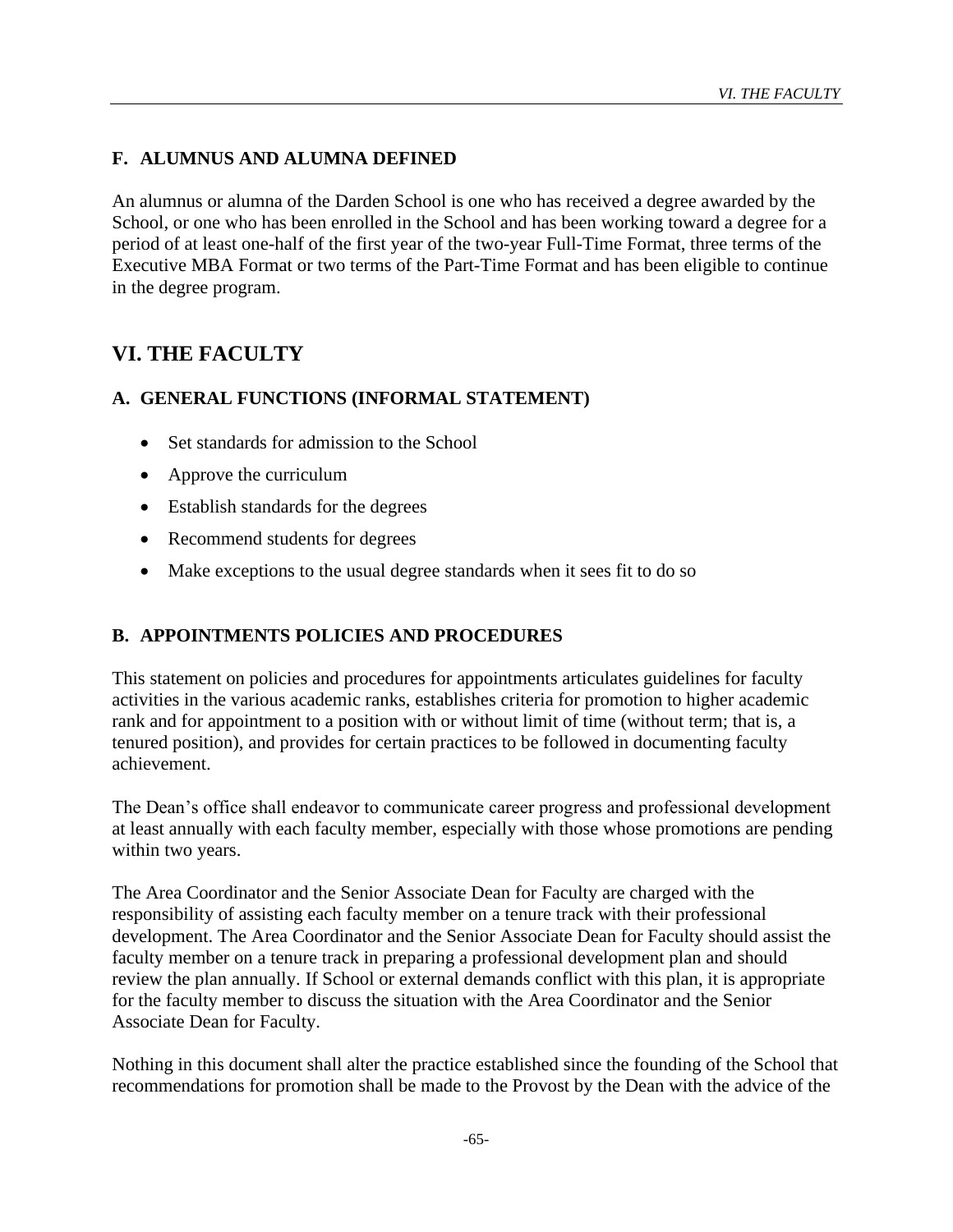Appointments Committee and tenured faculty. (See [Provost's language](http://uvapolicy.virginia.edu/policy/PROV-017) for a description of the University of Virginia's promotion and tenure policy for full-time teaching faculty.)

To assist with appointment decisions, the Dean will appoint an Appointments Committee consisting of tenured members of the faculty. The chair of that committee will be a tenured full Professor, and the Senior Associate Dean for Faculty shall be an ex officio member of the committee. The committee will normally include two or more tenured Associate Professors.

This committee will be known to the entire faculty and will advise the Dean on all decisions involving reappointment, promotion, or tenure for tenure-track faculty, up to and including the rank of Professor, and on any other personnel actions at the request of the Dean. The committee will function as a whole in developing its procedures and policies, but will act in two groups when considering individual candidates. The entire committee will evaluate and advise the Dean on all candidates for decisions up to and including tenure as an Associate Professor. The tenured Professors on the committee will consider candidates for Professor.

In addition to sharing its advice directly with the Dean, the committee shall make its recommendations known to the tenured faculty for all candidates through the level of tenured Associate Professor and to the tenured Professors for all candidates for Professor. These tenuredfaculty groups will also advise the Dean.

### **C. POLICIES & CRITERIA FOR APPOINTMENTS OF TENURE-TRACK FACULTY**

### **1. PREAMBLE**

The Darden School has aspirations to be among the leading business schools in the world. The Darden School strives to excel in teaching and educational experiences and to make significant contributions to business education, to thought leadership, and to management practices across the globe. To meet these goals, our standards for appointment and promotion must evolve to define excellence on these dimensions and relative to peers. Our standards are intended to attract, develop, and retain world-class faculty who advance the Darden School's mission, and to meet or exceed the standards of the University of Virginia and the AACSB. We seek faculty who are committed to the Darden School's objectives and who show evidence of wanting to participate wholeheartedly in achieving these objectives. These objectives include: formal instruction; producing and publishing scholarly materials to advance global business education, thought leadership, and advancing practice; and positively contributing to the operations and culture of the School's programs and community. In addition, we must attract and retain individuals who, to advance to the senior levels of professorship, have the capacity to lead and run major activities and programs of the Darden School. We seek to attract and promote diverse faculty who are committed to taking a general management perspective and to developing well-rounded leaders through a participative, student-centered learning experience.

The following document lays out three sections. Part I lays out the principles and common standards for advancing in the professorial ranks of the Darden School. Part II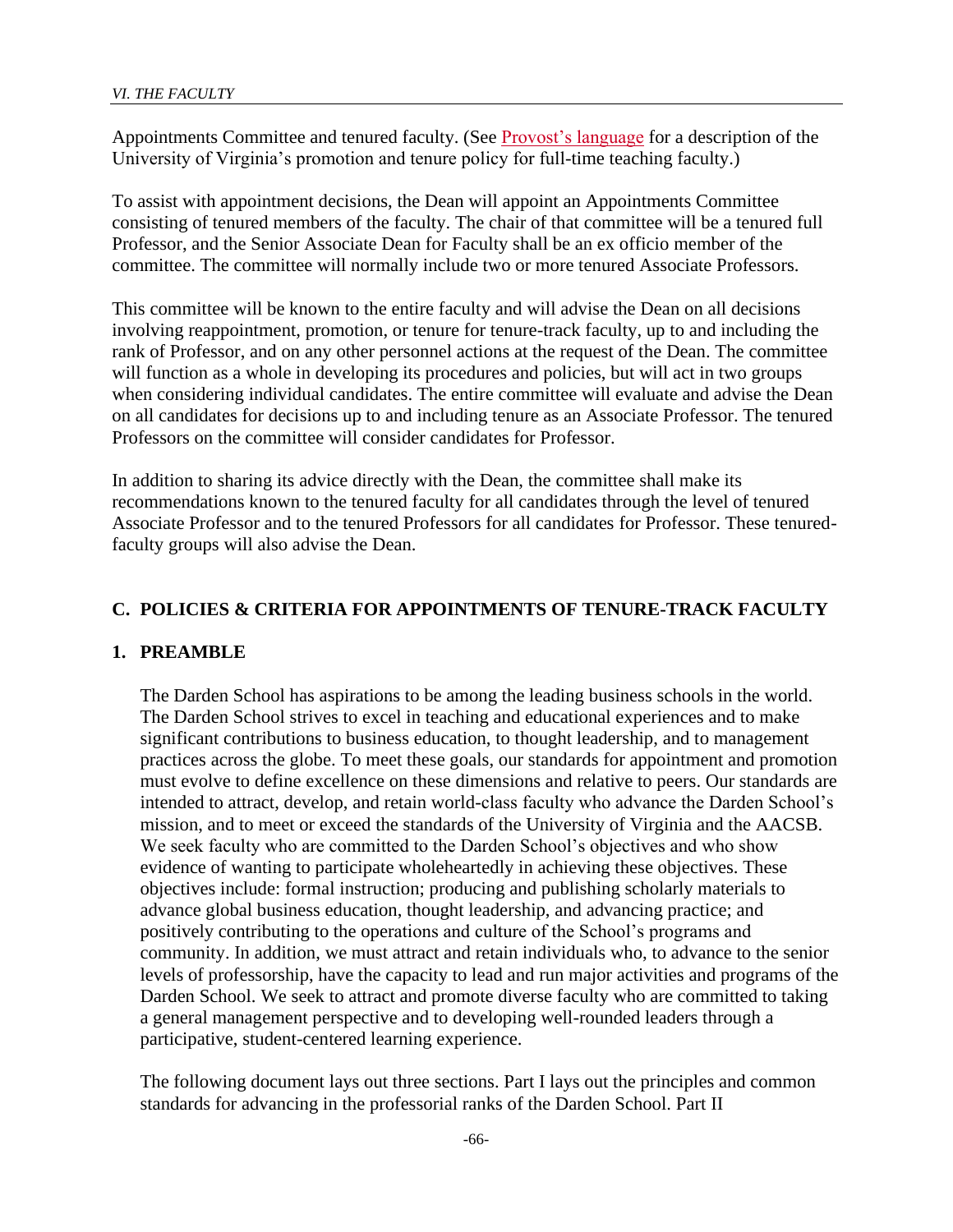operationalizes the standards for promotion and provides guidance to candidates, faculty, and the Appointments Committee on the specific criteria that will be used for promotion decisions. The procedures and guidance to the Darden School's Office of Faculty & Research regarding the promotion process is published in the Faculty Information Resources section of the Darden Portal.

### **2. PART I – COMMON STANDARDS FOR ADVANCING IN RANK AT DARDEN**

As a body, the full-time faculty of the Darden School is committed to encouraging a wide range of intellectual activities. Each faculty member is encouraged to pursue their own aspirations and work toward fulfilling their full potential while contributing to the advancement of the mission of the school. However, as a faculty body, we are governed by a set of common standards and share a commitment to the study, teaching, and practice of business. All candidates for promotion in rank at the Darden School must be considered both on their record of performance and their continued commitment to these common standards.

All successful candidates for tenure and promotion must make contributions to three audiences: scholars, educators, and practitioners. A candidate must contribute to the evolution of ideas in these three areas and produce a body of work that is relevant and significant to a broad area of business practice. Regardless of the form of work, or the audience to which it is addressed, this work must meet or exceed certain standards as described in Part II of this document.

All successful candidates must uphold the Darden community values (described later in this document), accept a fair share of School responsibilities, and contribute to the life of Darden. This requirement is over and above the normal service that all faculty provide to their respective academic communities.

There are five areas in which faculty at the Darden School are expected to contribute (not necessarily in any particular order): teaching, curriculum development scholarship, research scholarship, advancing business practice or public policy by communicating with practitioners, and service (including upholding the Darden School's community values).

# a. **Contributions to student education and development**

All successful candidates must demonstrate that they are effective teachers in the Darden School classroom, whether it be the physical or virtual classroom (hereafter called the classroom to refer to both), effective in and committed to taking a general management perspective, and to developing well-rounded leaders through a participative, studentcentered learning experience. Effective teaching at the Darden School is not about merely transferring subject knowledge to students; it also includes helping students develop as management professionals and leaders.

Teaching effectiveness at the Darden School has six components: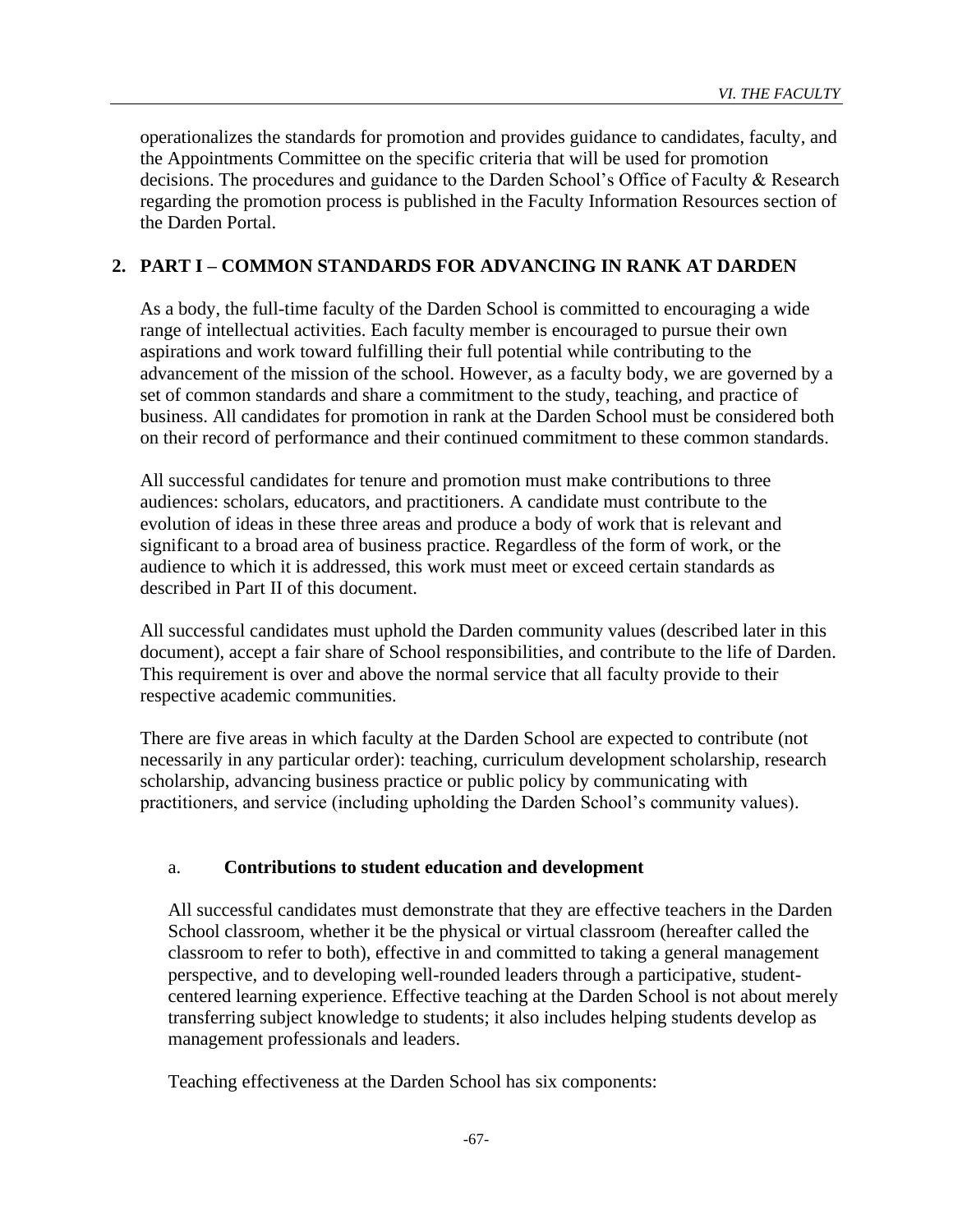- delivering engaging classes that explore important management problems with relevance to practice and help to create an inclusive, global learning experience;
- engaging in student-centric classroom instruction in all degree formats that focuses on students' development as global leaders of business administration;
- using practice informed cases that are field-based and/or researched and/or employ experiential learning where appropriate;
- sharing best teaching practices with colleagues through contributions to teaching teams (when applicable);
- teaching using appropriate and innovative technology; and
- supporting students' learning inside and outside the classroom

In addition to its own expectations, the Darden School adheres to the Provost's requirement for evidence of effective teaching. To satisfy the *requisite* standard for teaching:

*Candidates must demonstrate sustained commitment to classroom instruction and sustained effectiveness in classroom instruction. Student evaluations must be a part of the evidence in all cases, but by themselves they are not enough. Students are important judges of a teacher's fairness, organization, and personal qualities in the classroom, laboratory, seminar, or office; but the candidate's faculty peers are normally the better judge of the content of their pedagogy. Popular teaching and good teaching are not necessarily the same thing. Advising, availability to students and other forms of beneficial interactions between the candidate and students may be given appropriate weight as a part of the "student instruction" criterion, but are not, by themselves, a substitute for accomplished classroom instruction.*

A distinctive feature of the Darden School is its deep commitment to student instruction and, in particular, its use of the student-centered case and/or discussion method of instruction. The Darden School aspires to deliver the best educational experience in the world. A large part of the Darden School's leading reputation rests on its teaching excellence, which remains core to its mission.

Accordingly, *excellence* on this dimension is sustained *distinguished* commitment to and sustained *distinguished* effectiveness in classroom instruction.

#### **b. Contributions to Scholarship: Advancing Curriculum**

All successful candidates must demonstrate that they have made significant scholarly contributions to the improvement of the curriculum of the Darden School through course design and course materials development. The *requisite* quantity and quality for promotion to a higher rank will be considered holistically. A candidate's efforts in curriculum development could consist of some or all of the following: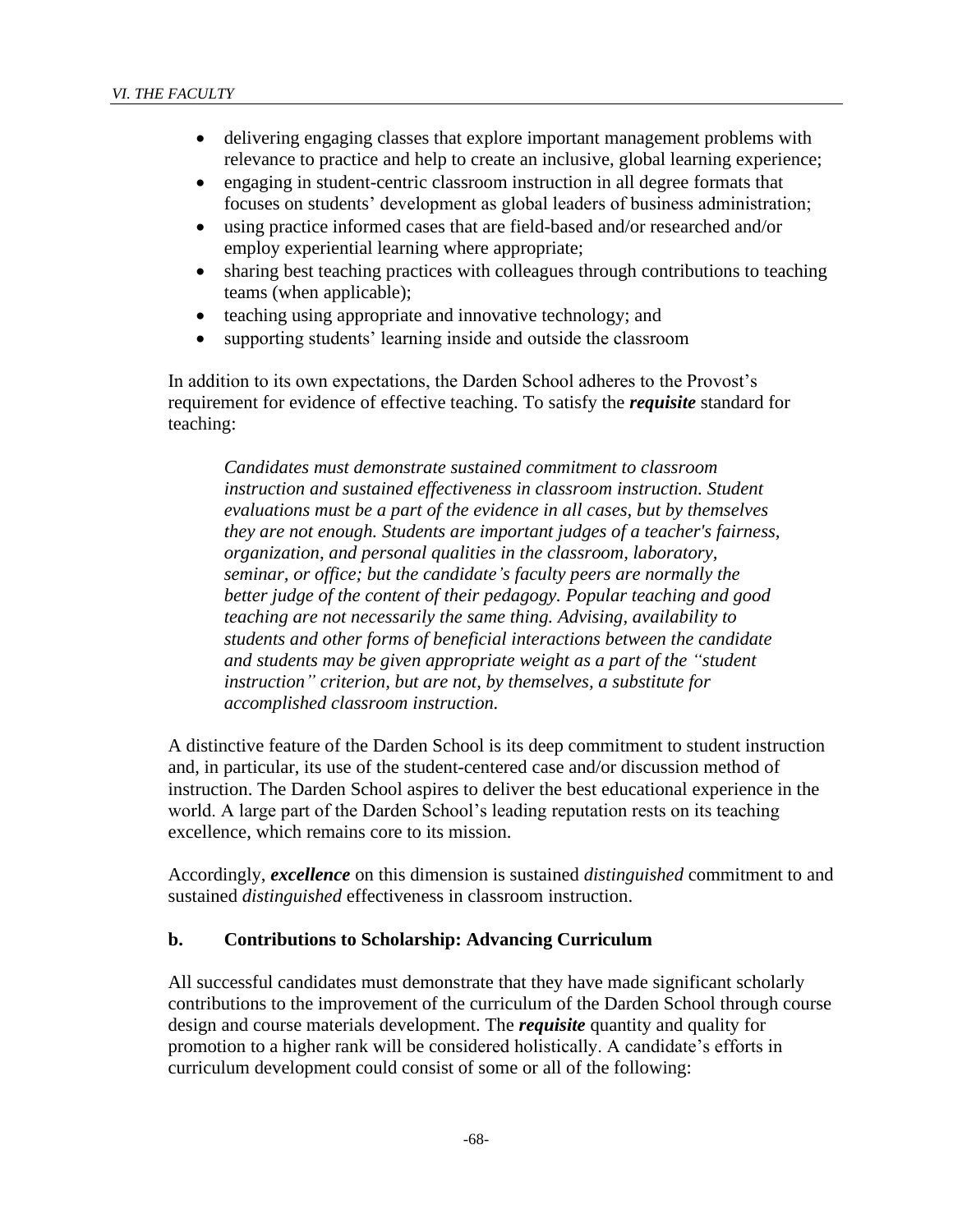- 1. A series of individually excellent teaching vehicles that evoke fresh insight into issues of importance to managers. These are typically cases, but they can also include simulations, in-class exercises, videos, interactive software, online materials, and other materials. Innovative field-research cases or other equivalent research-intensive teaching materials are highly valued. These are examples of creative work.
- 2. Teaching notes that support teaching materials with substantive learning objectives for developed materials, describe conceptual underpinnings, and offer effective "in-class" teaching plans. These notes should allow educators other than the case author to make effective use of these materials in their own classrooms.
- 3. Development of successful new courses or course modules, including documents that collect and present the intellectual contributions contained in the course materials. Such documentation will generally take the form of a comprehensive course note, a set of modules note(s), a book, or a set of articles addressed to managers or academics.

It is the candidate's responsibility to demonstrate the internal and external importance and impact of their materials.

Excellent course development makes significant and impactful contributions to educational programs in business management and to the understanding of business practice. In addition to facilitating significant student learning, excellent course development compels both educators and students to think about important business problems more productively than they did before.

Accordingly, *excellence* on this dimension is a *coherent body of work* that is significant and sufficient in quantity and quality to make an outstanding and impactful contribution to the improvement in the curriculum of the Darden School and other institutions. It is the candidate's responsibility to demonstrate the underlying analytical framework that underpins and integrates the work into a coherent body.

### **c. Contributions to Scholarship: Advancing Research**

Scholarship from research is the primary difference between general faculty and tenuretrack faculty.\* The study of business is integral to the life of any scholar in the Darden School. The Darden School's vision includes an aspiration to be among the best global business schools in terms of its intellectual contributions. A candidate must participate in the evolution of ideas in a significant way and in an important area of inquiry—one that is associated with an identifiable scholarly community and with relevance and enduring significance for a broad area of business practice. It is the tenure-track candidate's responsibility to demonstrate the managerial relevance of their work.

<sup>\*</sup> Appendix A provides the AACSB information of faculty qualifications and the Darden School's operationalization of those qualifications.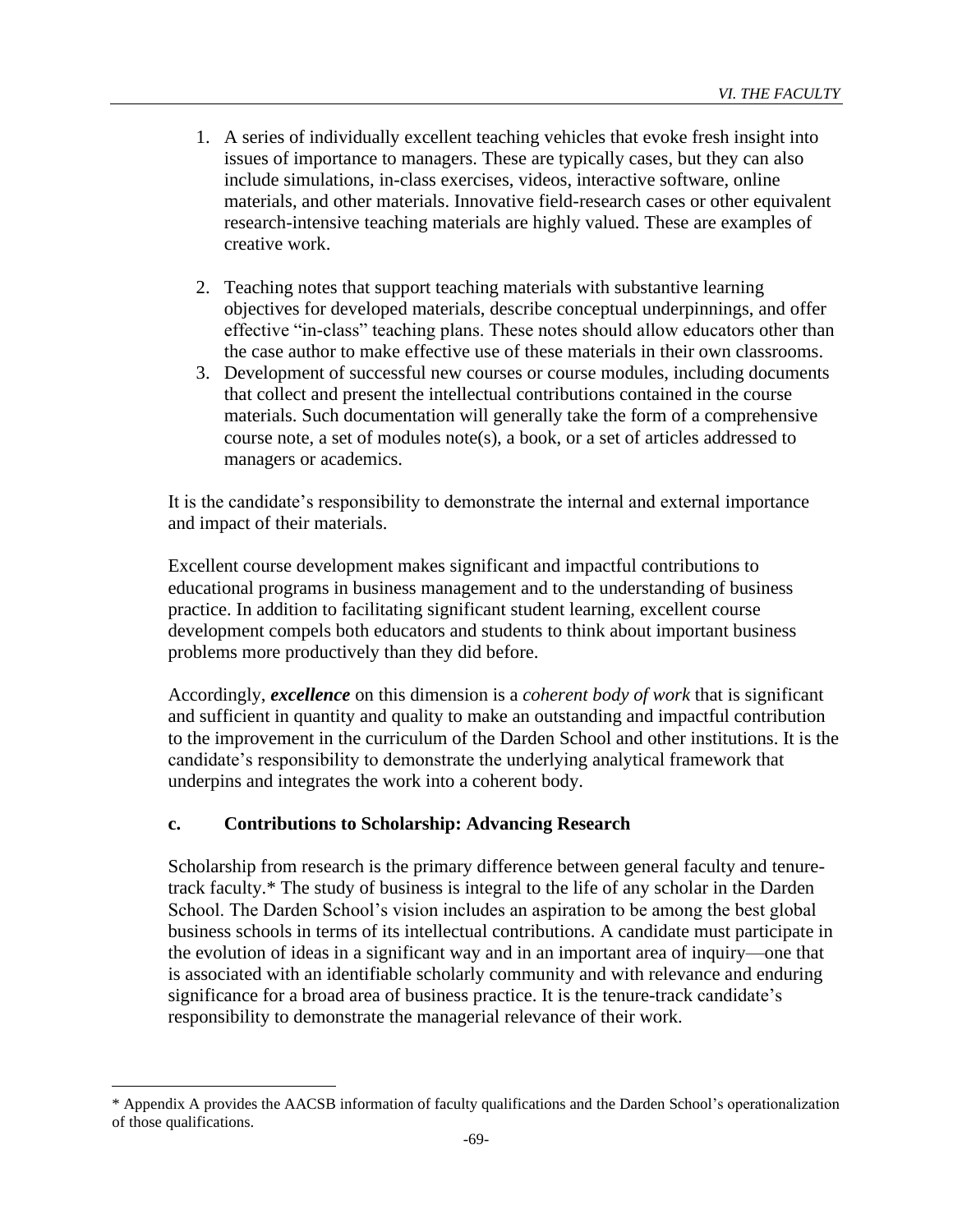Research can employ a variety of research methodologies (e.g., quantitative, qualitative, archival, historical, mathematical modeling, clinical, experimental, simulation) that are useful in advancing knowledge. Likewise, the research can influence scholars through a variety of publications (including peer-reviewed publications, general publications, books, practitioner-oriented publications, etc.). Whatever its form, the work must meet the highest standards of research rigor, while demonstrating appropriate linkages to related research and engagement with alternative views.

In addition to its own expectations, the Darden School adheres to the Provost's requirement for evidence of research contribution:

*The candidate must have produced a body of original research or creative work sufficient in quality and quantity to have led to the beginnings of a national reputation in the candidate's field. There must also be strong indications of a commitment to original research or creative work that will lead to sustained contributions over time and to the judgment that growth in stature will continue.*

In judging the above *requisite* quantity and quality of a candidate's work for promotion to a higher rank, the work will be considered holistically when considering the intellectual contributions to scholarship. There must be a sufficient quantity of work to suggest strong scholarly productivity and its future continuation. To meet the requisite quality of intellectual contribution, it is expected that the candidate's output will include peer-reviewed journal articles in the leading journals of their field and/or discipline as judged by one's area colleagues, other schools in case of joint-appointments, the AACSB (see Appendix A), and independent external letter-writers from leading business schools around the world. Books, book chapters, and other published materials appearing in academic publishers, or reviewed by peers or other prominent publications, would also be considered as part of this holistic view.

High quality research makes a significant and influential contribution both to our academic peers, as well as simultaneously advancing the understanding of important issues relevant to practice. Such contributions could be conceptual advances (such as theory development, framework-building) or empirical work (theory testing, description of phenomena, experimental testing, and/or the establishment of facts) that advances knowledge in useful and influential ways.\*

Accordingly, *excellence* on this dimension is a *coherent body of work that is significant*  in quantity and quality to have led to an international reputation in the candidate's field and leads to an independent judgment (internally and externally) that the candidate is an *outstanding authority* in their field.

### **d. Contributions to Advancing Business Practice or Public Policy**

<sup>\*</sup> The Darden School interprets scholarly inquiry as the AACSB discusses it in the AACSB report, *Impact of Research*. See Appendix A.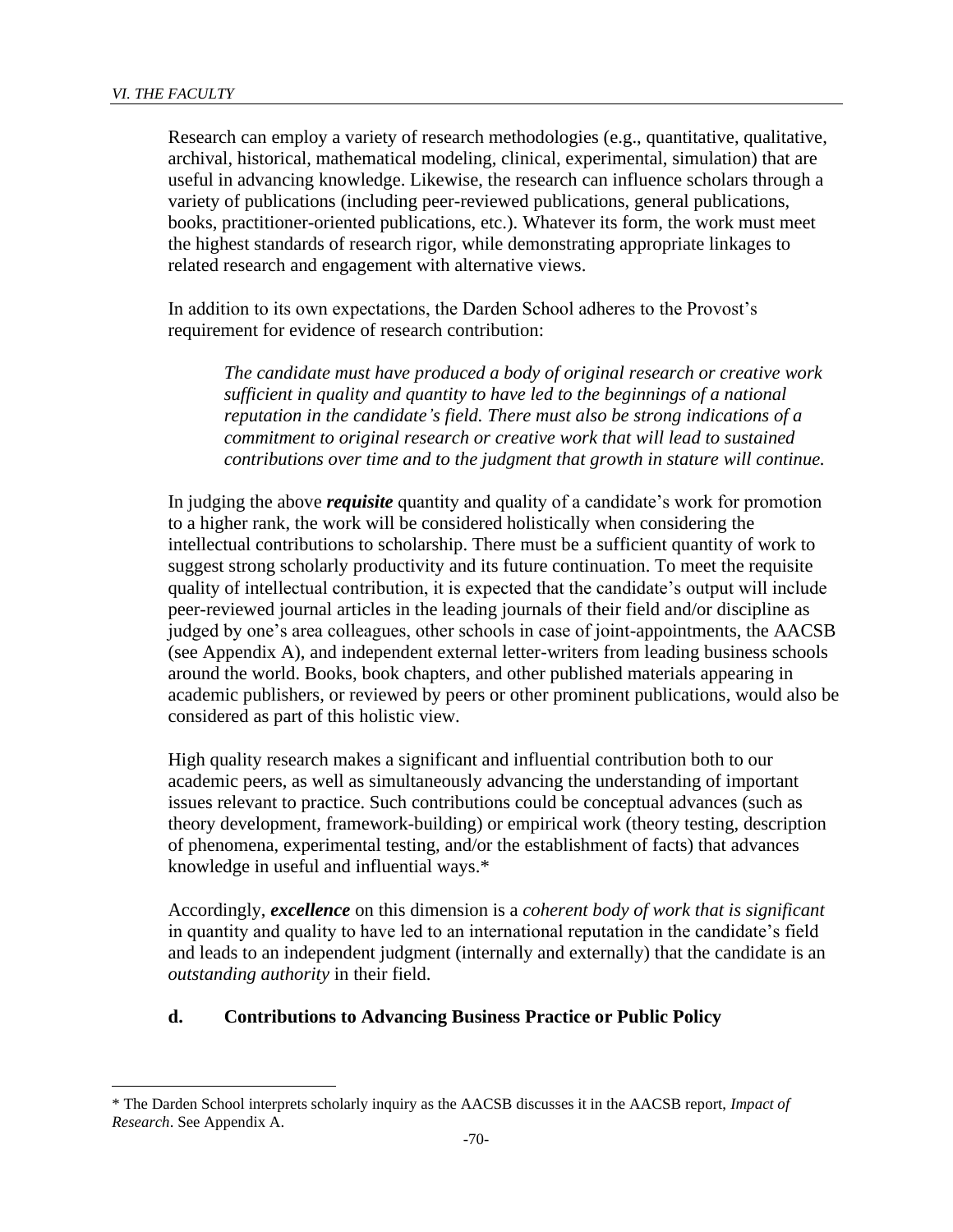Consistent with the Darden School's mission of improving business practice, teaching, scholarship, and course development activities should include significant efforts focused toward contributions that advance business practice and problem-solving activities. While work addressed for educators or scholars must be managerially relevant, intellectual contributions addressing practitioners should go beyond merely showing relevance and must be produced in a form specifically addressed to and accessible by this audience.

All successful candidates must demonstrate commitment, capability, and willingness to share their expertise, ideas, and insights with the world of practice through their teaching, writing, presentations or problem-solving activities aimed directly at the practitioners. Such activities should be aimed at improving the practice of management or public policy, at understanding or improving the functioning of markets or other institutions of business and the role of business in society.

The goal of an individual faculty member should not be to ensure that they pursue all of the practitioner-oriented activities mentioned below. Rather, it should be to reflect upon their own record and ambitions as an educator and scholar, and in so doing, identifying those activities that lie at the intersection of their interests, abilities, and available access to a relevant audience in the belief that such activities will advance practice. For these activities, a successful faculty member should strive for influence and impact.

A candidate's efforts in advancing practice could consist of some or all of the following avenues:

- 1. Teaching and leading effectively in Darden Executive Education and Lifelong Learning programs in their area of expertise and reputation
- 2. Developing new Darden Executive Education and Lifelong Learning programs
- 3. Business consulting and/or board work
- 4. Writing for publications whose intended audience is primarily practitioners
- 5. Engaging with leading media outlets
- 6. Speaking to and writing for corporate audiences or policy makers

In judging the *requisite* quantity and quality of the candidate's work for promotion to a higher rank, the work will be considered holistically on the dimension of advancing business practice through communicating with practitioners. The body of work could include articles in practice-oriented journals and outlets, books, book chapters, and other published outputs. Books or book chapters published by leading publishers, and reviewed by practitioners and/or academics, would also be taken into consideration as part of this holistic view. Originating and organizing major conferences/workshops/summits for practitioners, white papers, or position papers on key issues all form part of this category. These would be examples of creative work. The quality of interactions with practitioners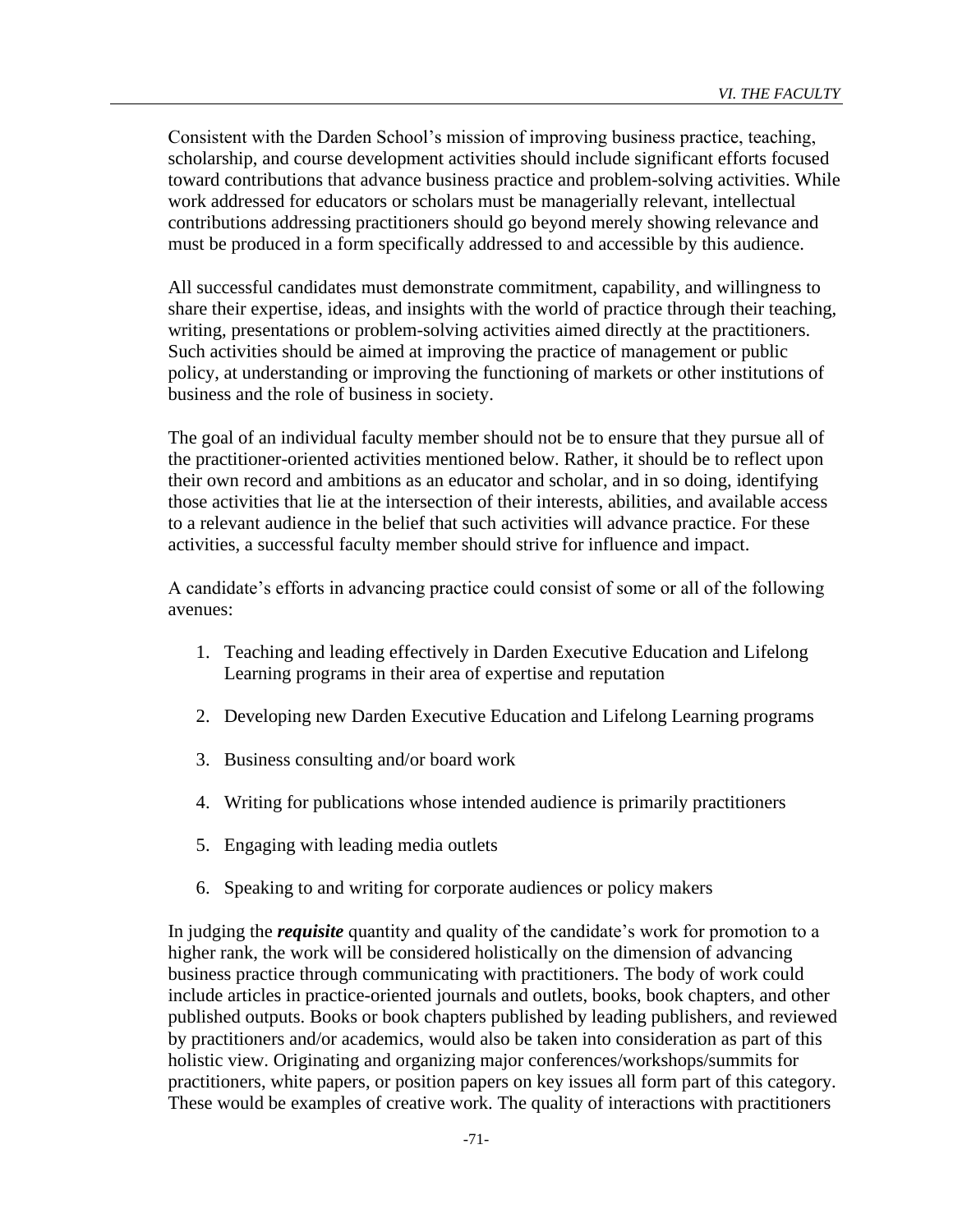based on speaking engagements, teaching, or business consulting would be judged by the prominence of the organizations or firms engaging those services and the relevance of topics pursued.

It is the candidate's responsibility to demonstrate how their chosen efforts at communicating with practitioners advances business practice or public policy.

*Excellence* on this dimension is a *coherent body of work* that is significant and sufficient in quantity and quality to have led to an international reputation in the practitioner world and leads to an independent judgment (internally and externally) that the candidate is a *thought leader*.

### **e. Contributions to the Darden School Community (Service)**

Given the aspirations of the Darden School to be among the leading schools of business in the world by making significant contributions to business education, thought leadership, and management practice, candidates must also help build and maintain a high-quality environment for engaging successfully in the above activities.

The Provost's policy clearly states the role of service in the well-being of the Darden School and the University: *Service to the University is an obligation of every regular faculty member…genuine contributions to institutional governance, through committees and otherwise, are a part of the obligations expected from faculty.* Further, research and teaching being predominantly faculty-governed, all faculty have a responsibility to contribute to these important institution-building activities.

All recommendations for tenure and promotion, therefore, must be supported by persuasive evidence from those who are most familiar with these aspects of the candidate's contributions that the following requirements are met: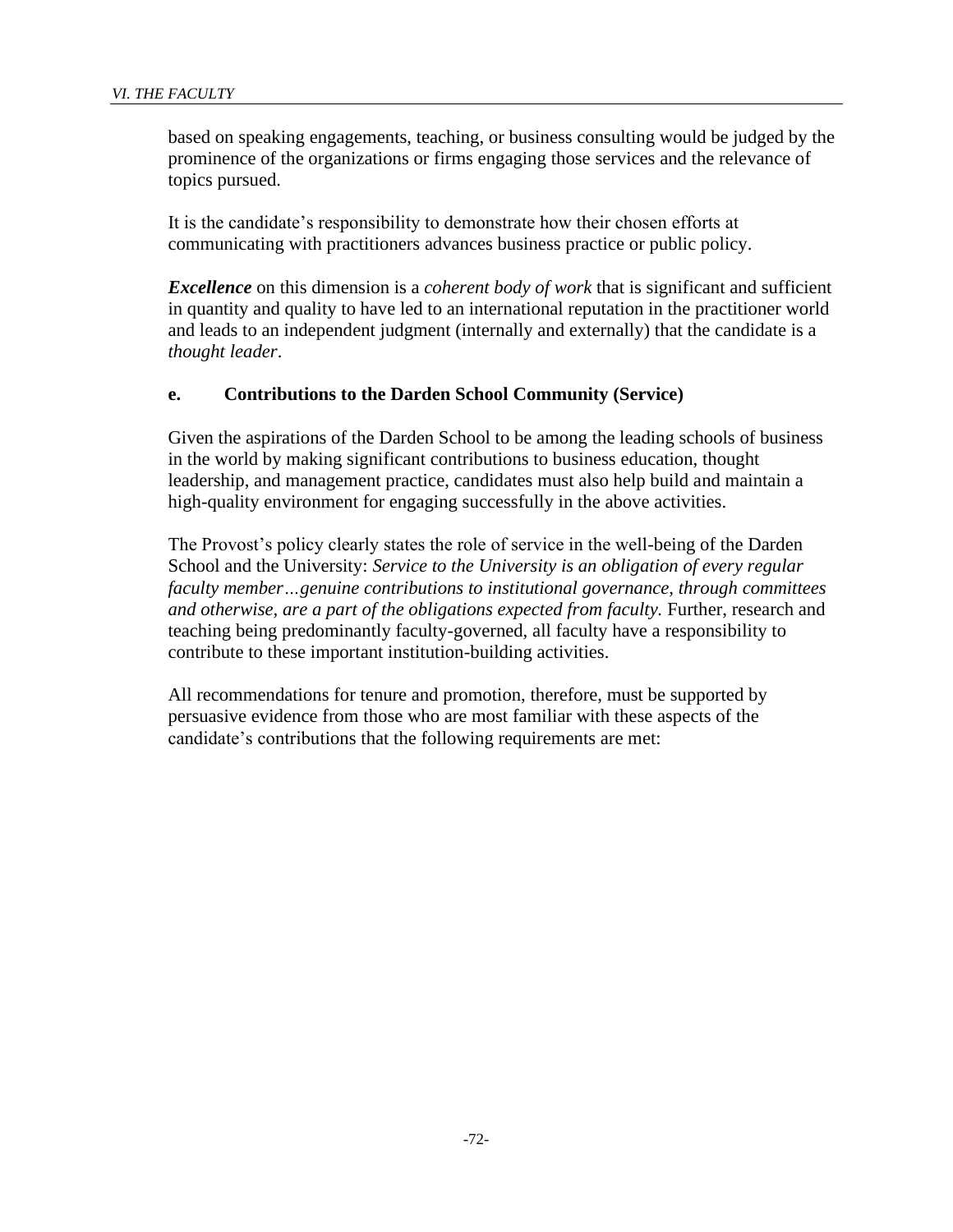The candidate lives by the generally accepted Darden Norms of the Community,\* the Darden School's values, as well as those of the University.†‡

- 1. The candidate contributes their fair share to the School's administrative, mentoring, and teaching responsibilities.
- 2. The candidate contributes to a collegial and productive teaching and research environment at the school.
- 3. The candidate advances the Darden School's mission and those activities that support and foster it, including making the Darden School a global business school.

While these contributions are described in the context of the Darden School, candidates are also expected to make other contributions to the University of Virginia and have a responsibility to make service contributions to their broader professional communities. Contributions to the Darden Commons is a requirement over and above the normal services that all faculty provide to their respective academic communities.

# **3. PART II - CRITERIA FOR PROMOTION BY RANK**

Having defined in Part I the common standards expected of each faculty member, this section addresses the specific criteria for promotion by rank.

Darden aspires to provide everyone in our community a world-class experience built on principles of "collaborative excellence." To that end, we announce and endorse the following principles of behavior within our community:

- We the members of the Darden Community, across our many roles, treat everyone with courtesy and respect, and live by our values.
- We act with integrity: we do what we say.
- We communicate with positive intent and appreciation for what others have contributed to our results.
- We treat everyone with fairness.
- We have a joint responsibility to bring suspected incidents of misconduct forward.

Darden Community = faculty, staff, students, visitors, alumni, and anyone who represents Darden in any way.

† The University of Virginia is a public institution of higher learning guided by a founding vision of discovery, innovation, and development of the full potential of talented students from all walks of life. It serves the Commonwealth of Virginia, the nation, and the world by developing responsible citizen leaders and professionals; advancing, preserving, and disseminating knowledge; and providing world-class patient care. We are defined by:

- Our enduring commitment to a vibrant and unique residential learning environment marked by the free and collegial exchange of ideas;
- Our unwavering support of a collaborative, diverse community bound together by distinctive foundational values of honor, integrity, trust, and respect; and
- Our universal dedication to excellence and affordable access.

‡ [http://www.virginia.edu/statementofpurpose/.](http://www.virginia.edu/statementofpurpose/)

<sup>\*</sup> DARDEN'S STATEMENT OF NORMS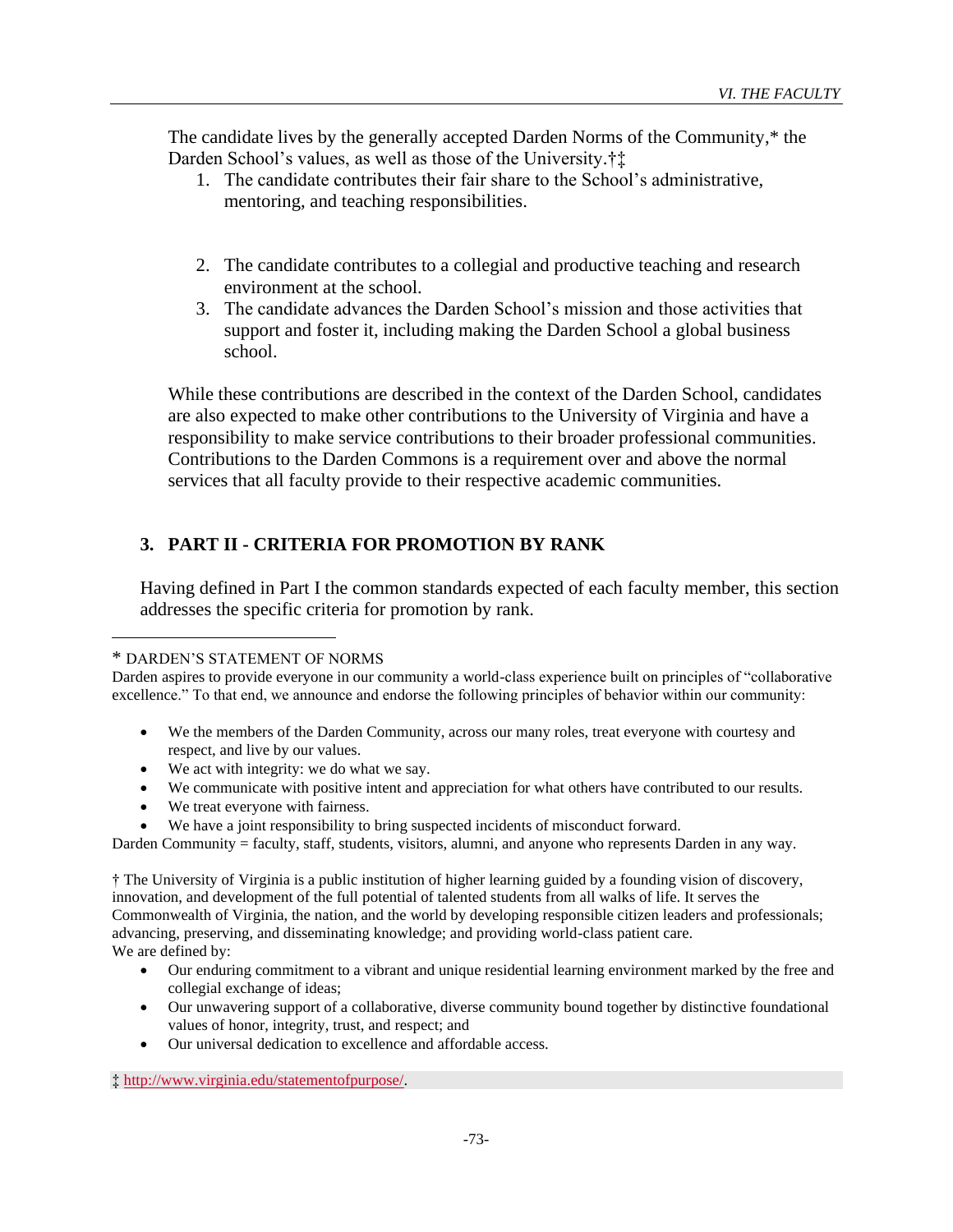Nothing in this document shall alter the practice established since the founding of the Darden School that recommendations for promotion shall be made to the Provost by the Dean with the advice of the Appointments Committee and tenured faculty. (See [Provost's language](https://uvapolicy.virginia.edu/policy/PROV-017) for a description of the University of Virginia's promotion and tenure policy for full-time teaching faculty.)

To assist with appointment decisions, the Dean will appoint an Appointments Committee consisting of tenured members of the faculty. The chair of that committee will be a tenured full Professor, and the Senior Associate Dean for Faculty shall be an ex-officio member of the committee. The committee will normally include two or more tenured Associate Professors.

This committee will be known to the entire faculty and will advise the Dean on all decisions involving reappointment, promotion, or tenure for tenure-track faculty, up to and including the rank of Professor, and on any other personnel actions at the request of the Dean. The committee will function as a whole in developing its procedures and policies, but will act in two groups when considering individual candidates. The entire committee will evaluate and advise the Dean on all candidates for decisions up to and including tenure as an Associate Professor. The tenured Professors on the committee will consider candidates for Professor.

In addition to sharing its advice directly with the Dean, the committee shall make its recommendations known to the tenured faculty for all candidates through the level of tenured Associate Professor and to the tenured Professors for all candidates for Professor. These tenured faculty groups will also advise the Dean.

#### **a. Assistant Professor (Initial Appointment)**

The initial appointment at this rank is usually for a period of four years. Persons appointed to this rank are normally those who appear to have the capacity to become outstanding teachers, scholars, and committed faculty members. By "committed faculty members," the Darden School means individuals who appear likely to become committed to the Darden School's objectives and who show evidence of wanting to participate wholeheartedly in achieving these objectives. These objectives include: formal instruction, contributions to curriculum development, contributions to scholarship, communications with practitioners, and contributions (service) to the Darden community.

Persons holding their initial appointment at the rank of Assistant Professor will normally be evaluated for a further appointment during the fourth year of their employment but, at their choosing, may be evaluated prior to that time assuming the request is consistent with the normal Appointments calendar. Persons whose initial contract specifies a term of greater than four years will be evaluated in the final year of their contractual term. This evaluation will normally produce one of the following decisions:

• further appointment as Assistant Professor for three years, or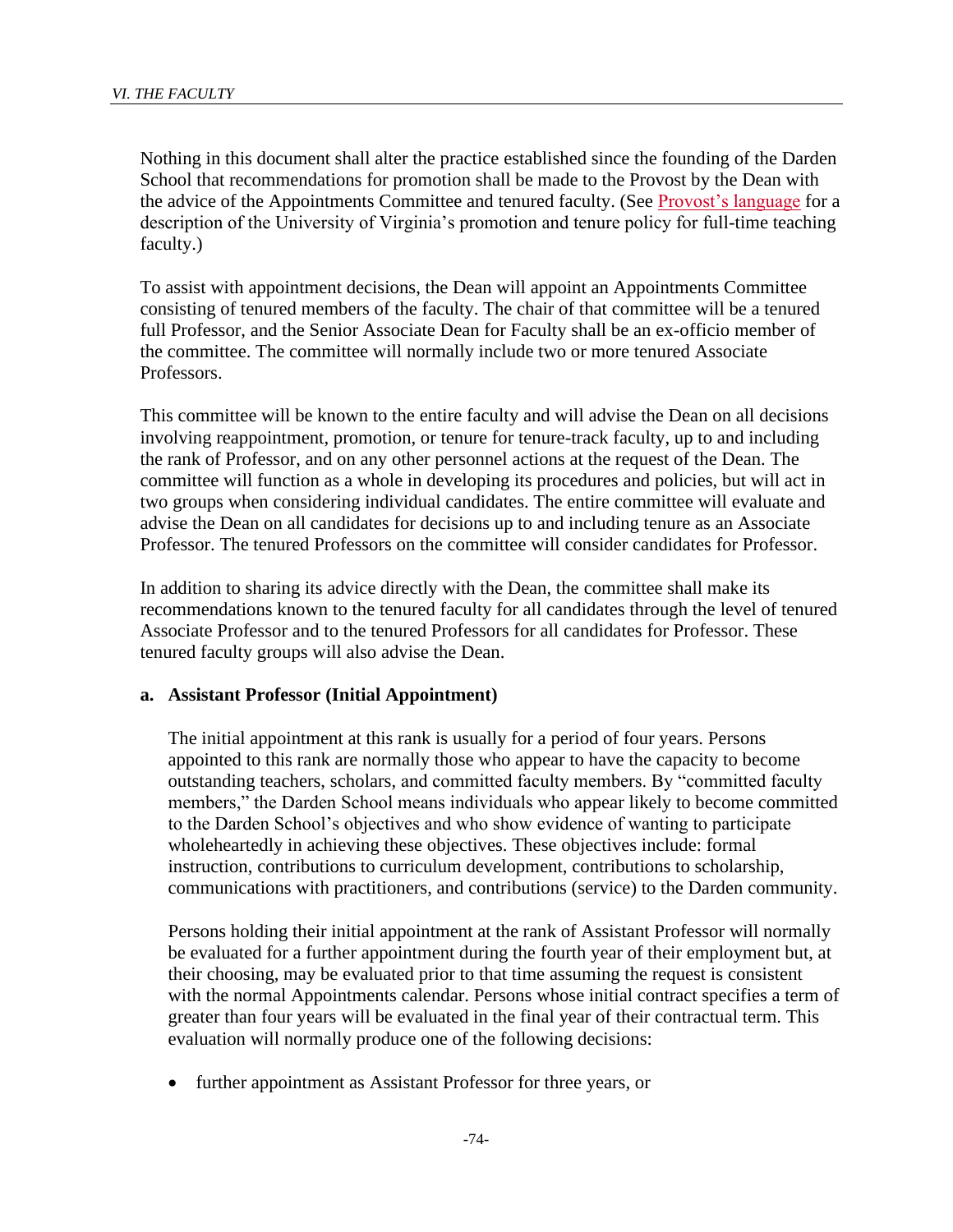• termination of the appointment at the end of the contract term. If the review does not occur until the terminal year of the contract, and the decision is made to terminate the appointment, the candidate will be offered a terminal appointment for one additional year.

## **b. From Assistant Professor (Initial Appointment) to Assistant Professor (Second Appointment)**

The requisite criteria for persons receiving a second appointment of three years as Assistant Professor include the following:

- Have successfully developed *effective teaching skills*, including the ability to effectively teach large enrollment classes; and
- Have published the results of scholarly endeavors in respected peer-reviewed journals while at Darden; and
- Have a pipeline of working papers with potential for future publication, and
- Have begun to publish the results of their efforts in developing course materials; and
- Have an overall trajectory that indicates a reasonable chance to gain tenure in the time remaining.
- Clearly appear to have the capacity to make a substantial contribution to the Darden School as a leading institution of global graduate business education, and
- Are contributing to the Darden School community.

Persons holding their second appointment at the rank of Assistant Professor will normally be evaluated for a further appointment during the last year of their contract. An evaluation in the final year of the second appointment of an Assistant Professor normally will produce one of two decisions:

- promotion to Associate Professor without term, or
- termination of the appointment at the end of the contract term. If the review does not occur until the final year of the contract term, and the decision is made not to offer an appointment without term, the candidate will be offered a terminal appointment for one additional year.

### **c. Associate Professor with Term**

Persons appointed to this rank have demonstrated their effectiveness in classroom teaching and in publishing the results of scholarly endeavors, and appear to have the capacity to make a substantial contribution to the Darden School as a leading institution of graduate business education. This rank is generally held by individuals who were hired by the Darden School from the faculties of other institutions and whose professional accomplishments rise above that which is considered appropriate for an appointment as Assistant Professor. The initial appointment at this rank could be as long as five years.

Persons holding the rank of Associate Professor with term will normally be evaluated for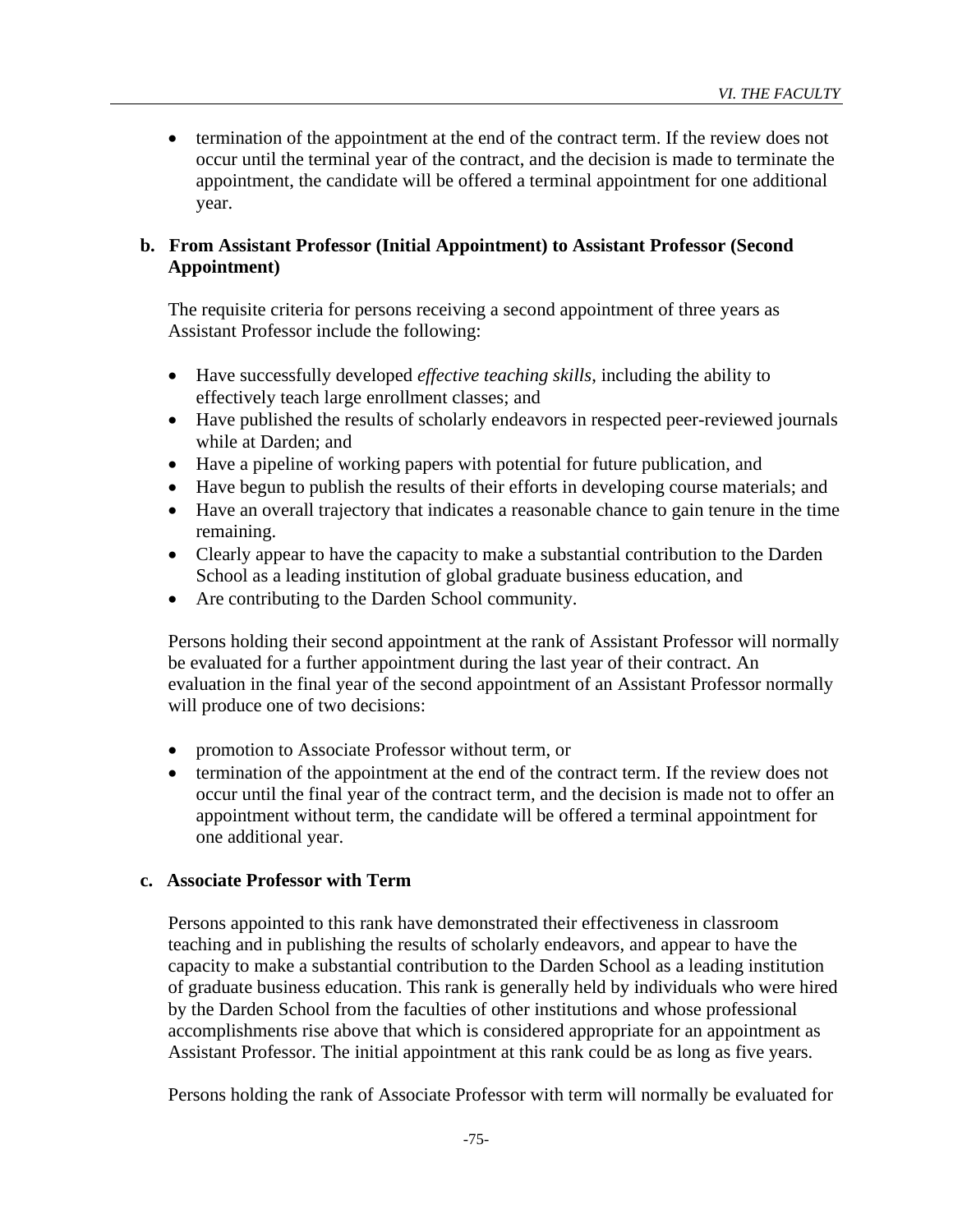an appointment without term during the final year of their term of faculty appointment. This evaluation will normally produce one of the following decisions:

- promotion to Associate Professor without term, or
- termination of the appointment at the end of the contract term. If the review does not occur until the final year of the contract term, and the decision is made not to offer an appointment without term, the candidate will be offered a terminal appointment for one additional year.

#### **d. Promotion to Associate Professor without Term**

An appointment without term is commonly known as "tenure." Granting tenure represents an employment commitment to the faculty member throughout their professional career and is among the most important personnel decisions made by the University. The Darden School weighs a number of factors in the tenure-granting process, such as excellence of past performance, distinguished abilities, and the promise of future performance. Only a faculty member who has already made significant contributions should be considered as a candidate for tenure. However, it should be understood by all that excellent past performance alone does not ensure a faculty member's promotion to a tenured position.

While tenure is certainly earned, tenure is also *granted*. Once tenure is granted, the Darden School and the faculty member enter a bilateral agreement: the Darden School commits to career-long employment of the faculty member, and the faculty member commits to making an ongoing contribution to the Darden School and the University along with the expectations of maintaining the standards that resulted in their tenure, as well as those standards at succeeding ranks.

The annual review process provides important feedback to untenured faculty members. It is intended to help a tenure candidate identify ways of contributing to the Darden School, and as a means to recognize and communicate the concerns and interests of both parties. It is important to note that although performance feedback is provided on a constructive basis to help guide the candidate through the tenure process, it should never be interpreted as a set of preconditions that will ensure a positive tenure decision.

To meet the *requisite* standard, a person receiving an appointment without term has, except in exceptional circumstances, demonstrated that they have achieved *each of the following*:

- Demonstrated *sustained commitment to and sustained effectiveness in classroom instruction including the ability to effectively teach large enrollment classes;*
- Published the results of scholarly endeavors sufficient in quality and quantity to have led at least to the *beginnings of a national reputation* in the candidate's field. There must also be strong indications of a commitment to original research that will lead to sustained contributions over time and the judgment that growth in stature will continue;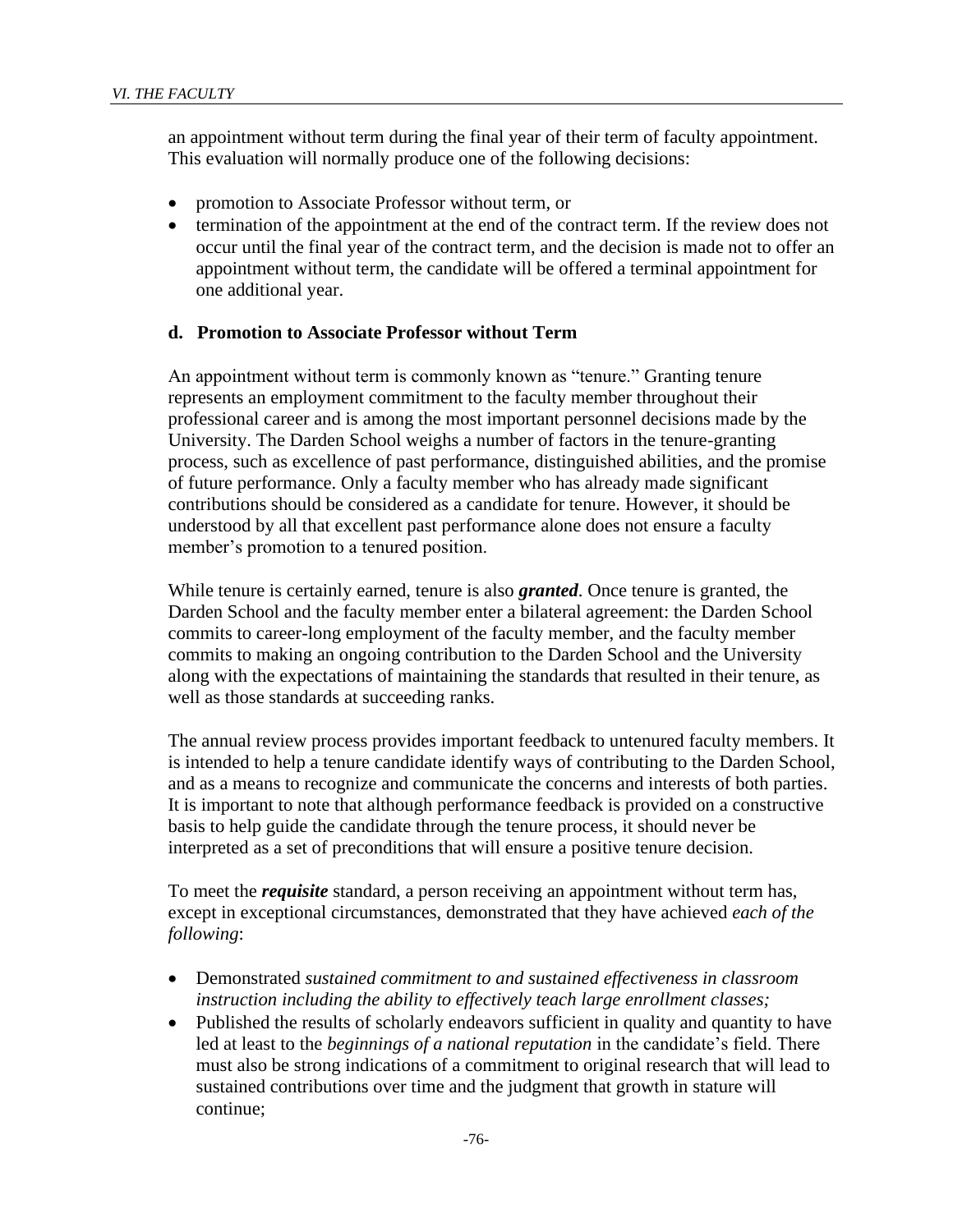- Contributed significantly to the improvement of the Darden School's curriculum through the development of effective teaching materials and innovative course design;
- Demonstrated a commitment to advancing the practice of management or public policy by demonstrating an effective ability in communicating with practitioners; and
- Demonstrated through service within the Darden School the willingness to impactfully contribute to the management of the Darden School, the ability to work with their colleagues to further the Darden School's objectives, including supporting the strategic priorities of the Darden School, the capacity to contribute to the development of their area, and to actively participate in the activities of the respected professional societies in their field.

In total, the candidate's efforts should *cohere into a body of work* that suggests the candidate is an outstanding authority in their field and that growth in stature will continue. Meeting each of the *requisite* standards for contributions to teaching and curriculum development, research, and advancing the practice of management is **not** sufficient to merit tenure. To be considered an *outstanding authority*, the candidate must be recognized as having met the standard of *excellence* as outlined in Part I of this document on at least one of the dimensions of teaching and curriculum development (taken together), research, or advancing the practice of management. Alternatively, a candidate might achieve *excellence* through a tightly integrated set of accomplishments that span teaching, course development, research, and advancing the practice of management in a manner that is unique and compelling. (This recognition must be far enough above the requisite bar such that faculty at any peer business school would recognize their strengths.)

The Darden School's internal review will read and evaluate the representative body of work of the candidate in order to arrive at an independent judgment that the candidate has produced a *coherent body of work* that meets or exceeds the expectations of the rank. Mere counting of papers or teaching materials is not a substitute for a judgment produced by careful reading of the materials of the candidate. To inform the internal review process, the Dean's Office will gather written testimony from external sources to assess whether the candidate has met the reputational requirements of the rank. Such evidence will provide a means of comparing and evaluating accomplishments among candidates and incumbents from schools considered to be comparable in quality and aims with the Darden School.

Persons holding the rank of Associate Professor without term may elect to go up for promotion at their discretion, after consulting with the Dean's Office and the chair of the Appointments Committee. This evaluation will normally produce one of the following decisions:

- promotion from Associate Professor without term to Professor without term, or
- continued appointment at the rank of Associate Professor without term.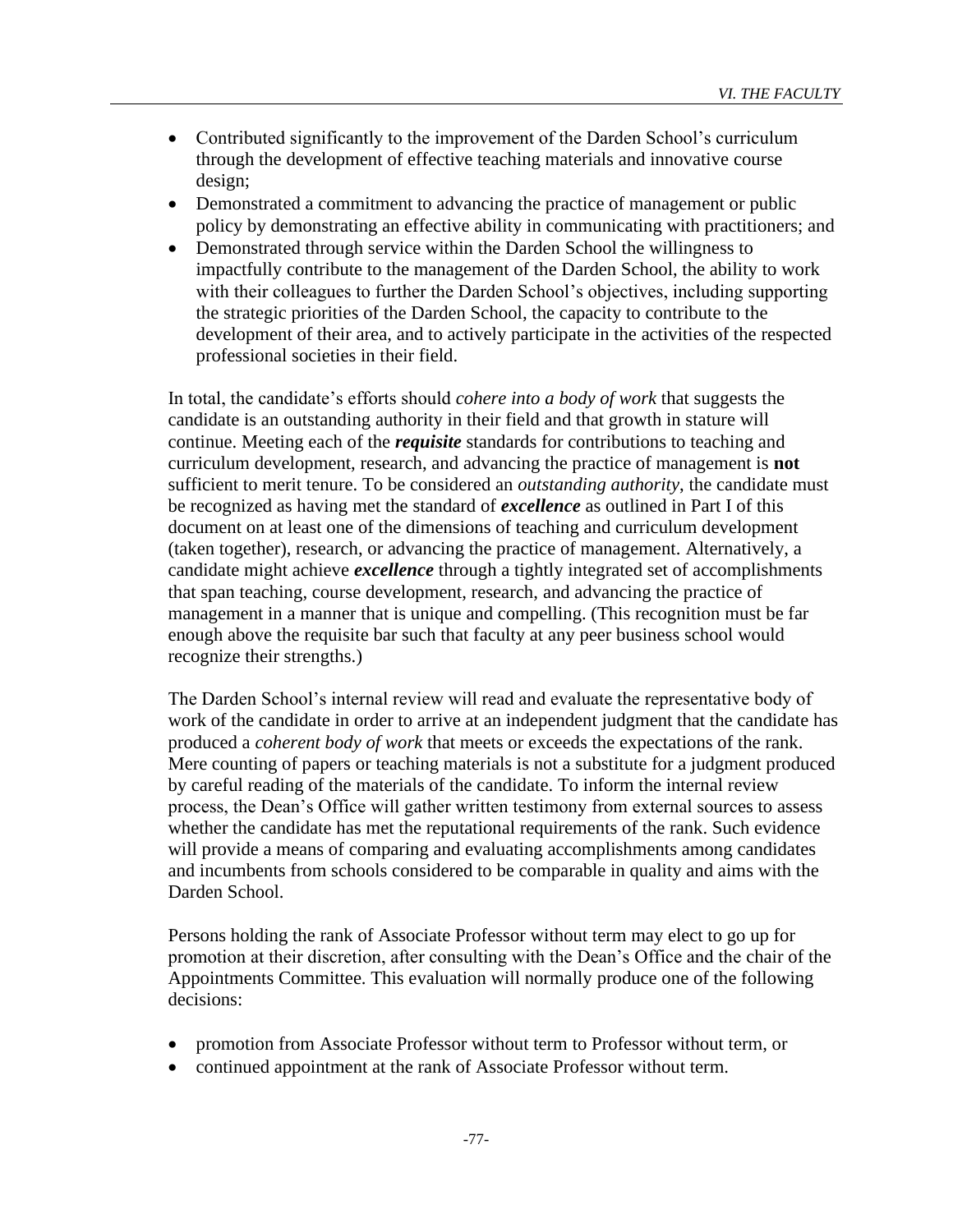#### **e. From Associate Professor without Term to Tenured Full Professor**

Relative to tenure, promotion to Full Professor entails achievements above and beyond the standards for tenure on all dimensions: teaching, curriculum development scholarship, research scholarship, advancing business practice, and service (including upholding community values). Candidates are expected to have made significant contributions on each of these dimensions since tenure. Therefore, persons appointed to this rank have achieved, except in exceptional circumstances, the following criteria:

- Demonstrated *sustained distinguished commitment to* and *sustained distinguished effectiveness* in classroom instruction*.*
- Demonstrated *sustained excellence* in designing courses and in the preparation of teaching materials, and in so doing, contributed significantly to the transformation of the pedagogy of the School.
- Continued publication of the results of scholarly endeavors sufficient in quality and quantity to have *established international prominence* in the candidate's field. Since receiving tenure, there must be a strong commitment to produce original scholarship; that may also include creative work, thereby continuing to produce further growth in stature.
- Demonstrated an effective and significant ability to advance the practice of management or public policy. Relative to the criteria for earlier appointments, meaningful professional interaction with practitioners takes on greater importance for promotion to Professor. The successful candidate must be professionally engaged in the broader world beyond academics. This engagement may take many forms appropriate to the candidate's field, but it must be the focus of a significant amount of the successful candidate's efforts.\*
- Contributions to the Darden commons is a requirement over and above the normal services that all faculty provide to their respective academic communities. Accordingly, demonstrated significant commitment and capability to build Darden as an institution and community is required of candidates to promotion. Scholarship and teaching being predominantly faculty-governed, all persons promoted to this rank should have contributed substantially to these important institution-building and service activities. Such contributions could include, for example, mentoring junior colleagues or students, helping with alumni-engagement, and supporting advancement activities, among others. Demonstrated commitment includes rolemodelling Darden School and University values*.*

<sup>\*</sup> Much as outside letters are sought in tenure cases in order to judge a candidate's academic reputation, the Appointments Committee may elicit, where appropriate, external letters in order to determine the candidate's depth and breadth of professional interaction with practitioners and their impact on practice.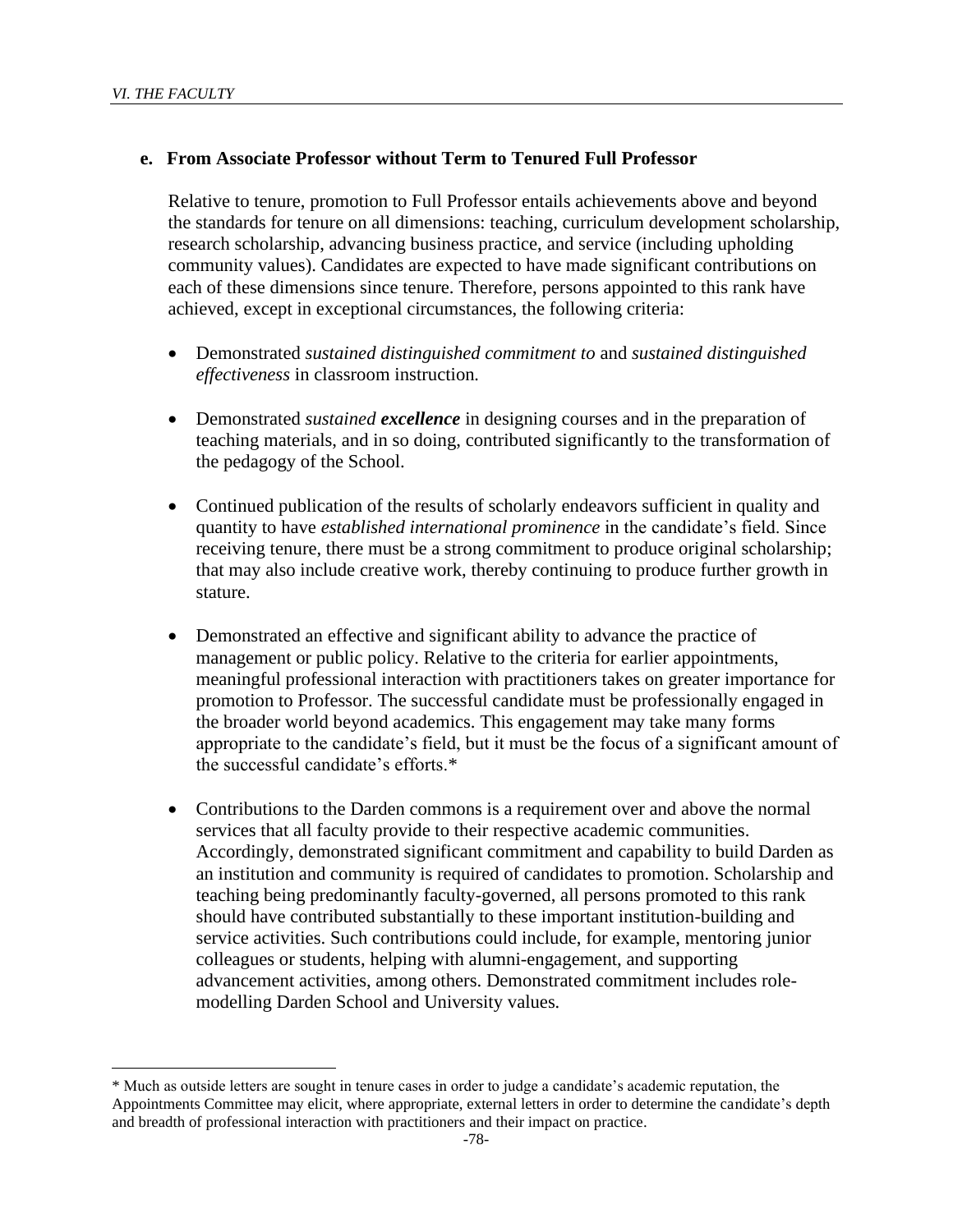• Demonstrated significant leadership: Persons promoted to this rank should have demonstrated leadership in one or more professional activities vital to the Darden School or University, including leadership activities within their academic discipline, and extraordinary service in support of scholarship or teaching activities of the Darden School or University, such as holding major leadership appointments at the Darden School or University.

The successful candidate's overall achievements and impact must presage important future contributions to the advancement of the Darden School's mission and to the vitality of the Darden School and the University community.

Service to the Darden School and University is an obligation of every regular faculty member. In no case, however, can it stand alone to justify the award of promotion to Full Professor, nor can devoted service compensate for inadequate student instruction or intellectual contributions. At the same time, a lack of service and substandard contributions to the Community can be a reason to not award promotion.

In total, the candidate must have demonstrated sustained distinguished contributions in the domains of teaching, curriculum development scholarship, research scholarship, advancing business practice or public policy, and service (including upholding community values) that lead to the judgment of having achieved international recognition as an outstanding educator and authority in their field, and the assessment that productivity, impact, and growth in stature will continue (and in the case of promotion, will be subsequently evaluated by the Peer-Review Committee on an annual basis). The Darden School's internal review will read and evaluate the representative body of work of the candidate in order to arrive at an independent judgment that the candidate has produced a *coherent body of work* that meets or exceeds the expectations of the rank. Mere counting of papers is not a substitute for a judgment produced by careful reading of the materials of the candidate. To inform the internal review process, the Dean's Office will gather written testimony from external sources to assess whether the candidate has met the reputational requirements of the rank. Such evidence will provide a means of comparing and evaluating accomplishments among candidates and incumbents from schools considered to be comparable in quality and aims with the Darden School.

### **4. STANDARDS FOR EXTERNAL TENURE APPOINTMENTS**

Candidates currently employed at other institutions will be assessed on the same criteria as internal candidates with regard to their teaching and advancing research. They should also have contributed to institution-building activities consistent with the mission of their current institution. Further, such candidates must demonstrate satisfactory evidence of their commitment, willingness, and ability to contribute to the other two requisite criteria for tenure at the Darden School, namely advancing curriculum and advancing business practice or public policy. The successful candidate's achievements must presage important future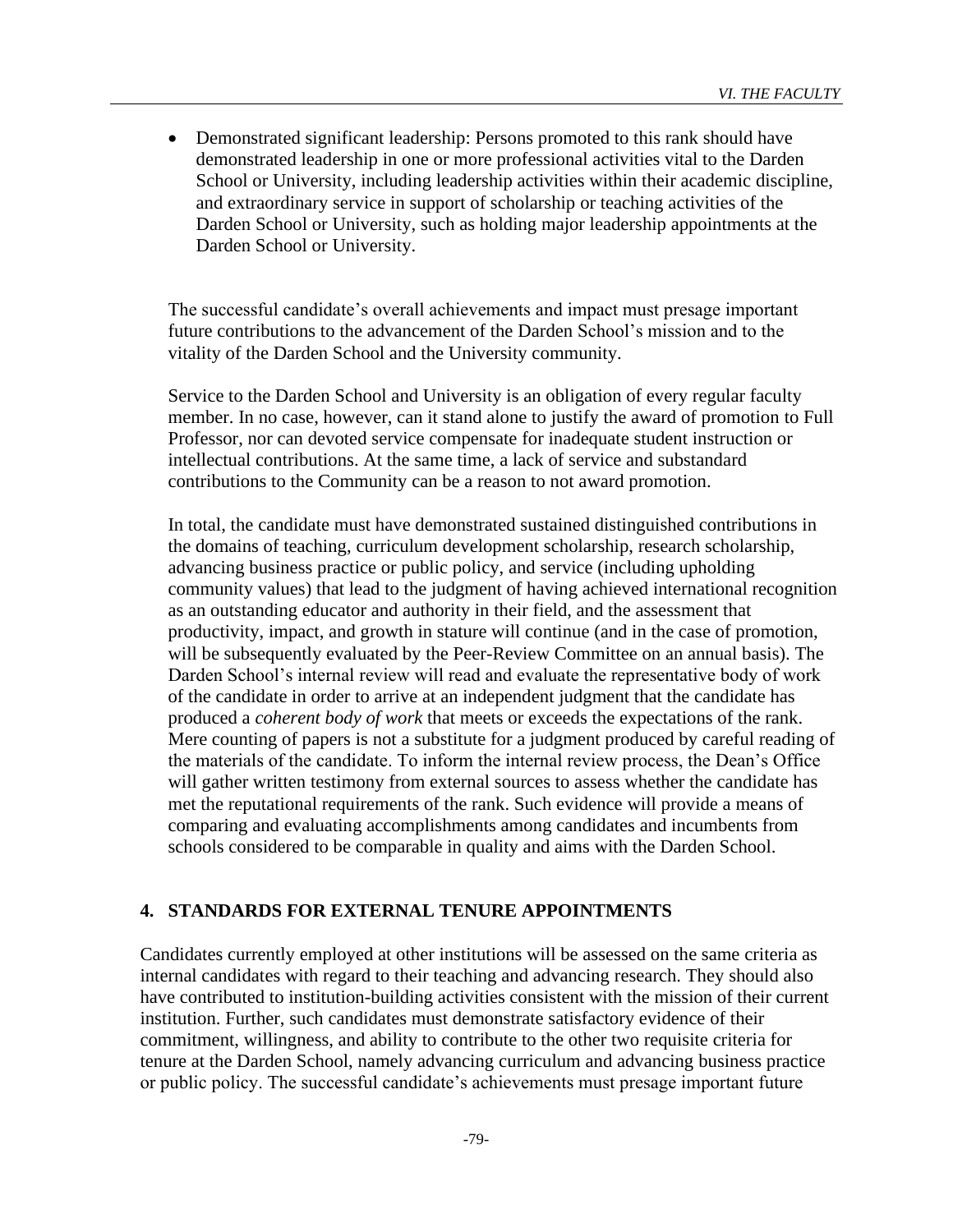contributions to the advancement of the Darden School's mission and to the vitality of the Darden School and University community.

To assess the determination of national recognition, the Dean's Office will gather written testimony from sources inside and outside of the University of Virginia community and present these data to the Appointments Committee for its advice and counsel. Although the nature and sources of the data collected will vary by candidate in accordance with the nature of the candidate's contributions, such evidence will provide a means of comparing and evaluating accomplishments among candidates and incumbents from schools considered to be comparable in quality and aims with the Darden School.

### **5. ENDOWED CHAIR PROFESSOR**

Endowed chairs are preferably established in the name of an individual and carry no reference to a specific functional area of business or industry. The most desirable appellation is, for example, the Doe Professor of Business Administration. In addition to honoring the individual(s) for whom a chair is named, the donor(s) of the endowment honors the Darden School. It is the responsibility of the Dean's Office to ensure that the holder of an endowed chair is an individual whose reputation and accomplishments reflect honor on both the individual(s) for whom the chair is named and the Darden School.

#### **a. Chairs without Term**

These chairs are to be awarded for professional contributions that are judged to be outstanding based on careful review of the candidates' credentials and accomplishments. The chairs typically are part of the University's Eminent Scholar Program and are subject to those requirements. Each year, the Dean at their discretion may appoint a three-person advisory group normally composed of the Sr. Associate Dean for Faculty and two current holders of chairs without term. The Sr. Associate Dean for Faculty will solicit a list of candidates from the Dean and the holders of chairs without term.

The advisory group will review the credentials and record of the nominees and submit a report to the Dean considering the nominee's

- professional reputation;
- intellectual contributions to discipline-based research, to practice, and to learning and pedagogy; and
- leadership and service at Darden, at the University, and in the profession,

and submit a report to the Dean. The Dean will seek the advice of the current holders of chairs without term as they see fit. The Dean will make the final decision regarding which, if any, candidates will be nominated for chairs. The Dean will obtain outside letters on appointees before submitting nominations to the Provost.

#### **b. Term Chairs**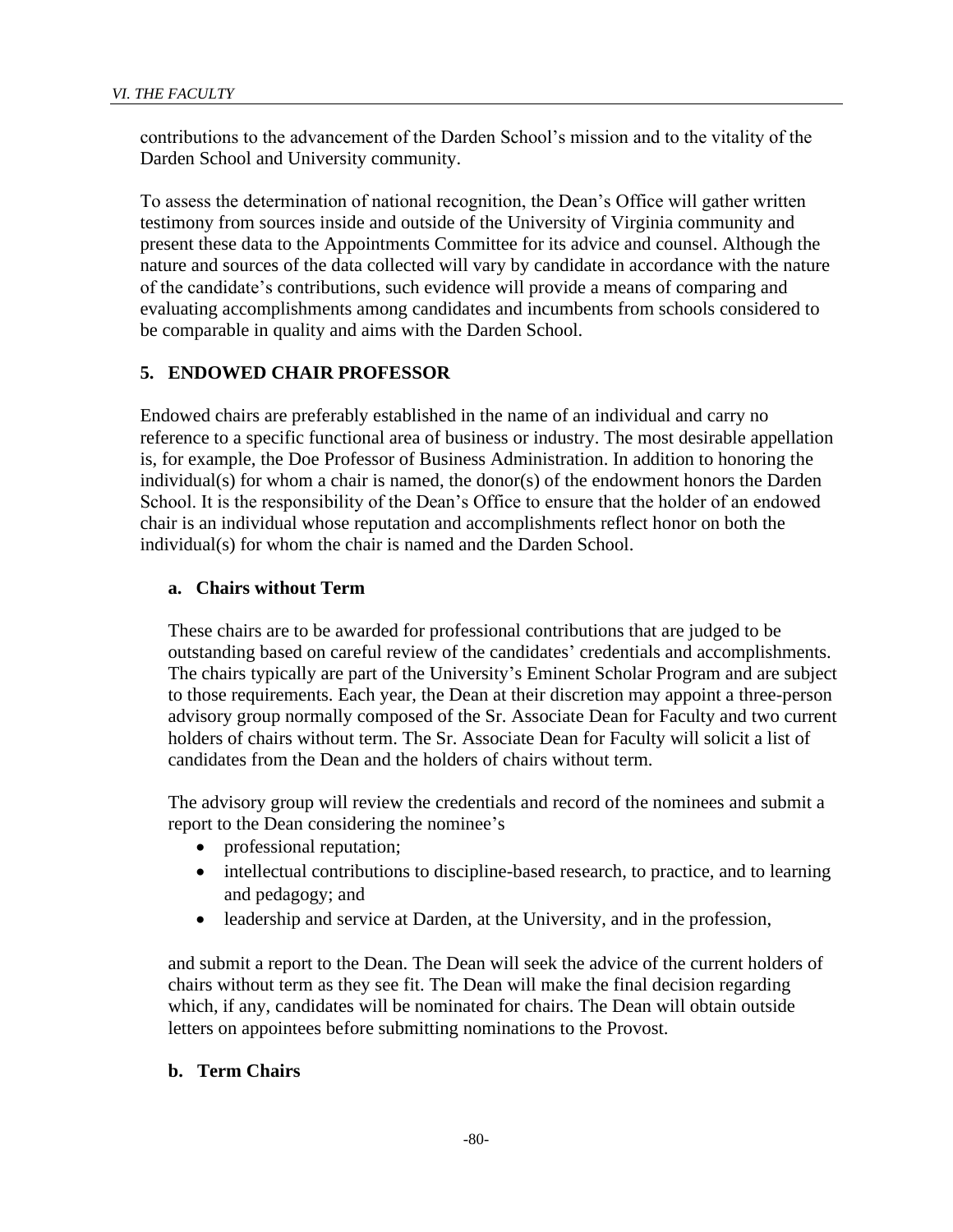Nomination of individuals to hold term chairs is the responsibility of the Dean. Holders of term chairs must have attained the rank of Associate Professor or higher. Criteria for appointment include a record of achievement in one or more areas of scholarly activities that demonstrate excellence in research, and/or teaching and the creation of teaching materials, and/or contributions to advancing the practice of management and/or public policy. There may be additional criteria depending on the stipulations associated with a particular chair.

Term chairs represent commitments by the School to support scholarly activities and typically carry a multi-year commitment (usually three years, but occasionally five years). These guidelines require the appointee to hold the rank of Associate Professor or higher. A candidate may qualify for Term Chair by demonstrating excellence in **one or more** of the following scholarly activities:

- Previous record of excellent research including journal articles, books, presentations in conferences and evidence of a multi-year research program;
- Sustained distinguished commitment to and excellence in teaching, innovative course design and the production of teaching materials;
- Sustained distinguished commitment to and excellence in advancing the practice of management and/or public policy, through executive education and life-long learning, writing to and presenting to managerial and public policy professionals, and other related activities aimed at the practitioner;
- Lifelong contributions to the educational and/or research mission of the school through their service, leadership activities in academic matters, and prior extraordinary contribution to the school as an institution of higher learning.

In awarding Term Chairs, priority will normally be given to those individuals who currently are not chair holders.

# **6. FACULTY COMMITMENT**

Through the promotion standards articulated above, the faculty of the Darden School individually and collectively commit to the following principles:

- We attract, retain, and support world-class faculty who whole-heartedly embrace the Darden School's mission and advance it.
- We take a general management perspective to developing well-rounded leaders through participative, student-centered learning experiences.
- We aspire to deliver a pre-eminent learning experience by not only transferring subject knowledge, but also by helping students develop as management professionals and leaders.
- We have a career-long responsibility to produce and publish scholarly materials that advance global business education, thought leadership, and business practice.
- We include and respect an intellectually and demographically diverse body of faculty who may excel in different aspects of education, scholarship and service.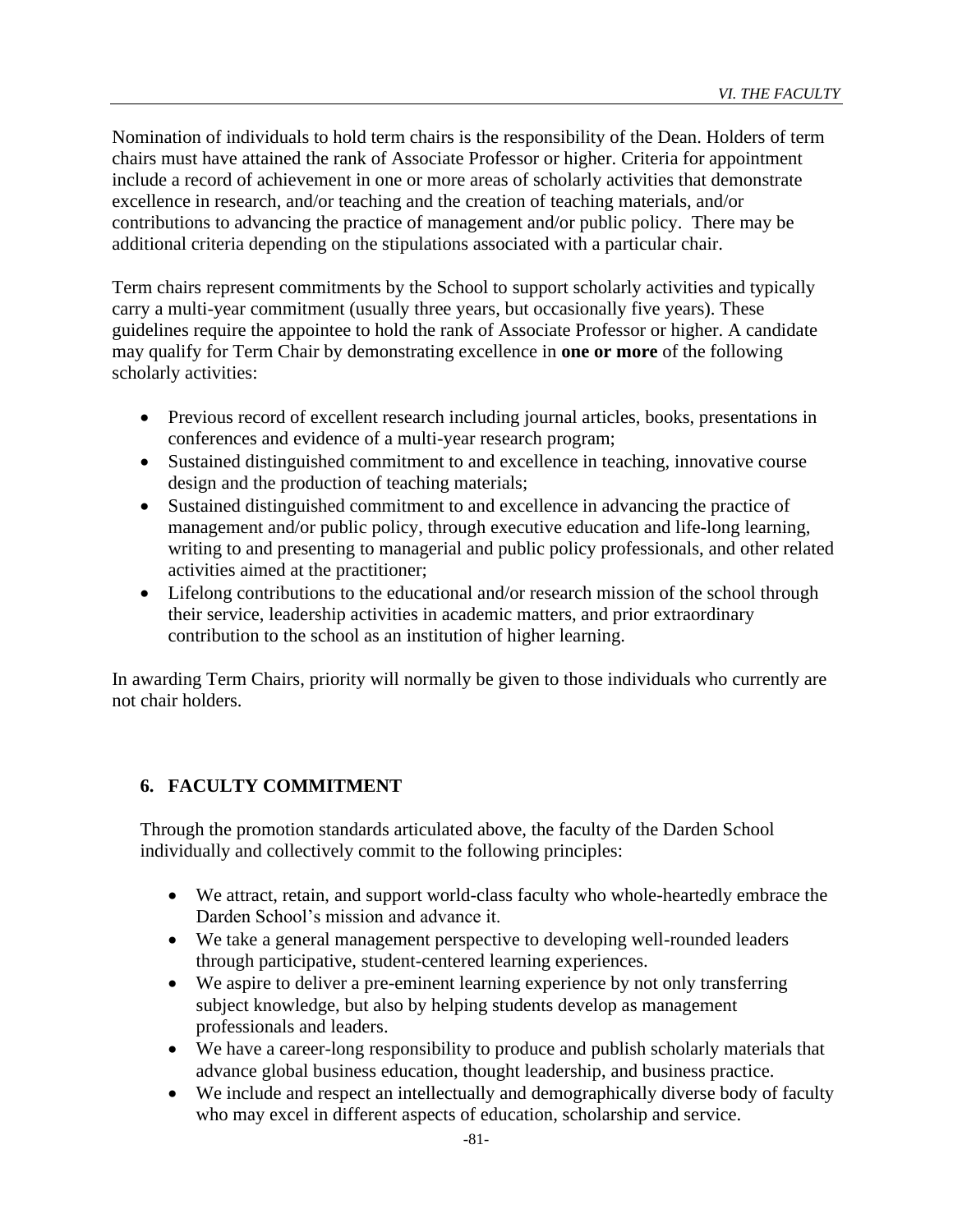- We take a holistic view of a faulty member's contribution, acknowledging that different people may excel in different aspects of education, scholarship, and service. Further, a holistic view requires that a judgment produced by careful reading of the materials should be used rather than one based on easy-to-measure metrics and short cuts during the review and promotion process.
- We acknowledge and respect that different fields differ in their narrative structures, methods, values, standards, research questions, and levels of maturity and development, and therefore we will mindfully and carefully apply these standards as appropriate to each field.
- We understand that standards are long-term commitments for both the Darden School and the individual. Accordingly, current standards cannot arbitrarily depart from historical standards for promotion in the Darden School. However, it is important to demand continuous improvement in the standards for promotion.

### **Appendix A**

## **OPERATIONAL GUIDELINES FOR FACULTY ACADEMIC AND PROFSSIONAL QUALIFICATIONS**

Darden faculty are a critical component to fulfilling our mission and achieving our goals. We maintain our accreditation with AACSB and we follow their guidelines regarding the need for faculty members to maintain currency in their discipline. This document describes the faculty categorization process we follow to be consistent with our mission and AACSB guidelines. Darden's mission is to improve the world by developing and inspiring responsible leaders and by advancing knowledge. Our vision is to achieve the full potential of our mission. In so doing, the following outcomes are expected: (1) to have the preeminent teaching faculty in the worlds; and (2) to be among the leading business schools in producing thought leadership that advances the understanding of critical business issues. Regarding thought leadership, we value producing and publishing scholarly contributions that advance global business education, thought leadership and practice. To meet these goals, our promotion policies reflect our definition of excellence along these dimensions.

Under the AACSB standard initiated in 2013, faculty are categorized into five categories: scholarly academic (SA), practice academic (PA), scholarly practitioner (SP), instructional practitioner (IP), or Other. Noted below is how Darden applies these criteria to assign faculty to a specific category.

The purpose of this categorization is to assure that Darden retains a roster of faculty who are current in their expertise, and who are actively contributing to the advancement of knowledge consistent with our mission.

Darden faculty complete an annual report that summarizes the professional accomplishments in teaching, research and service. The senior associate dean for faculty and research leads a peer review process that tracks faculty performance based on the most recent three years of data. Faculty are then provided feedback about their performance relative to other faculty at Darden.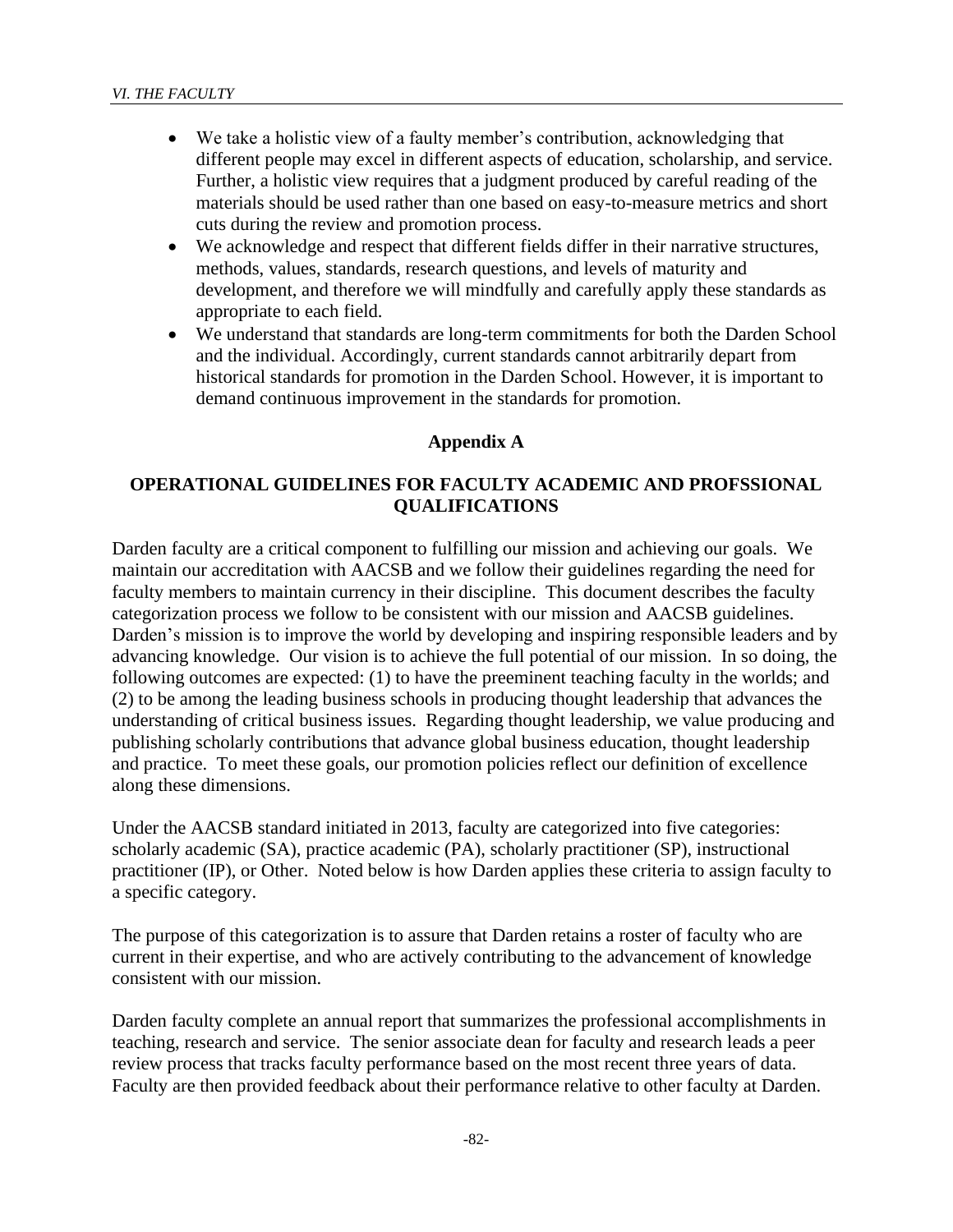The same information is reviewed for a five-year period to support the assignment of faculty into these five categories for accreditation purposes.

Consistent with our promotion policies for tenure and non-tenure-track faculty, we expect faculty to strive for excellence in teaching, advancing business practice by directly communicating with practitioners and to perform service for the school, university and/or academy. This assumption of performance is expected, regardless of categorization. The key difference between tenuretrack and academic general faculty (non-tenure track) is that tenure-track faculty are also expected to generate scholarship as broadly defined by AACSB (discovery, applied, pedagogical.)

The process to categorize faculty follows the same principles articulated in our promotion policy. We review the portfolio of activities and evaluate this output to determine if the faculty member has engaged in activity that is of sufficient quality, quantity and coherence to demonstrate currency of thought and impact on the relevant dimension of scholarship. While assigning one of these five categorizes is completed in parallel with our annual review and promotion procedures, there is a strong correlation in the resulting distribution. Faculty who are strong contributors in all dimensions valued by Darden – creation of scholarship, teaching, and communication with practicing manager will remain a Scholarly Academic. Faculty who chose to focus on teaching, service and the creation of teaching materials for use by other schools will also remain a scholarly academic. We anticipate most tenured/tenure-track faculty to fall into this category. Junior faculty who have not yet been reviewed for tenure are considered emerging scholars and are categorized as Scholarly Academics.

For those academically prepared faculty who choose to focus on communicating with practitioners in order to advance business practice later in their career, we anticipate they will be categorized as a Practice Academic. We do not expect many faculty to be Scholarly Practitioners. The Instructional Practitioner is where we anticipate our part-time faculty who teach a specific course that reflects their business expertise to be categorized.

Our reward system – teaching assignments, summer support and teaching load – is consistent with this categorization scheme. In order to obtain meaningful rewards, faculty need to make significant contributions in addition to teaching.

Noted below are the criteria we use in preparing a comprehensive profile of each faculty member that is used in this categorization process. For each category we track a faculty member's portfolio of activities (beyond education) as detailed below.

## **Scholarly Academic (SA)**

- PhD in relevant field.
- Creation of new intellectual contributions. Over five years publish on average 1/year
	- o Publication of books and/or book chapters aimed at academics, practitioners or textbooks.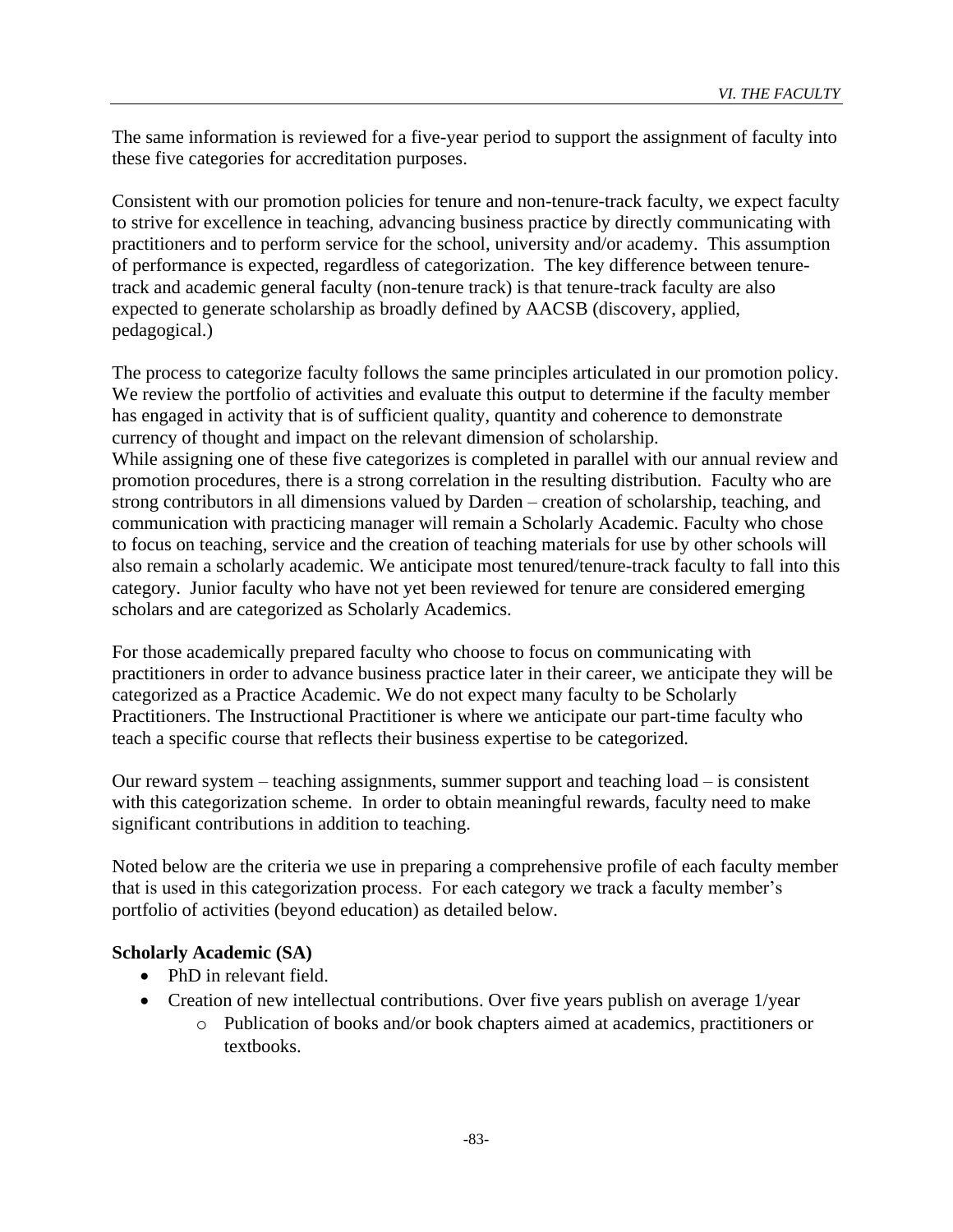- o Publication of articles in peer review or leading (defined as PR-1, PR-2 by faculty in each discipline or the list used by the Financial Times for their ranking)\*.
- o Publication of teaching materials case and teaching note, a technical note or a simulation - available for use at other schools.
- Editorial positions such as editor, associate editor, editor of special issue, or members of an editorial review board of an academic journal.
- Leadership role in an academic society. This may include an officer position, division head, planning a conference or session.
- Presented academic research.
- Communication with practicing manager or policy makers through Executive Education teaching, consulting, speaking engagement, etc.
- Academic leadership position within Darden.

# **Practice Academic (PA)**

- PhD or terminal degree in relevant field.
- Significant communication/impact with practicing manager through a mix of the following examples of activity:
	- o Publication of teaching materials and teaching notes, a technical note or a simulation available for use at other schools.
	- o Publication of books and or book chapters targeted to practicing managers
	- o Short publications in the popular press e.g. blog posts, op eds
	- o Teach in Executive Education programs at Darden or at a private organization.
	- o Consult with business or other external organizations.
	- o Presentations to practitioners on current business topics.
	- o Expert witness for business, government or other entity.
	- o Leadership or advisory role with a company.
	- o Lead courses with students that include direct contact with companies.
	- o Supervise students' independent study projects that include actual business problem or field-based case studies.

## **Scholarly Practitioners**

- Master's degree in relevant field.
- Significant professional experience.
- Publications in practitioner-oriented publications.
- Actively communicating with practitioners in order to advance business practice through a mix of the following examples:
	- o Teach in Executive Education
	- o Consult with business
	- o Speak to practitioners on current business issues.
	- o Expert witness for business, government or other entity.
	- o Leadership or advisory role with a company.

<sup>\*</sup> These journals lists are available with the Office of Faculty & Research.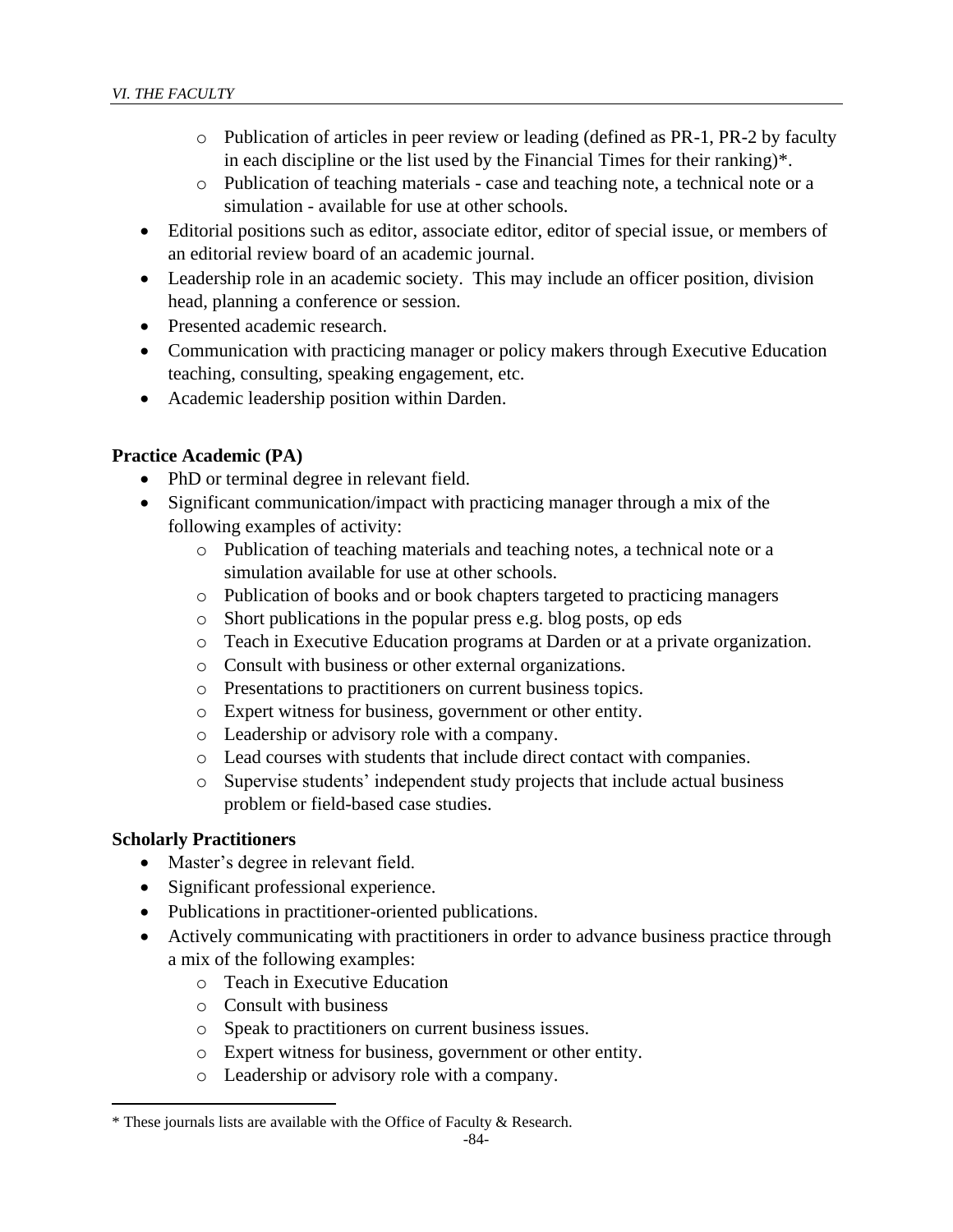- o Lead courses with students that include direct contact with companies.
- o Supervise students' independent study projects that include actual business problems or field-based case studies.

#### **Instructional Practitioners**

- Master's degree in relevant field.
- Significant continued professional experience.
- Ongoing involvement with business in area of expertise including
	- o Employment or consulting with a business.
	- o Leadership role with a company.
	- o Teach in Executive Education.
	- o Lead courses with students that include direct contact with companies.
	- o Supervise students' independent study projects that include actual business problems.

#### **Other**

Faculty who do not meet the requirements to maintain a scholarly or practitioner categorization will be classified as Other.

# **D. POLICIES AND CRITERIA FOR APPOINTMENTS OF NON-TENURE-TRACK FACULTY**

## **1. PREAMBLE**

The Darden School has aspirations to be among the leading business schools in the world. The Darden School strives to excel in teaching and educational experiences and to make significant contributions to business education, to thought leadership, and to management practice across the globe. To meet these goals, our standards for appointment and promotion must evolve to define excellence on these dimensions and relative to peers. Our standards are intended to attract, develop, and retain world-class Academic General Faculty (AGF) who advance the Darden School's mission, and to meet or exceed the standards of the University of Virginia. We seek faculty who are committed to the Darden School's objectives and who show evidence of wanting to participate wholeheartedly in achieving the School's objectives. These objectives include: formal instruction; producing and publishing educational materials to advance global business education; advancing practice; and positively contributing to the operations and culture of the Darden School's programs and community. In addition, we must attract and retain individuals who, to advance to the senior levels of professorship, have the capacity to lead and run major activities and programs of the Darden School. We seek to attract and promote diverse faculty who are committed to taking a general management perspective and to developing well-rounded leaders through a participative, student-centered learning experience.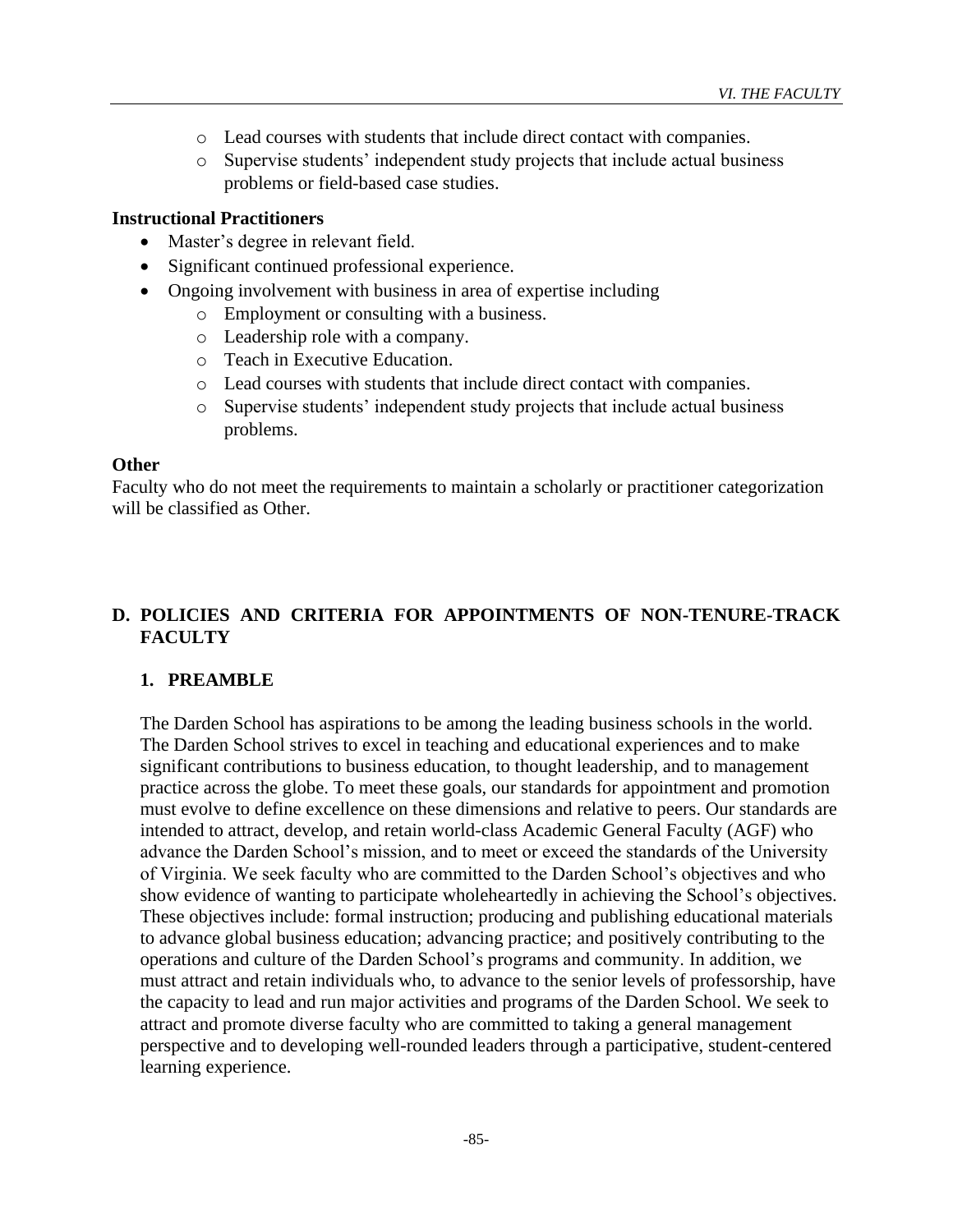This document lays out four sections. Part I lays out the professional ranks and tracks for appointing AGF. Part II lays out the principles and common standards for advancing in the professorial ranks of the Darden School. Part III operationalizes the standards for promotion and provides guidance to candidates, faculty, and the Peer Review Committee on the specific criteria that will be used for AGF promotion decisions and is provided through a link on the Darden Portal. The procedures provide guidance to the Darden School's Office of Faculty and Research on how to conduct the AGF promotion review process within the Darden School and are provided through a link on the Darden Portal.

## **2. PART I – PROFESSIONAL RANKS AND TRACKS FOR ACADEMIC GENERAL FACULTY**

AGF members (previously known as non-tenure-track faculty) at the Darden School are important members of the academic community. They are tenure-ineligible salaried faculty who are voting members of the faculty and participate in all aspects of the Darden School's operation. AGF are governed by the terms of this section and the University of Virginia's policy on AGF [\(PROV-004, Employment of Academic General Faculty Members\)](http://uvapolicy.virginia.edu/policy/PROV-004).

- a. **Purpose**  AGF members serve an important purpose in the Darden School and are critical to its serving the mission. AGF serve a variety of objectives in the Darden School and include the following:
	- 1. Contribute to students' knowledge and skills in specialized and enduring topics that are vital to their development as management professionals and leaders and are not typically delivered through traditional tenure-track appointments.
	- 2. Span a number of topical areas that may not be delivered by tenure-track faculty, but are essential for the curriculum of the degree programs in the Darden School.
	- 3. Provide flexibility to talented AGF who wish to maintain a narrow focus on teaching and curriculum-related activities rather than span the full spectrum of activities that include academic research.
	- 4. Attract and retain AGF who operate at the forefront of practice and applied innovation that are important for students' development as management professionals and leaders.
	- 5. Provide the means to attract non-traditional business faculty from related or affiliated disciplines (such as law, health care, economics, and psychology) and/or with practical experience (military, entrepreneurship, executive level).
- b. **Professorial Tracks for Appointments –** The Darden School appoints two types of AGF: those on the teaching track and those on the practice track.
	- 1. **Criteria for Appointments on the Teaching Track -** Candidates appointed on the teaching track will demonstrate a strong potential for: (1) excellence in teaching; (2) the ability to develop curriculum and course materials; (3) the ability to advance practice by communicating with the practicing manager, and (4) a willingness to participate in service opportunities. These candidates will satisfy the educational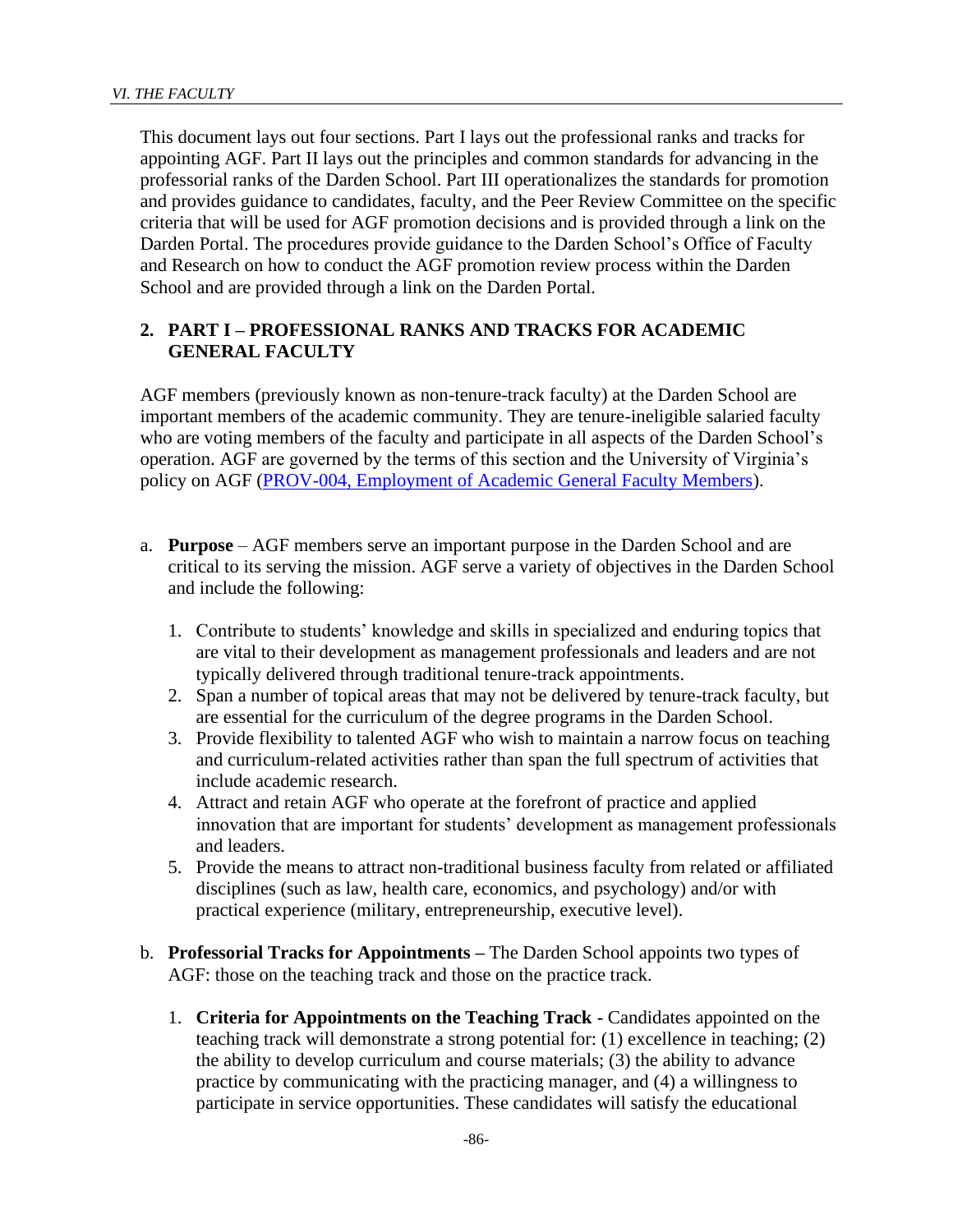qualification requirements spelled out in the University of Virginia's policy on AGF (Section 2(B)), [\(PROV-004, Employment of Academic General Faculty Members\)](http://uvapolicy.virginia.edu/policy/PROV-004).

2. **Criteria for Appointments on the Practice Track –** Individuals with a long and distinguished record of professional accomplishment may be hired on the practice track as a Professor of Practice.

Candidates appointed to this rank bring a deep expertise in an area of business relevant to the Darden School's degree and non-degree programs. It is expected that over time, Professors of Practice will have a curricular impact on the Darden School's MBA programs and executive education. Generally those appointed to this role progress through stages of teaching. It may start with shadowing faculty, occasionally teaching class sessions, co-teaching an existing elective course, and delivering a new elective course.

Candidates are expected to build on their experience in practice and continue to advance practice through their teaching and/or writing accomplishments. Candidates are expected to maintain their expertise in their field and demonstrate their ability to advance the business practice or public policy by communicating with practicing managers through a variety of channels. This may include teaching in the Darden School Foundation's Darden Executive Education program, developing new Darden Executive Education programs, business consulting, writing for publications whose intended audience is primarily practitioners, and speaking to and writing for publicpolicy makers.

- c. **Lecturer Rank Appointments –** The Darden School also appoints AGF to the lecturer ranks.
	- 1. Criteria for appointment in the lecturer ranks require candidates to demonstrate a strong potential for: (1) excellence in teaching; (2) the ability to develop curriculum and course materials; (3) the ability to advance practice by communicating with the practicing manager; and (4) a willingness to participate in service opportunities. Consistent with the University of Virginia's policy on AGF (Section 2(B)), [\(PROV-](http://uvapolicy.virginia.edu/policy/PROV-004)[004, Employment of Academic General Faculty Members\)](http://uvapolicy.virginia.edu/policy/PROV-004), lecturers will generally not hold a terminal degree. Faculty hired in this category will be assigned to teach "tools" based topics. Examples of this include communication and software development.
- d. **Initial Appointment Professorial Track** Initial appointments for those on the professorial track may be at the rank of Assistant Professor, Associate Professor, or Full Professor. Faculty appointed to the practice track will be accomplished and nationally recognized practitioners in their field and will normally be appointed at the rank of Professor of Practice. The Darden School does not normally hire faculty members on the practice track at the rank of Assistant Professor or Associate Professor.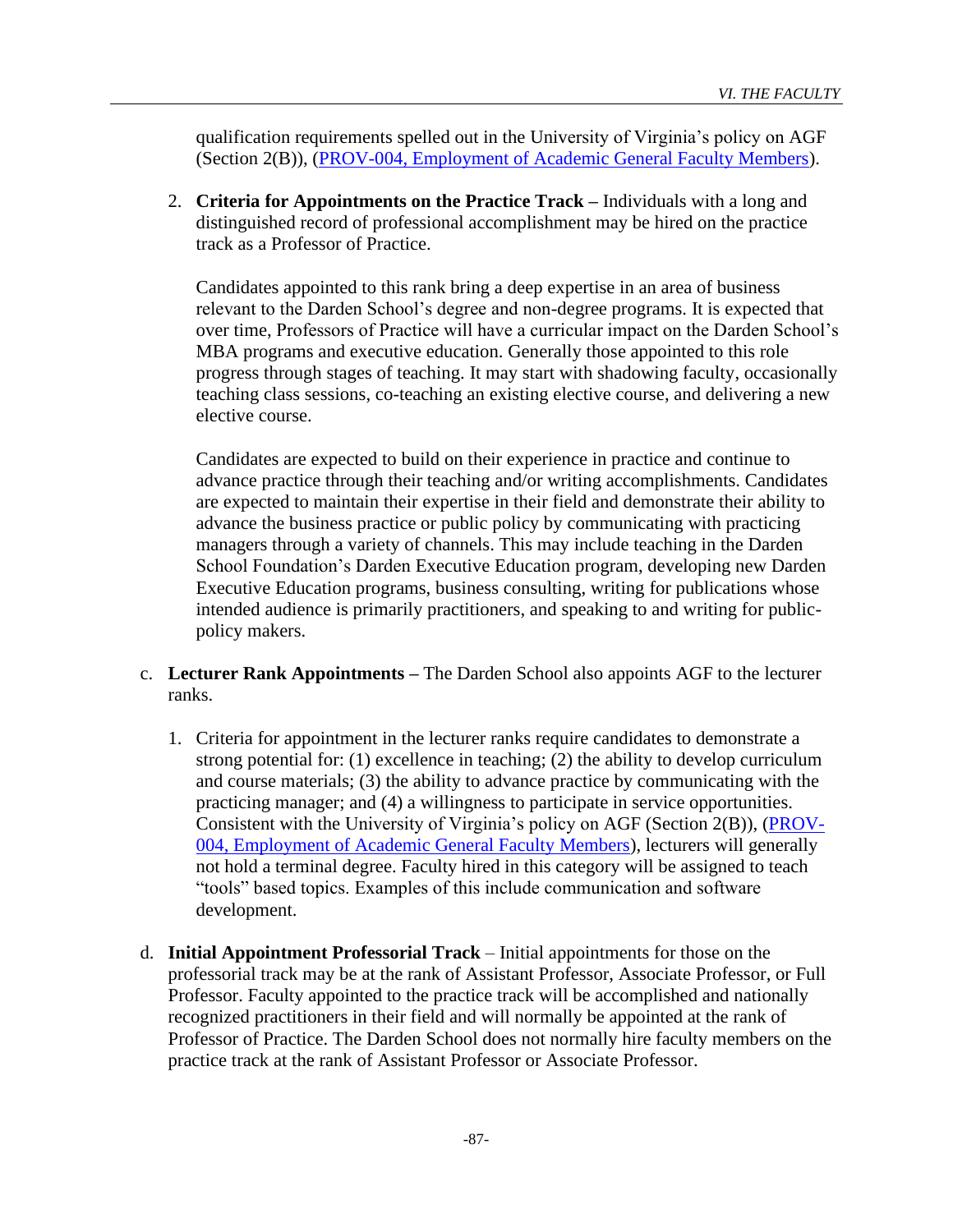- e. **Initial Appointment Lecturer Rank–** Initial appointments for those on the lecturer track may be at the rank of Lecturer, Senior Lecturer, or Distinguished Lecturer.
- f. **Reappointments in Rank after the Initial Appointment –** In the third year of the initial three-year appointment, or at the end of three one-year appointments, AGF are eligible for reappointment for an additional three-year term. Reappointment decisions are made based on a review of the progress toward the self-development goals during the threeyear appointment and the Darden School's further need for the type and scope of services provided by the AFG member.

This evaluation normally produces one of the following decisions:

- Reappointment at the current rank for another three years.
- Termination of the appointment in accordance with the University of Virginia's policy on AGF [\(PROV-004, Employment of Academic General Faculty](http://uvapolicy.virginia.edu/policy/PROV-004)  [Members\)](http://uvapolicy.virginia.edu/policy/PROV-004) (Section 4).
- g. **Annual Review Process –** The Darden School uses the same annual reporting and review process for all its faculty members, including AGF. Faculty submit a Faculty Activity Report, updated CV, and a personal statement in January that summarizes accomplishments from the prior calendar year and plans for the coming year. AGF are reviewed as part of the Peer Review process every spring. This review is undertaken by a committee of senior faculty, chaired by the Senior Associate Dean for Faculty, that examines accomplishments for the last three calendar years. Written feedback is provided in late spring summarizing the committee's conclusions and recommendations, and comparative information is provided to aid in self-reflection and self-development goals.
- h. **Promotions –** The standards and criteria for promotion of AGF on the teaching track, lecturer rank, and the reappointment of AGF on practice track are detailed in Part II and Part III of this document, respectively. The procedures to be implemented are detailed in Part IV of this document.
- i. **Expectation of Continued Employment (ECE) Review –** AGF members hired before January 3, 2017, who do not already serve with ECE as defined in PROV-004 and who choose to undergo an ECE review, will be reviewed for ECE using the same standards described in Part II and criteria in Part III below for promotion of AGF.

## **3. PART II – COMMON STANDARDS FOR ADVANCING IN RANK AT THE DARDEN SCHOOL TEACHING TRACK AND LECTURER TRACK**

As a body, the full-time faculty of the Darden School is committed to encouraging a wide range of intellectual activities. Each faculty member is encouraged to pursue their own aspirations and work toward fulfilling one's full potential while contributing to the advancement of the mission of the Darden School. However, as a faculty body, we are governed by a set of common standards and share a commitment to the study, teaching, and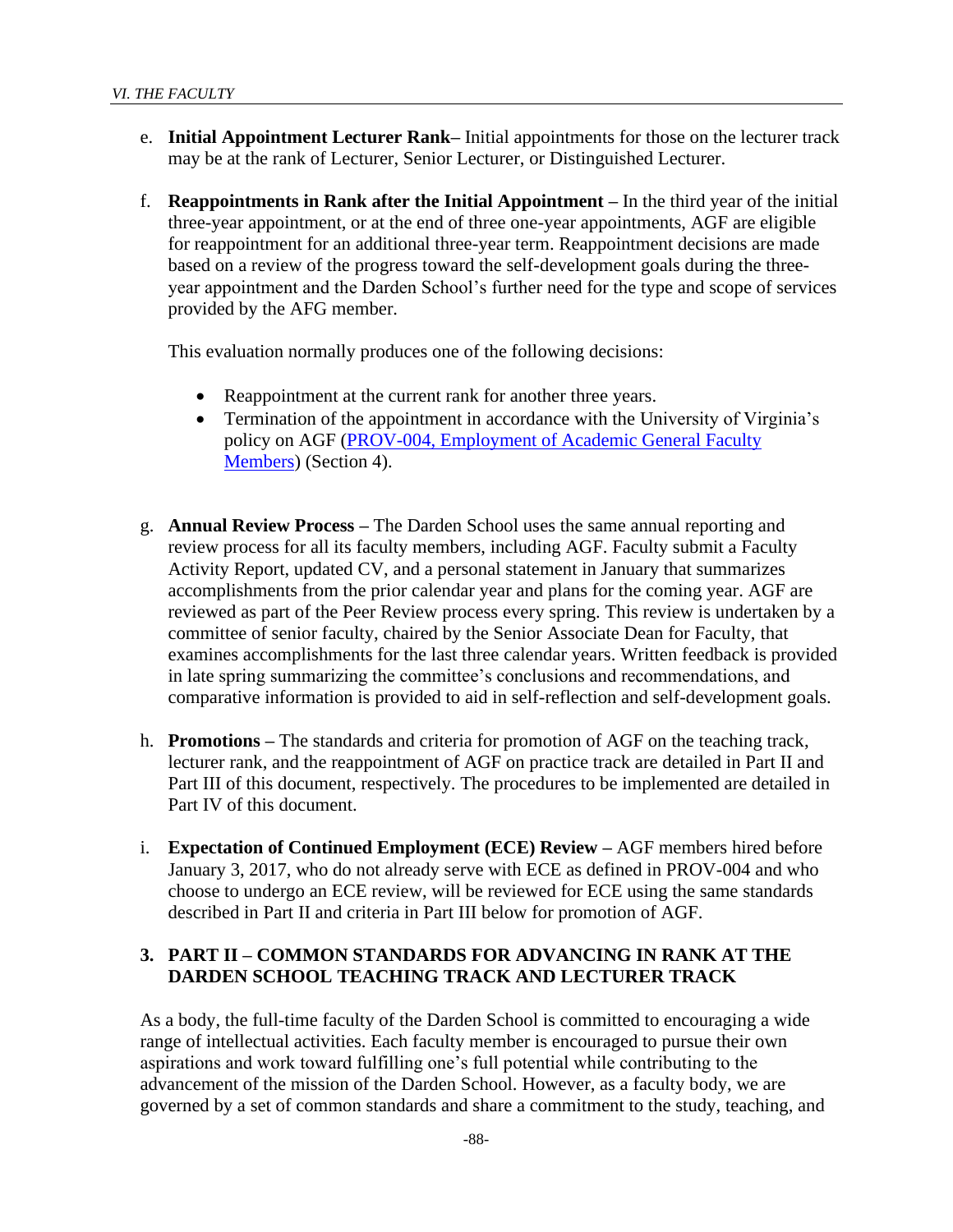practice of business. All AGF candidates for promotion in rank at the Darden School must be considered both on their record of performance and their continued commitment to these common standards.

All successful AGF candidates for promotion must make contributions to two audiences: educators and practitioners. A candidate must contribute to the evolution of ideas in these two areas and produce a body of work that is relevant and significant to a broad area of business practice. Regardless of the form of work, or the audience to which it is addressed, this work must meet or exceed certain standards as described in Part II of this document.

All successful AGF candidates must uphold the Darden School community values (as described later in this document), accept a fair share of Darden School responsibilities, and contribute to the Darden commons. This requirement is over and above the normal service that all faculty provide to their respective academic communities.

There are four areas in which AGF at the Darden School are expected to contribute (not necessarily in any particular order): teaching, advancing scholarship in curriculum development, advancing business practice or public policy by communicating with practitioners, and service (including upholding the Darden School's community values).

### **a. Teaching Contributions**

All successful AGF candidates must demonstrate that they are effective teachers in the Darden School classroom, whether it be the physical or virtual classroom (hereafter called the classroom to refer to both), effective in and committed to taking a general management perspective, and to developing well-rounded leaders through a participative, student-centered learning experience. Effective teaching at the Darden School is not about merely transferring subject knowledge to students; it also includes helping students develop as management professionals and leaders.

Teaching effectiveness at the Darden School has six components:

- Delivering engaging classes that explore important management problems with relevance to practice and help to create an inclusive, global learning experience;
- Engaging in student-centric classroom instruction in all degree formats in which participated that focuses on students' development as global leaders of business administration;
- Using practice-informed cases that are field-based and/or researched and/or employ experiential learning where appropriate;
- Sharing best teaching practices with colleagues through contributions to teaching teams (when applicable);
- Teaching using appropriate and innovative technology; and
- Supporting students' learning inside and outside the classroom.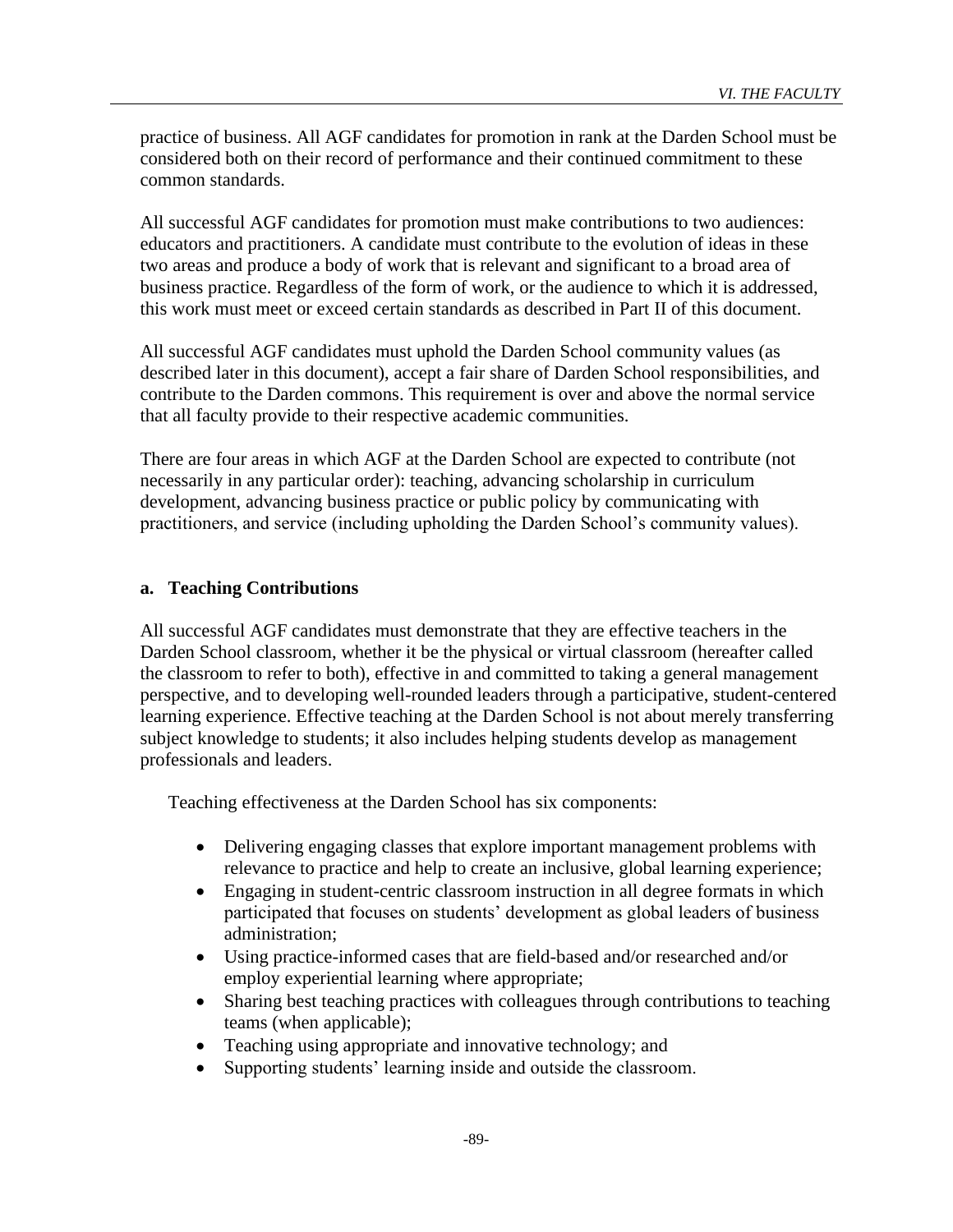In addition to its own expectations, the Darden School adheres to the Provost's requirement for evidence of effective teaching. To satisfy the *requisite* standard for teaching:

*AGF candidates must demonstrate sustained commitment to classroom instruction and sustained effectiveness in classroom instruction. Student evaluations must be a part of the evidence in all cases, but by themselves they are not enough. Students are important judges of a teacher's fairness, organization, and personal qualities in the classroom, laboratory, seminar, or office; but the candidate's faculty peers are normally the better judge of the content of their pedagogy. Popular teaching and good teaching are not necessarily the same thing. Advising, availability to students and other forms of beneficial interactions between the candidate and students may be given appropriate weight as a part of the "student instruction" criterion, but are not, by themselves, a substitute for accomplished classroom instruction.*

A distinctive feature of the Darden School is its deep commitment to student instruction and, in particular, its use of the student-centered case and/or discussion method of instruction. The Darden School aspires to deliver the best educational experience in the world. A large part of the Darden School's leading reputation rests on its teaching excellence, which remains core to its mission.

Accordingly, *excellence* on this dimension is sustained *distinguished* commitment to and sustained *distinguished* effectiveness in classroom instruction.

#### **b. Contributions to Scholarship: Advancing Curriculum**

All successful AGF candidates must demonstrate that they have made significant scholarly contributions to the improvement of the curriculum of the Darden School through course design and course materials development. The *requisite* quantity and quality for promotion to a higher rank will be considered holistically. A candidate's efforts in curriculum development could consist of some or all of the following:

- 1. A series of individually excellent teaching vehicles that evoke fresh insight into issues of importance to managers. These are typically cases, but they can also include simulations, in-class exercises, videos, interactive software, online materials, and other materials. Innovative field-research cases or other equivalent research-intensive teaching materials are highly valued. These are examples of creative work.
- 2. Teaching notes that support teaching materials with substantive learning objectives for developed materials, describe conceptual underpinnings, and offer effective "in-class" teaching plans. These notes should allow educators other than the case author to make effective use of these materials in their own classrooms.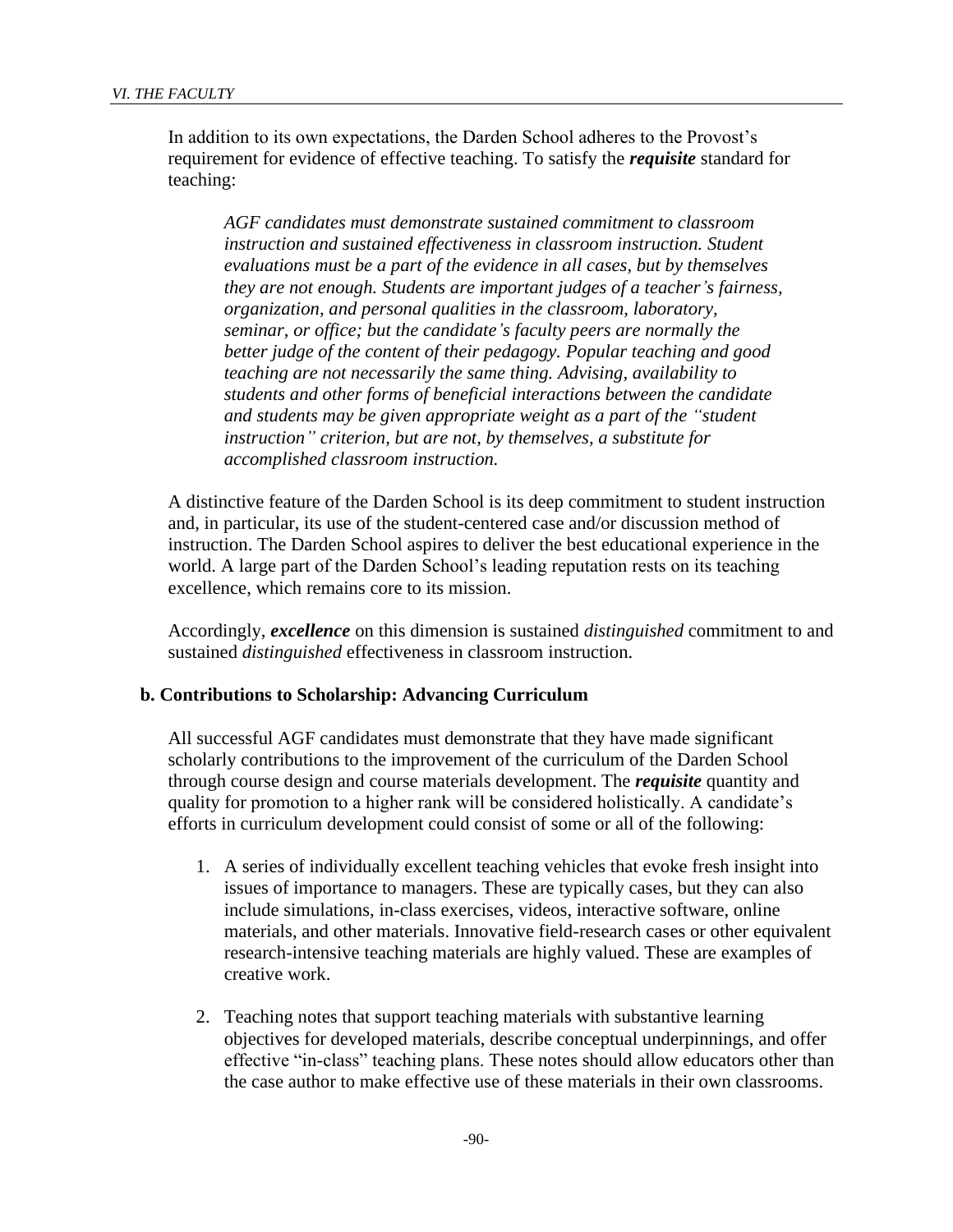3. Development of successful new courses or course modules, including documents that collect and present the intellectual contributions contained in the course materials. Such documentation will generally take the form of a comprehensive course note, a set of modules note(s), a book, or a set of articles addressed to managers or academics.

It is the candidate's responsibility to demonstrate the internal and external importance and impact of their materials.

Excellent course development makes significant and impactful contributions to educational programs in business management and to the understanding of business practice. In addition to facilitating significant student learning, excellent course development compels both educators and students to think about important business problems more productively than they did before.

Accordingly, *excellence* on this dimension is a *coherent body of work* that is significant and sufficient in quantity and quality to make an outstanding and impactful contribution to the improvement in the curriculum of the Darden School and other institutions. It is the candidate's responsibility to demonstrate the underlying analytical framework that underpins and integrates the work into a coherent body.

### **c. Contributions to Advancing Business Practice or Public Policy**

Consistent with the Darden School's mission of improving business practice, teaching, scholarship, and course development activities should include significant efforts focused toward contributions that advance business practice and problem-solving activities. While work addressed for educators must be managerially relevant, intellectual contributions addressing practitioners should go beyond merely showing relevance, and must be produced in a form specifically addressed to and accessible by this audience.

All successful AGF candidates must demonstrate commitment, capability, and willingness to share their expertise, ideas, and insights with the world of practice through their teaching, writing, presentations, or problem-solving activities aimed directly at the practitioners. Such activities should be aimed at improving the practice of management or public policy, at understanding or improving the functioning of markets or other institutions of business and the role of business in society.

The goal of an individual AGF member should not be to ensure that they pursue all of the practitioner-oriented activities mentioned below. Rather, it should be to reflect upon their own record and ambitions as an educator and in doing so identifying those activities that lie at the intersection of their interests, abilities, and available access to a relevant audience, in the belief that such activities will advance practice. For these activities, a successful faculty member should strive for influence and impact.

A candidate's efforts in advancing practice could consist of some or all of the following avenues: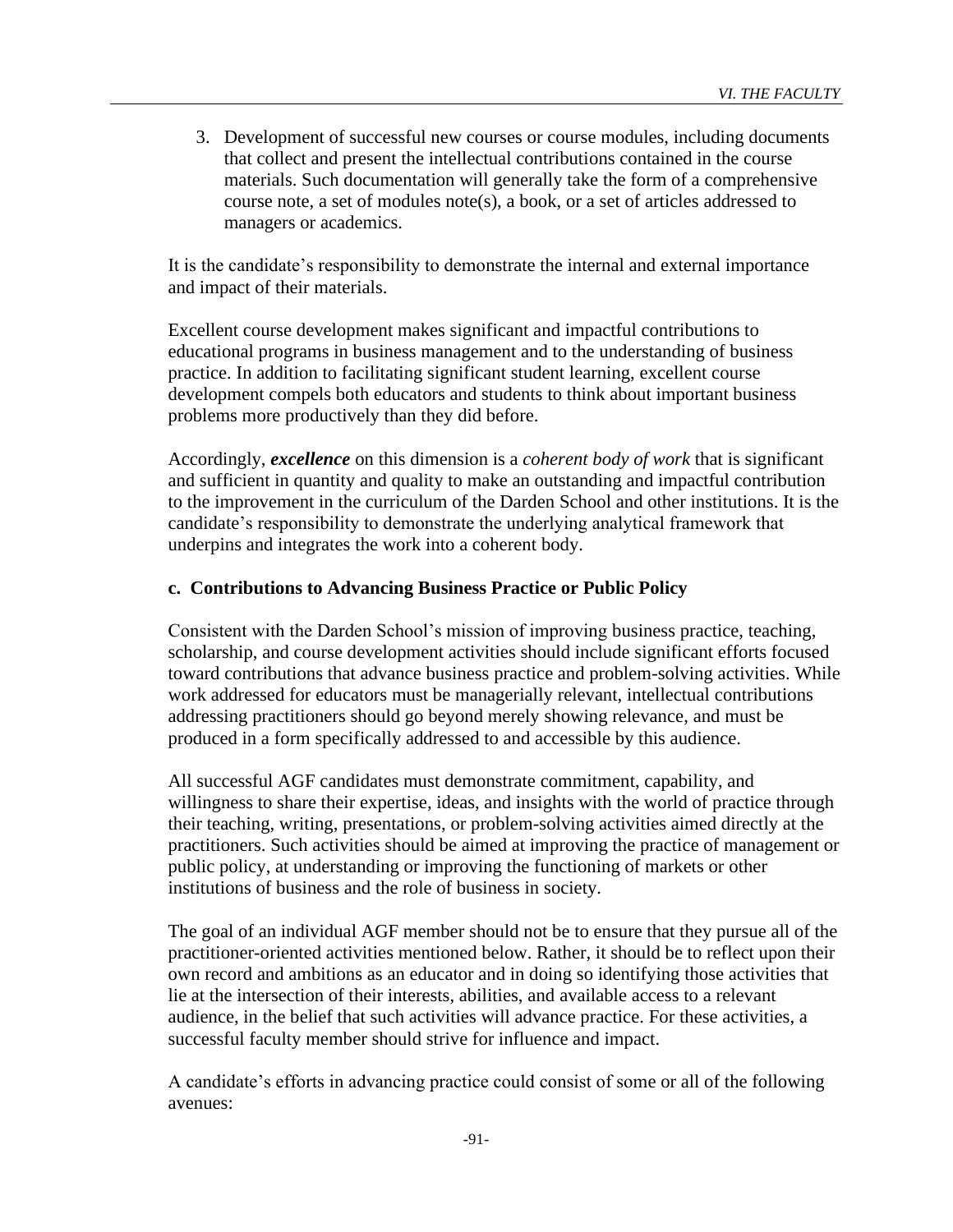- 1. Teaching and leading effectively in Darden Executive Education and Lifelong Learning programs in their area of expertise and reputation.
- 2. Developing new Darden Executive Education and Lifelong Learning programs.
- 3. Business consulting and/or board work.
- 4. Writing for publications whose intended audience is primarily practitioners.
- 5. Engaging with leading media outlets.
- 6. Speaking to and writing for corporate audiences or policy makers.

In judging the *requisite* quantity and quality of the candidate's work for promotion to a higher rank, the work will be considered holistically on the dimension of advancing business practice through communicating with practitioners. The body of work could include articles in practice-oriented journals and outlets, books, book chapters, and other published outputs. Books or book chapters published by leading publishers, and reviewed by practitioners and/or academics, would also be taken into consideration as part of this holistic view. Originating and organizing major conferences/workshops/summits for practitioners, white papers, or position papers on key issues all form part of this category. These would be examples of creative work. The quality of interactions with practitioners based on speaking engagements, teaching, or business consulting would be judged by the prominence of the organizations or firms engaging those services and the relevance of topics pursued.

It is the candidate's responsibility to demonstrate how their chosen efforts at communicating with practitioners advances business practice or public policy.

*Excellence* on this dimension is a *coherent body of work* that is significant and sufficient in quantity and quality to have led to an international reputation in the practitioner world and leads to an independent judgment (internally and externally) that the candidate is a *thought leader*.

#### **d. Contributions to the Darden School Community (Service)**

Given the aspirations of the Darden School to be among the leading schools of business in the world by making significant contributions to business education, thought leadership, and management practice, AGF candidates must also help build and maintain a high-quality environment for engaging successfully in the above activities.

The Provost's policy clearly states the role of service in the well-being of the Darden School and the University: *Service to the University is an obligation of every regular faculty member…genuine contributions to institutional governance, through committees and otherwise, are a part of the obligations expected from faculty.* Further, research and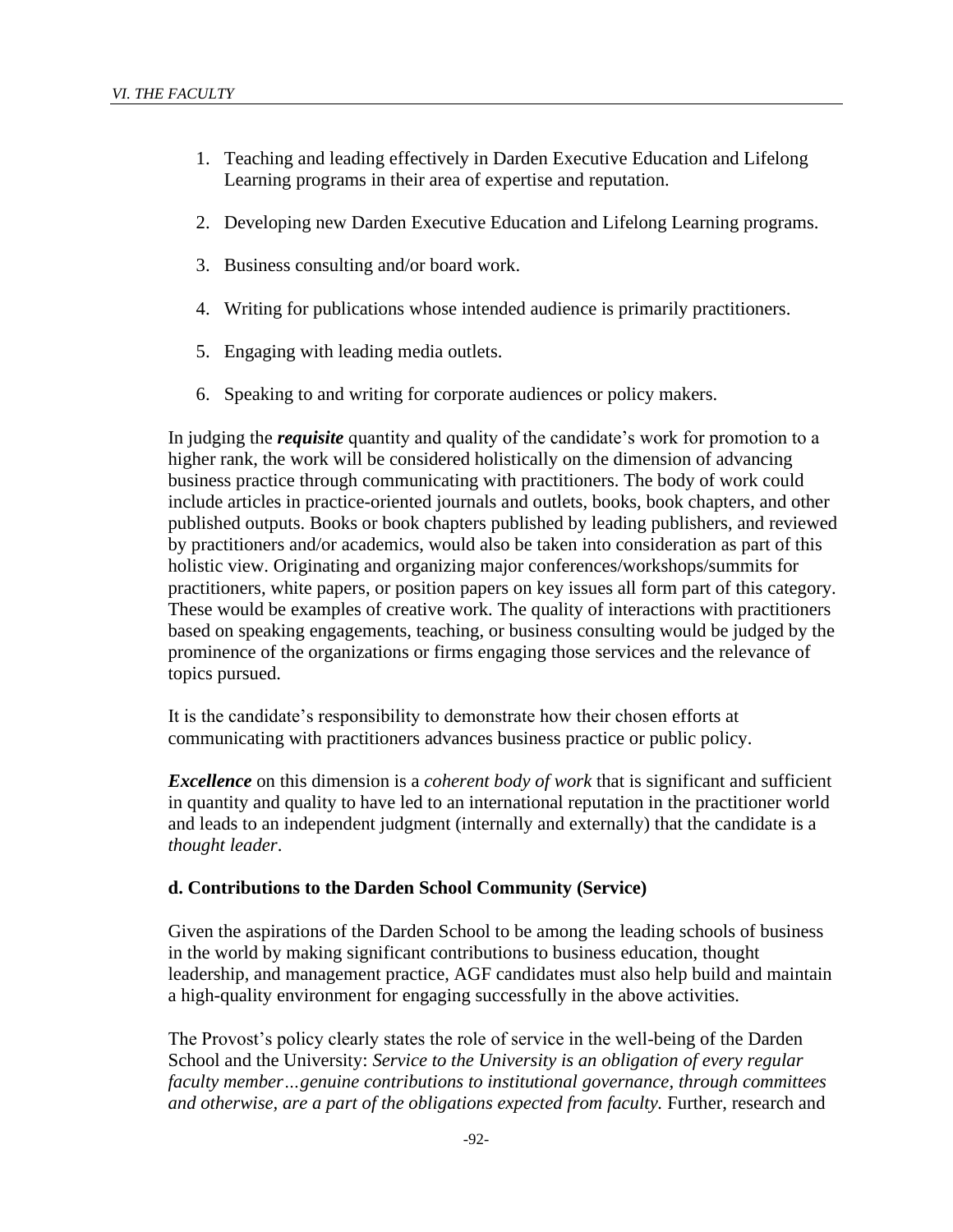teaching being predominantly faculty-governed, all faculty have a responsibility to contribute to these important institution-building activities.

All recommendations for promotion, therefore, must be supported by persuasive evidence from those who are most familiar with these aspects of the candidate's contributions that the following requirements are met:

- 1. The candidate lives by the generally accepted Darden Norms of the Community,\* the Darden School's values, as well as those of the University.<sup>†</sup>;#
- 2. The candidate contributes their fair share to the Darden School's administrative, mentoring, and teaching responsibilities.
- 3. The candidate contributes to a collegial and productive teaching and research environment at the Darden School.
- 4. The candidate advances the Darden School's mission and those activities that support and foster it, including making the Darden School a global business school.

While these contributions are described in the context of the Darden School, candidates are also expected to make other contributions to the University of Virginia and have a responsibility to make service contributions to their broader professional communities.

#### \* DARDEN'S STATEMENT OF NORMS

Darden aspires to provide everyone in our community a world-class experience built on principles of "collaborative excellence." To that end, we announce and endorse the following principles of behavior within our community:

- We the members of the Darden Community, across our many roles, treat everyone with courtesy and respect, and live by our values.
- We act with integrity: we do what we say.
- We communicate with positive intent and appreciation for what others have contributed to our results.
- We treat everyone with fairness.
- We have a joint responsibility to bring suspected incidents of misconduct forward.

Darden Community = faculty, staff, students, visitors, alumni, and anyone who represents Darden School in any way.

† The University of Virginia is a public institution of higher learning guided by a founding vision of discovery, innovation, and development of the full potential of talented students from all walks of life. It serves the Commonwealth of Virginia, the nation, and the world by developing responsible citizen leaders and professionals; advancing, preserving, and disseminating knowledge; and providing world-class patient care. We are defined by:

- Our enduring commitment to a vibrant and unique residential learning environment marked by the free and collegial exchange of ideas;
- Our unwavering support of a collaborative, diverse community bound together by distinctive foundational values of honor, integrity, trust, and respect; and
- Our universal dedication to excellence and affordable access.

‡ <http://www.virginia.edu/statementofpurpose/>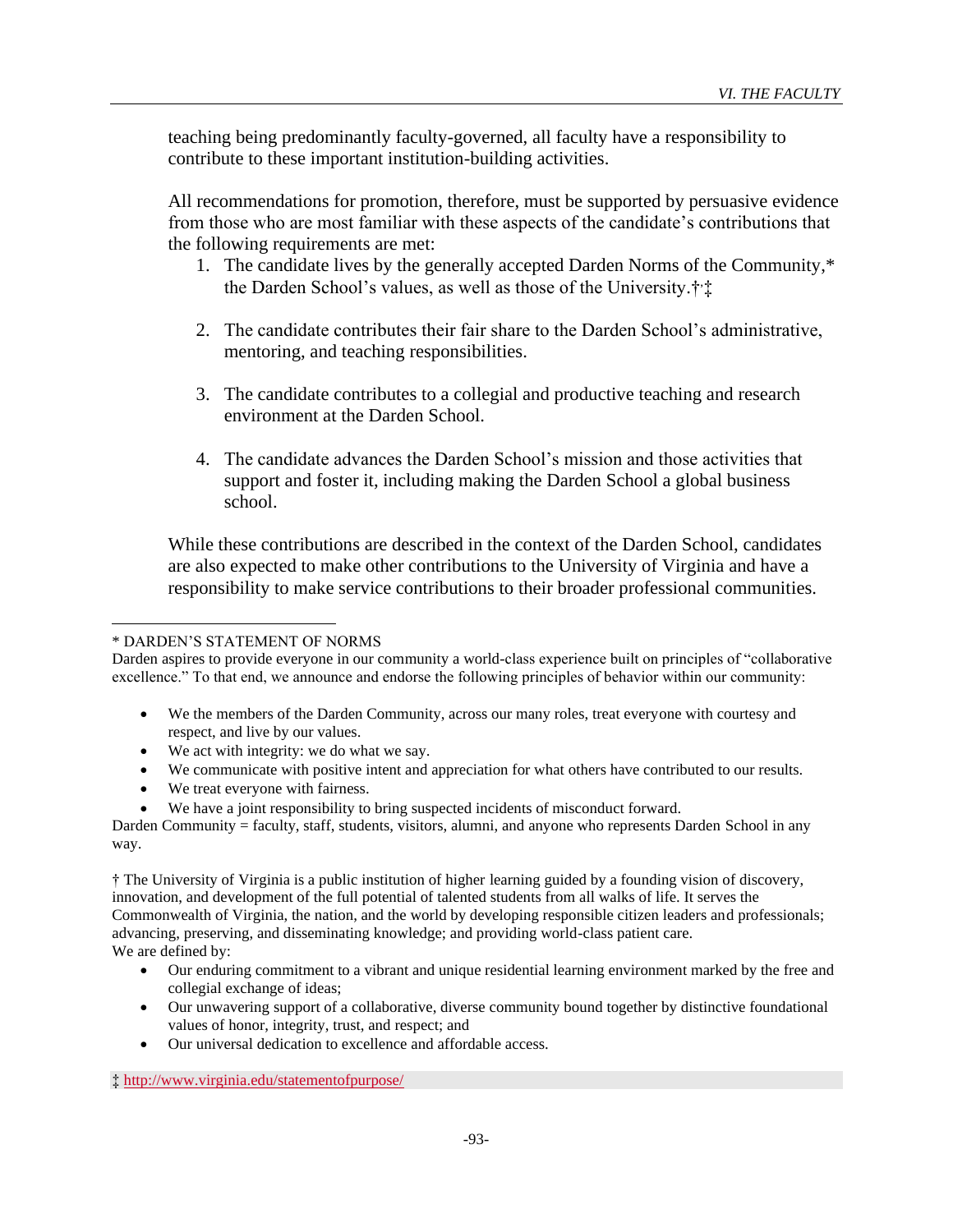Contributions to the Darden commons is a requirement over and above the normal services that all faculty provide to their respective academic communities.

### **4. PART III – CRITERIA FOR PROMOTION BY RANK – LECTURER**

Having defined in Part II the common standards expected of each AGF member, this section addresses the specific criteria for promotion by rank.

This document is consistent with the practice established with the founding of the Darden School that recommendations for promotion shall be made to the Provost by the Dean with the advice of an Evaluation Committee and tenured faculty. In cases of promotion of AGF, the faculty review will be expanded to include AGF senior in rank to those under review. (See Provost's language for a description of the University of Virginia's promotion policy for AGF: [PROV-004, Employment of Academic General Faculty Members\)](http://uvapolicy.virginia.edu/policy/PROV-004).

To assist with reappointment decisions, the Dean will establish an Evaluation Committee that includes members of the Peer Review Committee. In addition, the Dean may appoint a member of the AGF of the Darden School to serve on the Evaluation Committee. A chair will be appointed from that committee, and the Senior Associate Dean for Faculty shall be an ex-officio member of the committee.

To assist with promotion decisions, the Dean will establish an Evaluation Committee that includes members of the Peer Review Committee and will have at least one AGF member whose rank is more senior than the candidate under review. In the event that no such person is available at the Darden School, the Dean will seek an appropriate AGF member from another school. A chair will be appointed from that committee, and the Senior Associate Dean for Faculty shall be an ex-officio member of the committee.

This Evaluation Committee for promotions will be known to the entire faculty and will advise the Dean on all decisions involving promotion of AGF up to and including the rank of Professor (Distinguished Lecturer), and on any other AGF personnel actions at the request of the Dean.

In addition to sharing its advice directly with the Dean, the committee shall, in the case of promotion decisions, make its recommendations known to the AGF at the rank of Associate Professor or Senior Lecturer and above, plus all tenured faculty for all candidates through the level of Associate Professor (Senior Lecturer). For candidates being considered for promotion to Professor, the recommendations will be made known to the tenured and AGF Full Professors for all candidates for Professor (Distinguished Lecturer). These same faculty groups will also advise the Dean.

### **a. Lecturer (Initial Appointment)**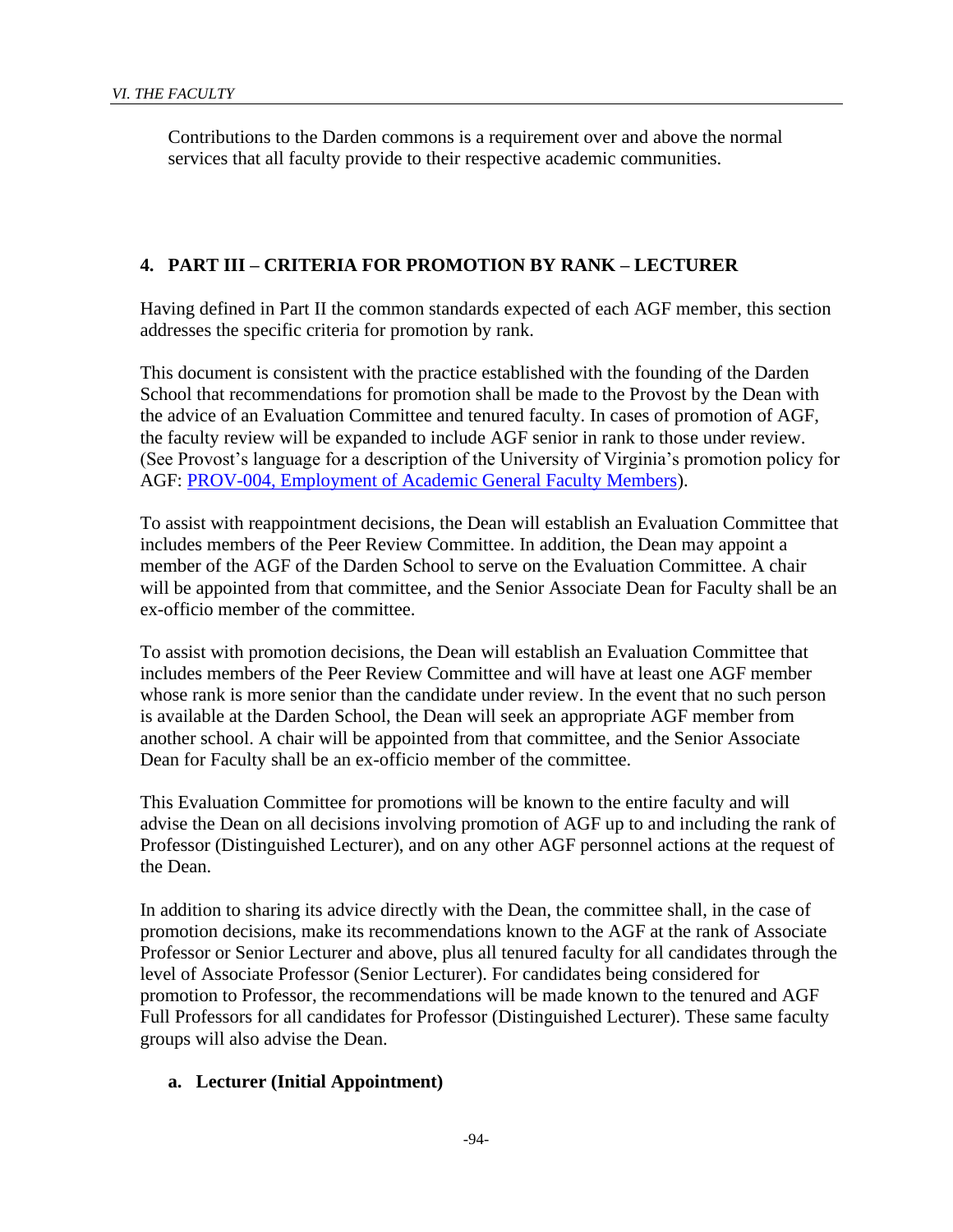The initial appointment at the Lecturer rank is usually for a period of three years, but could be shorter. Persons appointed to this rank are normally those who appear to have the capacity to become outstanding teachers and committed faculty members. By "committed faculty members," we mean individuals who appear likely to become committed to the Darden School's objectives and who show evidence of wanting to participate wholeheartedly in achieving these objectives. These objectives include: formal instruction; a desire to produce and to publish educational materials to the advancement of global business education and the practice of business administration; and contributes to the operations of the Darden School's programs.

Persons holding their initial appointment at the rank of Lecturer will normally be evaluated for a further appointment during the third year of their employment but, at their choosing, may be evaluated prior to that time assuming the request is consistent with the normal Appointments calendar. Persons whose initial contract specifies a term of greater than three years will be evaluated in the final year of their contractual term. This evaluation will normally produce one of the following decisions:

- Appointment to Lecturer for an additional three-year term (or for an additional term to be determined), or
- Termination of the appointment at the end of the contract term. If the review produces a decision not to reappoint, the candidate will be terminated in accordance with the University of Virginia's policy on AGF [\(PROV-004,](http://uvapolicy.virginia.edu/policy/PROV-004)  [Employment of Academic General Faculty Members\)](http://uvapolicy.virginia.edu/policy/PROV-004).

## **b. From Lecturer (Initial Appointment) to Lecturer (Subsequent)**

- The criterion for persons receiving subsequent three-year appointments as Lecturer is: Demonstrated *sustained commitment to and sustained effectiveness in classroom instruction*; and
- Demonstrated through service within the Darden School the willingness to materially contribute to the management of the Darden School, the ability to work with their colleagues to further the Darden School's objectives, including supporting the strategic priorities of the Darden School, the capacity to contribute to the development of their area, and to actively participate in the activities of the respected professional societies in their field.

AGF Members holding the rank of Lecturer may choose to be considered for promotion to Senior Lecturer after serving six continuous years. They may also choose to forego promotion review. The Darden School may renew the contract of a Lecturer who foregoes review but is not required to do so.

### **c. From Lecturer (After Reappointment) to Senior Lecturer**

Starting in the seventh year or later, a lecturer must have demonstrated their effectiveness in classroom teaching and in contributing significantly to the improvement of the Darden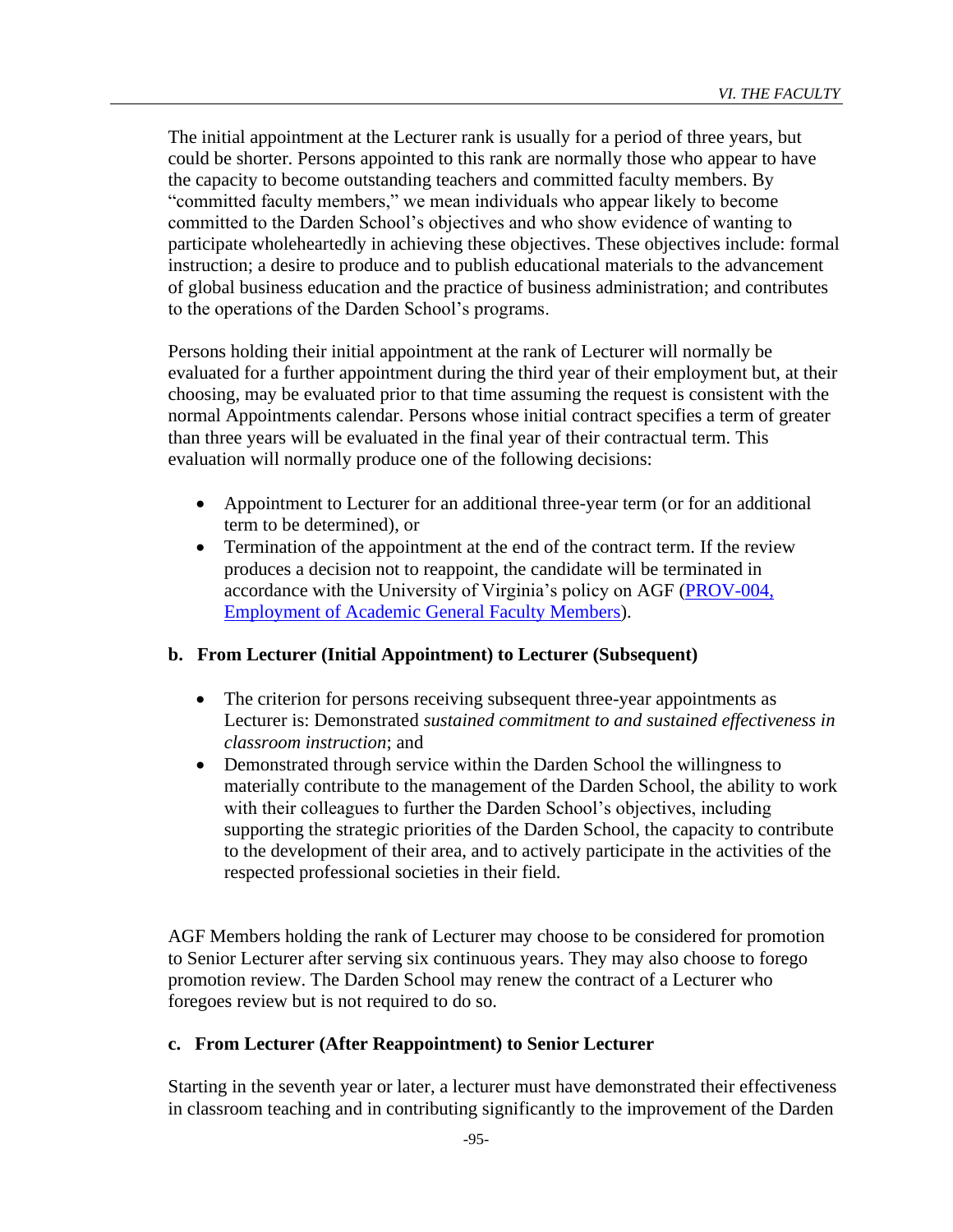School's curriculum. They appear to have the capacity to make a substantial contribution to the Darden School as a leading institution of global graduate business education, and are playing their part in making contributions to the Darden School community. The selfdevelopment emphasis at the rank of Lecturer (Subsequent Appointment), therefore, is usually as follows:

- Demonstrated *sustained commitment to and sustained effectiveness in classroom instruction*;
- Contributed significantly to the improvement of the Darden School's curriculum through the development of effective teaching materials and innovative course design;
- Demonstrated a commitment to advancing the practice of management or public policy by demonstrating an effective ability in communicating with practitioners; and
- Demonstrated through service within the Darden School the willingness to materially contribute to the management of the Darden School, the ability to work with their colleagues to further the Darden School's objectives, including supporting the strategic priorities of the Darden School, the capacity to contribute to the development of their area, and to actively participate in the activities of the respected professional societies in their field.

Meeting each of the *requisite* standards for contributions to teaching, curriculum development and advancing the practice of management is **not** sufficient to merit promotion to the rank of Senior Lecturer. To be considered for promotion, the candidate must be recognized as having met the standard of *excellence* outlined in Part II of this document on at least one of the dimensions of teaching and curriculum development (taken together) or advancing the practice of management or public policy. Alternatively, a candidate might achieve excellence through a tightly integrated set of accomplishments that span teaching, course development, and advancing the practice of management in a manner that is unique and compelling. (This recognition must be far enough above the bar such that the senior faculty of the Darden School would recognize their strengths.)

The Darden School's internal review will read and evaluate the representative body of work of the candidate in order to arrive at an independent judgment that the candidate has produced a *coherent body of work* that meets or exceeds the expectations of the rank. Mere counting of papers or teaching materials is not a substitute for a judgment produced by careful reading of the materials of the candidate.

Persons holding a subsequent appointment at the rank of Lecturer will normally be evaluated for a further appointment during the second year of their contract. This evaluation of a Lecturer normally will produce one of three decisions:

- Appointment to Senior Lecturer for an additional three-year term,
- Continue in the rank of Lecturer normally for an additional three-year term, or
- Termination of the appointment at the end of the contract term. If the review produces a decision not to reappoint, the candidate will be terminated in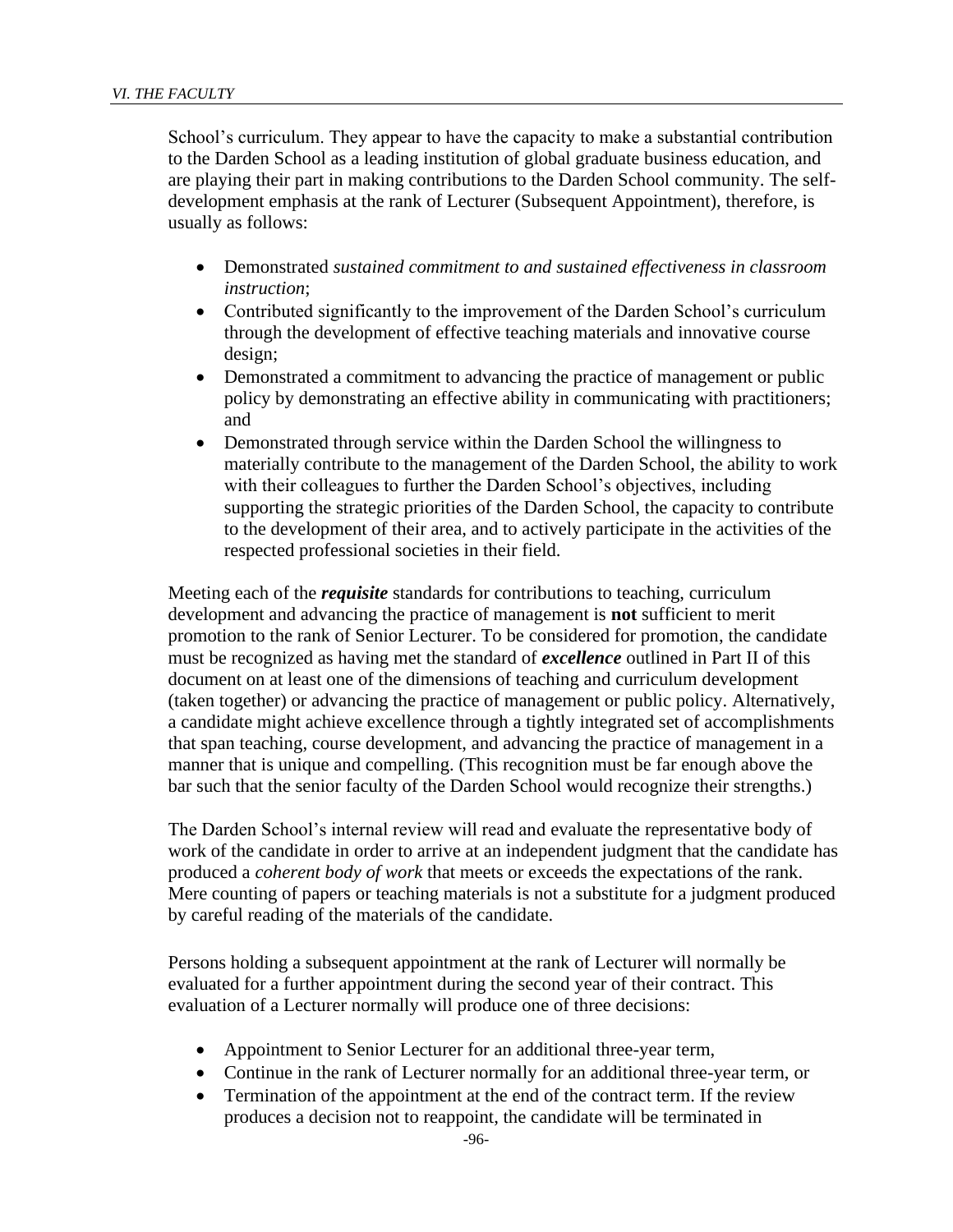accordance with the University of Virginia's policy on AGF [\(PROV-004,](http://uvapolicy.virginia.edu/policy/PROV-004)  [Employment of Academic General Faculty Members\)](http://uvapolicy.virginia.edu/policy/PROV-004).

### *Renewal and Non-Renewal Following Promotion Review:*

Once promoted to Senior Lecturer, or if hired at Senior Lecturer rank, then after the first reappointment, the AGF Member will continue to be reappointed for three-year terms and renewed based on Section III-F [\(PROV-004, Employment of Academic General Faculty](http://uvapolicy.virginia.edu/policy/PROV-004)  [Members\)](http://uvapolicy.virginia.edu/policy/PROV-004).

An AGF member whose promotion review is unsuccessful may request reappointment with the same rank. The Darden School may renew the contract of a lecturer who has been denied a promotion but is not required to do so. Reappointment following an unsuccessful promotion review will be for three-year terms. If reappointed, future renewals are governed by Section IV–B [\(PROV-004, Employment of Academic General](https://uvapolicy.virginia.edu/policy/PROV-004#Standards_of_Notice_for_Non_Renewal)  [Faculty Members\)](https://uvapolicy.virginia.edu/policy/PROV-004#Standards_of_Notice_for_Non_Renewal).

### **d. From Senior Lecturer to Distinguished Lecturer**

Persons appointed to Senior Lecturer rank should develop along the following lines to be successful for promotion to distinguished lecturer.

Promotion to Distinguished Lecturer entails achievements above and beyond the standards for promotion to Senior Lecturer on all dimensions: teaching, curriculum development, advancing business practice, and service (including upholding Darden School community values). Candidates are expected to have made significant contributions on each of these dimensions since promotion to Senior Lecturer. Therefore, persons appointed to this rank have achieved, except in exceptional circumstances, the following criteria:

- Demonstrated *sustained distinguished commitment to* and *sustained distinguished effectiveness* in classroom instruction*.*
- Demonstrated *sustained excellence* in designing courses and in the preparation of teaching materials, and in so doing, contributed significantly to the transformation of the pedagogy of the Darden School.
- Demonstrated an effective and significant ability to advance the practice of management or public policy. Relative to the criteria for earlier appointments, meaningful professional interaction with practitioners takes on greater importance for promotion to Distinguished Lecturer. The successful candidate must be professionally engaged in the broader world beyond academics. This engagement may take many forms appropriate to the candidate's field, but it must be the focus of a significant amount of the successful candidate's efforts.\*

<sup>\*</sup> The Evaluation Committee may elicit, where appropriate, external letters in order to determine the candidate's depth and breadth of professional interaction with practitioners and their impact on practice.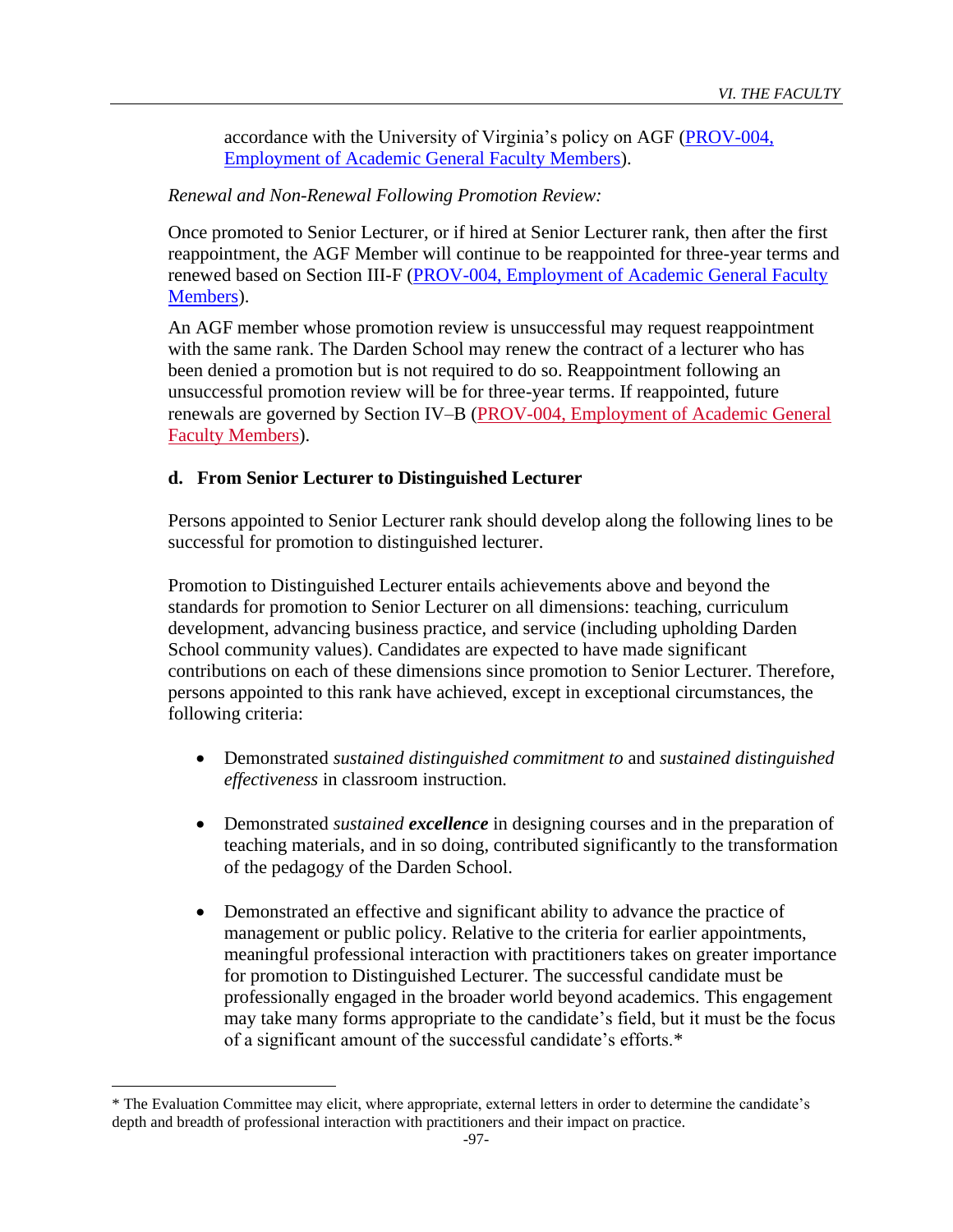- Contributions to the Darden commons is a requirement over and above the normal services that all faculty provide to their respective academic communities. Accordingly, demonstrated significant commitment and capability to build the Darden School as an institution and community is required of candidates to promotion. Scholarship and teaching being predominantly faculty-governed, all persons promoted to this rank should have contributed substantially to these important institution-building and service activities. Such contributions could include, for example, mentoring junior colleagues or students, helping with alumni engagement, and supporting advancement activities, among others. Demonstrated commitment includes role-modelling Darden School and University of Virginia values*.*
- Demonstrated significant leadership: Persons promoted to this rank should have demonstrated leadership in one or more professional activities vital to the Darden School or the University of Virginia, including leadership activities within their academic discipline, and extraordinary service in support of curriculum scholarship or teaching activities of the Darden School or the University of Virginia, such as holding major leadership appointments at the Darden School or University of Virginia.

The successful candidate's overall achievements and impact must presage important future contributions to the advancement of the Darden School's mission and to the vitality of the Darden School and the University of Virginia communities.

Service to the Darden School and the University of Virginia is an obligation of every regular faculty member. In no case, however, can it stand alone to justify the award of promotion to Distinguished Lecturer, nor can devoted service compensate for inadequate student instruction or educational materials contributions. Equally, a lack of service and substandard contributions to the Darden School community can be a reason to not award promotion.

An evaluation for promotion to Distinguished Lecturer normally will produce one of three decisions:

- Appointment to Distinguished Lecturer for a three-year term,
- Continue in the rank of Senior Lecturer normally for an additional three-year term, or
- Termination of the appointment at the end of the contract term. If the review produces a decision not to reappoint, the candidate will be terminated in accordance with the University of Virginia's policy on AGF [\(PROV-004,](http://uvapolicy.virginia.edu/policy/PROV-004)  [Employment of Academic General Faculty Members\)](http://uvapolicy.virginia.edu/policy/PROV-004).

#### *Renewal and Non-Renewal Following Promotion Review:*

Once promoted to Distinguished Lecturer, or if hired at the Distinguished Lecturer rank, then after the first reappointment, the AGF member will continue to be reappointed for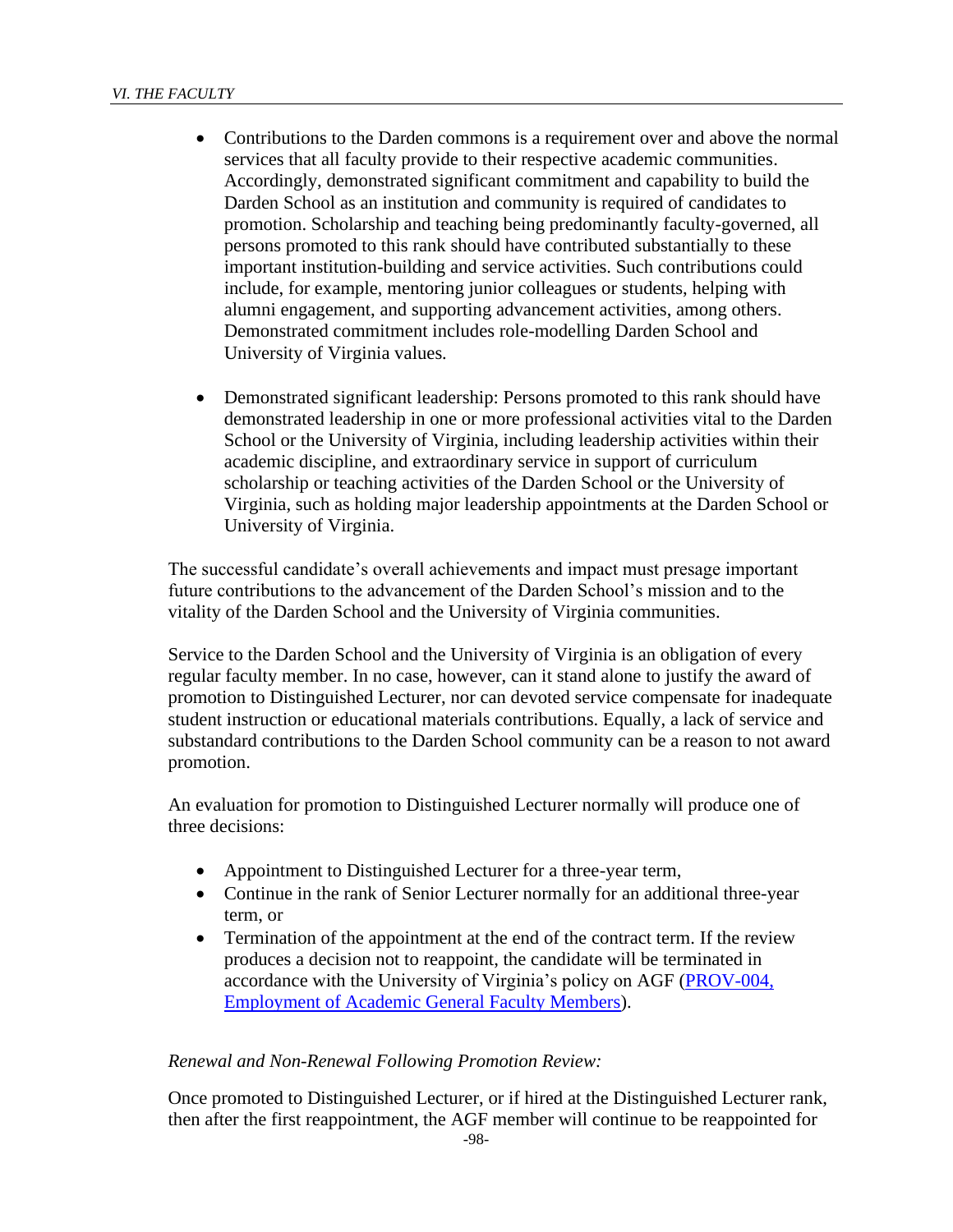three-year terms consistent with Section III-F [\(PROV-004, Employment of Academic](http://uvapolicy.virginia.edu/policy/PROV-004)  [General Faculty Members\)](http://uvapolicy.virginia.edu/policy/PROV-004).

An AGF Member whose promotion review is unsuccessful may request reappointment with the same rank. Reappointment following an unsuccessful promotion review will be for three-year terms. If reappointed, future renewals are governed by Section III-F [\(PROV-004, Employment of Academic General Faculty Members\)](https://uvapolicy.virginia.edu/policy/PROV-004#Standards_of_Notice_for_Non_Renewal).

## **5. CRITERIA FOR PROMOTION BY RANK – TEACHING TRACK**

### **a. From Assistant Professor (Initial Appointment) to Assistant Professor (Subsequent Appointment)**

Candidates for reappointment from Assistant Professor (Initial Appointment) to Assistant Professor (Subsequent Appointments) must meet the *requisite* self-development goals at the rank of Assistant Professor (Initial Appointment).

The initial appointment at the Assistant Professor rank is usually for a period of three years, but could be shorter or longer. Persons appointed to this rank are normally those who appear to have the capacity to become outstanding teachers and committed faculty members. By "committed faculty members," we mean individuals who appear likely to become committed to the Darden School's objectives and who show evidence of wanting to participate wholeheartedly in achieving the School's objectives. These objectives include: formal instruction; a desire to produce and to publish educational materials to the advancement of global business education and the practice of business administration; and contributes to the operations of the Darden School's programs. The self-development emphasis at this rank, therefore, is to:

- Demonstrate *sustained commitment to and sustained effectiveness in classroom instruction;* and
- Demonstrate through service within the Darden School the willingness to materially contribute to the management of the Darden School, the ability to work with their colleagues to further the Darden School's objectives, including supporting the strategic priorities of the Darden School, the capacity to contribute to the development of their area, and to actively participate in the activities of the respected professional societies in their field.

Persons holding their initial appointment at the rank of Assistant Professor will normally be evaluated for a further appointment during the third year of their employment but, at their choosing, may be evaluated prior to that time assuming the request is consistent with the normal Appointments calendar. Persons whose initial contract specifies a term of greater than three years will be evaluated in the final year of their contractual term. This evaluation will normally produce one of the following decisions:

• Appointment to Assistant Professor for an additional three-year term (or for an additional term to be determined), or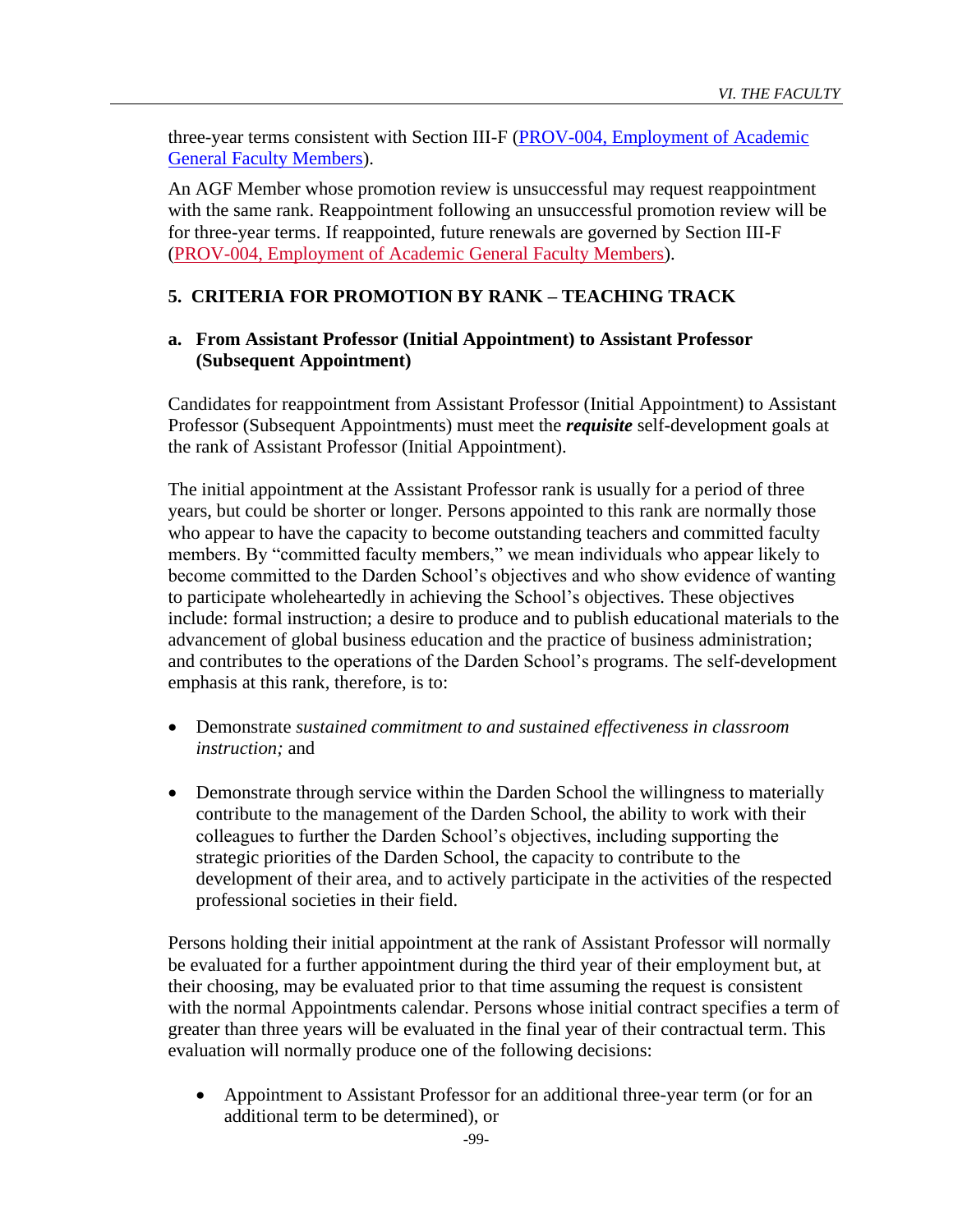• Termination of the appointment at the end of the contract term. If the review produces a decision not to reappoint, the candidate will be terminated in accordance with the University of Virginia's policy on AGF [\(PROV-004,](http://uvapolicy.virginia.edu/policy/PROV-004)  [Employment of Academic General Faculty Members\)](http://uvapolicy.virginia.edu/policy/PROV-004).

AGF members holding the rank of Assistant Professor may choose to be considered for promotion to Associate Professor after serving six continuous years. They may also choose to forego promotion review. The Darden School may renew the contract of an Assistant Professor who foregoes review but is not required to do so.

#### **b. From Assistant Professor (Subsequent Appointment) to Associate Professor**

AGF candidates for promotion from Assistant Professor (Subsequent Appointment) to Associate Professor must meet the *requisite* self-development goals at the rank of Assistant Professor (Subsequent Appointment) and the standard of *excellence* outlined below.

Persons receiving a subsequent three-year appointment as Assistant Professor have demonstrated their effectiveness in classroom teaching and in contributing significantly to the improvement of the Darden School's curriculum. They appear to have the capacity to make a substantial contribution to the Darden School as a leading institution of global graduate business education, and are playing their part in making contributions to the Darden School community. The self-development emphasis at the rank of Assistant Professor (Second Appointment), therefore, is usually as follows:

- Demonstrated *sustained commitment to and sustained effectiveness in classroom instruction*;
- Contributed significantly to the improvement of the Darden School's curriculum through the development of effective teaching materials and innovative course design;
- Demonstrated a commitment to advancing the practice of management (or public policy) by demonstrating an effective ability in communicating with practitioners; and
- Demonstrated through service within the Darden School the willingness to materially contribute to the management of the Darden School, the ability to work with their colleagues to further the Darden School's objectives, including supporting the strategic priorities of the Darden School, the capacity to contribute to the development of their area, and to actively participate in the activities of the respected professional societies in their field.

Meeting each of the *requisite* standards for contributions to teaching, curriculum development and advancing the practice of management is **not** sufficient to merit promotion. To be considered for promotion, the candidate must be recognized as having met the standard of *excellence* outlined in Part II of this document on at least one of the dimensions of teaching and curriculum development (taken together) or advancing the practice of management. Alternatively, a candidate might achieve excellence through a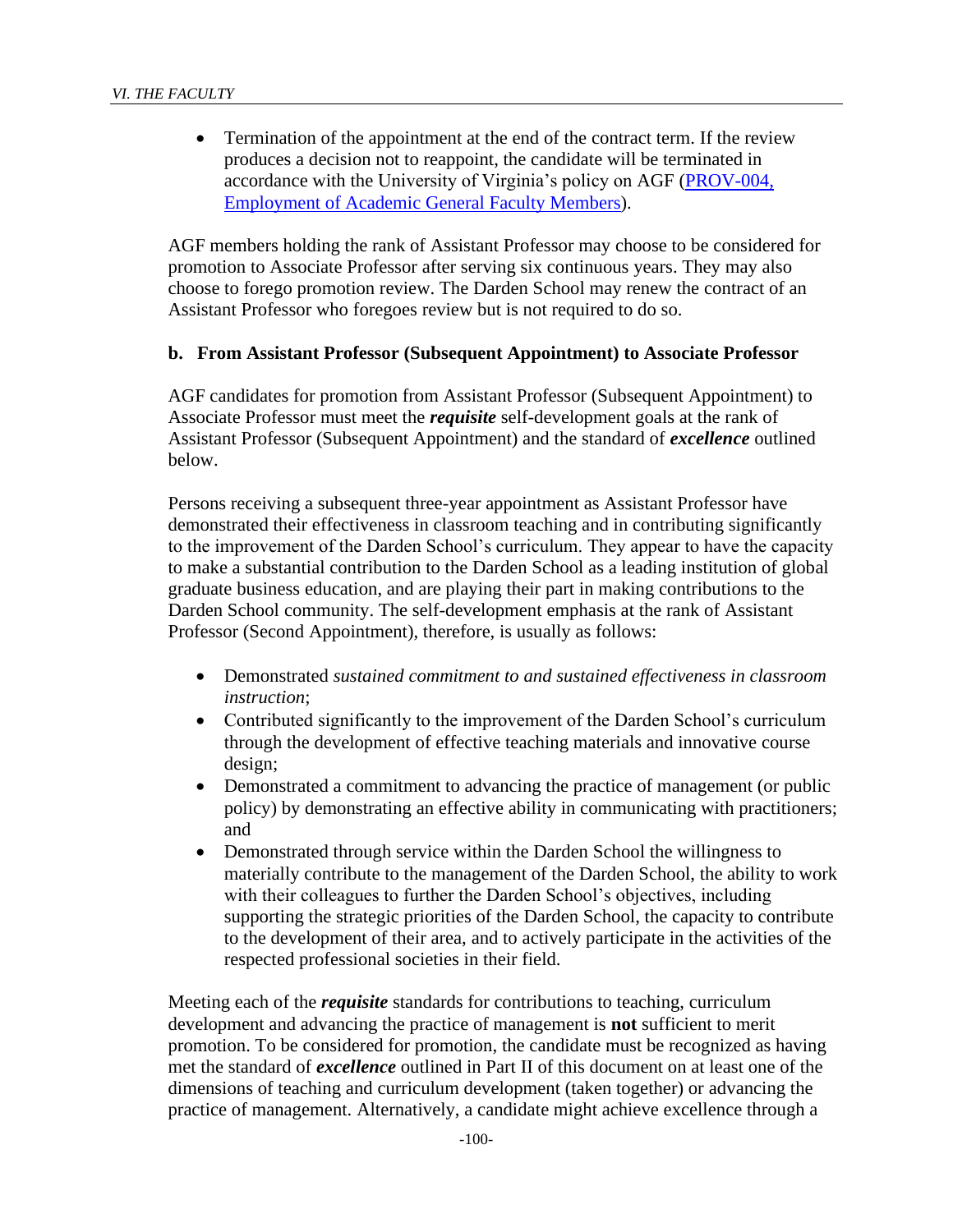tightly integrated set of accomplishments that span teaching, course development, and advancing the practice of management in a manner that is unique and compelling. (This recognition must be far enough above the bar such that the senior faculty of the Darden School would recognize their strengths.)

The Darden School's internal review will read and evaluate the representative body of work of the candidate in order to arrive at an independent judgment that the candidate has produced a *coherent body of work* that meets or exceeds the expectations of the rank. Mere counting of papers or teaching materials is not a substitute for a judgment produced by careful reading of the materials of the candidate.

Persons holding their subsequent appointment at the rank of Assistant Professor will normally be evaluated for a further appointment during the second year of their contract. The evaluation of an Assistant Professor normally will produce one of three decisions:

- Appointment to Associate Professor for an additional three-year term;
- Continue in the rank of Assistant Professor normally for an additional three-year term; or
- Termination of the appointment at the end of the contract term. If the review produces a decision not to reappoint, the candidate will be terminated in accordance with the University of Virginia's policy on AGF [\(PROV-004,](http://uvapolicy.virginia.edu/policy/PROV-004)  [Employment of Academic General Faculty Members\)](http://uvapolicy.virginia.edu/policy/PROV-004).

### *Renewal and Non-Renewal Following Promotion Review:*

Once promoted to Associate Professor, or if hired at the Associate Professor rank, then after the first reappointment, the AGF member will continue to be reappointed for threeyear terms consistent with Section II-E [\(PROV-004, Employment of Academic General](http://uvapolicy.virginia.edu/policy/PROV-004)  [Faculty Members\)](http://uvapolicy.virginia.edu/policy/PROV-004).

An AGF member whose promotion review is unsuccessful may request reappointment with the same rank. Reappointment following an unsuccessful promotion review will be for three-year terms consistent with Section IV-B [\(PROV-004, Employment of Academic](https://uvapolicy.virginia.edu/policy/PROV-004#Standards_of_Notice_for_Non_Renewal)  [General Faculty Members\)](https://uvapolicy.virginia.edu/policy/PROV-004#Standards_of_Notice_for_Non_Renewal).

The Darden School may renew the contract of an Assistant Professor who has been denied a promotion but is not required to do so. Reappointment following an unsuccessful promotion review will be for three-year terms. The faculty member's appointment may or may not be renewed at the Darden School's discretion, so long as the Darden School gives notice of non-renewal in accordance with PROV-004, Section IV-B, Standards of Notice for Non-Renewal.

### **c. From Associate Professor to Full Professor**

Persons appointed to Associate Professor rank should develop along the following lines to be successful for promotion to Full Professor.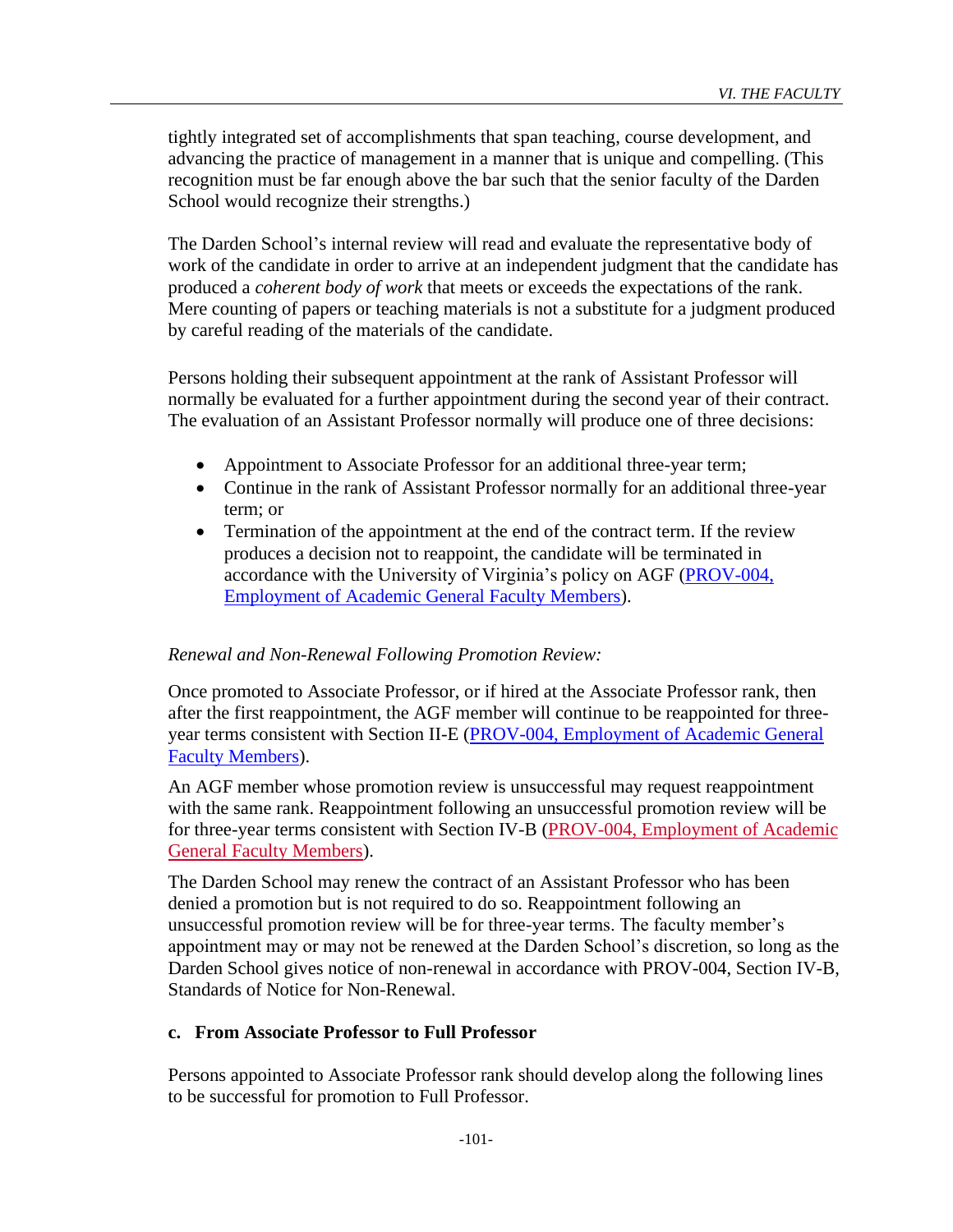Promotion to Full Professor entails achievements above and beyond the standards for promotion to Associate Professor on all dimensions: teaching, curriculum development, advancing business practice, and service (including upholding community values). Candidates are expected to have made significant contributions on each of these dimensions since promotion to Associate Professor. Therefore, persons appointed to this rank have achieved, except in exceptional circumstances, the following criteria:

- Demonstrated *sustained distinguished commitment to* and *sustained distinguished effectiveness* in classroom instruction*.*
- Demonstrated *sustained excellence* in designing courses and in the preparation of teaching materials, and in so doing, contributed significantly to the transformation of the pedagogy of the Darden School.
- Demonstrated an effective and significant ability to advance the practice of management or public policy. Relative to the criteria for earlier appointments, meaningful professional interaction with practitioners takes on greater importance for promotion to Full Professor. The successful candidate must be professionally engaged in the broader world beyond academics. This engagement may take many forms appropriate to the candidate's field, but it must be the focus of a significant amount of the successful candidate's efforts.\*
- Contributions to the Darden School commons is a requirement over and above the normal services that all faculty provide to their respective academic communities. Accordingly, demonstrated significant commitment and capability to build the Darden School as an institution and community is required of candidates to promotion. Scholarship and teaching being predominantly faculty-governed, all persons promoted to this rank should have contributed substantially to these important institution-building and service activities. Such contributions could include, for example, mentoring junior colleagues or students, helping with alumni engagement, and supporting advancement activities, among others. Demonstrated commitment includes role-modelling Darden School and University values*.*
- Demonstrated significant leadership: Persons promoted to this rank should have demonstrated leadership in one or more professional activities vital to the Darden School or the University of Virginia, including leadership activities within their academic discipline, and extraordinary service in support of curriculum scholarship or teaching activities of the Darden School or the University of Virginia, such as holding major leadership appointments at the Darden School or University of Virginia.

<sup>\*</sup> The Evaluation Committee may elicit, where appropriate, external letters in order to determine the candidate's depth and breadth of professional interaction with practitioners and their impact on practice.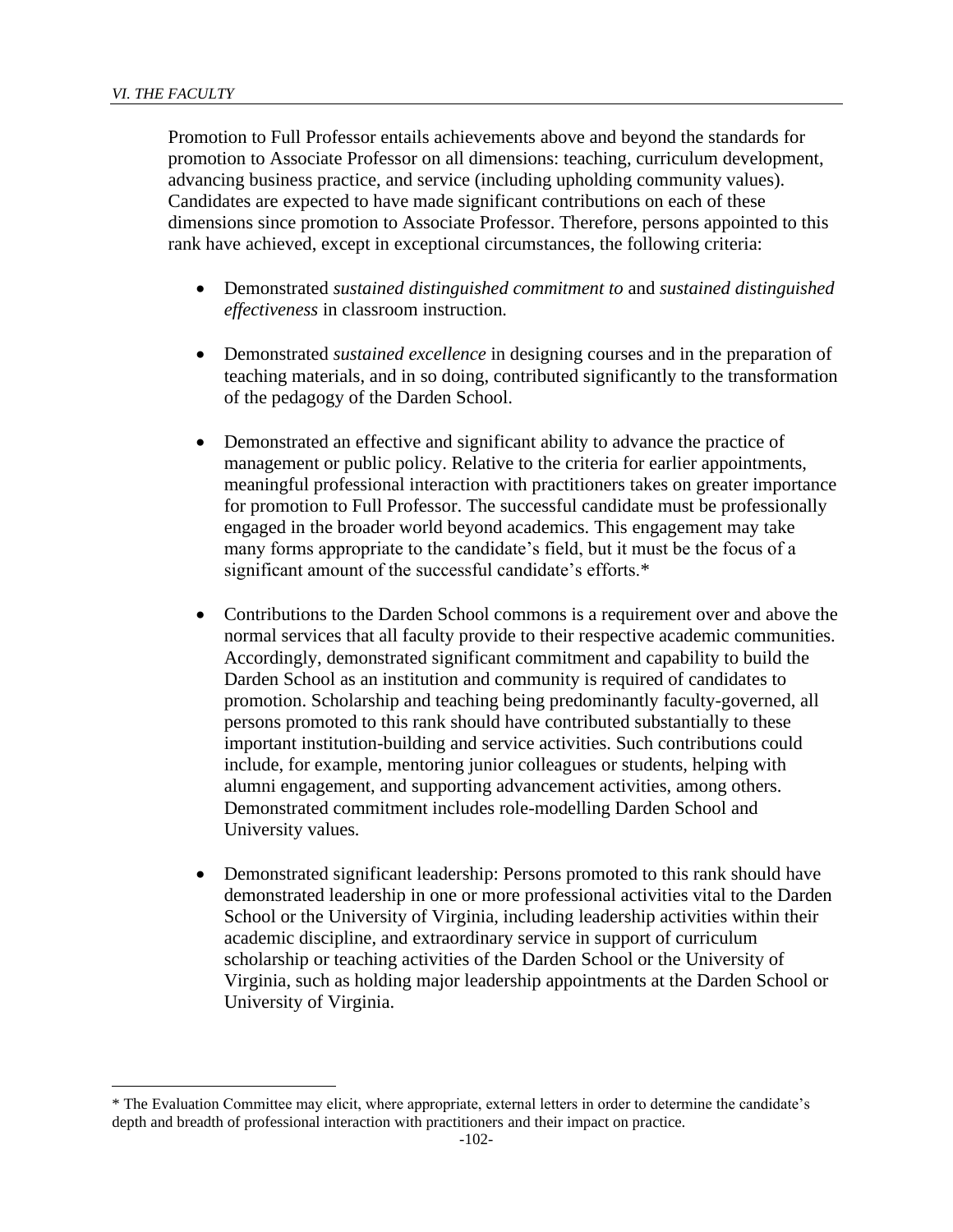The successful candidate's overall achievements and impact must presage important future contributions to the advancement of the Darden School's mission and to the vitality of the Darden School and the University of Virginia communities.

Service to the Darden School and University of Virginia is an obligation of every regular faculty member. In no case, however, can it stand alone to justify the award of promotion to Full Professor, nor can devoted service compensate for inadequate student instruction or intellectual contributions. At the same time, a lack of service and substandard contributions to the community can be a reason to not award promotion.

An evaluation for promotion to Full Professor normally will produce one of three decisions:

- Appointment to Full Professor for a three-year term,
- Continue in the rank of Associate Professor normally for an additional three-year term, or
- Termination of the appointment at the end of the contract term. If the review produces a decision not to reappoint, the candidate will be terminated in accordance with the University of Virginia's policy on AGF [\(PROV-004,](http://uvapolicy.virginia.edu/policy/PROV-004)  [Employment of Academic General Faculty Members\)](http://uvapolicy.virginia.edu/policy/PROV-004).

#### *Renewal and Non-Renewal Following Promotion Review*

Once promoted to Full Professor, or if hired at the Full Professor rank, after the first reappointment, the AGF member will continue to be reappointed for three-year terms consistent with Section II-E Renewal and Non-Renewal Following Promotion Review. (PROV-004, [Employment of Academic General Faculty Members\)](http://uvapolicy.virginia.edu/policy/PROV-004).

An AGF member whose promotion review is unsuccessful may request reappointment with the same rank. Reappointment following an unsuccessful promotion review will be for three-year terms consistent with Section II-E (PROV-004, Employment of Academic [General Faculty Members\)](http://uvapolicy.virginia.edu/policy/PROV-004).

### **4. REAPPOINTMENT – PRACTICE TRACK**

This Section addresses the specific criteria for reappointment of Professors of Practice. The initial appointment for a Professor of Practice is normally for a three-year period. However, in exceptional circumstances, an initial appointment of five years may be considered with the approval of the Provost.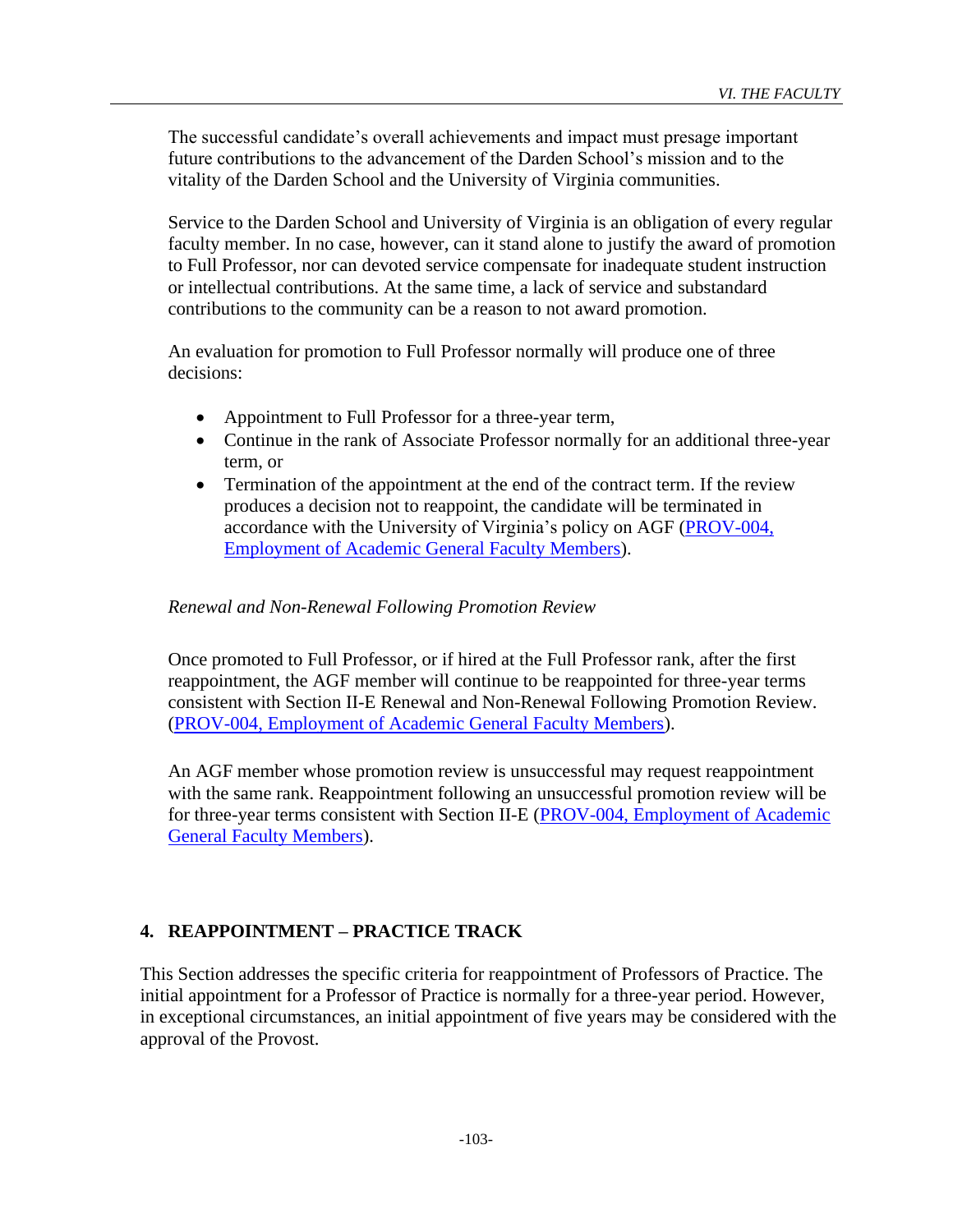Recommendations for reappointments shall be made to the Provost by the Dean with the advice of an Evaluation Committee. (See [Provost's language](http://uvapolicy.virginia.edu/policy/PROV-004) for a description of the University of Virginia's reappointments policy for AGF.)

To assist with the reappointment of Professors of Practice, the Dean will utilize the Darden School's Peer Review Committee as the Evaluation Committee for such reappointments. A chair will be appointed from that committee, and the Senior Associate Dean for Faculty shall be an ex-officio member of the committee.

This committee will be known to the entire faculty and will advise the Dean on all decisions involving reappointment of AGF on Practice Track, and on any other AGF personnel actions at the request of the Dean regarding Professors of Practice.

AGF on Practice Track at the Darden School are expected to contribute to teaching, curriculum development scholarship, advancing business practice or public policy by communicating with practitioners, and service (including upholding the Darden School's community values). However, the individual contracts of each Professor of Practice may vary on the proportion of effort devoted to each of these contributions. Consistent with their individual contracts, the self-development emphasis for Professor of Practice would include:

- Demonstrated *sustained commitment to and sustained effectiveness in classroom instruction*;
- Contributed significantly to the improvement of the Darden School's curriculum through the development of effective teaching materials and innovative course design;
- Demonstrated a commitment to advancing the practice of management (or public policy) by demonstrating an effective ability in communicating with practitioners; and
- Demonstrated through service within the Darden School the willingness to materially contribute to the management of the Darden School, the ability to work their colleagues to further the Darden School's objectives, including supporting the strategic priorities of the Darden School, and the capacity to contribute to the development of their area.

Meeting each of the *requisite* standards for contributions to teaching, curriculum development, and advancing the practice of management is **not** sufficient to merit reappointment. To be considered for reappointment, the candidate must be recognized as having met the standard of *excellence* outlined in Part II of this document on at least one of the dimensions of teaching or curriculum development or advancing the practice of management. Alternatively, a candidate might achieve excellence through a tightly integrated set of accomplishments that span teaching, course development, and advancing the practice of management in a manner that is unique and compelling. (This recognition must be far enough above the bar such that the senior faculty of the Darden School would recognize their strengths.)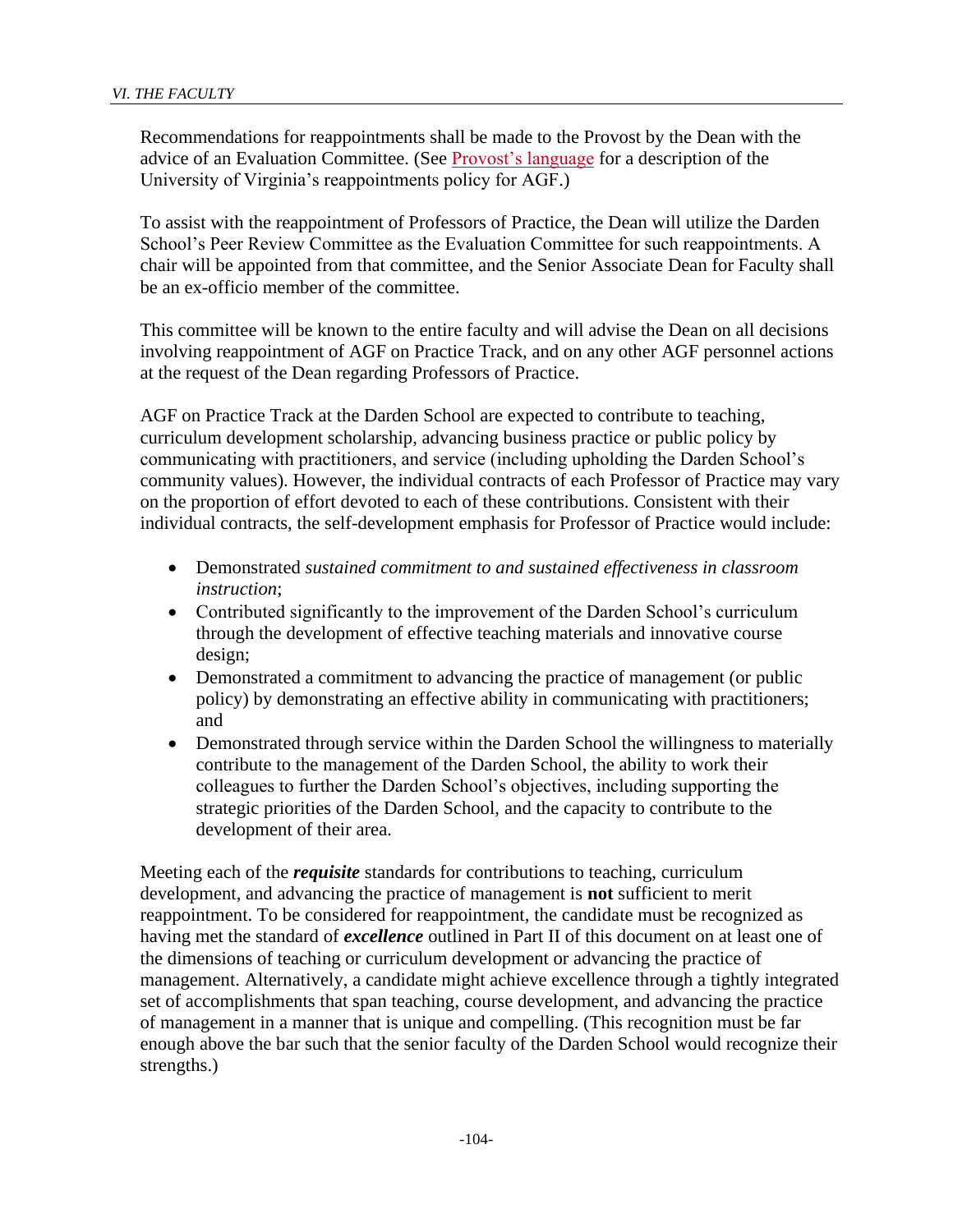The Darden School's internal review will read and evaluate the representative body of work of the candidate in order to arrive at an independent judgment that the candidate has produced a *coherent body of work* that meets or exceeds the expectations of the rank. Mere counting of papers or teaching materials is not a substitute for a judgment produced by careful reading of the materials of the candidate.

Persons holding Professor of Practice will normally be evaluated for a further appointment during the last year of their contract. An evaluation normally will produce one of two decisions:

- Reappointment to Professor of Practice for an additional three-year term (or a term equivalent to their initial appointment), or
- Termination of the appointment at the end of the contract term. If the review produces a decision not to reappoint, the candidate will be terminated in accordance with the University of Virginia's policy on AGF [\(PROV-004, Employment of Academic](http://uvapolicy.virginia.edu/policy/PROV-004)  [General Faculty Members\)](http://uvapolicy.virginia.edu/policy/PROV-004).

## *Renewal and Non-Renewal Following Reappointment Review:*

Once reappointed, the AGF Practice Track member will continue to be reappointed for threeyear terms (or a term equivalent to their initial appointment) and will be renewed consistent with Section II-E [\(PROV-004, Employment of Academic General Faculty Members\)](http://uvapolicy.virginia.edu/policy/PROV-004).

# **E. OUTSIDE EMPLOYMENT AND SUPPLEMENTAL COMPENSATION**

## **1. Statement on Outside Employment and Compensation**

It is assumed that the primary interest of full-time faculty members will be the University of Virginia's Darden School and that their time and energies will be primarily devoted to furthering the objectives of the School.

It is expected that full-time faculty members will not engage in outside activities for compensation without the knowledge and approval of the Dean.

## **2. External Consulting and Internal Overload**

The Darden School follows the Provost's policy on [External Consulting and Internal](http://uvapolicy.virginia.edu/policy/HRM-045)  [Overload.](http://uvapolicy.virginia.edu/policy/HRM-045) Faculty are expected to remain current on this policy, as it may change over time. The Senior Associate Dean for Faculty and Research will share information about this policy with the faculty on an annual basis.

# **F. FACULTY RESEARCH**

It is the faculty's position that research activity be regarded as an important School activity in which most faculty members should involve themselves on a regular basis. Toward this end, it is recommended that a significant portion of the School's budget be allocated to research activities.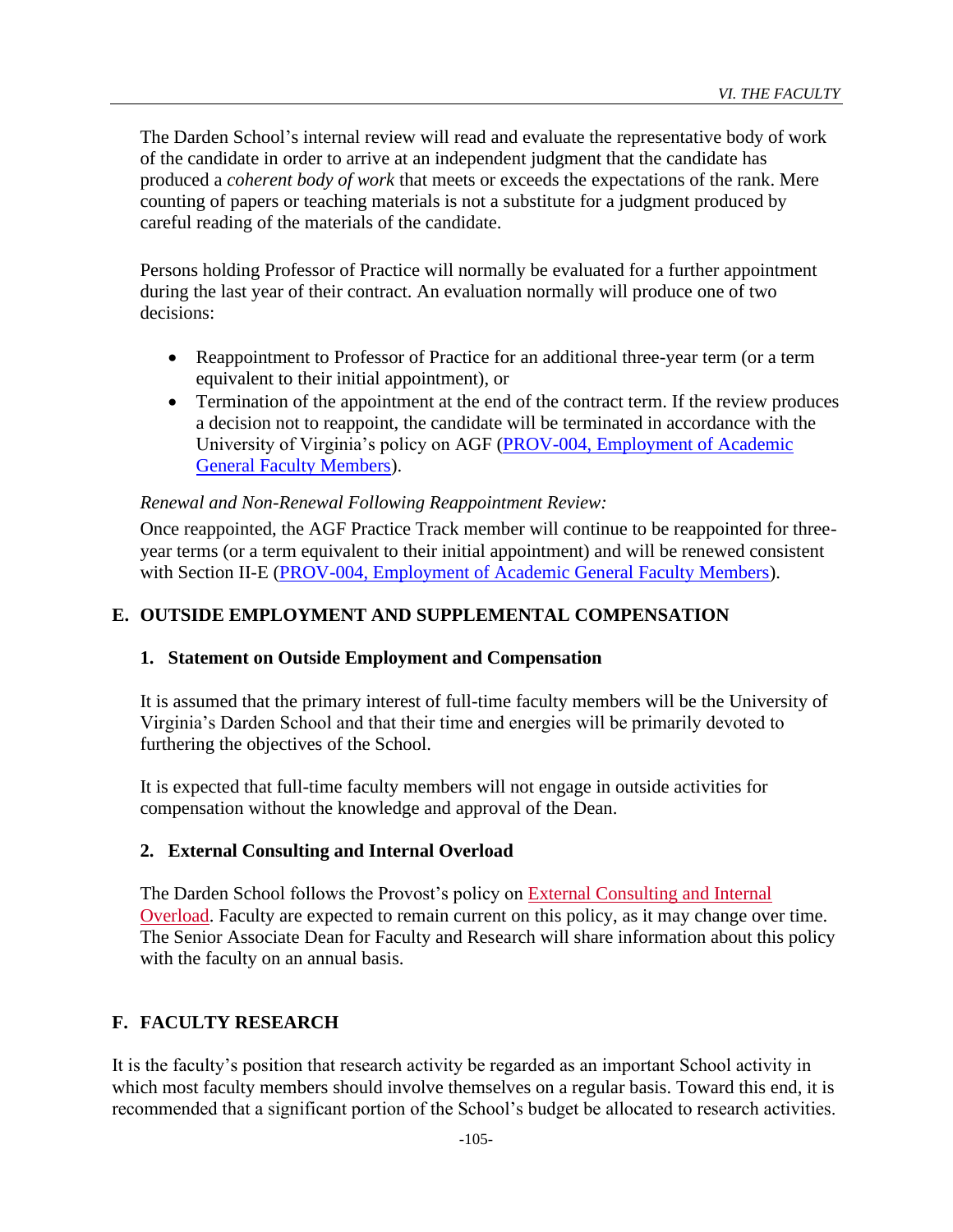## **1. The Purpose of Our Research**

The faculty of the Darden School is a community of scholars who conduct original research. We seek to advance knowledge, create new ideas, and engage in constructive dialogue on matters of consequence for business and society.

The audiences for our research are other academics, practitioners, regulators, and policy makers. Depending on their career stage, individual faculty members may target different audiences with their research. It is expected that faculty at early stages of their careers will contribute to the research mission by publishing primarily for other academics. Faculty at more advanced career stages will contribute by publishing for other academics and will also engage practitioner audiences. It is expected that the portion of work targeted to practicing managers would increase at later stages of a career.

In order to maximize the impact of our research, we seek to publish or promulgate our ideas in outlets that are widely read and well respected by their respective audiences. These outlets may include leading peer-reviewed academic journals, books, specialty-field journals, and other diverse media outlets, including influential mainstream periodicals that appeal to practitioner audiences. As the channels of knowledge acquisition and dissemination change, faculty should be attentive to emerging opportunities that may enhance the impact of their research and ideas.

Research also informs our teaching. Individual faculty members should seek not only to produce research but also to stay informed about the scholarship of others whose ideas may improve the curriculum of our various degree and non-degree programs.

### **2. The Purpose of Our Course Development**

The faculty of the Darden School is also a community of unusually capable course developers, teachers, and scholars. Through innovative course design, careful implementation, and excellent delivery we seek to build the finest MBA, Executive MBA, Part-Time MBA and Executive Education programs in the world. We do so because we believe that our programs improve the world by developing and inspiring responsible leaders.

Consistent with these goals, our faculty members develop outstanding courses and programs, as well as the materials necessary for their implementation. Faculty are expected to maintain close ties with the business community so that they may better understand its present and emergent issues.

While the primary focus of our course-development efforts is our students, we also seek to influence the pedagogy of other leading business schools. To that end, we publish our teaching materials in outlets that make those materials available to our colleagues at other institutions.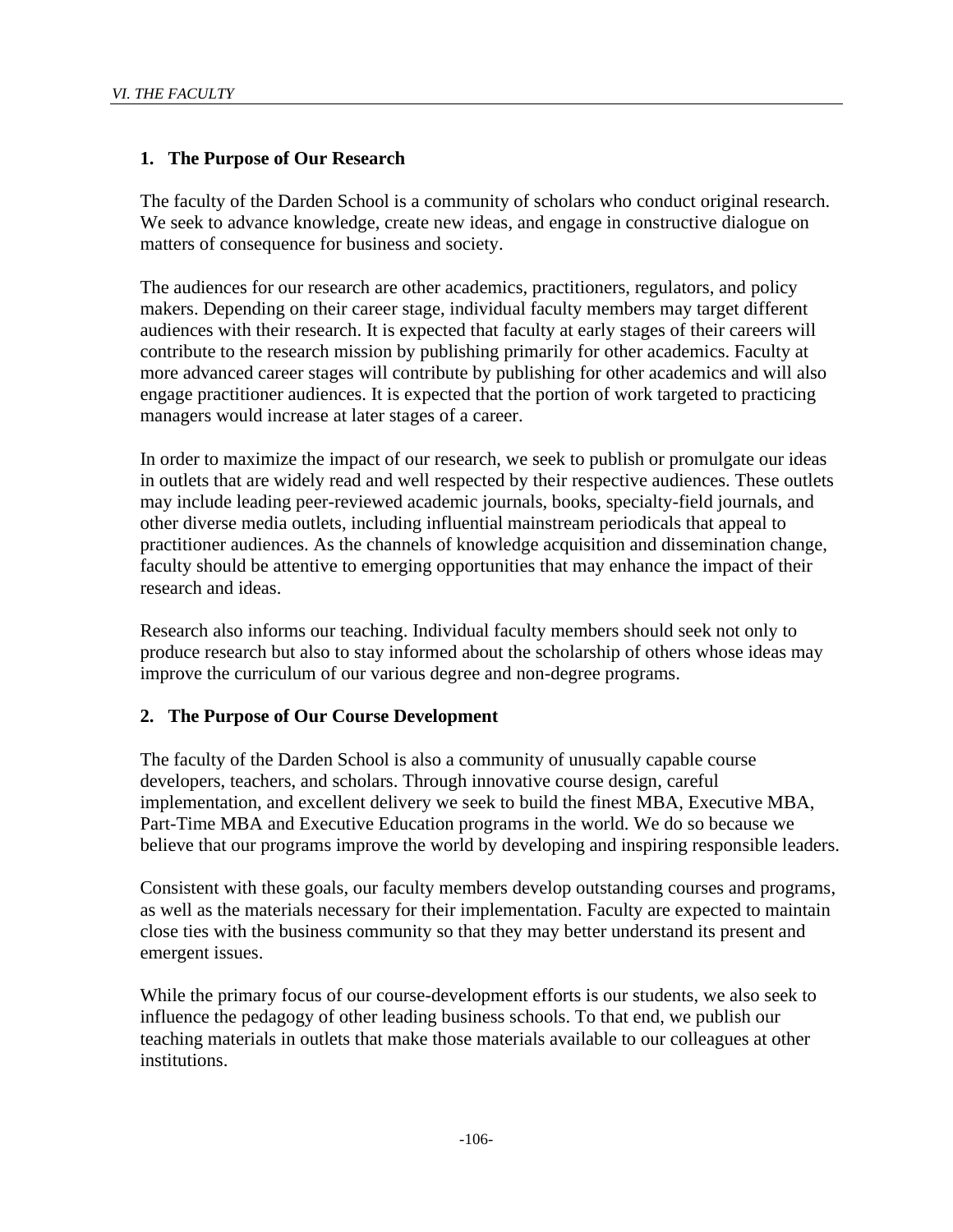## **3. Policy on Research Expenditures and Royalties**

One of the desired results of research activity is the publication of findings. Where the Darden School has substantially supported the research, we will follow UVA policy on [Ownership rights in Copyrightable Material.](http://uvapolicy.virginia.edu/policy/RES-001) The Senior Associate Dean for Faculty and Research will interpret this policy to support the research, publications, and innovation efforts of the Darden School faculty.

Regarding the publication of cases, the University of Virginia, in an agreement with the Darden Foundation, ceded copyright of all case materials published to the Darden Foundation. Faculty wishing to include Darden cases or technical notes in scholarly work published by third parties should request written permission from either the director of Darden Business Publishing or the Darden Foundation.

### **4. Responsibility of Research, Course Development, and Doctoral Policy Committee**

It is the responsibility of the Research, Course Development, and Doctoral Policy Committee, under its chair, to facilitate the attainment of the objectives and goals of research activity at the Darden School (see Section VI-F-1).

## **G. EXECUTIVE EDUCATION**

### **1. Darden School Faculty and Executive Education**

The Darden School's engagement with practicing managers is a hallmark of the institution and central to its Mission. Among the many ways in which faculty can engage with practicing managers, participation in Executive Education is one of unique importance to the school. Executive Education programs are a visible and public expression of the values of the school and the quality of our commitment to educating managers. These programs, and dimensions of these programs that include faculty quality, are regularly ranked and are thus a strong contributor to the Darden School brand. Finally, the programs have been a major contributor of resources to the school.

Given the importance of Executive Education, the Darden School faculty as a whole has a clear responsibility to support Executive Education activities in a manner consistent with Darden School's Mission. Central to this support are a number of activities. First, the faculty should provide counsel, advice, and recommendations (Section VI-A-3) through the Executive Education Programs Committee to ensure the long-term success of Executive Education programs. Second, the faculty should support Executive Education through their regular academic activities, such as generating and promoting thought leadership at the Darden School, innovating new teaching mechanisms, and developing new teaching materials.

Finally, a segment of the Darden School faculty will choose to devote time and energy, properly compensated, to program development, teaching, and leadership. Executive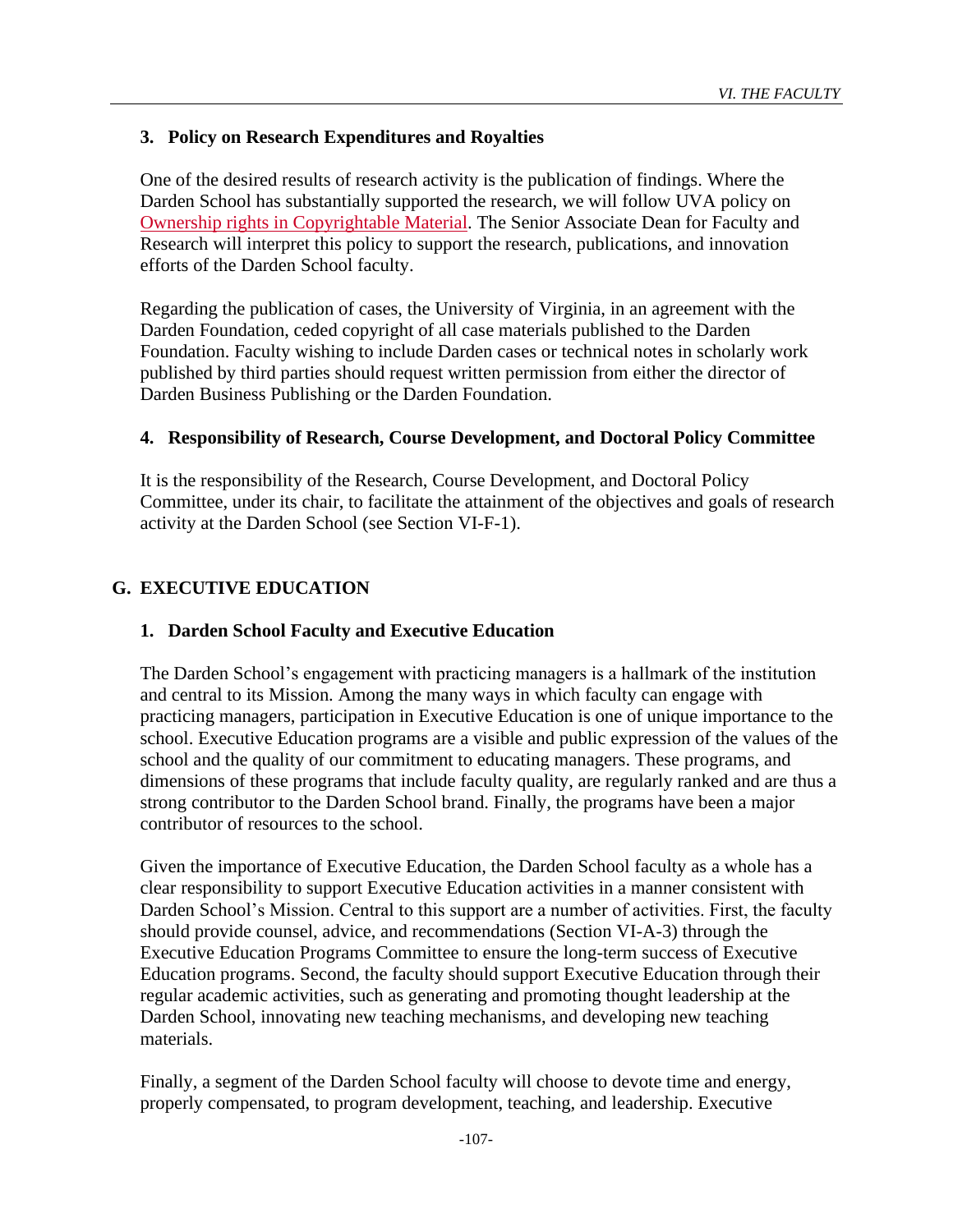Education itself has clear responsibilities to the faculty. These responsibilities ensure the robust engagement of faculty and are embedded in a desire to leverage faculty expertise to meet market needs for Executive Education. Among these responsibilities are the following:

- Providing executive education teaching opportunities to support faculty development
- Promoting faculty thought leadership in collaboration with the broader communications and marketing initiatives across the school
- Facilitating engagement with practicing managers. This may include, for example, seeking or facilitating opportunities for research (e.g., data collection) and case writing with existing or prospective organizations
- Producing thought-provoking executive programs that can advance faculty thinking about business activities
- Providing opportunities and assistance for new, junior, or early tenured faculty to design and/or deliver content connected to their expertise, contingent upon having identified a viable market for that expertise
- Regular review of existing portfolio of Open Enrollment (OE) programs, and providing feedback to faculty based on market intelligence regarding the value and viability of the entire portfolio and of individual OE programs
- Facilitating ongoing post-program evaluations and to the greatest extent possible providing support to faculty in the redesign or modification of a program as suggested by evaluations and/or market feedback
- Fair compensation for the development/design and delivery of Executive Education programs and for activity associated with custom-program acquisition
- Within reasonable cost and time constraints, soliciting market intelligence regarding needs and opportunities for Executive Education programs and content, and sharing this intelligence with faculty

There are a variety of ways the Darden School faculty can support Executive Education. The following activities are those that are especially important:

- Faculty are encouraged to consider Executive Education as an important means of engaging with practicing managers that can lead to meaningful teaching, research, professional interactions, and collaborative thought-leadership development opportunities.
- Faculty are encouraged to consider broadening the distribution of their thought leadership in conjunction with Darden School Communications and Marketing and Executive Education into media outlets and multimedia distribution channels directed toward practitioner audiences.
- While participation in Executive Education is not required of faculty, faculty who do choose to participate are expected to demonstrate the highest possible level of engagement, both to their programs and Executive Education in general, that is consistent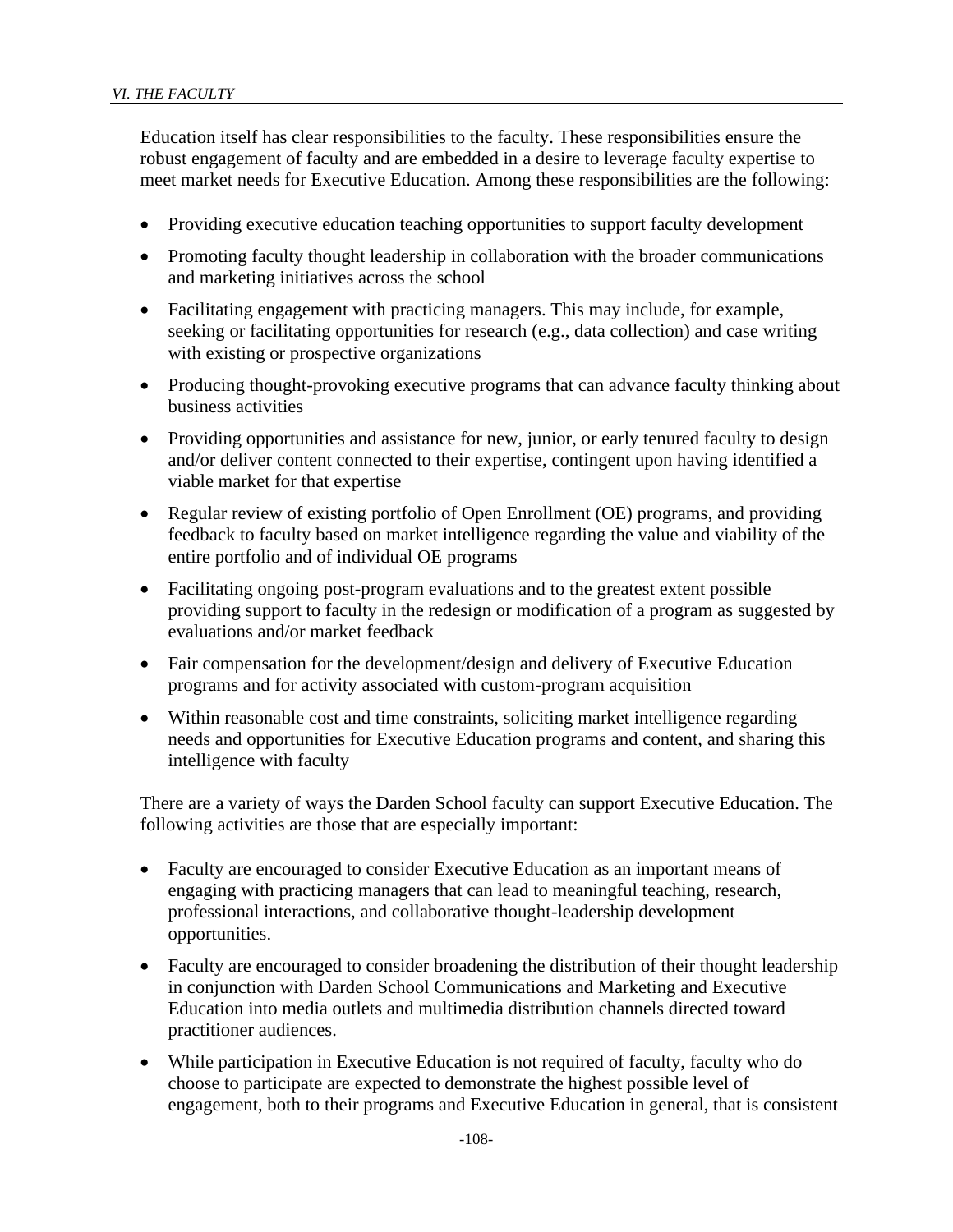with their rank and other Darden School commitments. The following behaviors are representative of a high level of engagement:

- o Seeking to understand the practicing managers' needs and challenges that could lead to new avenues of research and/or improvement in our degree and non-degree programs
- o Seeking to develop relationships with senior leaders of Executive Education organizations and to engage such leaders in the Darden School's activities, including teaching in MBA and Executive Education classes
- o Testing new ideas, researching findings, and teaching engagement innovations in Executive Education, and seeking practicing managers' feedback for improvement
- o Helping younger faculty participate in Executive Education by offering opportunities and mentoring. Executive Education can be an important vehicle for faculty development leading to improved performance in all dimensions: research, course development, teaching materials, and thought leadership
- o Assisting in succession planning and developing the next generation of Executive Education–capable teachers and idea generators
- Enhancing existing programs and developing new programs as Faculty Leaders. Faculty Leaders have an obligation to team with Executive Education in co creating the best content and delivery designs to meet custom program needs. They also have an obligation to work with the faculty team to adapt and improve the program as needed to better meet the organization's needs, including changing the content and the faculty team as needed. Faculty Leaders in OE programs have the responsibility to collaborate with Executive Education in market-development approaches. They also have a responsibility to develop a Faculty Leader successor so more faculty become proficient in leading programs.

## **H. FACULTY SECTION LEADERS FOR THE FULL-TIME FIRST-YEAR PROGRAM**

## **1. Functions and Purposes**

The purposes of the section faculty as a group and the faculty section leaders are

- To develop a consistent and effective learning environment within the section, including, if appropriate, assisting with social activities
- To assist in keeping track of student performance in areas where collective knowledge may be superior to individual faculty awareness of student performance or problems
- To facilitate coordination among courses by providing a forum for discussion and exchange of information
- To assist new faculty in becoming familiar with the FY Program as a whole and to receive their ideas and suggestions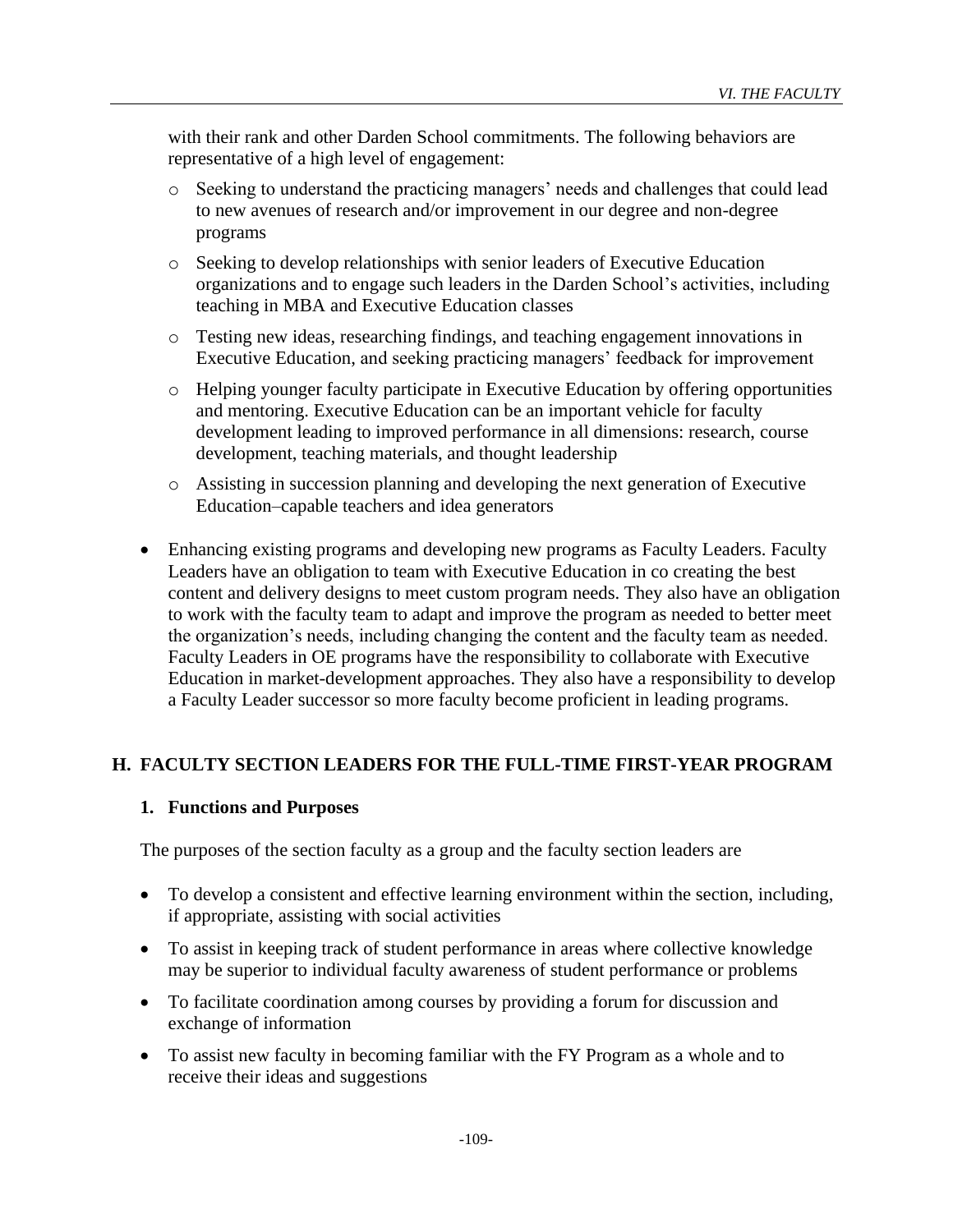• To convey to the MBA Program Committee chair suggestions for improving the overall FY Program

#### **2. Meetings and Activities**

The section faculty should meet at the start of each semester and at such other times as the section faculty deem appropriate for carrying out the functions of the section faculty group.

#### **3. Faculty Section Leader's Responsibilities**

The faculty section leader is responsible for calling and chairing the section faculty meetings and, in general, for providing leadership for the section faculty group in carrying out its functions.

## **I. MISCELLANEOUS**

#### **1. Faculty Meetings**

#### **a. Meetings of the Darden School Faculty**

1. Purpose and Attendees

The Dean shall periodically call for meetings of the Darden School faculty to discuss matters of School-wide interest and foster communication among the faculty, administrative staff, and Dean's Office.

The Darden School faculty consists of all individuals who hold teaching and research appointments associated with the Darden School or administrative general faculty appointments associated with the Darden School. The Dean may invite to these meetings other members of the Darden School administrative staff who hold significant management positions related to the various academic support and outreach activities at the School.

Members of other faculties of the University shall be eligible to attend these meetings by special invitation from the Dean.

2. Voting

Eligibility to vote at meetings of the Darden School faculty shall be as follows:

Faculty eligible to vote at meetings of the Darden School faculty either: (1) hold appointments at the Darden School without limit of time or are candidates for such appointments, or (2) hold at least one-year full-time non-visiting Darden School appointments and are currently engaged primarily in teaching or research at the Darden School.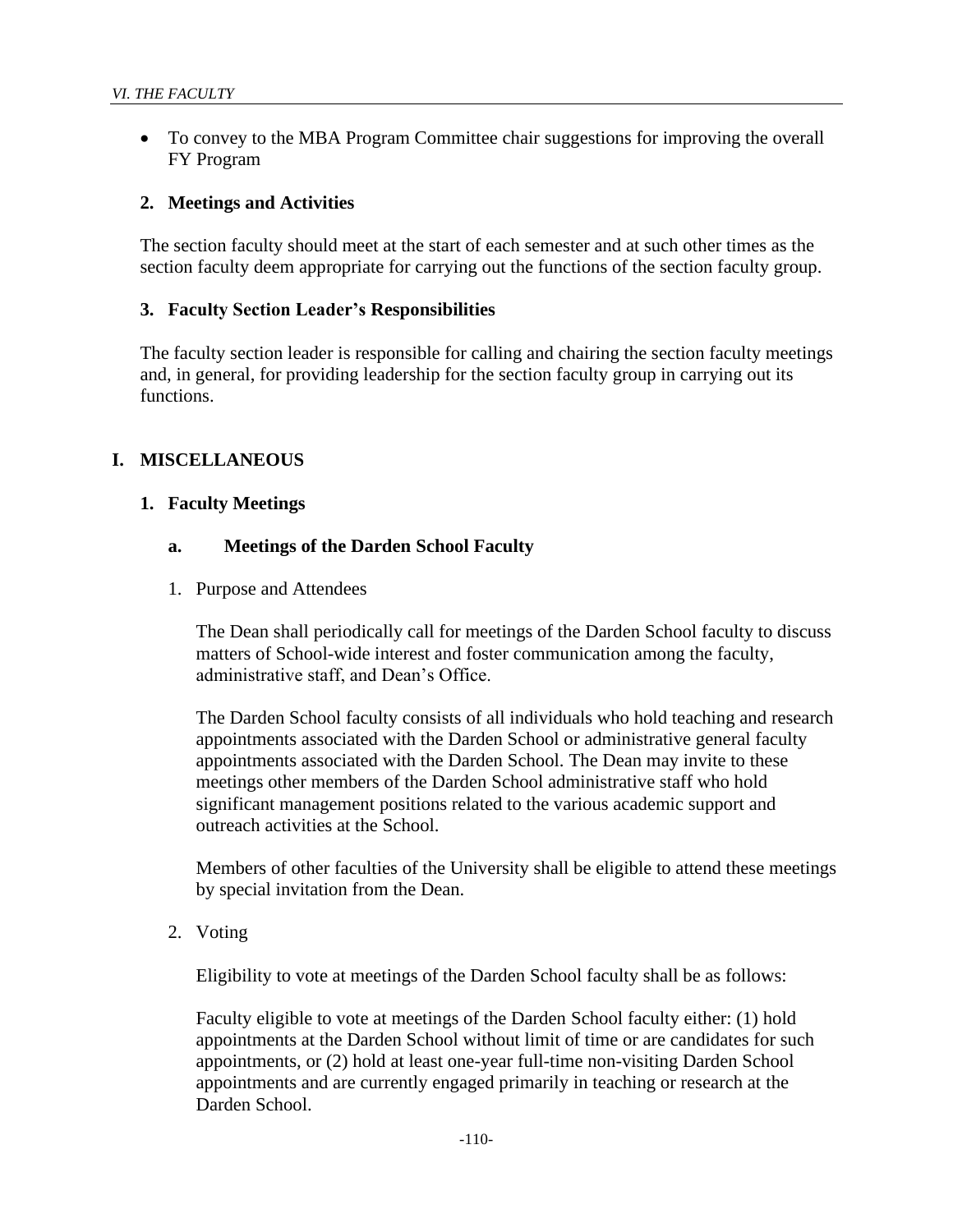The Dean shall provide a list at the beginning of the academic year indicating who is entitled to vote at faculty meetings because they meet these criteria. The list may require amendment during the year to allow for the addition of new faculty and changes in assignments.

Electronic voting may be used to resolve issues that cannot wait for the next regularly scheduled faculty meeting and that are not so significant that a special faculty meeting should be called. For an electronic motion to pass, it must receive an absolute majority of the voting faculty within two calendar weeks of the motion's having been disseminated.

If five or more members of the voting faculty object to an issue being resolved by electronic voting, the issue shall be deferred to the next scheduled faculty meeting or to a special faculty meeting.

# **b. Meetings of the Voting Faculty**

The Dean may call special meetings of the voting faculty at the Dean's discretion.

## **c. Governance**

A Secretary of the Faculty shall be appointed by the Dean.

Minutes of meetings of the Darden School faculty and voting faculty shall be maintained by the Secretary of the Faculty, and all matters pertaining to the educational policies and procedures of the Darden School shall be recorded in the *Academic Policies and Procedures Manual* by the Secretary of the Faculty.

The individual chairing a faculty meeting may presume that a quorum is present unless, upon call for a quorum count, it is determined a quorum is not present. If a quorum is not found, the meeting must be adjourned.

For the purpose of conducting the business of the Darden School's faculty, a quorum shall consist of a majority of those entitled to vote at a faculty meeting. During the nonacademic portion of the year, if a faculty meeting is required to address student petitions, a quorum will consist of one-quarter of those entitled to vote at a faculty meeting.

*Robert's Rules of Order* shall be used by the Dean or other chair of a faculty meeting to govern the conduct of business except in the determination of a quorum, as provided in this section.

# **2. Faculty Titles**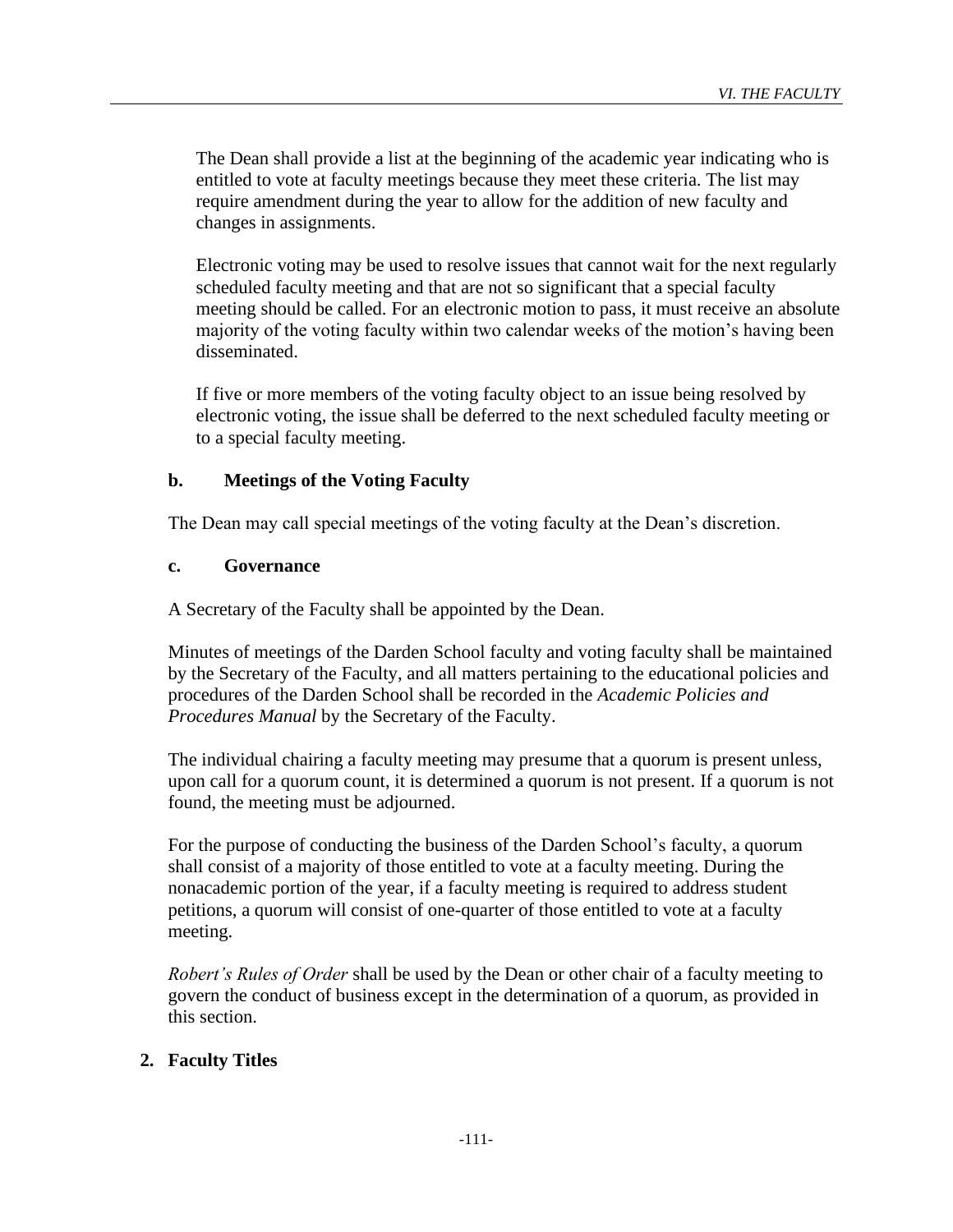Insofar as possible in the recruitment of new faculty, it will be School policy to engage individuals to whom the title "of Business Administration" will be appropriate and acceptable.

# **3. Faculty Handbook**

The University of Virginia publishes a *[Faculty Handbook](http://provost.virginia.edu/faculty-resources/faculty-handbook)* that contains relevant information about University policies and procedures that govern the faculty-University relationship, including the University's grievance procedures. Copies of this handbook are available in the Dean's Office.

# **4. Awards Made by or on Behalf of the Faculty**

Awards made by or on behalf of the Darden School faculty or in which faculty members participate as representatives of the faculty or in a venue or setting that implies the awards are being made with faculty approval shall be established only with the consent and approval of the Darden School faculty.

Because certain awards were not established by the Darden School faculty, but are made by it or by faculty members representing the Darden School faculty or on occasions where the venue implies that the awards are being made with faculty approval, the following awards are hereby approved and should be considered approved from the time they were initiated: Samuel Forrest Hyde Memorial Fellowship, C. Stewart Sheppard Distinguished Service Award, William Michael Shermet Award, Wells Fargo Award for Excellence, Robert Strauss Award, and Frederick S. Morton Leadership Award.

It is the responsibility of the MBA Strategy Committee to review proposed awards to be made by or on behalf of the faculty or awards whose manner of granting implies that they are being granted with faculty approval. The MBA Strategy Committee will make a recommendation to the faculty with respect to the establishment of any such award.

## **5. Faculty Roles in Student Enterprises, Businesses, and Ventures**

## **a. Prefatory Comments**

The number of students who are engaged in venturing, broadly defined, is significant. With the Batten Institute, we attract students interested in entrepreneurship, and we are committed to programs that will support their professional development.

Many of these ventures are conceived and developed, entirely or in part, while students are enrolled in the Darden School degree programs. Students, through a variety of means, can advance their projects by participating in a variety of for-credit courses (e.g. Directed Studies) as well as noncredit activities (e.g., the iLab, the business-concept competition).

Students naturally look to faculty for guidance and support in developing their ventures, and faculty can often be of great help to students in advancing their ventures.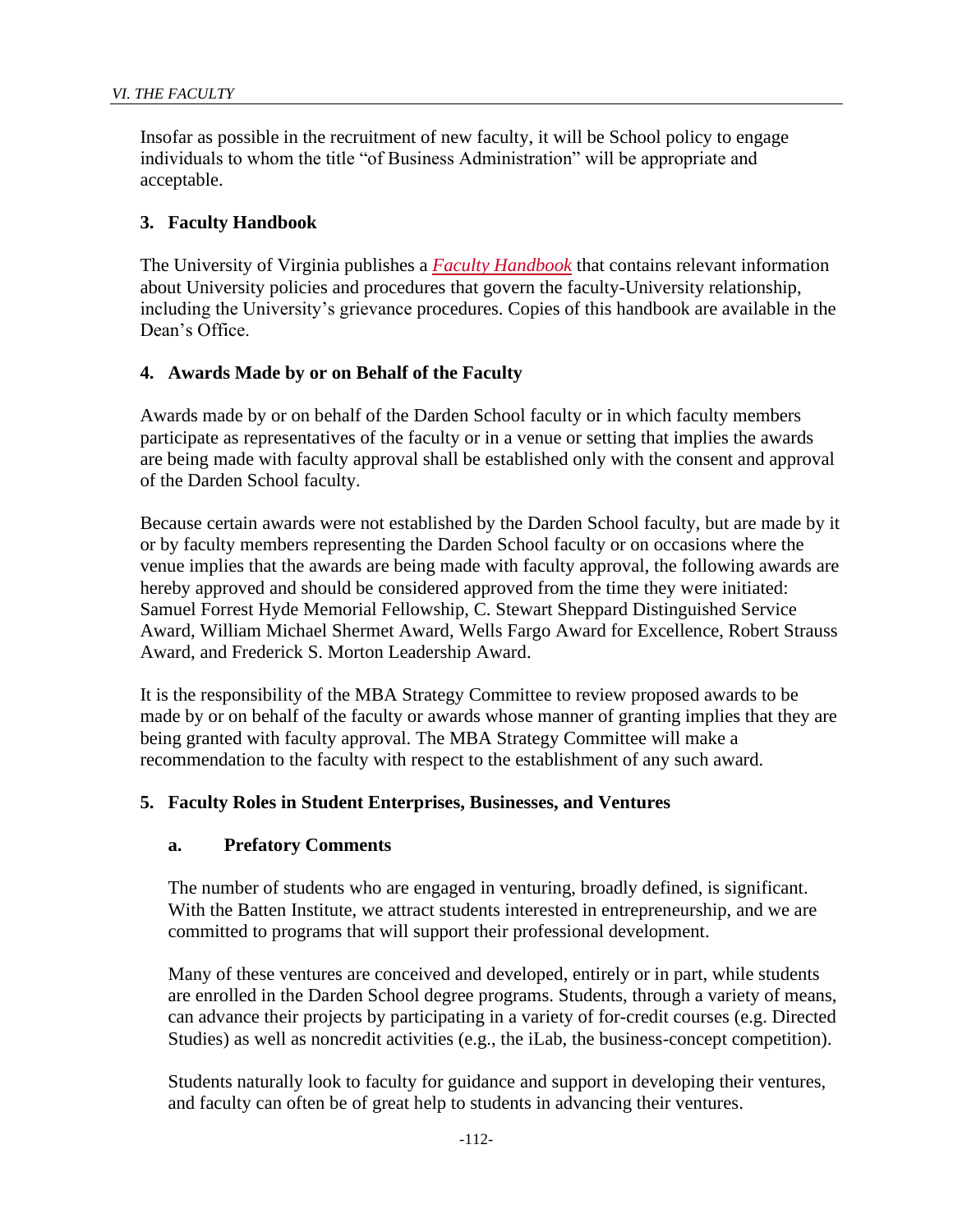# **b. Potential for Conflicts of Interest in Faculty Roles**

Our role as faculty is to create and evaluate learning experiences for our students, experiences that lead to profound professional development. Given the need for freedom from bias, we need to avoid real or perceived conflicts between: (1) our role in supporting the professional development of our students, setting academic standards, and evaluating and grading student performance; and (2) faculty involvement in ventures (as paid business advisers, paid consultants, investors, equity holders, and board members).

# **c. Policy Regarding Faculty and Student Ventures**

There is a strong presumption that faculty involvement in student ventures creates a conflict of interest. When actual and potential conflicts are present, faculty involvement in student ventures must not be permitted. When there is no real conflict—given (1) the nature of the faculty member's involvement in the venture, and (2) the faculty member's role in the student's educational activities—the appearance of a conflict of interest can be avoided by disclosure of the faculty member's involvement to the appropriate faculty members.

Consistent with the Provost's policies regarding faculty consulting and non-University activities, the following direction will mitigate risk.

Before a faculty member becomes involved in a student enterprise as a paid business adviser, paid consultant, board member, investor, equity holder, or in any similar role where the faculty member will gain a certain or prospective financial benefit, the faculty member must:

- advise the Dean in writing of the *proposed* arrangement, and
- gain *prior* approval from the Dean before the faculty member assumes any of the roles identified above.

The Dean may seek advice from a panel of faculty in situations warranting additional analysis and discussion.

In addition, the [Faculty Private Entrepreneurial Ventures and Students](http://mbaportal.darden.virginia.edu/cpp/Documents/Faculty%20Private%20Ventures%20and%20Students%20v4%20Oct%202013.pdf) policy enacted by the Operating Team provides additional direction and protections for students and faculty.

# **6. Teaching at Other Educational Institutions**

A faculty member who engages in external consulting or professional activities for which compensation is offered must adhere to the UVA [Policy on Consulting by Faculty](http://uvapolicy.virginia.edu/policy/HRM-045) and the [Policy on Faculty Holding Appointments at Other Institutions or Organizations.](http://uvapolicy.virginia.edu/policy/PROV-009) Consulting activities must be reported annually to the Dean's Office, and faculty must certify that this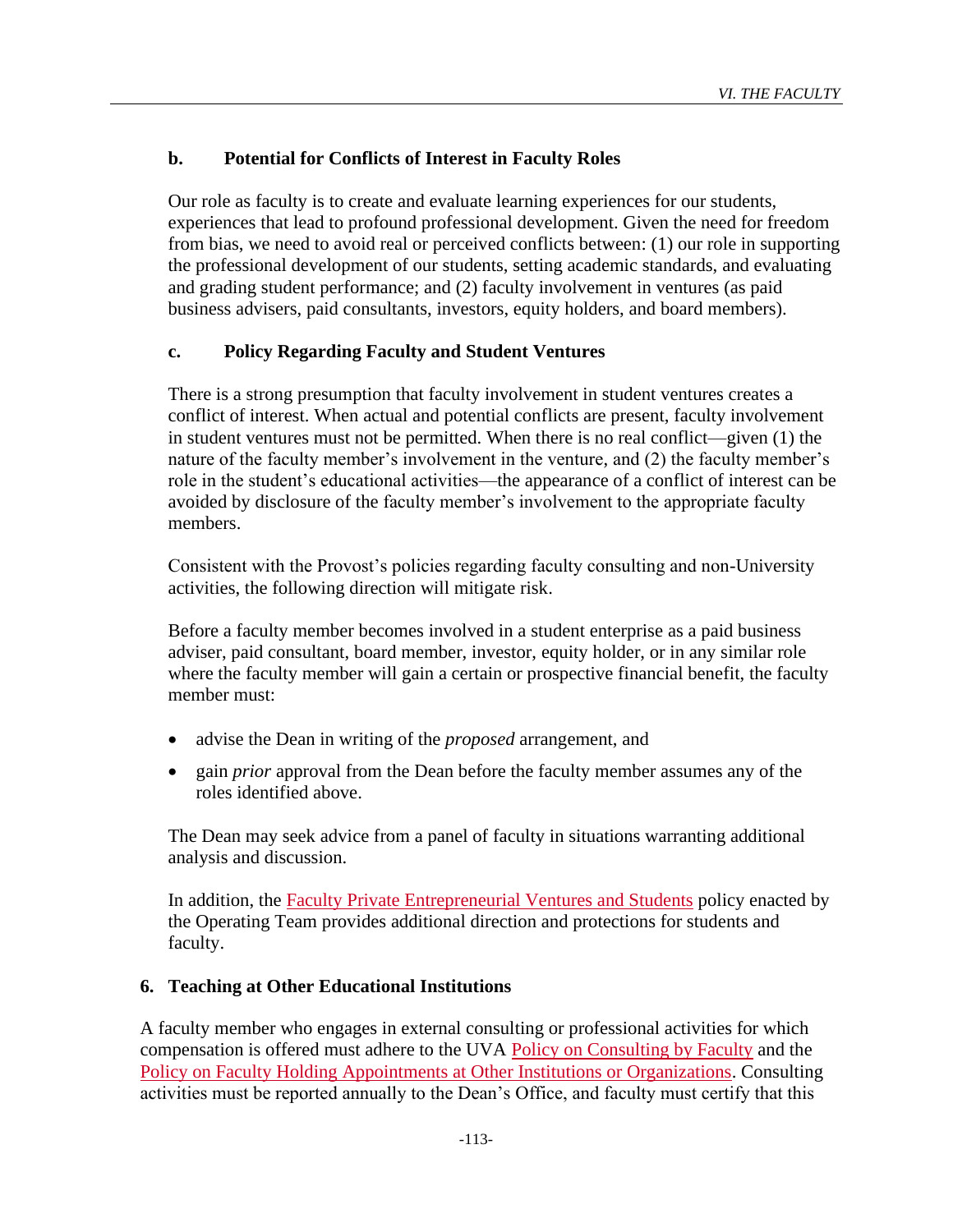policy has been observed. Prior permission is not required except in cases where the consulting or professional activities involve teaching at another university.

A faculty member who wishes to engage in teaching at a university other than the University of Virginia for which compensation is offered must disclose the details of the relationship and obtain written approval from the Dean. The faculty member must obtain this written approval before engaging in the teaching activities. Lectures and addresses that provide honoraria are exempt from this requirement. Activities that compete with programs that are or may be offered by the Darden School Executive Education should be avoided.

The Dean will consider the following before approving the request:

- Is the teaching activity in a program that could compete with programs that are available at the Darden School?
- Will the activity provide a professional development experience for the faculty member?
- Will the teaching assignment enrich the Darden School community?

Permission is given one year at a time.

# **7. Visiting Appointments at Other Universities**

A Darden School full-time faculty member who wishes to accept a visiting appointment at another educational institution must disclose the details of the relationship and obtain written approval from the Dean. The faculty member must obtain this written approval before accepting any appointment (part time, honorary, etc.). All faculty members must comply with the University's policies regarding conflict of interest and commitment, code of ethics, and academic appointments at other institutions.

The Dean will consider the following before approving the request:

- The appointment must be consistent with and supportive of the faculty member's professional goals and development
- The relationships should have the potential to contribute positively to the reputation of the Darden School and the University of Virginia
- Any appointment must recognize that one's primary commitment is to the University of Virginia. The appointment must not interfere with meeting commitments and expectations at the Darden School. Extended absences or absences on a regular basis are to be avoided
- Any communication or document associated with the organization should make clear that the faculty member is in a visiting or adjunct position (ideally mentioning the full-time position at the Darden School at the University of Virginia)
- The position cannot be tenured or tenure-track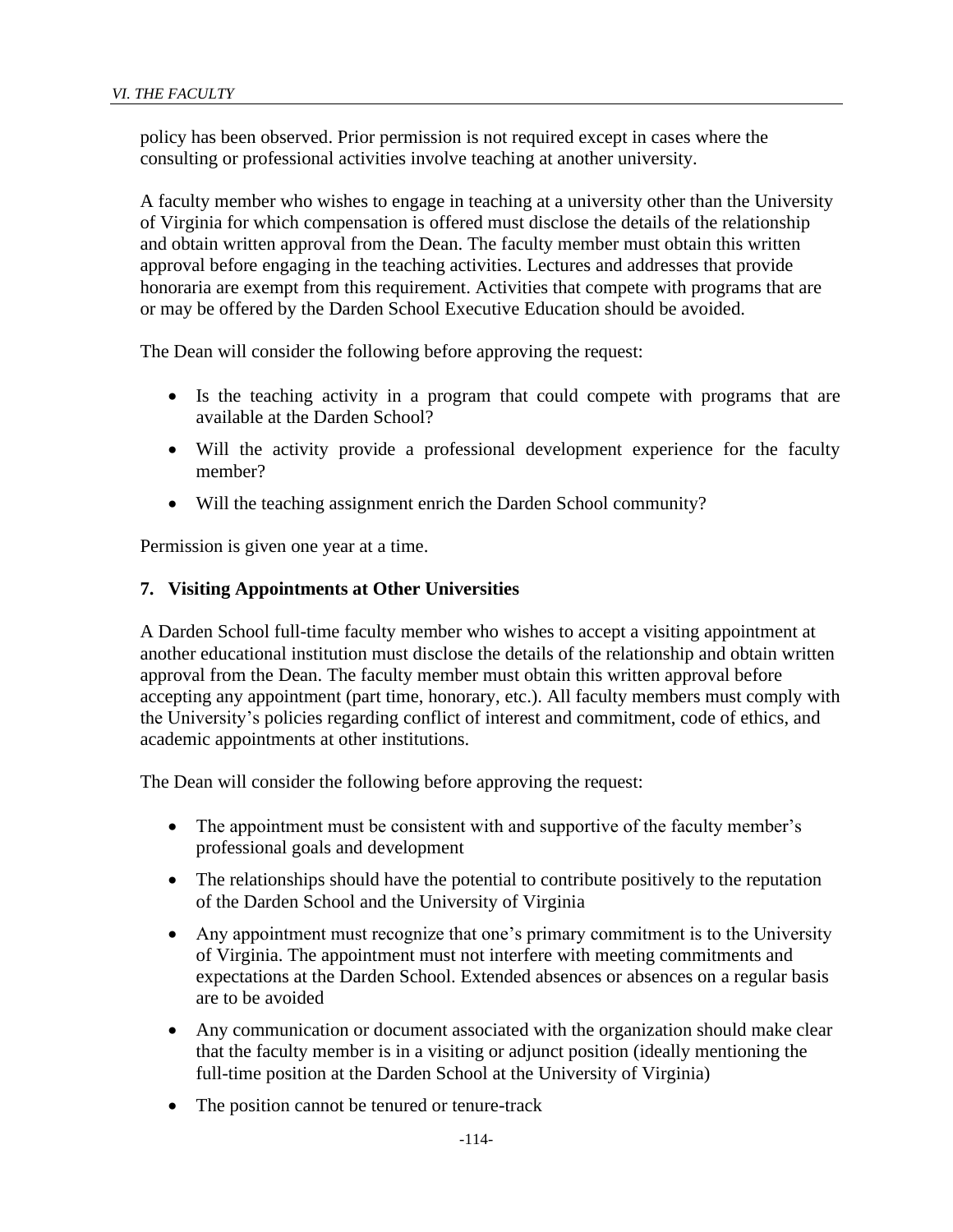• The time associated with any compensation from the appointment while on the University of Virginia's payroll must be reported as consulting days

Permission is given one year at a time.

# **VII. COMMITTEES**

# **A. STANDING COMMITTEES OF THE FACULTY**

Standing committees of the faculty shall represent the faculty in key academic and academicsupport areas. Each faculty committee shall be appointed annually by the Dean with a chair named who is responsible for the committee's effective operation and for reporting to the faculty.

#### **1. Academic Standards Committee**

*Purpose*: The Academic Standards Committee (ASC) is a committee of the faculty with the following responsibilities:

- Review of student grades at the end of each semester and at other times in accordance with the grading system adopted by the faculty for the purpose of:
	- o Determining which students have not met the standards
	- o Informing students who have not met established grade requirements that they are not eligible to continue in the MBA Program or that they have been placed on probation
	- o Considering and acting upon petitions for readmission to the MBA Program; petitions to extend the normal time horizon for the completion of the program (also known as a Leave of Absence); petitions to return from a Leave of Absence; and action plans submitted by students in case of probation
	- o Monitoring students' progress
- Notifying the Registrar that a student has successfully met the makeup requirements for an F grade in a core course or FY elective, which includes the F grade being reported on the transcript with the notation "Credit by Additional Work," if the course head of the relevant course advises the ASC in writing that the makeup activity has been completed satisfactorily
- Presenting to the faculty for approval the names of those students who, having fulfilled the established grade and course requirements, are candidates for the MBA degree
- Selecting the students qualified to receive the Darden School Faculty Award for academic excellence. The procedures for selection are those approved by the faculty
- Reporting periodically to the faculty regarding the committee's activities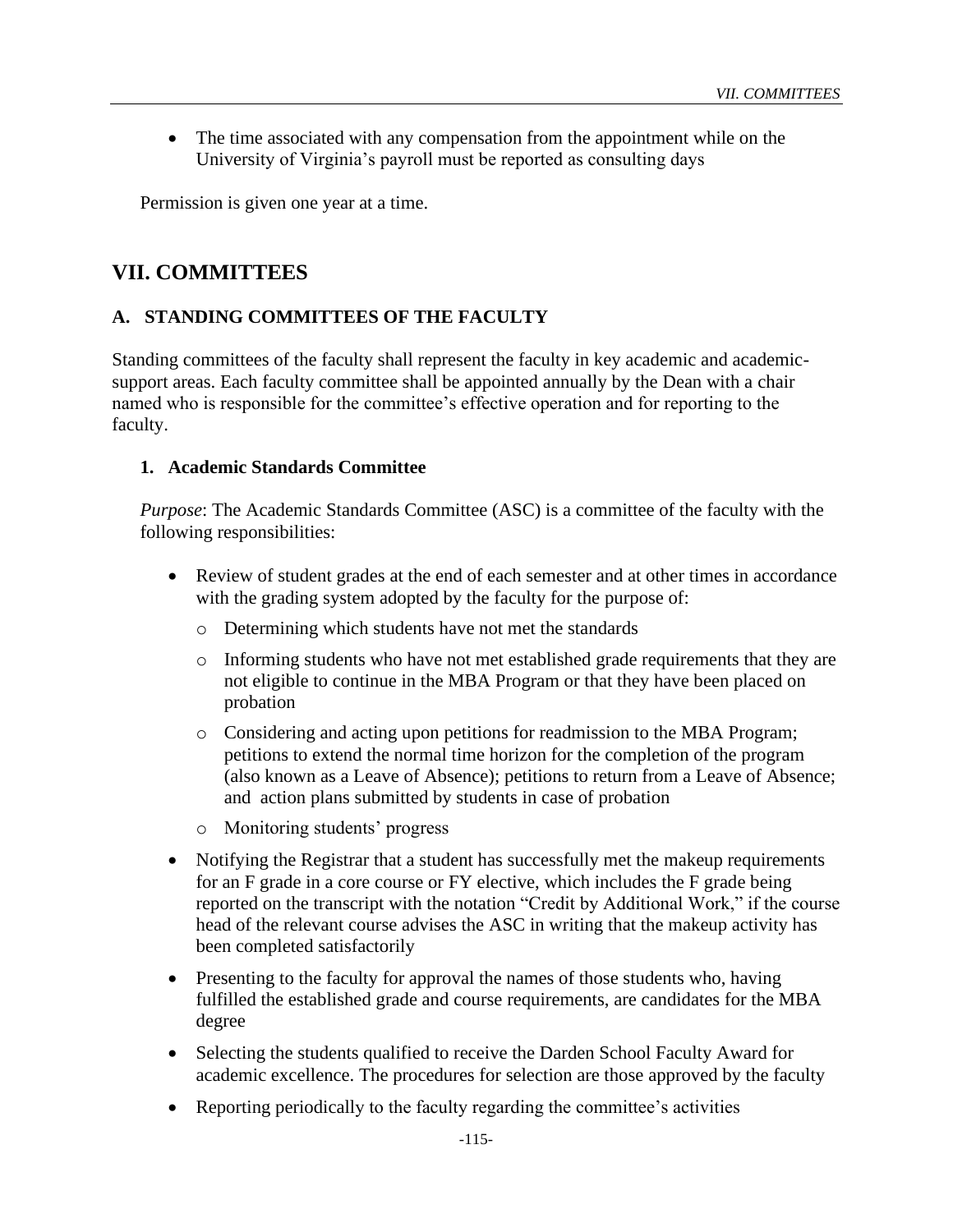See also Section II-H, Standards.

*Membership*: The committee consists of five faculty members appointed by the Dean.

# **2. Doctoral Program Operating Committee**

*Purpose*: The Doctoral Program Operating Committee is responsible for the implementation and execution of faculty-approved motions and procedures concerning the Doctoral Program.

*Membership*: The committee will be chaired by the Director of the Doctoral Program and include the major-field advisers for each active doctoral offering.

# **3. Executive Education Programs Committee**

*Purpose:* The Executive Education Programs Committee is a committee of the faculty responsible for providing advice and recommendations to the faculty and the Dean on matters of mission, strategy, curriculum, faculty engagement, governance, and organization of non-degree education programs conducted for individuals, businesses, and other organizations. The committee also regularly reviews Executive Education performance and provides advice and counsel to the President and Chief Executive Officer for Darden Executive Education regarding matters of strategy, operations, and the integration of Executive Education with other educational and developmental activities of the School. The committee is expected to report at least annually to the faculty.

*Membership:* Members of the committee shall be appointed by the Dean and shall include the President and Chief Executive Officer for Darden Executive Education as an ex officio member, and at least seven additional faculty members, one of whom shall be appointed by the Dean to serve as chair. No more than two additional ex officio members may be appointed.

## **4. MBA Strategy Committee (MBA SC)**

*Purpose:* The MBA SC is responsible for the strategy and coordination of all Darden MBA programs. Specifically, the MBA SC is responsible for ensuring that all MBA program formats deliver an educational experience consistent with the spirit of a single Darden MBA degree. In that capacity, it must endorse any significant changes proposed by the program committees of any of the individual program formats. The MBA SC is also charged with providing leadership on the future direction and strategy of Darden's Master's degree programs, and bringing recommendations regarding policy, direction, and strategy to the faculty at large.

*Membership:* Senior Associate Dean for MBA Programs (chair), , Senior Associate Dean Professional Degree Programs, Senior Associate Dean for Faculty and Research, Senior Associate Dean, and Global Chief Diversity Officer.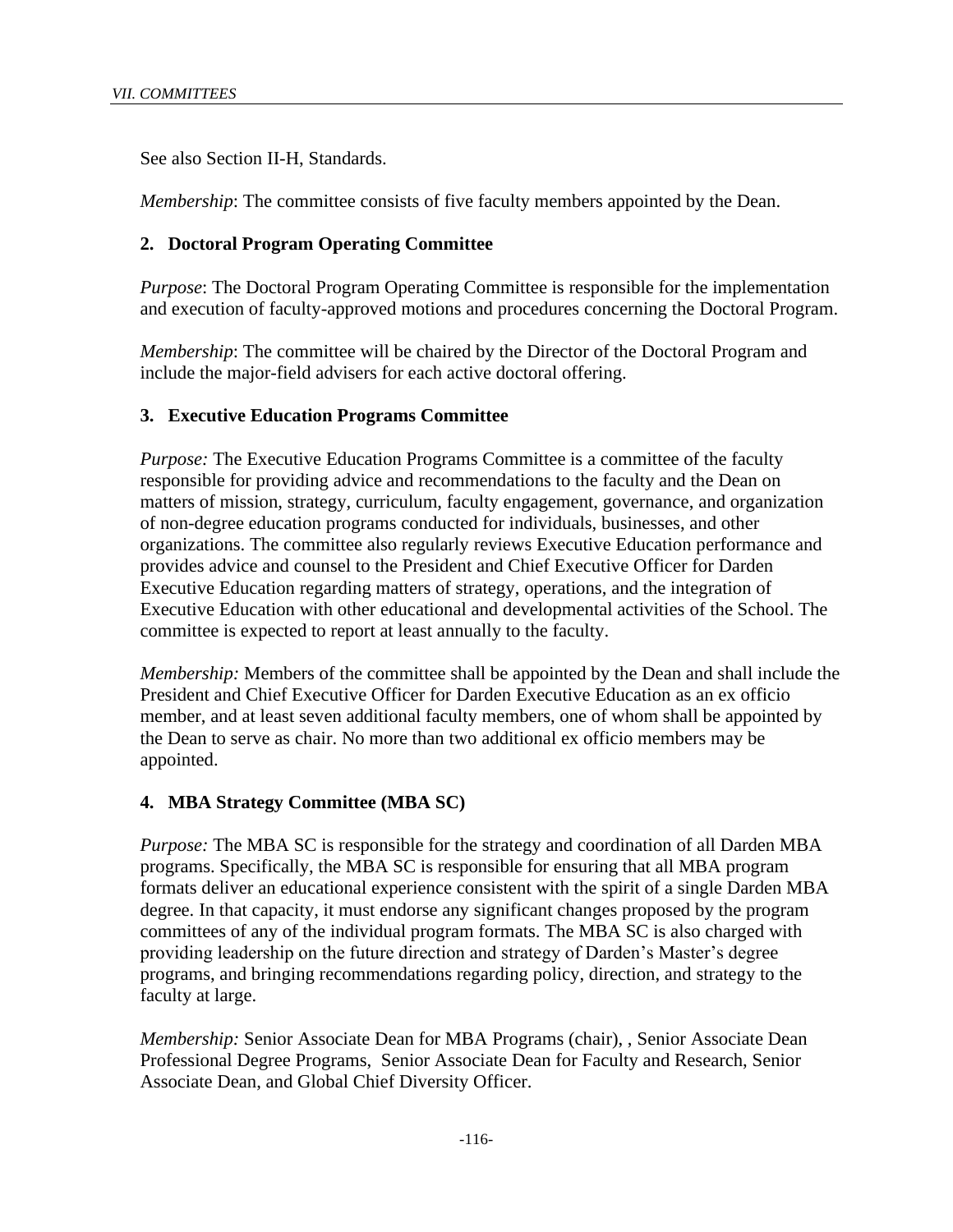# **5. MBA Program Committee (MBA PC)**

*Purpose:* The MBA PC is responsible for the design and delivery of the (Full-Time) MBA Program, consistent with the Darden School's Policies and Procedures Manual. The MBA Strategy Committee is required to work with the MBA PC to ensure that the multiple formats in which the MBA is offered are consistent with the notion of a single Darden MBA. The chair of the MBA PC is required to submit an annual report to the faculty on the state of the Full-Time Program, highlighting any changes from the previous year.

The MBA Program Committee can, with notification of the faculty, approve the following:

- Approve course name changes with the approval of the Area and review by the MBA Strategy Committee\*
- Approve Directed Studies to be offered for four years with the concurrent approval of the Dean's office and Area
- Exercise administrative authority over the faculty-approved concentrations:
	- o Approve courses in concentration
	- o Approve modification in requirements for concentrations

*Membership:* Associate Dean of the Full-time MBA (chair); a representative from each of the academic areas (currently Accounting, Finance, Global Economies and Markets, Leadership and Organizational Behavior, Communication, Marketing, Technology and Operations Management, Quantitative Analysis, and SEE [Strategy, Ethics and Entrepreneurship]), appointed by the Dean's office in consultation with each Area; the Assistant Dean of the Full-Time MBA; and a representative from Admissions, Students Affairs, the Career Development Center, and Academic Operations, appointed by the Dean's office in consultation with each department.

#### **6. Research, Course Development, and Doctoral Policy Committee**

*Purpose*: The Research, Course Development, and Doctoral Policy Committee is a committee of the faculty responsible for bringing to the faculty recommendations on matters of policy concerning the School's research and course development and the Doctoral Program. The committee shall also represent the faculty in providing advice and counsel to the Senior Associate Dean for Faculty and Research and the Dean on the goals, strategy, and major policies of the School concerning research, course development, and the Doctoral Program. The committee shall work to encourage, facilitate, and improve all aspects of the research, course development, and doctoral activities; make proposals to the Senior Associate Dean for Faculty and Research and the Dean covering School-sponsored research, course development, and doctoral activities; and make recommendations to the Senior Associate

<sup>\*</sup> *Course name changes for courses primarily or exclusively offered in the Executive MBA or the Part Time MBA would be approved by the Professional MBA Program Committee. Review by the MBA Strategy Committee would ensure there is no duplication or conflict.*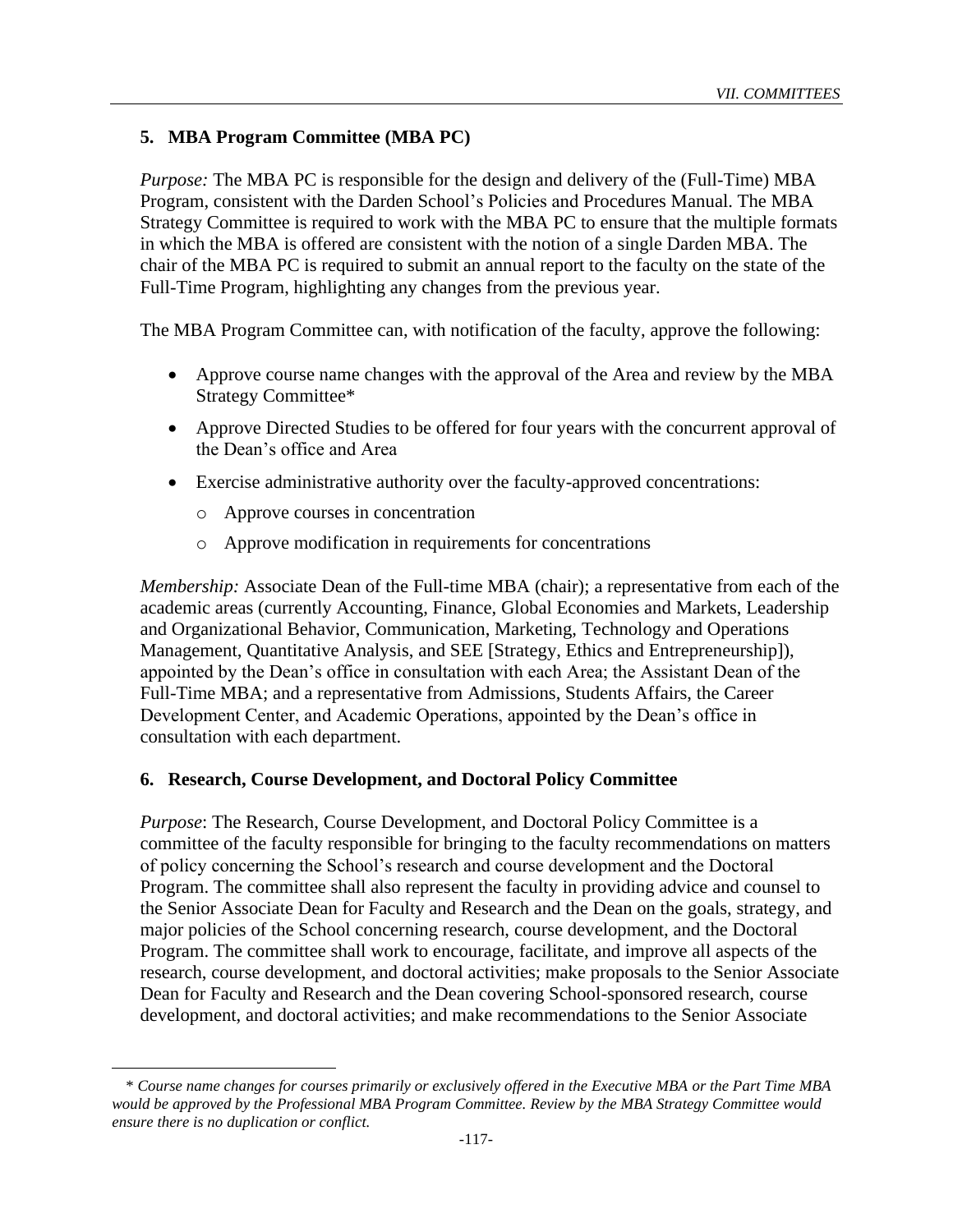Dean for Faculty and Research and the Dean concerning proposals of individual Darden School faculty members for School-sponsored research or course development.

*Membership*: The committee shall be appointed by the Dean and will include the Director of the Doctoral Program and the Senior Associate Dean for Faculty and Research.

# **7. Professional MBA Program Committee**

*Purpose*: The Executive MBA Program Committee is responsible for administering the Executive Format Program in accordance with the policies and plans of the faculty. In managing the Executive Format MBA Program, committee responsibilities include scheduling, coordination of the workload, coordination of the curriculum, issuance of assignments, evaluation of the classroom and distance-learning experience, coordination of the grading and student-evaluation process, integration of appropriate co-curricular and professional-development activities, and the general management and administration of the program. The chair of the Program Committee shall also serve as the Associate Dean of the MBA for Executives Program.

The Professional MBA Program Committee can, with notification of the faculty, exercise administrative authority over the faculty-approved focus areas:

- Approve courses in focus areas.
- Approve modification in requirements for focus areas.

*Membership*: Members of the committee shall normally be the faculty teaching in the required curriculum of the Executive Format Program and the Associate Dean for the Executive MBA Program, who is appointed by the Dean and serves as the chair. Ex officio members of the committee shall include the Senior Associate Dean for Degree Programs and the Assistant Dean.

# **8. MSBA Program Committee**

*Purpose*: The MSBA Program Committee is responsible for administering the MSBA in coordination with the McIntire School and in accordance with the policies and plans of the faculty. In managing the MSBA Program, committee responsibilities include scheduling, coordination of the workload, coordination of the curriculum, issuance of assignments, evaluation of the classroom and distance-learning experience, coordination of the grading and student-evaluation process, integration of appropriate co-curricular and professionaldevelopment activities, and the general management and administration of the program. The co-chair of the Program Committee shall also serve as the Academic Director of the MS Business Analytics.

*Membership*: Members of the committee shall include equal representation from McIntire and Darden. A minimum of three faculty from Darden will be appointed to the committee. Darden's and McIntire's Academic Directors serve as the co-chairs of the committee. Ex officio members of the committee shall include the Senior Associate Dean for Degree Programs and the Assistant Dean.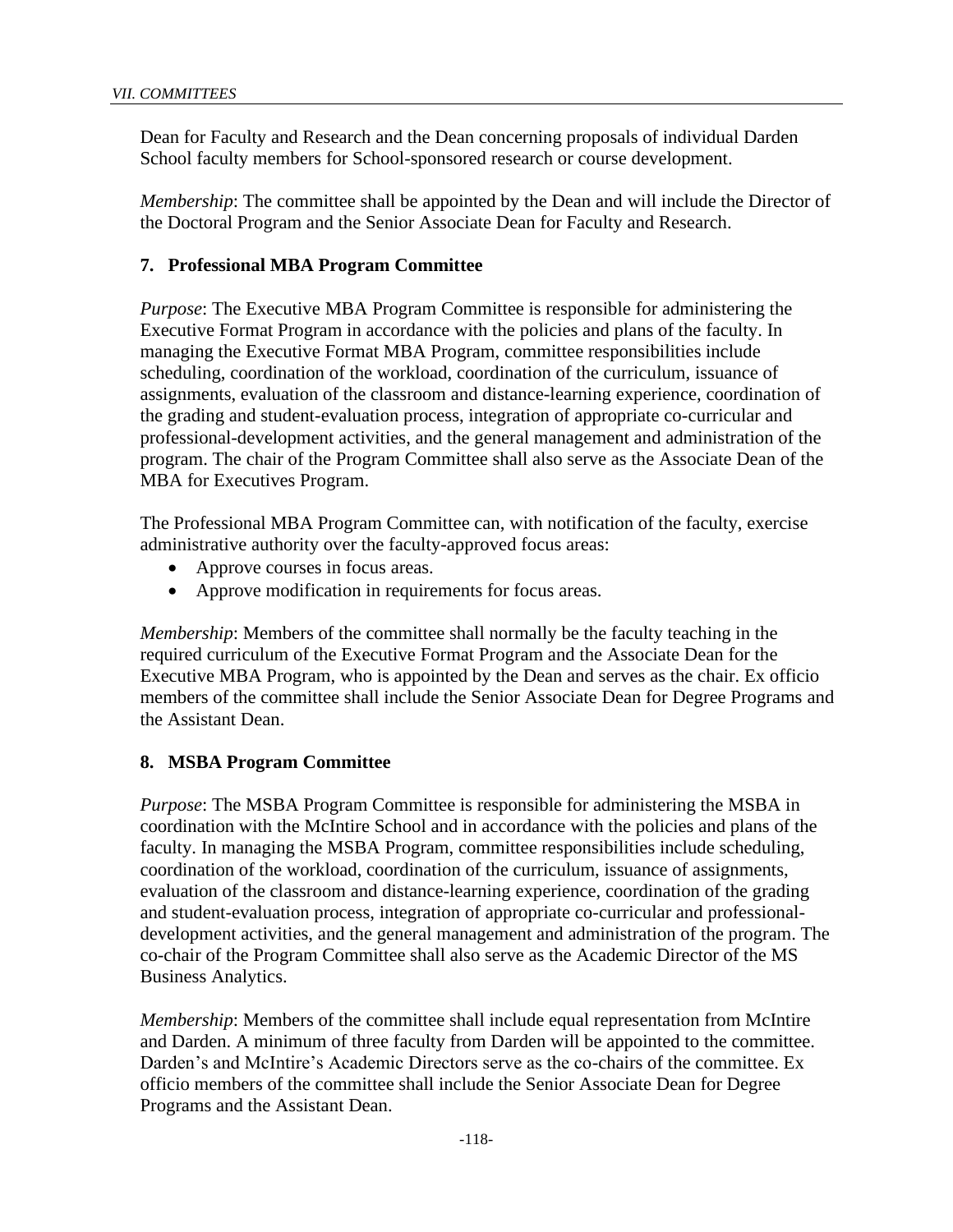# **9. Peer Review Committee**

*Purpose:* The Peer Review Committee is responsible for consolidating feedback to faculty based on their annual activity. The committee provides input to the Senior Associate Dean for Faculty regarding counsel to be shared with individual faculty members concerning their efforts and developmental recommendations.

*Membership:* The committee will be chaired by the Senior Associate Dean for Faculty and two professors who have chairs without term, who are appointed by the Dean.

# **B. OTHER SCHOOL COMMITTEES**

The following committees are appointed by the Dean and serve at the pleasure of the Dean.

## **1. Appointments Committee**

The Appointments Committee is composed of tenured faculty. It advises the Dean on appointments and promotions at the Darden School according to the criteria outlined in Section V-B, Appointments Policies and Procedures.

## **2. MBA Program Advisory Group**

The MBA Program Advisory Group is established as a forum to discuss areas of mutual concern among full-time students and MBA Program faculty leaders. The group exists to bring to the attention of student and faculty committees, the Dean and senior administrators, the Darden Student Association, and University officials the problems, opportunities, and concerns arising from the continual pursuit of excellence in MBA Program education at the Darden School.

The MBA Program Advisory Group is chaired by the Executive Vice President of the Darden Student Association, who selects (in consultation with the Associate Dean for the Full-Time MBA) five students from the FY class for a two-year term. In addition, the committee includes the Associate Dean for the Full-Time MBA, the Assistant Dean of the MBA Program, and two faculty members selected by the Associate Dean for the Full-Time MBA.

## **C. AD HOC COMMITTEES**

General Rule: When ad hoc committees are voted by the faculty, the faculty shall include in its vote, whenever possible, the date on which the committee shall report, and unless the report is not made on that day or the life of the committee is extended by further vote, the committee shall be discharged.